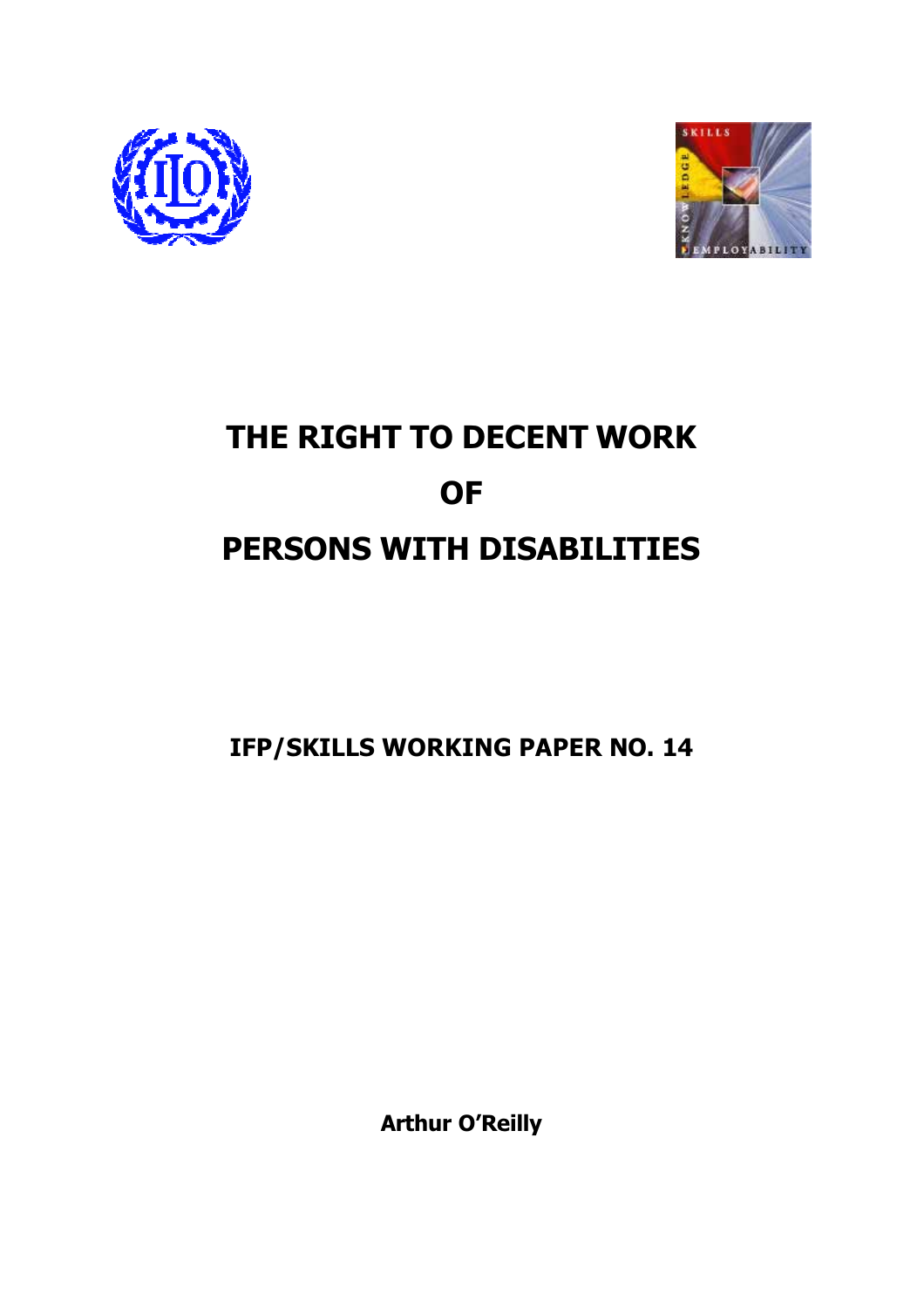Copyright © International Labour Organization 2003

Publications of the International Labour Office enjoy copyright under Protocol 2 of the Universal Copyright Convention. Nevertheless, short excerpts from them may be reproduced without authorization, on condition that the source is indicated. For rights of reproduction or translation, application should be made to the Publications Bureau (Rights and Permissions), International Labour Office, CH-1211 Geneva 22, Switzerland. The International Labour Office welcomes such applications.

Libraries, institutions and other users registered in the United Kingdom with the Copyright Licensing Agency, 90 Tottenham Court Road, London W1T 4LP [Fax: (+44) (0)20 7631 5500; email: cla@cla.co.uk], in the United States with the Copyright Clearance Center, 222 Rosewood Drive, Danvers, MA 01923 [Fax: (+1) (978) 750 4470; email: info@copyright.com] or in other countries with associated Reproduction Rights Organizations, may make photocopies in accordance with the licences issued to them for this purpose.

ISBN 92-2-1-113594-2

*First published 2003*

The designations employed in ILO publications, which are in conformity with United Nations practice, and the presentation of material therein do not imply the expression of any opinion whatsoever on the part of the International Labour Office concerning the legal status of any country, area or territory or of its authorit ies, or concerning the delimitation of its frontiers.

The responsibility for opinions expressed in signed articles, studies and other contributions rests solely with their authors, and publication does not constitute an endorsement by the International Labour Office of the opinions expressed in them.

Reference to names of firms and commercial products and processes does not imply their endorsement by the International Labour Office, and any failure to mention a particular firm, commercial product or process is not a sign of disapproval.

ILO publications can be obtained through major booksellers or ILO local offices in many countries, or direct from ILO Publications, International Labour Office, CH-1211 Geneva 22, Switzerland. Catalogues or lists of new publications are available free of charge from the above address, or by email: pubvente@ilo.org

Visit our website: www.ilo.org/publns

Printed by the International Labour Office, Geneva, Switzerland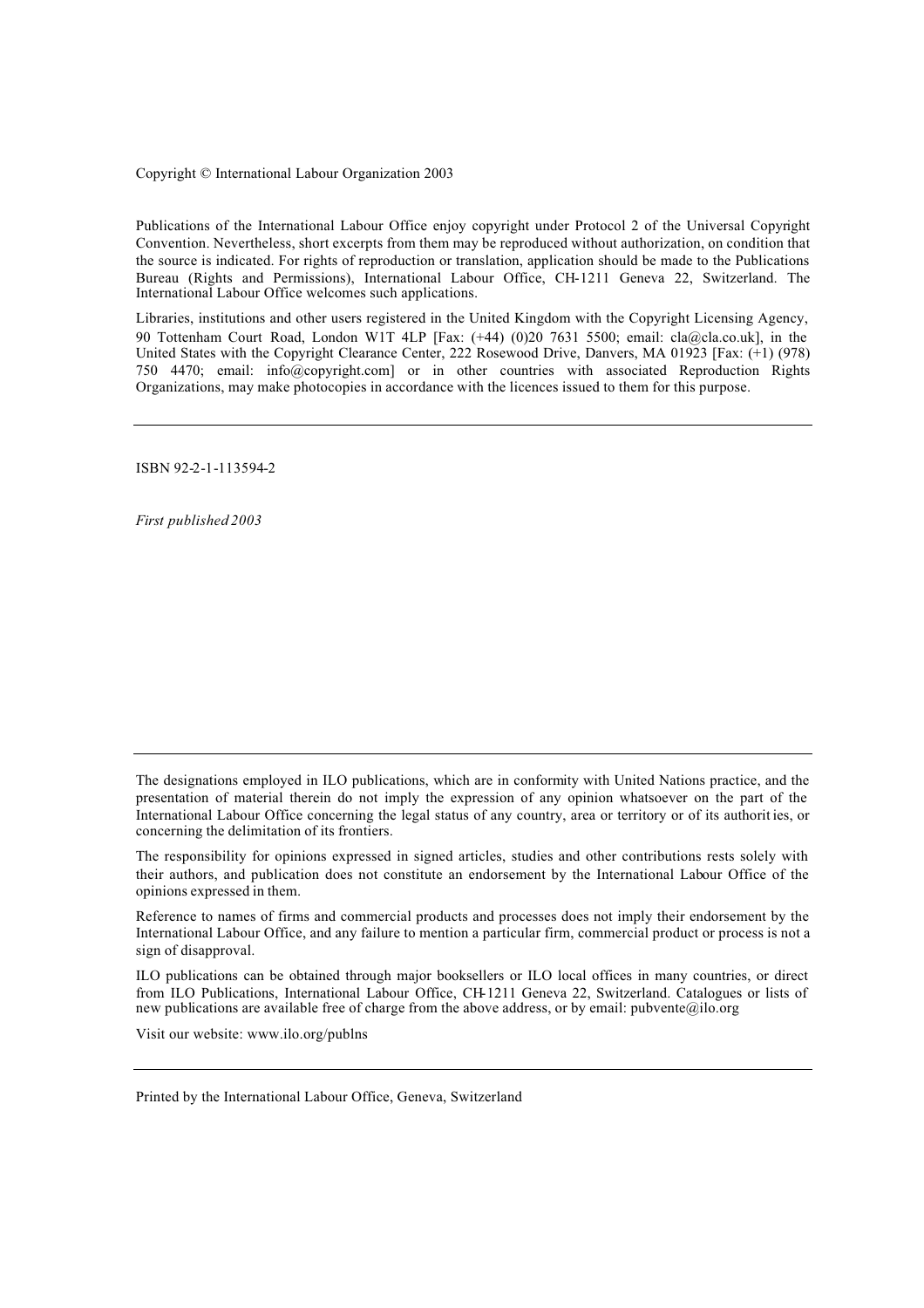Everyday we are reminded that, for everybody, work is a defining feature of human existence. It is the means of sustaining life and of meeting basic needs. But it is also an activity through which individuals affirm their own identity, both to themselves and to those around them. It is crucial to individual choic e, to the welfare of families and to the stability of societies.

# **Juan Somavia, ILO Director General, June 2001**

All human beings, irrespective of race, creed or sex, have the right to pursue both their material well-being and their spiritual development in conditions of freedom and dignity, of economic security and equal opportunity.

**Declaration of Philadelphia**, **International Labour Conference, 1944**

All ILO Members, even if they have not ratified the Conventions in question, have an obligation arising fom the very fact of membership in the Organization, to respect, to promote and to realize, in good faith and in accordance with the Constitution, the principles concerning the fundamental rights which are the subject of those Conventions, including the elimination of discrimination in respect of employment and occupation.

# **ILO Declaration on Fundamental Principles and Rights at Work 1998**

Each Member shall, in accordance with national conditions, practice and possibilities, formulate, implement and periodically review a national policy on vocational rehabilitation and employment of disabled persons *(which)* shall aim at ensuring that appropriate vocational rehabilitation measures are made available to all categories of disabled persons and at promoting employment opportunities for disabled persons in the open labour market *(and)* be based on the principle of equal opportunity between disabled workers and workers generally.

# **ILO Convention No. 159 concerning Vocational Rehabilitation and Employment of Disabled Persons 1983**

The promotion of full, productive and freely chosen employment …. should be regarded as the means of achieving in practice the realization of the right to work.

# **ILO Recommendation No. 169 concerning Employment Policy**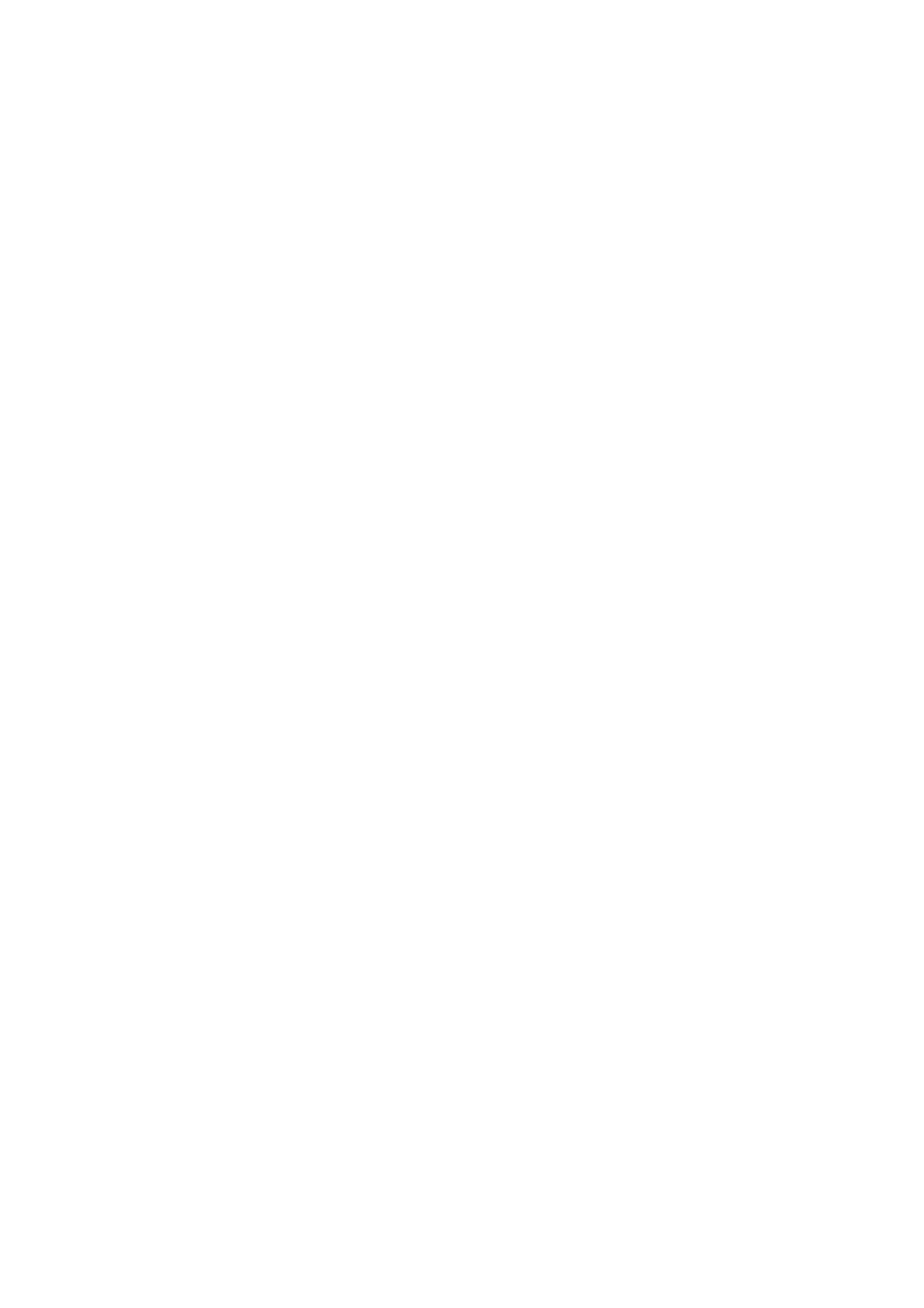# **Contents**

|                                                                    | THE RIGHT TO DECENT WORK OF PERSONS WITH DISABILITIES - SUMMARY OVERVIEW.1                |  |  |  |
|--------------------------------------------------------------------|-------------------------------------------------------------------------------------------|--|--|--|
|                                                                    |                                                                                           |  |  |  |
| CHAPTER 1 - INTERNATIONAL LEGAL INSTRUMENTS AND POLICY INITIATIVES |                                                                                           |  |  |  |
| 1.1                                                                |                                                                                           |  |  |  |
| 1.2                                                                |                                                                                           |  |  |  |
| 1.3                                                                |                                                                                           |  |  |  |
| 1.4                                                                |                                                                                           |  |  |  |
| 1.5                                                                |                                                                                           |  |  |  |
| 1.6                                                                |                                                                                           |  |  |  |
| 1.7                                                                |                                                                                           |  |  |  |
| 1.8                                                                |                                                                                           |  |  |  |
| 1.9                                                                |                                                                                           |  |  |  |
| 1.10                                                               |                                                                                           |  |  |  |
| 1.11<br>1.12                                                       |                                                                                           |  |  |  |
| 1.13                                                               |                                                                                           |  |  |  |
| 1.14                                                               |                                                                                           |  |  |  |
| 1.15                                                               |                                                                                           |  |  |  |
| 1.16                                                               |                                                                                           |  |  |  |
| 1.17                                                               | EUROPEAN UNION RECOMMENDATION CONCERNING EMPLOYMENT FOR PERSONS WITHDISABILITIES 19       |  |  |  |
| 1.18                                                               |                                                                                           |  |  |  |
| 1.19                                                               | COUNCIL OF EUROPE - COHERENT POLICY FOR THE REHABILITATION OF PEOPLE WITH DISABILITIES 20 |  |  |  |
| 1.20                                                               |                                                                                           |  |  |  |
| 1.21                                                               | UN STANDARD RULES ON THE EQUALIZATION OF OPPORTUNITIES FOR PERSONS WITH DISABILITIES 21   |  |  |  |
| 1.22                                                               |                                                                                           |  |  |  |
| 1.23                                                               | MONITORING THE INTERNATIONAL COVENANT ON ECONOMIC, SOCIAL AND CULTURAL RIGHTS IN          |  |  |  |
|                                                                    |                                                                                           |  |  |  |
| 1.24                                                               |                                                                                           |  |  |  |
|                                                                    |                                                                                           |  |  |  |
| 1.27                                                               |                                                                                           |  |  |  |
| 1.28                                                               |                                                                                           |  |  |  |
| 1.29                                                               |                                                                                           |  |  |  |
| 1.30                                                               |                                                                                           |  |  |  |
| 1.31                                                               |                                                                                           |  |  |  |
| 1.32                                                               |                                                                                           |  |  |  |
| 1.33                                                               |                                                                                           |  |  |  |
|                                                                    |                                                                                           |  |  |  |
| 2.1                                                                |                                                                                           |  |  |  |
| 2.2                                                                |                                                                                           |  |  |  |
| 2.3                                                                |                                                                                           |  |  |  |
| 2.4                                                                |                                                                                           |  |  |  |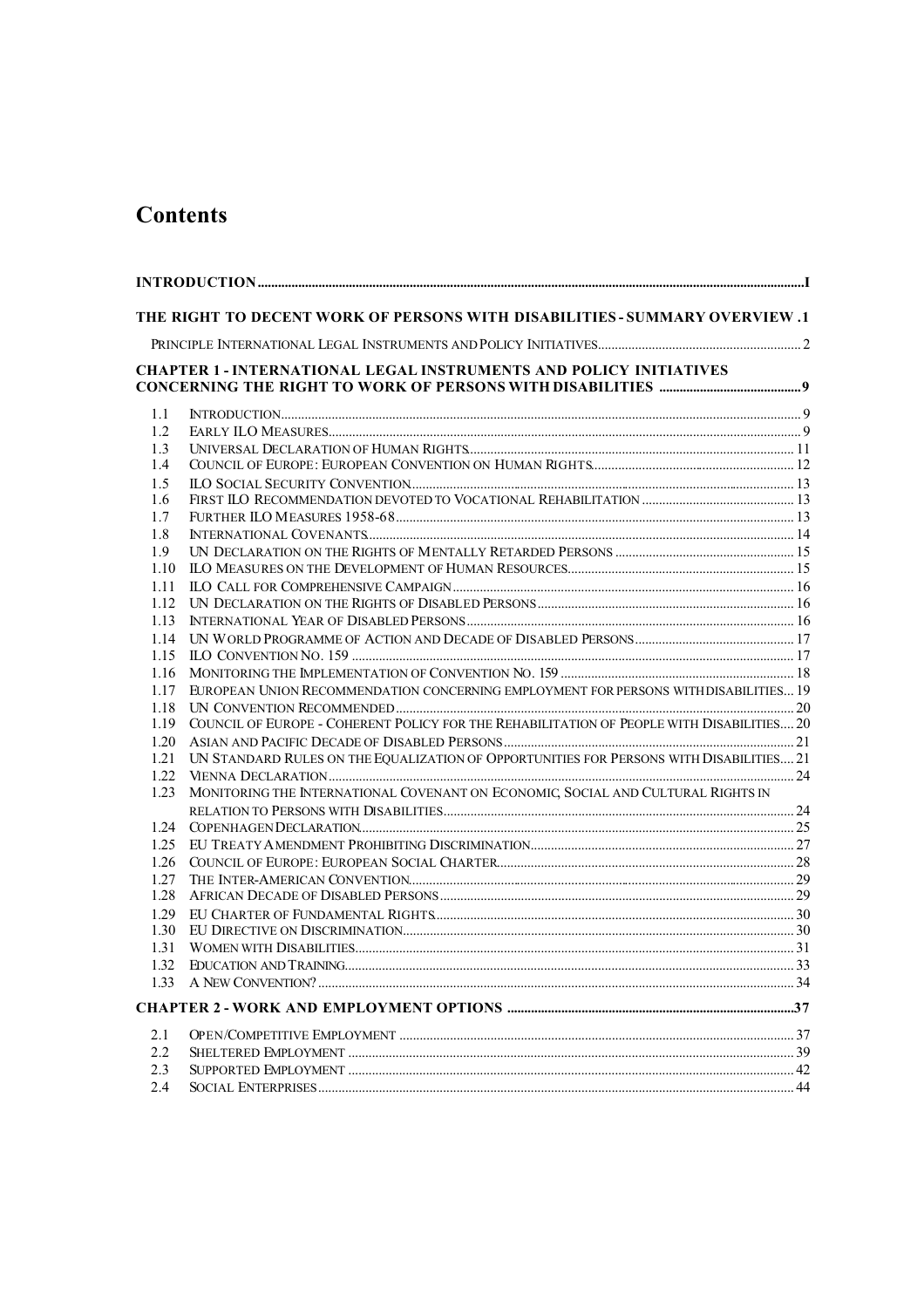| 3.1  |                                                               |  |
|------|---------------------------------------------------------------|--|
| 3.2  |                                                               |  |
| 3.3  |                                                               |  |
| 3.4  |                                                               |  |
| 3.5  |                                                               |  |
| 3.6  |                                                               |  |
| 3.7  |                                                               |  |
| 3.8  |                                                               |  |
| 3.9  |                                                               |  |
| 3.10 |                                                               |  |
| 3.11 |                                                               |  |
|      |                                                               |  |
| 4.1  |                                                               |  |
| 4.2. |                                                               |  |
| 4.3  |                                                               |  |
|      |                                                               |  |
|      | ANNEX 2 - EARLY HISTORICAL DEVELOPMENT OF WORK AND EMPLOYMENT |  |
|      |                                                               |  |
|      |                                                               |  |
|      |                                                               |  |
|      |                                                               |  |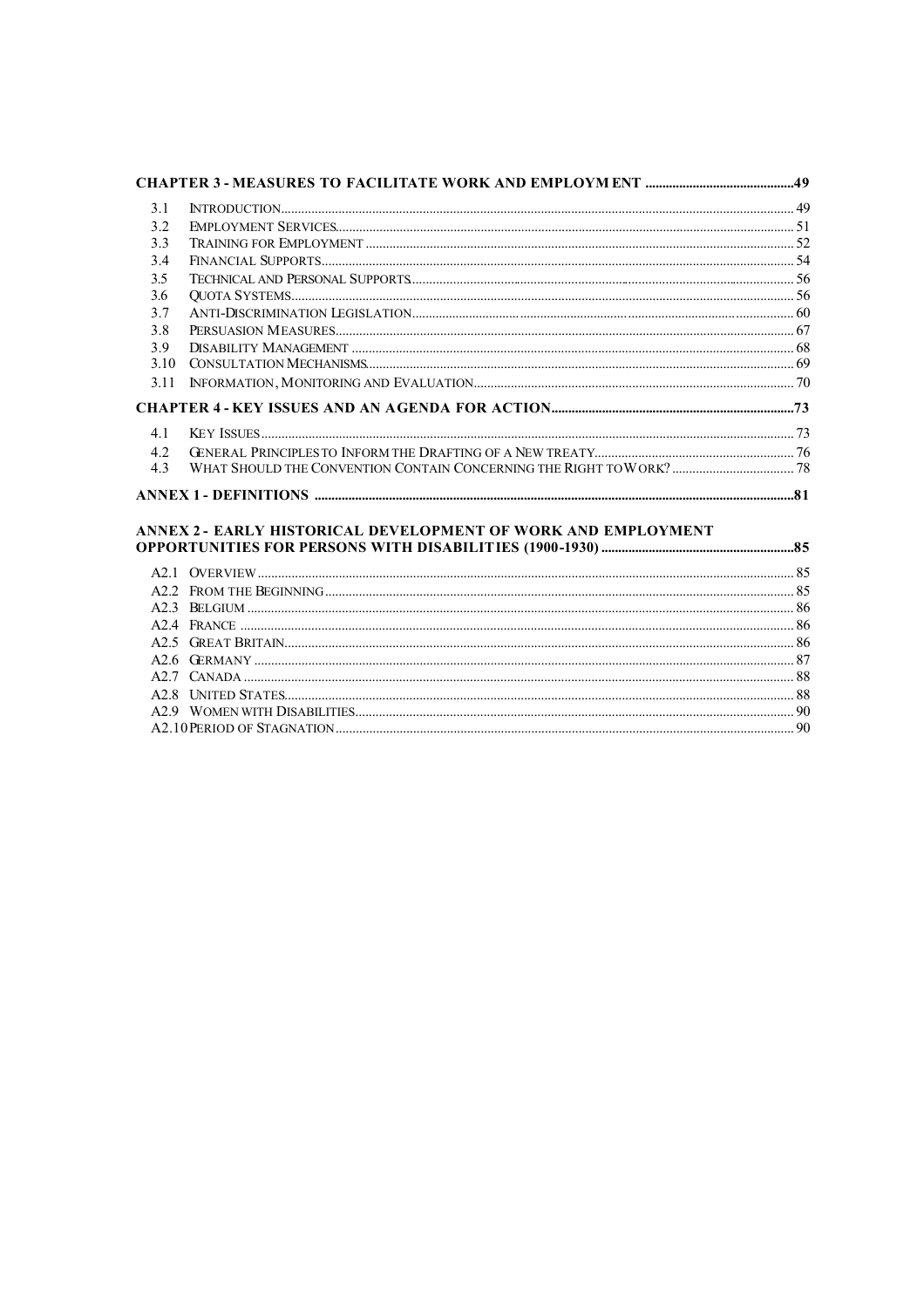# **INTRODUCTION**

The ILO has commissioned this paper on 'The Right to Decent Work of Persons with Disabilities' as a contribution to the deliberations taking place in preparation for the development of a United Nations Convention on the Rights of Persons with Disabilities. The paper is intended to be of specific relevance to those involved in drafting the provisions concerning employment and work in the proposed Convention. By examining the development over time of the 'right to work' of disabled persons, the way in which this matter has been dealt with in international instruments and national legislation to date, and the experience in implementing employment and work opportunities, the paper will enable those involved in the preparation of the proposed UN Convention to build on achievements so far.

A summary overview of the principal international legal instruments and policy of relevance to the rights of people with disabilities, with a particular focus on employment and work, is given at the outset. This is followed, in Chapter 1, by a more detailed description of international instruments, policies and initiatives, including reference to the debates which have taken place about their effectiveness in practice.

In Chapter 2, the focus is on the different options open to people with disabilities who wish to work in open/competitive employment, sheltered employment, supported employment and social enterprises. The chapter examines available evidence on the trends in each of these categories and highlights the key issues faced in each case.

Chapter 3 deals with the main approaches which have been adopted at national level to assist people with disabilities in securing, retaining and advancing in employment and work, including legislation; employment services; training for employment; disability management; financial, technical and personal supports; and/persuasion measures. The chapter also touches on the processes of consultation, information gathering, monitoring and evaluation which are essential elements of effective policies.

Chapter 4 reviews the key areas which still require attention, in spite of the range of measures introduced at international, regional and national level to improve employment opportunities for people with disabilities. The chapter suggests ways in which progress might be made in each of these areas, and goes on to propose general principles which should inform the new UN Convention, along with concrete provisions which the Convention might contain.

Annex 1 contains definitions of the key terms used, while Annex 2 gives a historical flavour to the paper, by tracing the development of work and employment opportunities for persons with disabilities in different industrialized countries in the early twentieth century.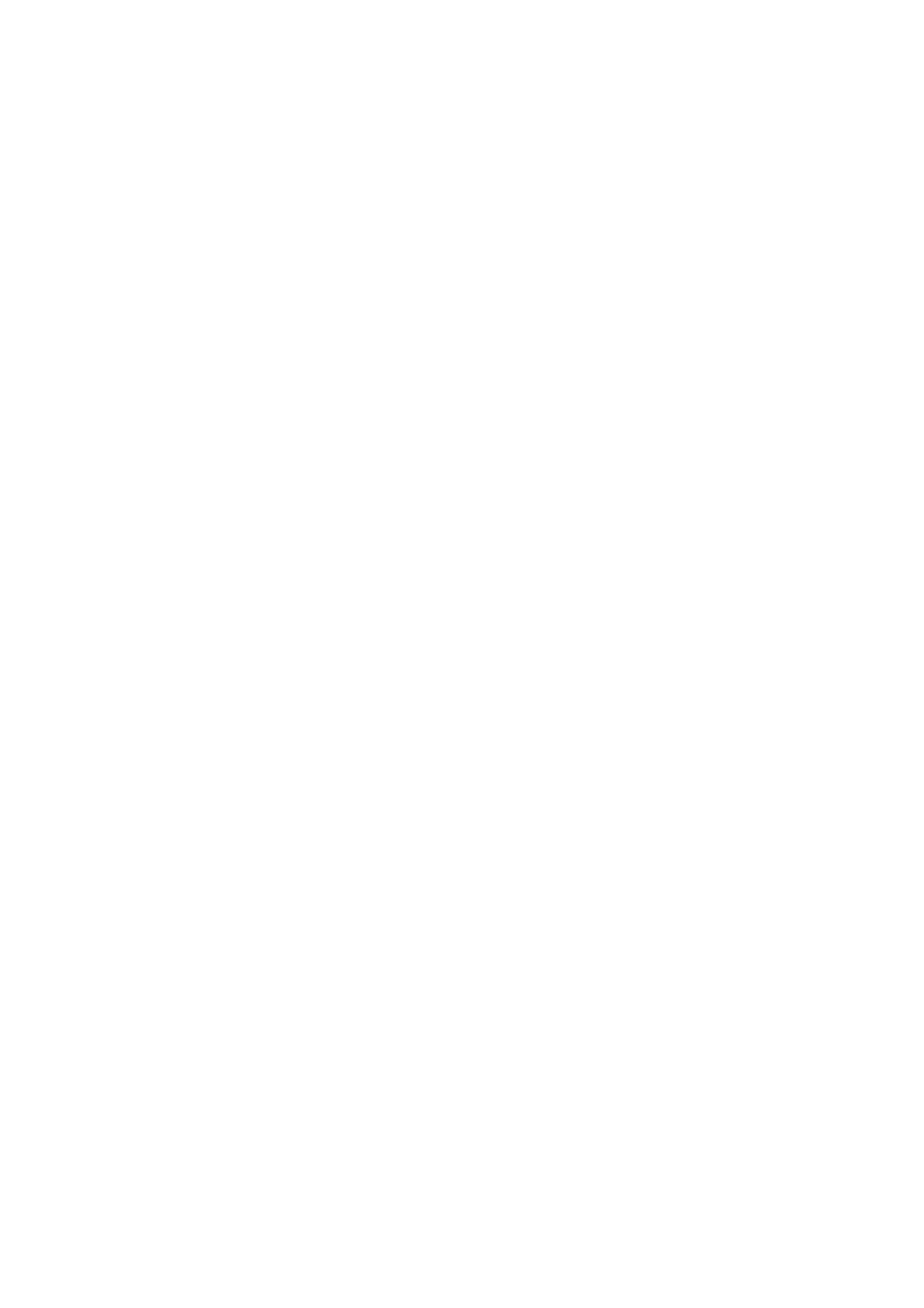# **THE RIGHT TO DECENTWORK OF PERSONS WITH DISABILITIES1 - SUMMARY OVERVIEW**

Human rights and fundamental freedoms are the birthright of all<sup>2</sup>. This is the essence of the Universal Declaration of Human Rights<sup>3</sup> and finds specific application in the International Covenant on Civil and Political Rights, the International Covenant on Economic, Social and Cultural Rights and other international instruments<sup>4</sup>. States have affirmed this principle again and again, including in the Copenhagen Declaration<sup>5</sup>, acknowledging that the promotion and protection of those rights and freedoms is primarily the responsibility of governments. Acceptance of that responsibility should have led to ready ratification and implementation of international instruments and adherence to internationally recognized declarations concerning the elimination of discrimination and the promotion and protection of human rights. That this did not happen to the extent it should is evident from regular exhortations, including from Heads of States and Government in Copenhagen, for greater compliance and the avoidance, as far as possible, of the resort to reservations.

All human rights are universal, indivisible, interdependent and interrelated. It is the duty of States, regardless of their political, economic, social and cultural systems, to promote and protect all human rights and fundamental freedoms.

The right to development is an inalienable human right by virtue of which every human person and all peoples are entitled to participate in, contribute to and enjoy economic, social, cultural and political development, in which all human rights and fundamental freedoms can be fully realized<sup>6</sup>. Because all human rights are inviolable and none is superior to another, the improvement of any one right cannot be set off against the deterioration of another<sup>7</sup>. While development facilitates the enjoyment of all human rights, the lack of development may not be invoked to justify the abridgement of internationally recognized human rights. <sup>8</sup> In other words, the promotion and protection of human rights should be progressed without conditions attached.

Poverty denies the enjoyment of practically all human rights. The importance of international cooperation in the eradication of poverty and promotion of development is apparent. The principle of international cooperation has been recognized in the International Covenants.

<sup>1</sup> The terms 'persons with disabilities' and 'disabled persons' are used interchangeably, reflecting accepted

usage in different countries around the world.<br><sup>2</sup> Vienna Declaration and Programme of Action, adopted by the World Conference on Human Rights, 25 June

<sup>1993&</sup>lt;br><sup>3</sup> The Universal Declaration begins: 'Whereas recognition of the inherent dignity and the equal and inalienable rights of all members of the human family is the foundation of freedom, justice and peace in the world….'

<sup>4</sup> See Chapter 1

<sup>&</sup>lt;sup>5</sup> Copenhagen Declaration and Programme of Action, adopted by the World Summit for Social Development, 1995

<sup>6</sup> UN Declaration on the Right to Development, 1986

 $<sup>7</sup>$  UN Commission on Human Rights Working Group on the Right to Development, Jan. 2001, E/CN.</sup> 4/2001/WG. 18/2, para. 10

<sup>&</sup>lt;sup>8</sup> Vienna Declaration, op. cit.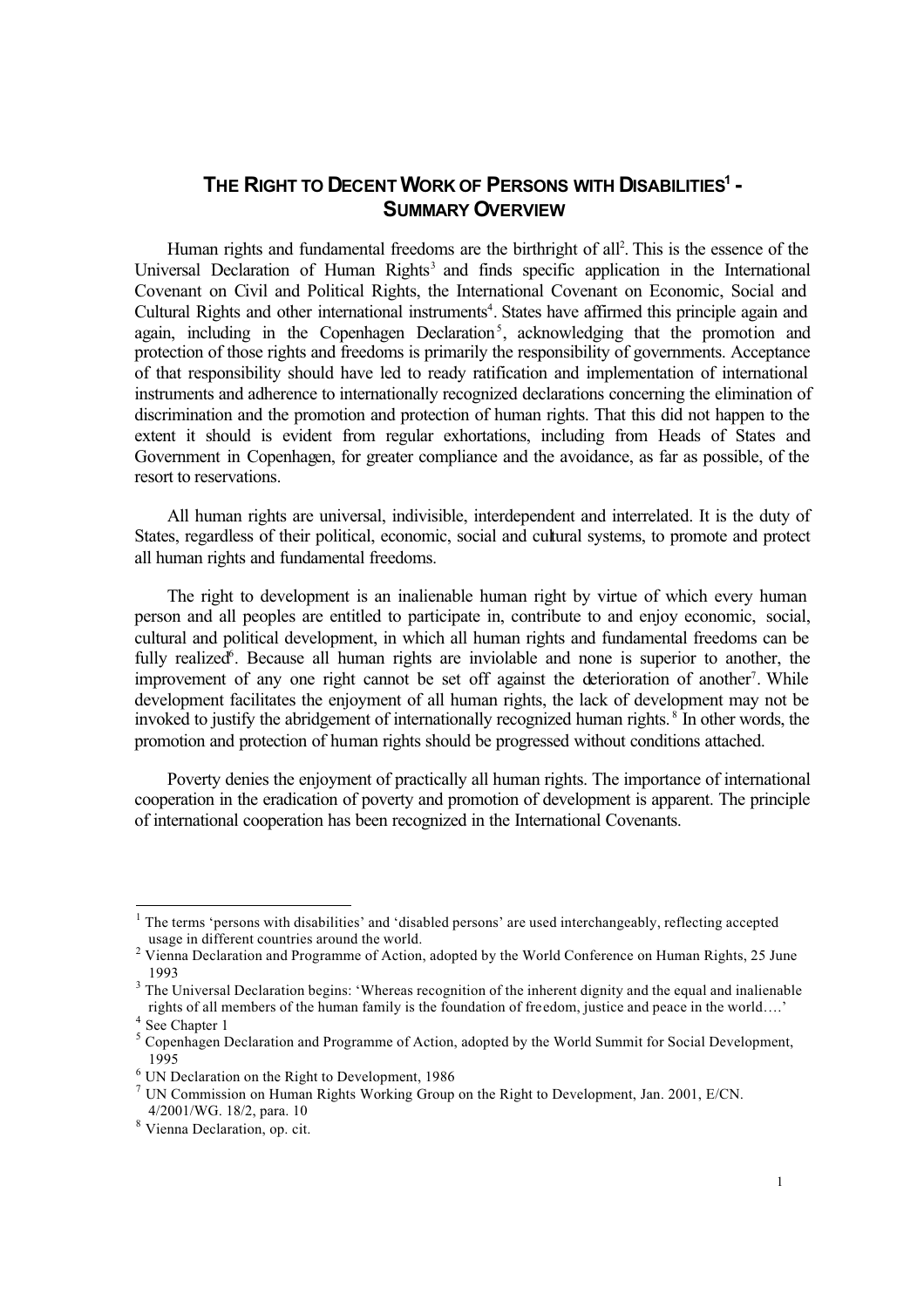#### **Principle International Legal Instruments and Policy Initiatives**

One of the earliest international acknowledgements of the right of people with disabilities to work opportunities was made by the ILO in 1944. In a comprehensive and far-seeing Recommendation, the ILO stated unequivocally that disabled workers, 'whatever the origin of their disability, should be provided with full opportunities for rehabilitation, specialized vocational guidance, training and retraining, and employment on useful work.'9 The ILO said that persons with disabilities should, wherever possible, be trained with other workers, under the same conditions and the same pay, and called for equality of employment opportunity for disabled workers and for affirmative action to promote the employment of workers with serious disabilities.

Four years later, the right to work of everyone, including persons with disabilities, was copperfastened by the United Nations. Article 23 of the Universal Declaration of Human Rights could hardly be more explicit: 'Everyone has the right to work, to free choice of employment, to just and favourable conditions of work and to protection against unemployment. Everyone, without discrimination, has the right to equal pay for equal work. Everyone who works has the right to just and favourable remuneration ensuring for himself and his family an existence worthy of human dignity, and supplemented, if necessary, by other means of social protection. Everyone has the right to form and to join trade unions for the protection of his interests<sup>'10</sup>.

What proved to be one of the most important international instruments in relation to the right to work of persons with disabilities was adopted by the ILO in 1955<sup>11.</sup> Until the adoption of ILO Convention No. 159 and Recommendation No. 168 almost thirty years later, Recommendation No. 99 served as the basis for national legislation and practice in relation to vocational guidance, vocational training, and placement of disabled persons. Recommendation No. 99 built on the core provisions of earlier instruments in relation, for example, to vocational training, equality of opportunity and equal pay for equal work.

The 1966 International Covenant on Economic, Social and Cultural Rights was drafted in close consultation with the ILO, and reiterates those earlier provisions in binding treaty form<sup>2</sup>. States Parties to the Covenant recognize the right of everyone to work, which includes the right to the opportunity to gain one's living by work freely chosen or accepted, and undertake to safeguard that right. Steps to be taken to achieve the full realization of that right include vocational guidance, training and productive employment. States Parties also commit themselves to equal pay for work of equal value without distinction of any kind, safe and healthy working conditions, and equal opportunity for everyone to be promoted in employment to an appropriate higher level, subject to no considerations other than those of seniority and competence. The International Covenant on Civil and Political Rights, also adopted in 1966<sup>13,</sup> does not deal specifically with employment, but it does contain an important provision prohibiting discrimination on any ground, including disability.

<sup>&</sup>lt;sup>9</sup> Employment (Transition from War to Peace) Recommendation No. 71, 1944

<sup>10</sup> Universal Declaration of Human Rights, adopted by the General Assembly on 10 Dec. 1948, Article 23<br><sup>11</sup> ILO Vocational Rehabilitation (Disabled) Recommendation No. 99, 1955

<sup>&</sup>lt;sup>12</sup> International Covenant on Economic, Social and Cultural Rights, adopted by G.A. Resolution 2200A (xxi) of 16 Dec. 1966 13 International Covenant on Civil and Po litical Rights, adopted by G.A. Resolution 2200A (xxi) of 16 Dec.

<sup>1966</sup>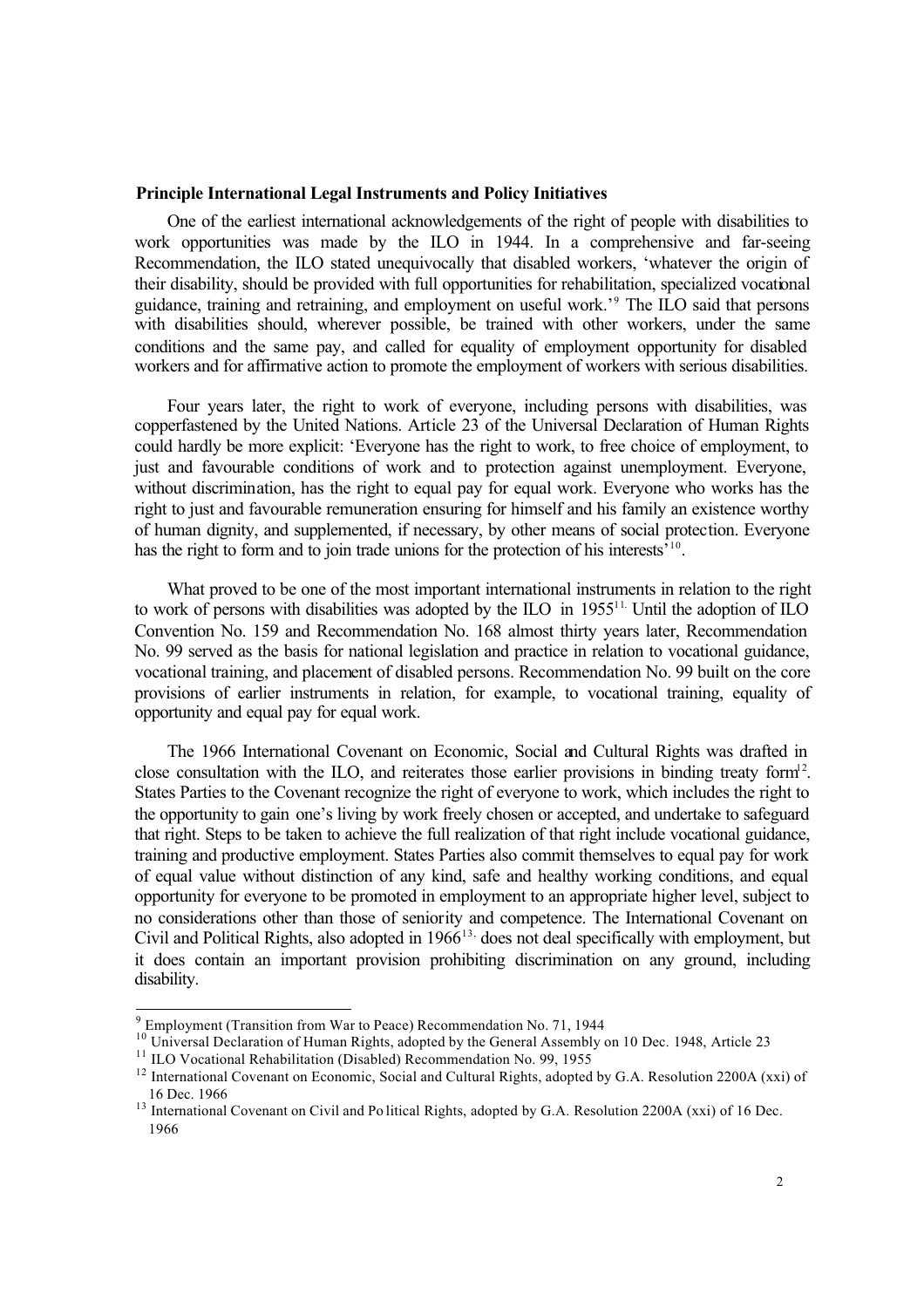In 1971, the United Nations General Assembly proclaimed a Declaration on the Rights of Mentally Retarded Persons, which affirmed, inter alia, their right to perform productive work or to engage in any other meaningful occupation to the fullest extent of their capabilities<sup> $14$ </sup>.

To encourage, assist and enable persons with disabilities to exercise their right to work on an equal basis and without discrimination, the ILO Convention concerning Human Resources Development (No 142), adopted in 1975, called on member States to develop and implement open, flexible and complementary systems of general, technical and vocational education, educational and vocational guidance and vocational training, including continuing employment information.<sup>15</sup> An accompanying Recommendation<sup>16</sup> spells out in detail how the provisions of this Convention should be effected, reinforcing the principle of mainstreaming in vocational guidance and training, highlighting the importance of educating the general public, employers and workers in relation to the employment of persons with disabilities, and calling for adjustments in the workplace, where necessary, to accommodate disabled workers. In an important reference, the Recommendation notes that the ILO and UNESCO had collaborated closely with a view to ensuring that the instruments of the two organizations pursue harmonized objectives and that they would continue to do so with a view to the effective implementation of those instruments. In a further measure,<sup>17</sup> again reflecting its perception of the importance of multi-sectoral collaboration among international bodies in pursuit of the exercise of the right to work of persons with disabilities, the ILO called for a comprehensive campaign for vocational rehabilitation<sup>18</sup> and social integration of disabled persons, in cooperation and coordination with the United Nations, its specialized agencies, and international, regional and non-governmental organizations, a campaign which was to result in the International Year of Disabled Persons and the World Programme of Action concerning Disabled Persons, among other initiatives.

Further affirmation of the right to work and the right to work-related services including vocational counseling and training came almost immediately from the United Nations General Assembly  $19$ .

Building on the 'full participation and equality' theme of the International Year and goal of the World Programme of Action, and conscious that developments since its seminal Recommendation No. 99 in 1955 had made it appropriate to adopt new international labour standards concerning vocational rehabilitation and employment, the ILO adopted landmark Convention No.  $159$  in  $1983^{20}$ . The Convention sets out a number of fundamental principles which should underlie vocational rehabilitation and employment policies, highlighting those of equal opportunity and treatment, affirmative measures which should not be regarded as discriminating against other workers, integration of persons with disabilities into mainstream work-related programmes and services, services for those in rural areas and remote communities, the training of

<sup>&</sup>lt;sup>14</sup> UNGA Resolution 2856 of 20 Dec. 1971<br><sup>15</sup> ILO Human Resources Development Convention (No. 142), 1975<br><sup>16</sup> ILO Human Resources Development Recommendation (No. 150), 1975

<sup>&</sup>lt;sup>17</sup> ILO Resolution concerning Vocational Rehabilitation and Social Reintegration of Disabled or Handicapped Persons, adopted 24 June 1975<br><sup>18</sup> 'Vocational rehabilitation' is a process which enables disabled persons to secure, retain and advance in

suitable employment and thereby furthers their integration or reintegration into society (ILO Code of Practice on Managing Disability in the Workplace, 2002) 19 Declaration on the Rights of Disabled Persons, UNGA Res. 3447 of 9 Dec. 1975

 $20$  ILO Vocational Rehabilitation and Employment (Disabled Persons) Convention (No. 159), 1983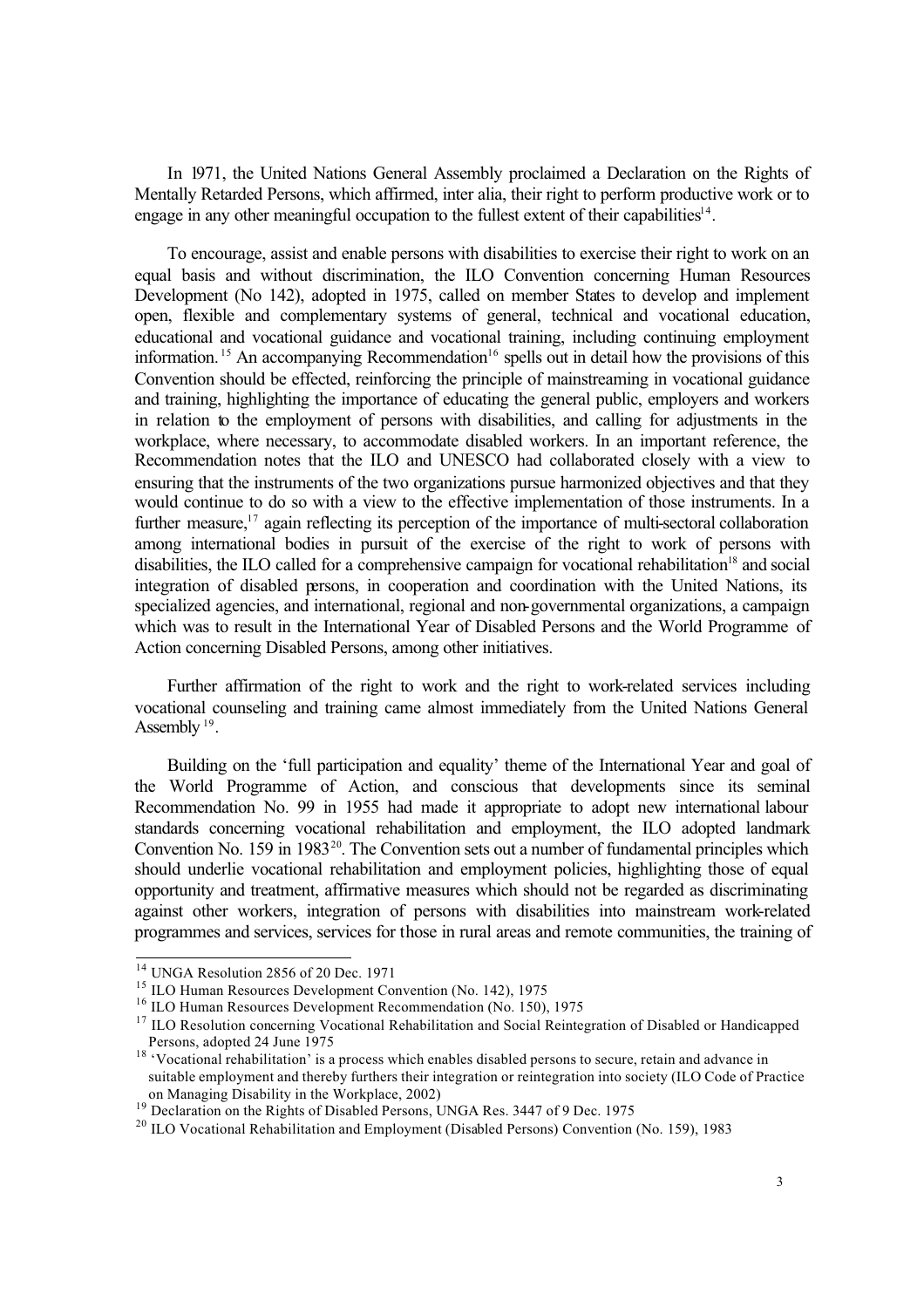qualified staff, and the need to consult employers' and workers' organizations as well as representative organizations of and for disabled persons. The accompanying Recommendation No. 168 details measures which should be taken to promote equitable employment opportunities, including the making of 'reasonable adaptations to workplaces, job design, tools, machinery and work organization', and outlines steps which should be taken to ensure that the consultative processes mentioned in the Convention work effectively<sup>21</sup>.

The 1987 Global Meeting of Experts to Review the Implementation of the World Programme of Action proposed that a guiding philosophy should be developed to indicate priorities for action in the years ahead, and that the basis of that philosophy should be the recognition of the rights (including the right to work) of persons with disabilities. The Meeting recommended that the General Assembly convene a special conference to draft an international convention on the elimination of all forms of discrimination against disabled persons. Following a failure by the General Assembly to reach a consensus on this issue, the Standard Rules on the Equalization of Opportunities for Persons with Disabilities were adopted on 20 December 199322. The Standard Rules are a set of non-compulsory guidelines, though the UN Economic and Social Committee hoped they would become 'international customary rules when they are applied by a great number of States with the intention of respecting a rule in international law' 23. Employment is covered by Rule 7, which calls on all States to take various measures, most of which are contained in earlier relevant ILO Conventions and Recommendations, to ensure that persons with disabilities have equal opportunities for productive and gainful employment in the labour market.

In a further reaffirmation of the right to work, the World Conference on Human Rights, meeting in Vienna in 1993, in a direct reference to persons with disabilities, emphasized that 'every person is born equal and has the same rights to life and welfare, education and work, living independently and active participation in all aspects of society. Any direct discrimination or other negative discriminatory treatment of a disabled person is therefore a violation of his or her rights.'24 The World Conference called on governments to adopt or adjust legislation to assure access to these and other rights for disabled persons.

Towards the end of 1994, the UN Committee on Economic, Social and Cultural Rights pointed out that the effects of disability-based discrimination had been particularly severe in the fields of education, employment, housing, transport, cultural life and access to public places and services.<sup>25</sup> The Committee considered the field of employment as one in which discrimination had been both prominent and persistent. In most countries, the unemployment rate among persons with disabilities was two to three times higher than that for others. Disabled persons were mostly engaged in low-paid jobs with little social and legal security and often segregated from the mainstream labour market. As the ILO had frequently noted, physical barriers such as inaccessible public transport, housing and workplaces were often the main reasons why persons with disabilities were not employed. The Committee drew attention to the valuable and comprehensive

<sup>21</sup> ILO Vocational Rehabilitation and Employment (Disabled Persons) Recommendation (No. 168), 1983<br><sup>22</sup> Resolution 48/96<br><sup>23</sup> A/C. 3/48/L.3, 1 Oct. 1993, p. 6

 $^{24}$  Vienna Declaration and Programme of Action, adopted by the World Conference on Human Rights on 25 June 1993, p. 18

 $25$  General Comment No. 5 (1994)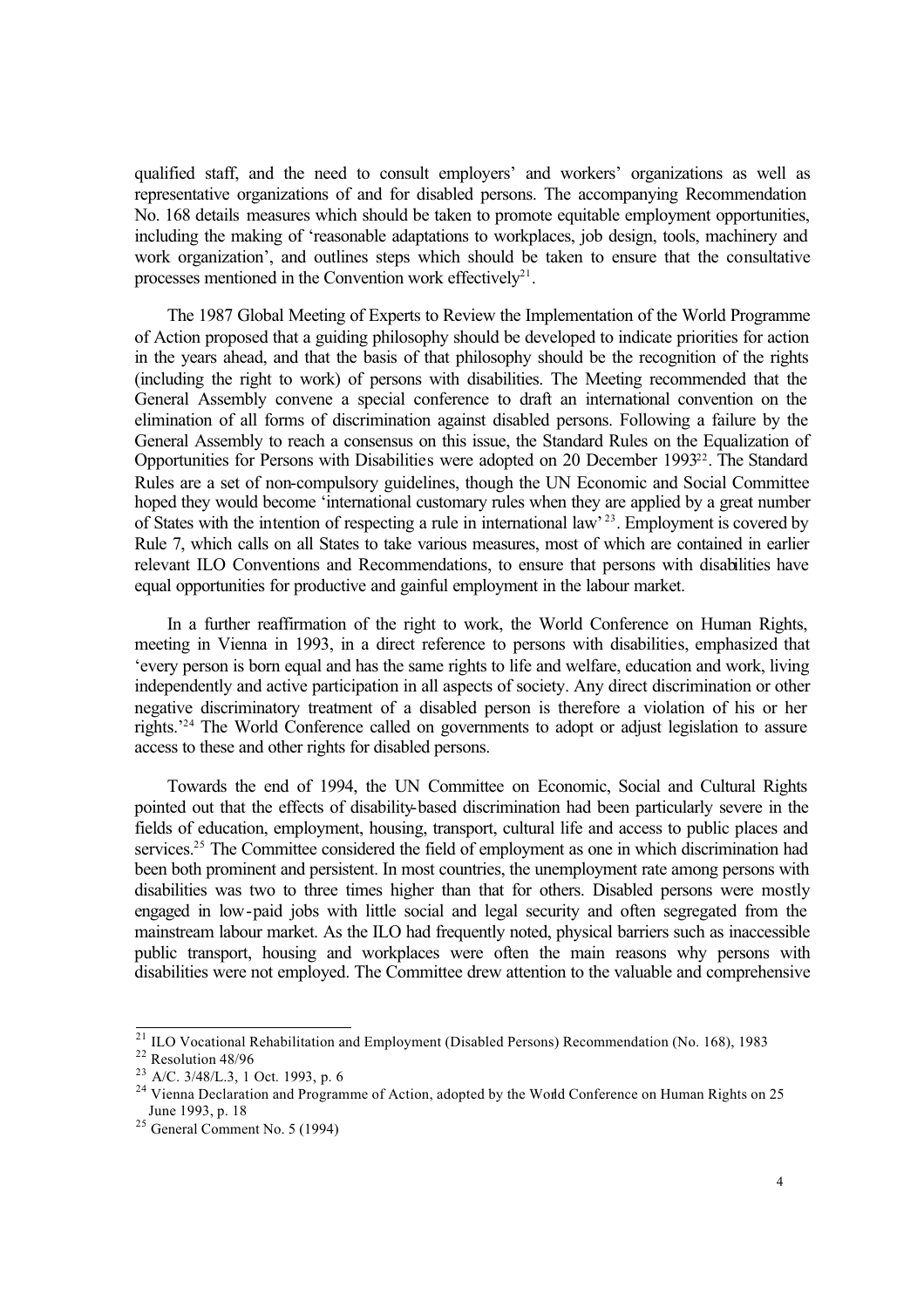instruments developed by the ILO, including in particular Convention No. 159, and urged States Parties to the International Covenant to consider ratifying that Convention.

Heads of State and Government at the World Summit for Social Development in 1995, acknowledging the particular employment difficulties faced by persons with disabilities, committed themselves to putting the creation of employment, the reduction of unemployment, and the promotion of adequately remunerated employment at the centre of strategies and policies of governments, in full respect for those workers' rights.26 The Programme of Action adopted by the Summit includes taking effective measures to bring to an end all forms of discrimination against persons with disabilities.<sup>27</sup>

Echoing the exhortation of the UN Committee on Economic, Social and Cultural Rights a year earlier, the Programme of Action calls on governments to enhance the quality of work and employment by, inter alia, 'strongly considering ratification and full implementation of ILO conventions relating to the employment rights of…persons with disabilities.'28 Acknowledging the singular role of the ILO at international level in relation to the world of work and the particular tripartite nature of its structure and operation, the Programme urges governments to promote the role of the ILO, particularly as regards improving the level of employment and the quality of work.

The European Social Charter recognizes the right of everyone to 'have the opportunity to earn (a) living in an occupation freely entered upon,' and that all workers have the right to just conditions of work. The Charter specifically acknowledges that disabled persons have the right to independence, social integration and participation in the life of the community.29

A European Union Directive, adopted at the end of 2000, outlaws direct and indirect discrimination in the field of employment on a number of grounds, including disability.<sup>30</sup> The Directive applies, inter alia, to selection criteria and recruitment conditions, vocational guidance, vocational training, employment and working conditions, including pay. Importantly, the Directive states that 'reasonable accommodation' shall be provided, i.e. that employers are to take appropriate measures, where needed, to enable a person with a disability to have access to, participate in, or advance in employment, or to provide training, unless such measures would impose a 'disproportionate burden' on the employer.

The ILO Code of Practice on Managing Disability in the Workplace was drawn up to provide guidance to employers on practical means of implementing the types of measures contained in international instruments such as those mentioned earlier.<sup>31</sup> The Code was developed and unanimously agreed at a tripartite meeting of experts (representing governments, employers' organizations and workers' organizations), convened in October 2001 at the decision of the ILO Governing Body, taken at its 277th Session in March 2000. While addressed mainly to employers,

<sup>&</sup>lt;sup>26</sup> Copenhagen Declaration and Programme of action adopted by the World Summit for Social Development, 1995<br>
<sup>27</sup> idem: para. 15 (i)<br>
<sup>28</sup> idem: para. 54 (c)<br>
<sup>29</sup> Council of Europe, European Social Charter (revised 1996)

 $30$  Council directive 2000/78/EC of 27 Nov. 2000 establishing a general framework for equal treatment in employment and occupation. OJL 303, 2 Dec. 2000, pp. 16-22

<sup>&</sup>lt;sup>31</sup> ILO Code of Practice on Managing Disability in the Workplace, 2002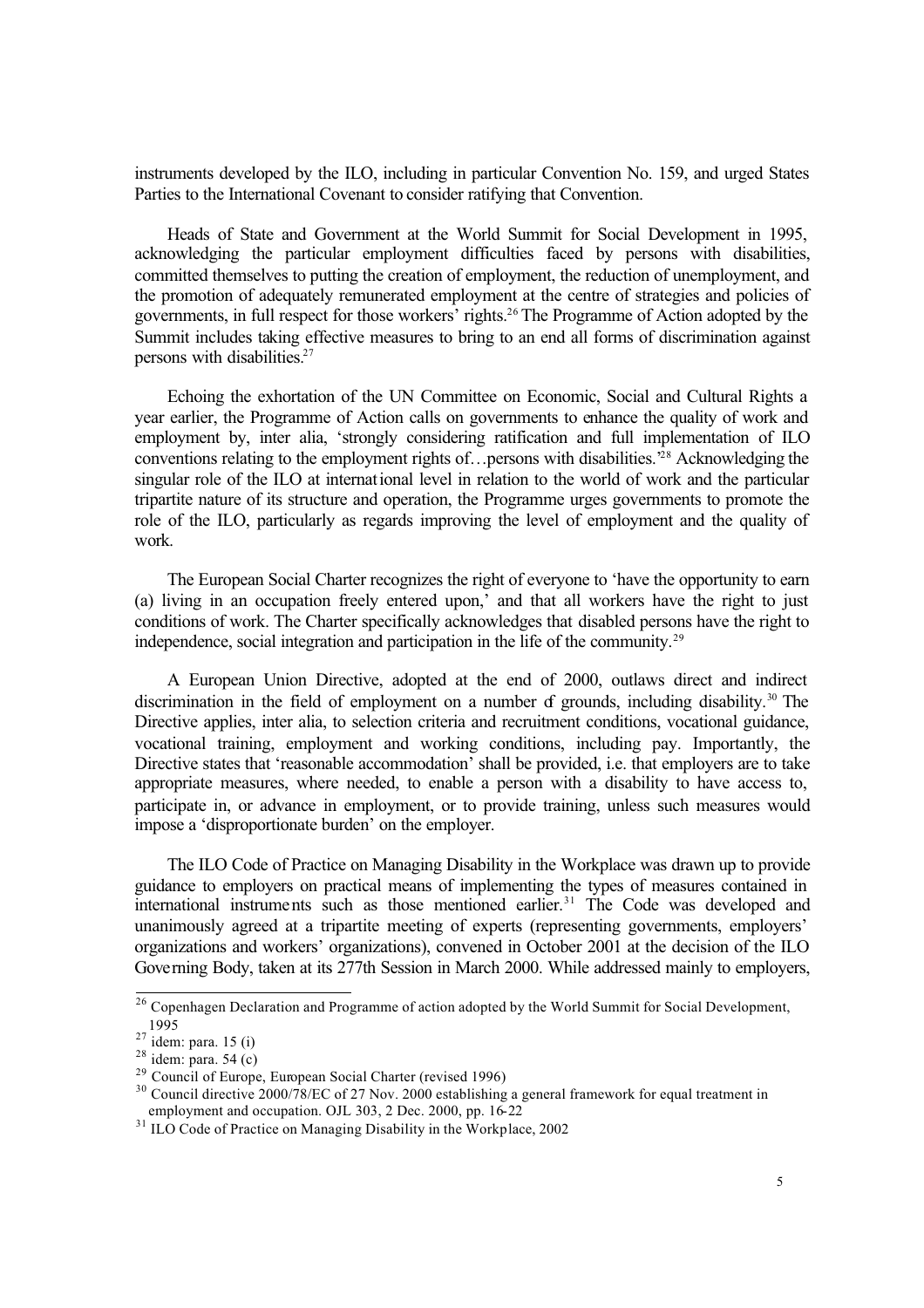the Code should also prove of considerable benefit to governments, which play a primary role in providing the necessary legislative framework for promoting equal opportunities and treatment in the workplace, and to workers' representatives, whose main concern is to protect workers' interests. The contents of the Code are based on the principles underpinning international instruments and initiatives. The Code should, accordingly, also help to inform the principles and contents of the employment provisions of the proposed UN Convention on the Rights of Persons with Disabilities.

There is no doubt that general international human rights instruments apply to all persons, including persons with disabilities. Explicit confirmation was given in 1994 by the UN Committee on Economic, Social and Cultural Rights.<sup>32</sup> The Committee acknowledged, however, that States Parties devoted very little attention to persons with disabilities in their reports on compliance with that Covenant.33 The need for explicit, disability-related provisions in international human rights instruments was recognized in later measures, including the Convention on the Rights of the Child (Article 23), the African Charter on Human and Peoples' Rights (Article 18 (4)), and the Additional Protocol to the American Convention on Human Rights in the Area of Economic, Social and Cultural Rights (Article 18), leading the Committee to conclude that 'it is now widely accepted that the human rights of persons with disabilities must be protected and promoted through general, as well as specially designed, laws, policies and programmes' 34.

Despite existing national, regional and international laws and other instruments, and despite the activities of international bodies and the efforts of non-governmental organizations, persons with disabilities throughout the world continue to be subjected to widespread violations of their human rights. This is an undeniable fact. In the field of employment, the available statistics indicate that the unemployment rate among workers with disabilities tends to be twice or three times that of other workers. Problems of access to the physical environment, including transportation, housing and workplaces, coupled with still-held prejudices among many employers, co-workers and the general public, aggravate an already difficult situation. This is not to suggest that there has been no improvement. The significant growth in domestic antidiscrimination legislation in recent years is encouraging, even though adoption of a law does not guarantee its enforcement. The persistent efforts of international agencies, and in particular the ILO, in promoting equal opportunity and treatment in employment continue to make important inroads into the economic and social exclusion of persons with disabilities. If the provisions contained in the international treaties and other instruments discussed in this report were fully implemented, full equality and participation for persons with disabilities in the employment field would be achieved. This, regrettably, is not yet the case. For people with disabilities and their representative organizations, there is more to be done.

A number of attempts were made during the past fifteen years to have a specially designed law, a UN Convention on the Rights of Persons with Disabilities, elaborated. In December 2001, the UN General Assembly decided to establish an Ad Hoc Committee to consider proposals for such a convention. The terms of reference of this Committee are:

 $32 \text{ General Comment No. } 5$ <br> $33 \text{ idem: }$  para. 2

<sup>34</sup> idem: para. 6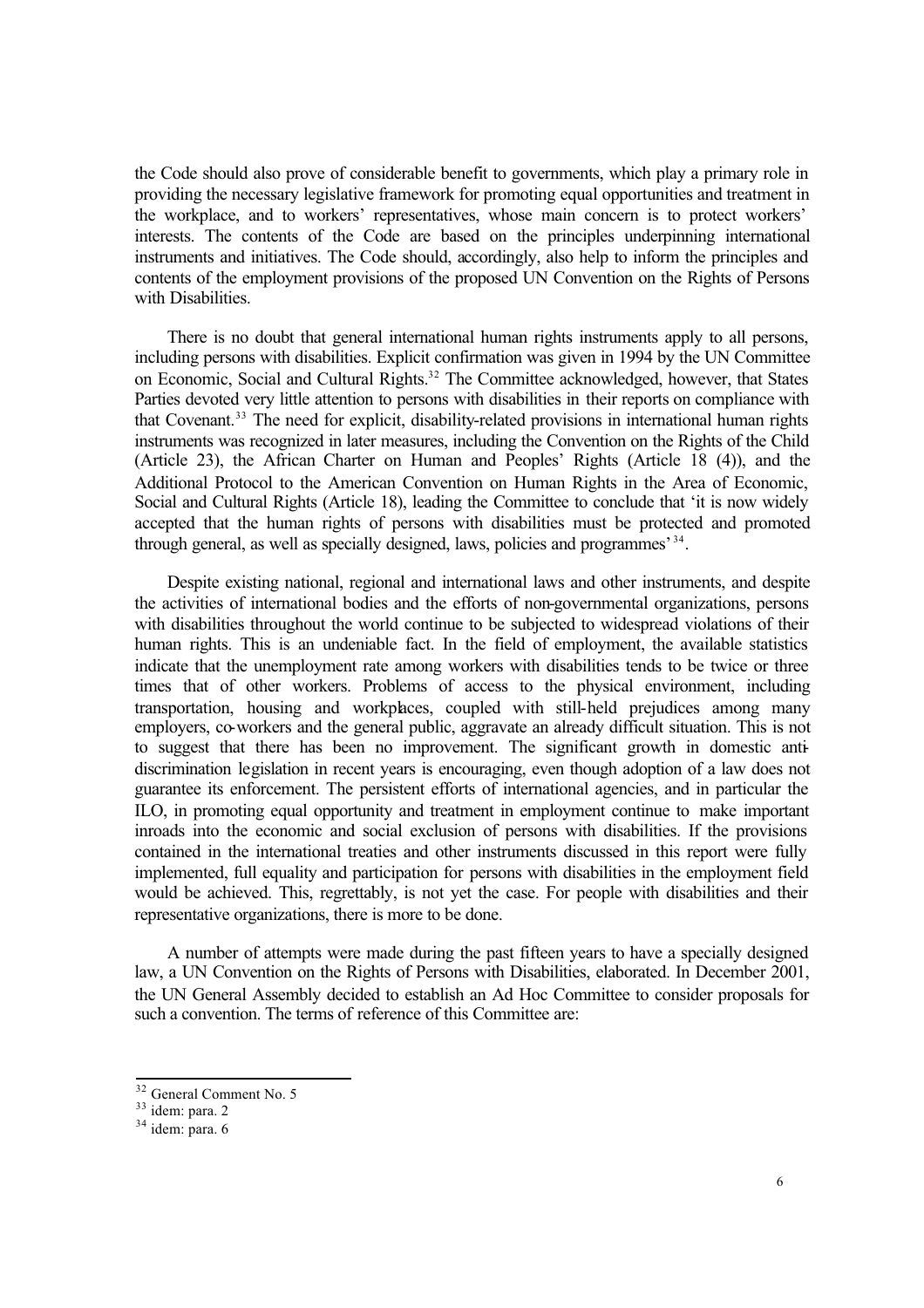"to consider proposals for a comprehensive and integral international convention to promote and protect the rights and dignity of persons with disabilities, based on the holistic approach in the work done in the fields of social development, human rights and nondiscrimination and taking into account the recommendations of the Commission on Human Rights and the Commission for Social Development"

The work of this Committee commenced in July 2002.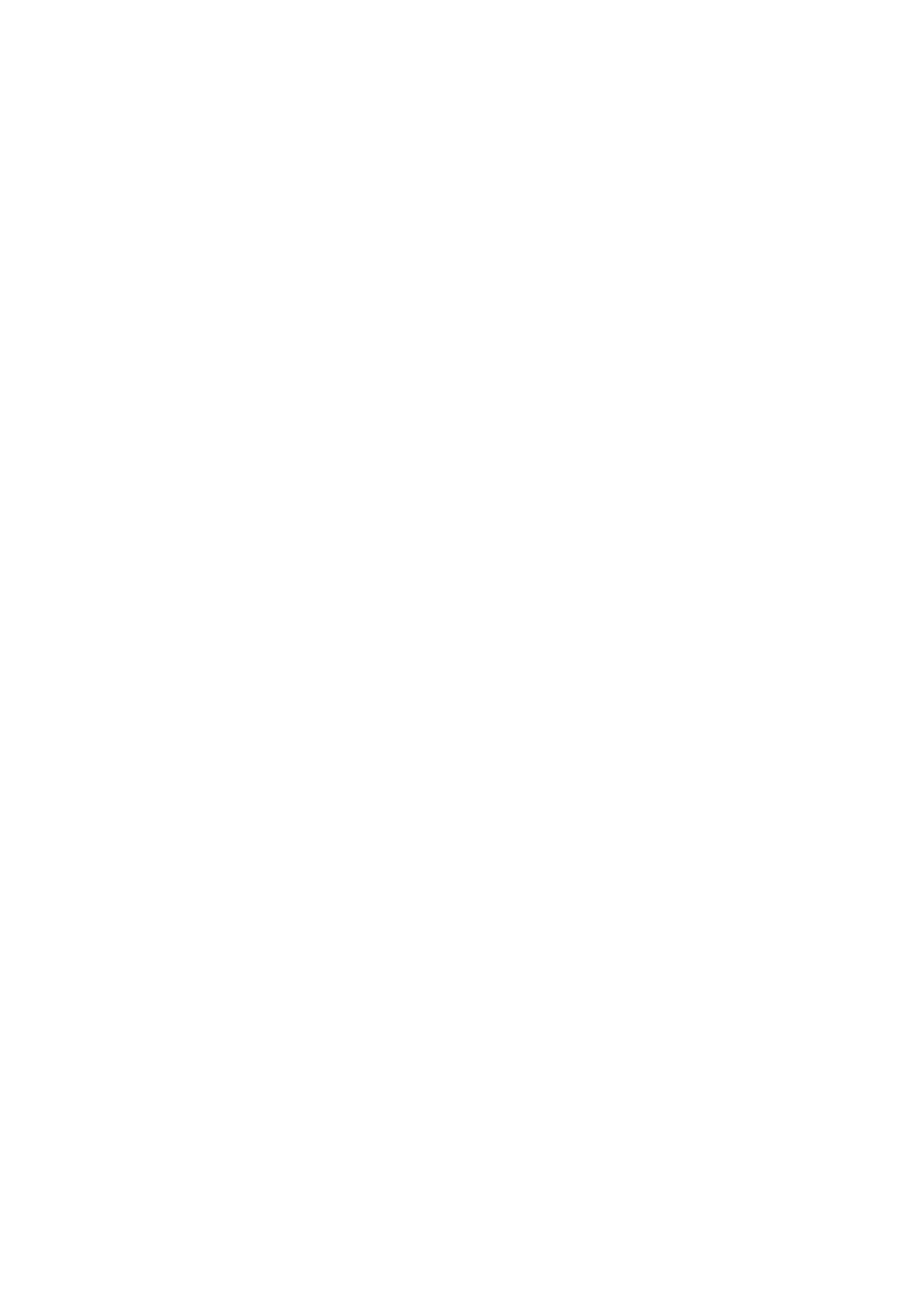# **CHAPTER 1 - INTERNATIONAL LEGAL INSTRUMENTS AND POLICY INITIATIVES CONCERNING THE RIGHT TO WORK OF PERSONS WITH DISABILITIES**

# **1.1 Introduction**

This chapter reviews, in chronological order, the principal legal instruments and policy initiatives concerning the right to work of persons with disabilities from the United Nations (UN), the International Labour Organization (ILO), the Council of Europe and the European Union (EU). It includes the Vienna Declaration and Programme of Action adopted by the World Conference on Human Rights in 1993, and the Copenhagen Declaration and Programme of Action, adopted by the World Summit for Social Development in 1995.

# **1.2 Early ILO Measures**

The International Labour Organization (ILO), founded in 1919, is the oldest of the specialized technical agencies of the UN system. It is tripartite in structure, with representatives of employers' and workers' organizations having an equal voice with those of governments, of its 175 member countries, in shaping ILO policies and programmes, through participation in the annual International Labour Conference and membership on the ILO Governing Body. The primary goal of the ILO is to promote opportunities for women and men to obtain decent and productive work, in conditions of freedom, equity, security and human dignity. The ILO has four principal strategic objectives:

- $\triangleright$  to promote and realize standards, and fundamental principles and rights at work
- $\triangleright$  to create greater opportunities for women and men to secure decent employment
- $\triangleright$  to enhance the coverage and effectiveness of social protection for all
- $\triangleright$  to strengthen tripartism and social dialogue.

These objectives are realized through:

- (1) The formulation of international policies and programmes to promote basic human rights, improve working conditions, and enhance employment opportunities.
- (2) The creation of international labour standards, through the formulation and adoption of Conventions, backed by a system to supervise their application, as well as Recommendations and Codes of Practice, which serve as guidelines for national authorities in putting standards into action. *Conventions* prescribe international labour standards and are binding on ratifying States; *Recommendations* provide guidelines for Members of the ILO; *Codes of Practice* are agreed, non-binding rules and procedures.
- (3) An extensive programme of international technical cooperation, formulated and implemented in partnership with ILO constituents and development partners.
- (4) Training, education, research and publishing activities.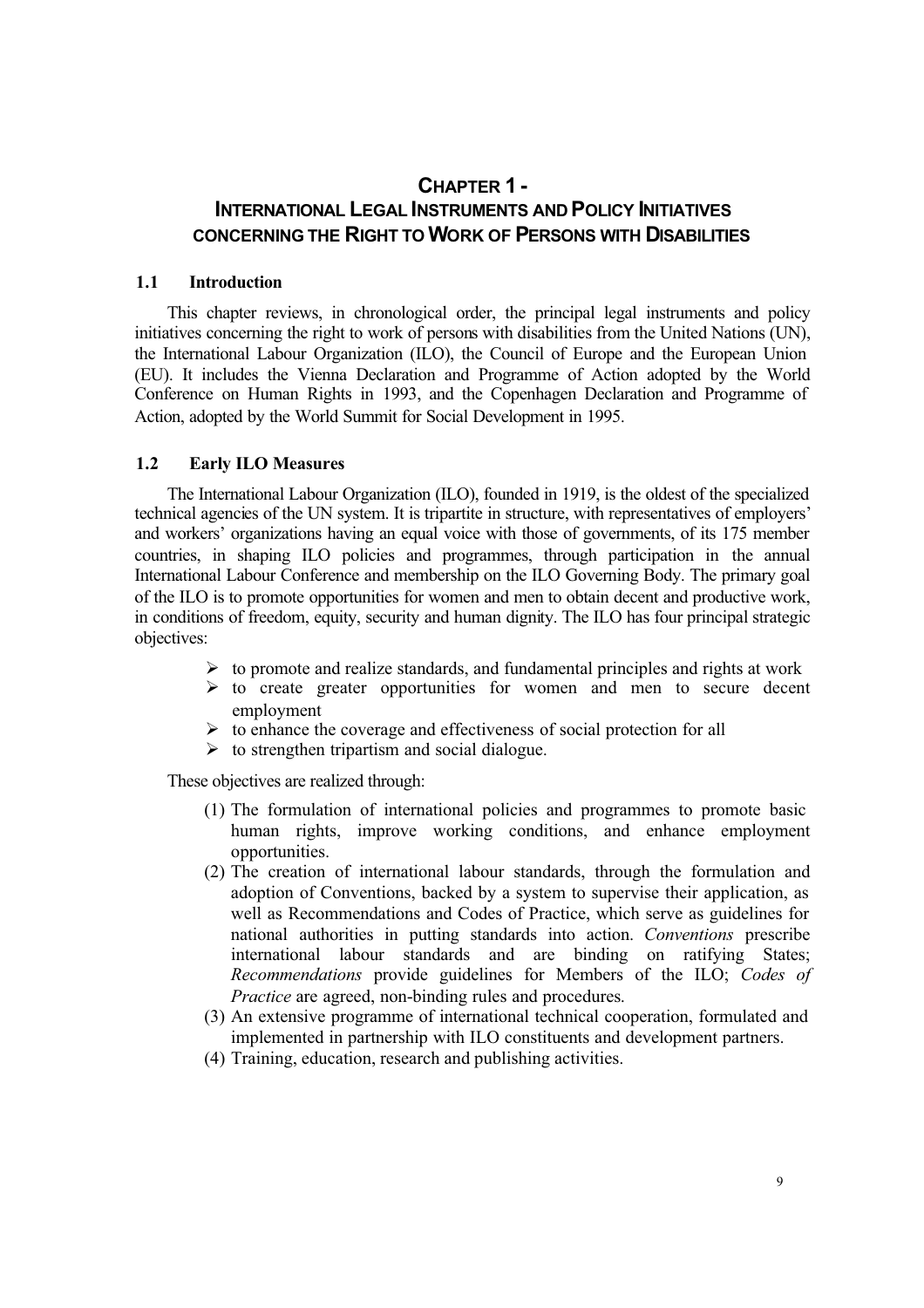The first international instrument containing provisions relating to the vocational rehabilitation of workers with a disability was adopted by the International Labour Conference in 1925, just a few years after the establishment of the International Labour Organization. 35 The Recommendation set out principles which should be taken into account in determining compensation payment for industrial accidents. It also recommended that 'the vocational re-education of injured workmen should be provided by such means as the national laws or regulations deem most suitable,' and urged governments to promote institutions which would provide such 're-education'.

Interest in vocational rehabilitation and employment opportunities for persons with disabilities re-surfaced during the Second World War, largely because of the number of people disabled during the war and the need to find trained workers to fill jobs left vacant by mobilized workers. In May 1944, the International Labour Conference adopted a comprehensive Recommendation (No. 71) on employment services, including labour market information, vocational guidance and vocational training. One of the groups specifically covered by the Recommendation was disabled workers who, 'whatever the origin of their disability, should be provided with full opportunities for rehabilitation, specialized vocational guidance, training and retraining, and employment on useful work'. The Recommendation provides early examples of a number of concepts such as mainstreaming, equality of opportunity and affirmative action:

- (39) The criterion for the training and employment of disabled workers should be the employability of the worker, whatever the origin of the disability.
- (40) There should be the closest collaboration between medical services for the disabled and vocational rehabilitation and placement services.
- (41) Specialized vocational guidance for the disabled should be developed in order to make it possible to assess each disabled worker's capacity and to select the most appropriate form of employment for him.
- (42)
- 1. Wherever possible, disabled workers should receive training in company with able-bodied workers, under the same conditions and with the same pay.
- 2. Training should be continued to the point where the disabled person is able to enter employment as an efficient worker in the trade or occupation for which he has been trained.
- 3. Wherever practicable, efforts should be made to retrain disabled workers in their former occupations or in related occupations where their previous qualifications would be useful.
- 4. Employers with suitable training facilities should be induced to train a reasonable proportion of disabled workers.
- 5. Specialized training centres, with appropriate medical supervision, should be provided for those disabled persons who require such special training.

(43)

1. Special measures should be taken to ensure equality of employment opportunity for disabled workers on the basis of their working capacity. Employers should be induced by wide publicity and other means, and

<sup>&</sup>lt;sup>35</sup>Recommendation (No. 22) concerning the minimum scale of workmen's compensation, 1925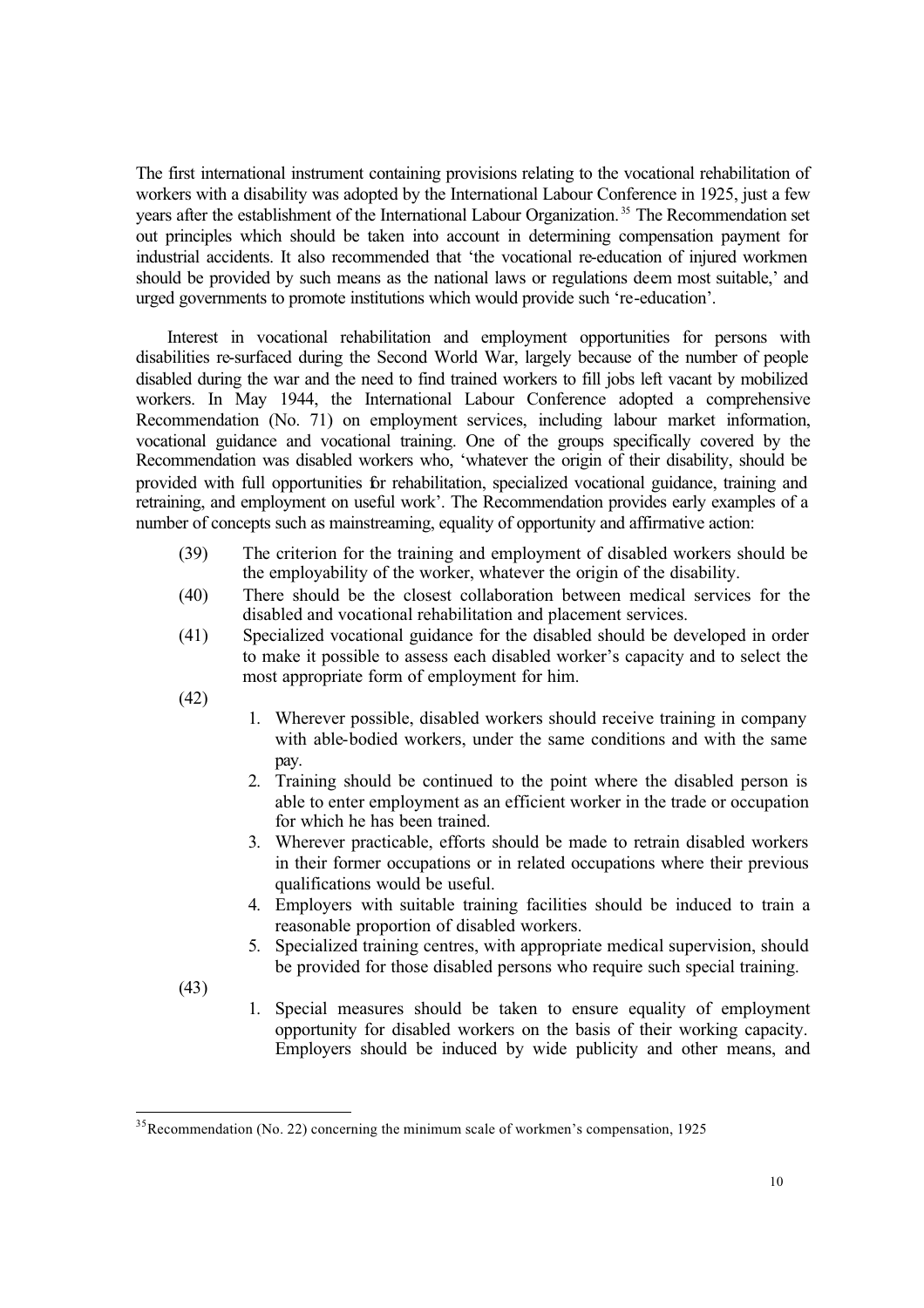where necessary compelled, to employ a reasonable quota of disabled workers.

- 2. In certain occupations particularly suitable for the employment of seriously disabled workers, such workers should be given preference over all other workers.
- 3. Efforts should be made, in close cooperation with employers' and workers' organizations, to overcome employment discriminations against disabled workers which are not related to their ability and job performance, and to overcome the obstacles to their employment including the possibility of increased liability in respect of workmens' compensation.
- 4. Employment on useful work in special centres under non-competitive conditions should be made available for all disabled workers who cannot be made fit for normal employment. Information should be assembled by the employment service in regard to the occupations particularly suited to different disabilities and the size, location and employability of the disabled population'.36

Although Recommendation No. 71 did not specifically refer to gender differences in the provisions concerning workers with disabilities, it did emphasize more than once 'complete equality of opportunity' for men and women in respect, for example, of recruitment on the basis of their individual merit, skill and experience, equal pay for equal work, and access to further education and training.

The specific concern of the International Labour Organization for workers with disabilities continues to run like a thread through that body's Conventions and Recommendations. In 1946, Convention Nos. 77 and 78, and Recommendation No. 79, concerning medical examination of young people for fitness for employment, called for appropriate measures to be taken by the competent authority for vocational guidance and vocational rehabilitation in respect of young persons with disabilities.<sup>37</sup> Recommendation No. 83 and Convention No. 88, adopted in 1948, concerning the organization of employment services, called for special measures to meet the needs of workers with disabilities and recommended 'conditions or special studies' on such questions as the placement of disabled workers.<sup>38</sup> Included also was a recommendation that employment services should not, in referring workers to employment, itself discriminate against applicants on grounds of race, colour, sex or belief.

## **1.3 Universal Declaration of Human Rights**

On 10 December 1948, the United Nations General Assembly adopted the Universal Declaration of Human Rights. There has been some criticism of the fact that the Declaration

<sup>&</sup>lt;sup>36</sup> Employment (Transition from War to Peace) Recommendation (No. 71), 1944, Section X

<sup>&</sup>lt;sup>37</sup> Medical Examination of Young Persons (Industry) Convention (No. 77), 1946; Medical Examination of Young Persons (Non-Industrial Occupations) Convention (No. 78), 1946; Medical Examination of Young Persons Recommendation (No. 79), 1946.

<sup>&</sup>lt;sup>38</sup> Employment Service Convention (No. 88), 1948; Employment Service Recommendation (No. 83) 1948.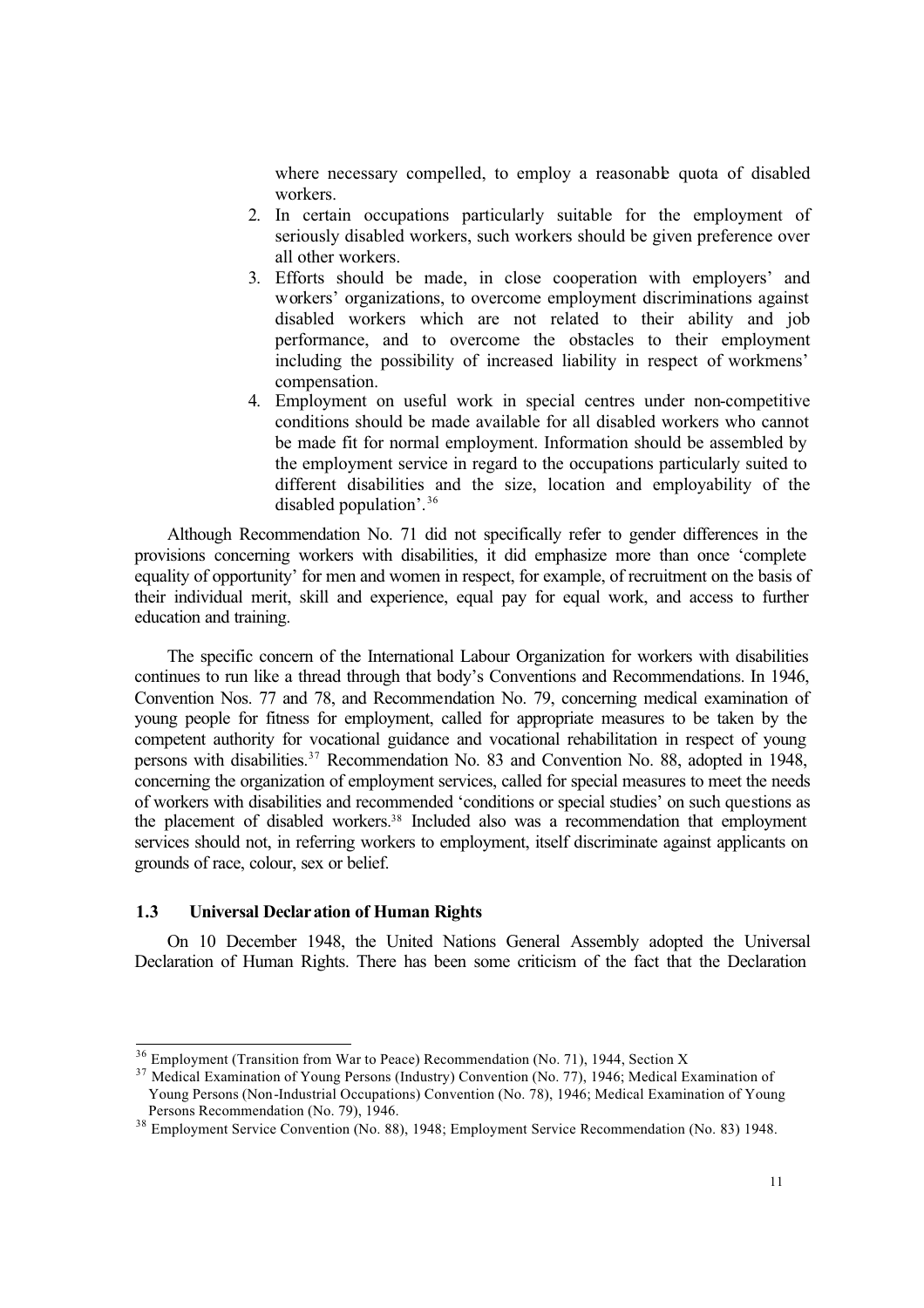ignores persons with disabilities, that disabled persons were not included as a distinct group vulnerable to human rights violations, that disability is not mentioned as a protected category.<sup>39</sup>

The UN General Assembly does, however, at the outset, proclaim the Declaration 'as a common standard of achievement for *all* peoples…'; Article 1 states that '*All* human beings are born free and equal in dignity and rights…'; Article 2 states that '*Everyone* is entitled to all the rights and freedoms set out in (the) Declaration, without distinction of any kind, *such as* race, colour, sex, language, religion, political or other opinion, national or social origin, property, birth *or other status'.*40 There can be little doubt that disabled people are covered by the Declaration, even though not specifically mentioned.

Several of the articles of the Declaration relate to employment - Article 22 on the right to social security; Article 23 (1) on the right to work, to free choice of employment, to just and favourable conditions of work and to protection against employment: Article 23 (2) on the right to equal pay for equal work; Article 23 (3) on the right of everyone who works to just and favourable remuneration ensuring for self and family an existence worthy of human dignity and supplemented, if necessary, by other means of social protection; Article 25 (1) on the right to a standard of living adequate for the health and well-being of self and family, including food, clothing, housing and medical care and necessary social services, and the right to security in the event of unemployment, sickness, disability, widowhood, old age or other lack of livelihood in circumstances beyond control; Article 26 (1) on the right to education, including that technical and professional education shall be made generally available and higher education shall be equally accessible to all on the basis of merit.

# **1.4 Council of Europe: European Convention on Human Rights**

Founded in 1949 by ten Western European States, the Council of Europe - current membership 41 States - is primarily an organization of intergovernmental cooperation devoted to upholding parliamentary democracy, the rule of law, and the protection of human rights. The outcome of the work of the Council of Europe falls into three broad categories. First, there are international treaties - normally known as European conventions or agreements - which are binding on the States which ratify them. Secondly, the Committee of Ministers addresses Recommendations to governments regarding policies or legislation. Thirdly, there are reports or studies which may examine and discuss various approaches or opinions on certain issues.

The European Convention on Human Rights, adopted by the Council of Europe in 1950, might be regarded as the European equivalent to the International Covenant on Civil and Political Rights.41 From a disability perspective, it is open to criticism because the main non-discrimination provision (Article 14) does not include disability among the grounds on which discrimination is prohibited, although it could be argued that it is implied in the phrase 'or other status'.

<sup>&</sup>lt;sup>39</sup> See, for example, Degener T and Quinn G. A Survey of International, Comparative and Regional Disability Law Reform. Paper presented at From Principles to Practice Symposium, Washington D,C., Oct. 2000, p. 16 40 Emphasis added

<sup>&</sup>lt;sup>41</sup> For a more detailed description and discussion, see Degener and Quinn, op. cit., p. 60 et seq.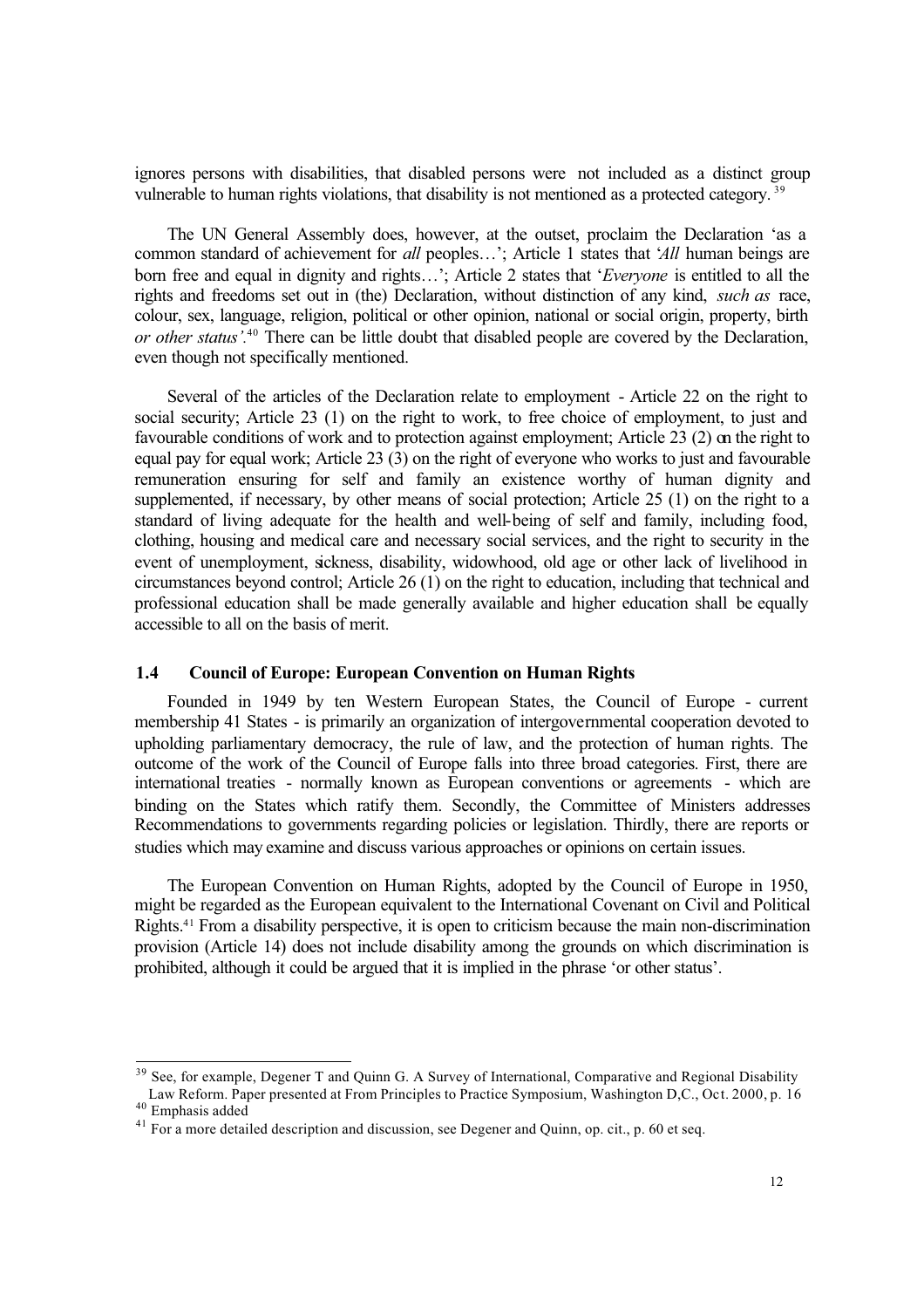#### **1.5 ILO Social Security Convention**

The 1952 Convention No. 102 on Social Security (Minimum Standards) called on the institutions or government departments administering medical care to cooperate with the general vocational rehabilitation services, with a view to the return to suitable work of disabled workers.42 It also provided that 'national laws or regulations may authorize such institutions or departments to ensure provision for the vocational rehabilitation of handicapped persons.'

#### **1.6 First ILO Recommendation devoted to Vocational Rehabilitation**

What was to be one of the most important instruments in relation to persons with disabilities, ILO Recommendation No. 99, was adopted in 1955.<sup>43</sup> Until the adoption of Convention No. 159 and Recommendation No. 168 almost thirty years later, this international instrument served as the basis for all national legislation and practice concerning vocational guidance, vocational training and placement of disabled persons.<sup>44</sup>

Using a definition of 'disabled person' which is substantively the same as that currently in use by the ILO,<sup>45</sup> the Recommendation built on key provisions of earlier instruments in relation, for example, to mainstreaming of vocational training, equality of opportunity, no discrimination in pay for equal work, and promotion of research. Methods of widening employment opportunities for workers with disabilities, in close cooperation with employers' and workers' organizations, included quotas, reserved occupations, creation of cooperatives and the establishment of sheltered workshops. The role of the ILO, in providing technical advisory assistance, organizing international exchanges of experience, and other forms of international cooperation including the training of rehabilitation staff was spelled out. The Recommendation also included special provisions for disabled children and young persons.

# **1.7 Further ILO Measures 1958-68**

ILO Convention No. 111 and Recommendation No. 111 concerning Discrimination in Employment and Occupation, which were adopted in 1958, outline policies of non-discrimination in the promotion of equal opportunity and treatment in employment.<sup>46</sup> Given the ILO's previous attention to persons with disabilities, it is somewhat surprising that disability was not specifically included in these particular instruments as a prohibited ground of discrimination. A proposal to include disability as a ground of discrimination is currently before the ILO Governing Body.

Mindful of the effects of technological change on jobs, the ILO issued a Resolution in 1965 concerning techniques employed by member States in the rehabilitation and training of disabled persons for new forms of employment.47

<sup>&</sup>lt;sup>42</sup> Social Security (Minimum Standards) Convention (No. 102) 1952, Article 35<br><sup>43</sup> Vocational Rehabilitation (Disabled) Recommendation (No. 99), 1955<br><sup>44</sup> ILO, Vocational Rehabilitation and Employment of Disabled Persons

<sup>&</sup>lt;sup>46</sup> Discrimination (Employment and Occupation) Convention (No. 111), 1958; Discrimination (Employment and Occupation) Recommendation (No. 111), 1958

<sup>&</sup>lt;sup>47</sup> Resolution concerning Vocational Rehabilitation of Disabled Persons, 1965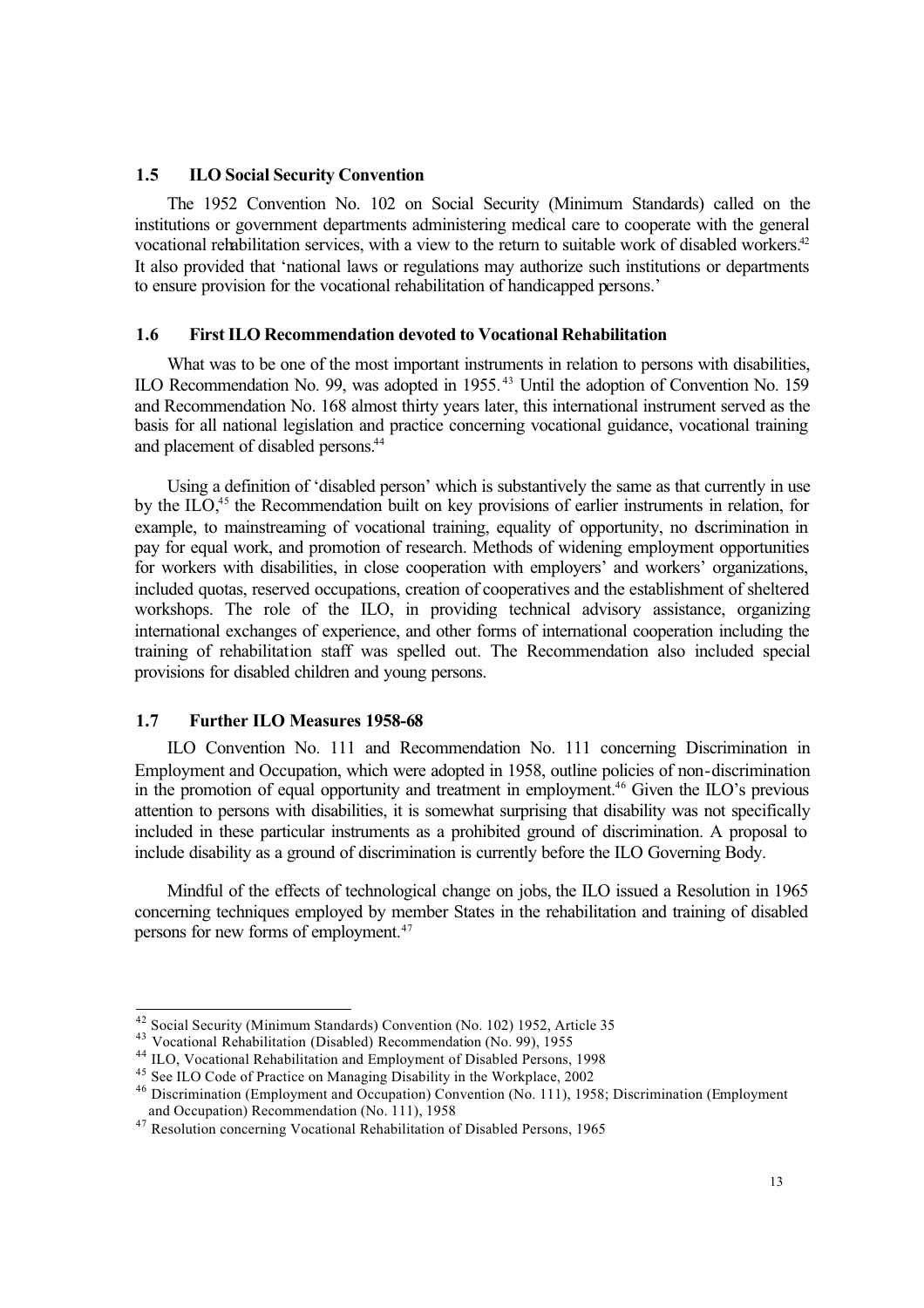The ILO's continuing interest in workers with disabilities was reflected in the requirement in Convention No. 128 (1967) that members should, under prescribed conditions,

- (a) provide rehabilitation services designed to prepare a disabled person wherever possible for the resumption of previous activity, or, if this is not possible, the most suitable alternative gainful activity, having regard to aptitudes and capacity, and
- (b) take measures to further the placement of disabled persons in suitable employment.<sup>48</sup>

That the ILO was determined to progress policy in vocational rehabilitation and to eliminate all discrimination in relation to the employment of disabled workers was evidenced in 1968 by a Resolution of the International Labour Conference concerning disabled workers, requesting the Director General to carry out appropriate studies to enable the Conference to consider the possible revision of the Vocational Rehabilitation (Disabled) Recommendation No. 99, 1955 (No. 99), or the possible adoption of a new international instrument.<sup>49</sup>

# **1.8 International Covenants**

In December 1966, the UN General Assembly adopted two important Covenants, on Economic, Social and Cultural Rights, and on Civil and Political Rights.<sup>50</sup> Together with the Universal Declaration of Human Rights (see 1.3 above), they form the International Bill of Human Rights.

The International Covenant on Economic, Social and Cultural Rights, which was drafted in close collaboration with the ILO, contains a number of important provisions relating to work and equal employment opportunity:

Article 6:

- 1. The States Parties to the present Covenant recognize the right to work, which includes the right of everyone to the opportunity to gain his (sic) living by work which he freely chooses or accepts, and will take appropriate steps to safeguard this right.
- 2. The steps to be taken… to achieve the full realization of this right shall include technical and vocational guidance and training programmes, policies and techniques to achieve steady economic, social and cultural development and full and productive employment under conditions safeguarding fundamental political and economic freedoms to the individual.

Article 7:

The States Parties… recognize the right of everyone to the enjoyment of just and favourable conditions of work which ensure, in particular:

(a) Remuneration which provides all workers, as a minimum, with:

<sup>&</sup>lt;sup>48</sup> Invalidity, Old-Age and Survivors' Benefits, Convention (No. 128), 1967, Article 13<br><sup>49</sup> Resolution concerning Disabled Workers, adopted 24 June 1968<br><sup>50</sup> International Covenant on Economic, Social and Cultural Right Political Rights, adopted by General Assembly Resolution 2200A (xxi) of 16 Dec. 1966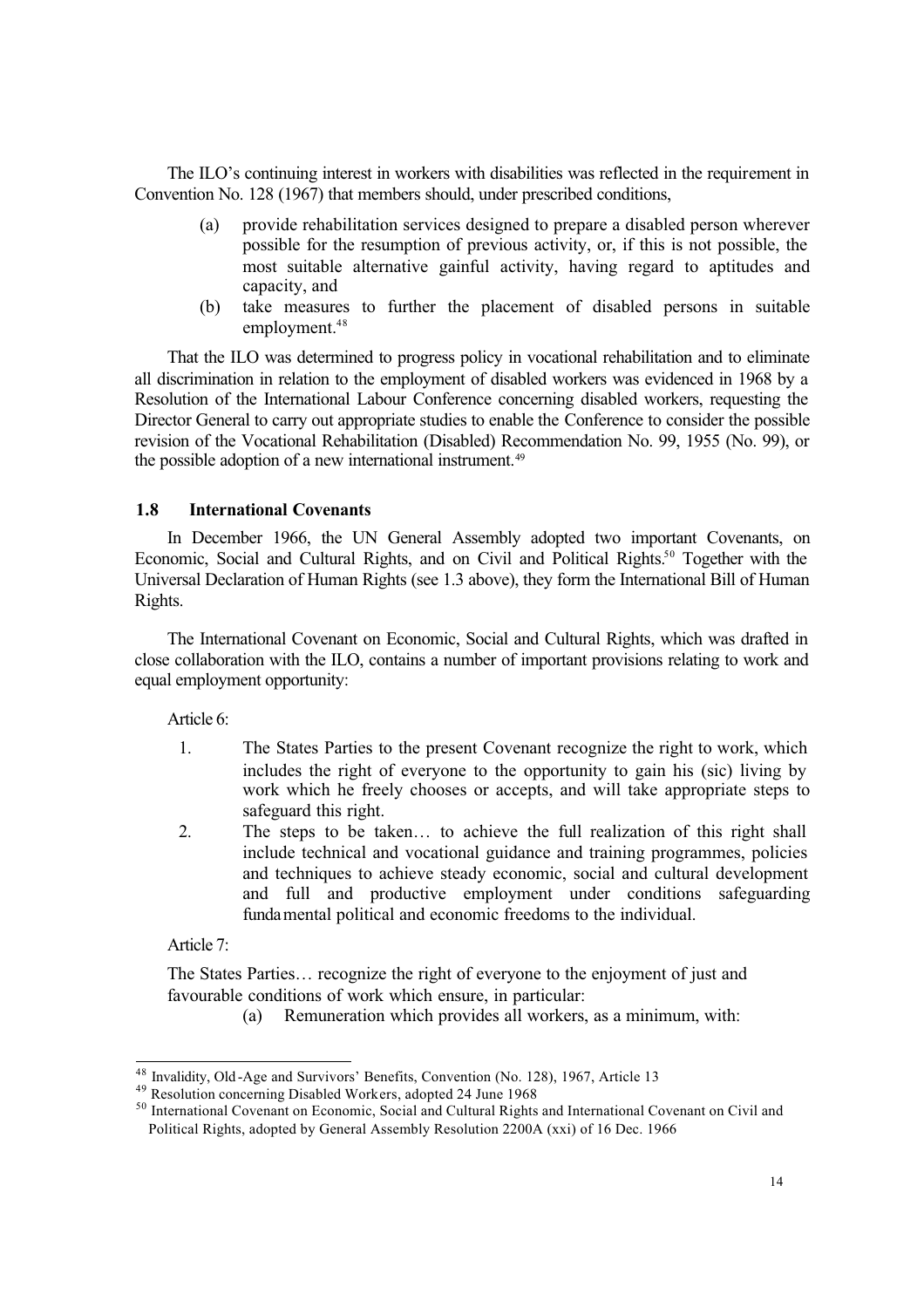- (i) Fair wages and equal remuneration for work of equal value without distinction of any kind, in particular women being guaranteed conditions of work not inferior to those enjoyed by men, with equal pay for equal work;
- (ii) A decent living for themselves and their families in accordance with the provisions of the present Covenant;
- (b) Safe and healthy working conditions;
- (c) Equal opportunity for everyone to be promoted in his employment to an appropriate higher level, subject to no considerations other than those of seniority and competence....;' The Covenant also guarantees the right to education.<sup>51</sup>

The International Covenant on Civil and Political Rights contains no specific provisions on employment, but it does include an important safeguard against discrimination: 'All persons are equal before the law and are entitled without any discrimination to the equal protection of the law. In this respect, the law shall prohibit any discrimination and guarantee to all persons equal and effective protection against discrimination on any ground such as race, colour, sex, language, religion, political or other opinion, national or social origin, property, birth or other status.'52

Although disability is not explicitly included in either Covenant among the prohibited grounds of discrimination, it is encompassed by the term 'or other status.'53

#### **1.9 UN Declaration on the Rights of Mentally Retarded Persons**

In 1971, the UN General Assembly proclaimed a Declaration on the Rights of Mentally Retarded Persons.<sup>54</sup> The Declaration affirmed that mentally retarded persons had the same rights as everyone else. Specifically, they had a right to such education, training, rehabilitation and guidance as would enable them to develop their ability and maximum potential; a right to economic security and a decent standard of living; a right to perform productive work or to engage in any other meaningful occupation to the fullest possible extent of their capabilities.

#### **1.10 ILO Measures on the Development of Human Resources**

ILO Convention No. 142 in 1975 called on member States to develop comprehensive and coordinated policies and programmes of vocational guidance and vocational training, closely linked with employment, in particular through public employment services. Systems of vocational guida nce, including continuing employment information, were to be extended to ensure that comprehensive information and the broadest possible guidance would be available to all, including persons with disabilities.<sup>55</sup>

Recommendation No. 150 spelled out in considerable detail how the provisions of Convention No. 142 should be effected. Persons with disabilities should have access to mainstream vocational guidance and vocational training programmes provided for the general

 $51$  Article 13<br> $52$  ICCPR, Article 2

 $^{53}$  UN Committee on Economic, Social and Cultural Rights, General Comment No. 5, 1994  $^{54}$  UNGA Res. 2856 (xxvi) of 20 Dec. 1971

<sup>55</sup> Human Resources Development Convention (No. 142), 1975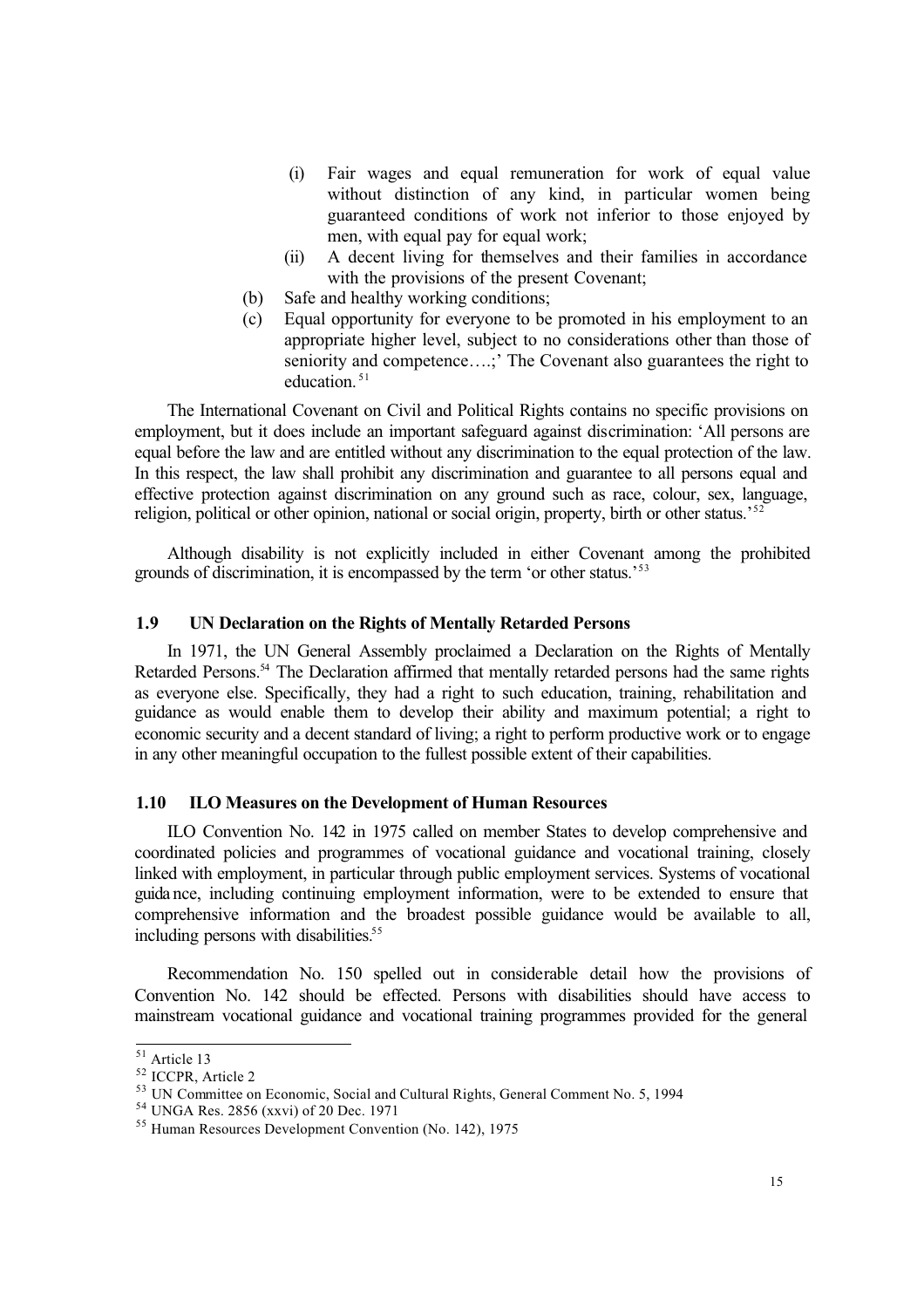population or, where this was not desirable, to specially adjusted programmes. It recommended that every effort should be made to educate the general public, employers and workers on the need to provide disabled persons with guidance and training to enable them to find suitable employment, on the adjustments in employment which some of them might require, and on the desirability of special support for them in their employment. Persons with disabilities were, as far as possible, to be integrated into productive life in a normal working environment.<sup>56</sup>

# **1.11 ILO Call for Comprehensive Campaign**

The ILO Resolution adopted on 24 June 1975 was short, but particularly significant for a number of reasons.<sup>57</sup> Referring to the fact that Rehabilitation International had declared the 1970s to be the Rehabilitation Decade, the Resolution acknowledged growing public recognition of the need for special measures to integrate disabled persons into the community, deplored the fact that too many persons with disabilities, the majority of whom lived in developing countries, had very limited opportunity for work, and called on all public authorities and employers' and workers' organizations to promote maximum opportunities for disabled persons to perform, secure and retain suitable employment . The Resolution called for a comprehensive campaign for vocational rehabilitation and social integration of disabled persons, in cooperation and coordination with the United Nations, its specialized agencies, and international, regional and non-governmental organizations, a campaign which was to result, inter alia, in the International Year of Disabled Persons and the World Programme of Action concerning Disabled Persons.

#### **1.12 UN Declaration on the Rights of Disabled Persons**

The UN General Assembly, at the end of 1975, proclaimed a Declaration on the Rights of Disabled Persons. The Declaration affirmed that disabled persons had the same civil and political rights as other people, as well as the right to, inter alia, education, vocational training, counselling and placement services, the right to secure and retain employment or to engage in a useful, productive and remunerative occupation. 58 The Declaration proclaimed that these rights were for all disabled persons without discrimination on the basis of sex or other grounds.

## **1.13 International Year of Disabled Persons**

On 16 December 1976, the UN General Assembly proclaimed 1981 the International Year of Disabled Persons, with the theme 'full participation and equality'.59 Towards the end of 1981, the General Assembly urged member States to consolidate and build further on the results of the International Year in order to secure prevention of disability, rehabilitation and full integration of disabled persons into society. The General Assembly also urged the Secretary-General, the specialized agencies and other UN bodies to undertake or expedite measures already under way to improve employment opportunities for disabled persons within these bodies at all levels.<sup>60</sup>

<sup>&</sup>lt;sup>56</sup>Human Resources Development Recommendation (No. 150), 1975<br><sup>57</sup> Resolution concerning Vocational Rehabilitation and Social Reintegration of Disabled or Handicapped Persons, adopted 24 June 1975<br><sup>58</sup> UNGA Res. 3447(xxx) of 9 Dec. 1975<br><sup>59</sup> UNGA Res. 31/123

<sup>60</sup> UNGA Res. 36/77 of 8 Dec. 1981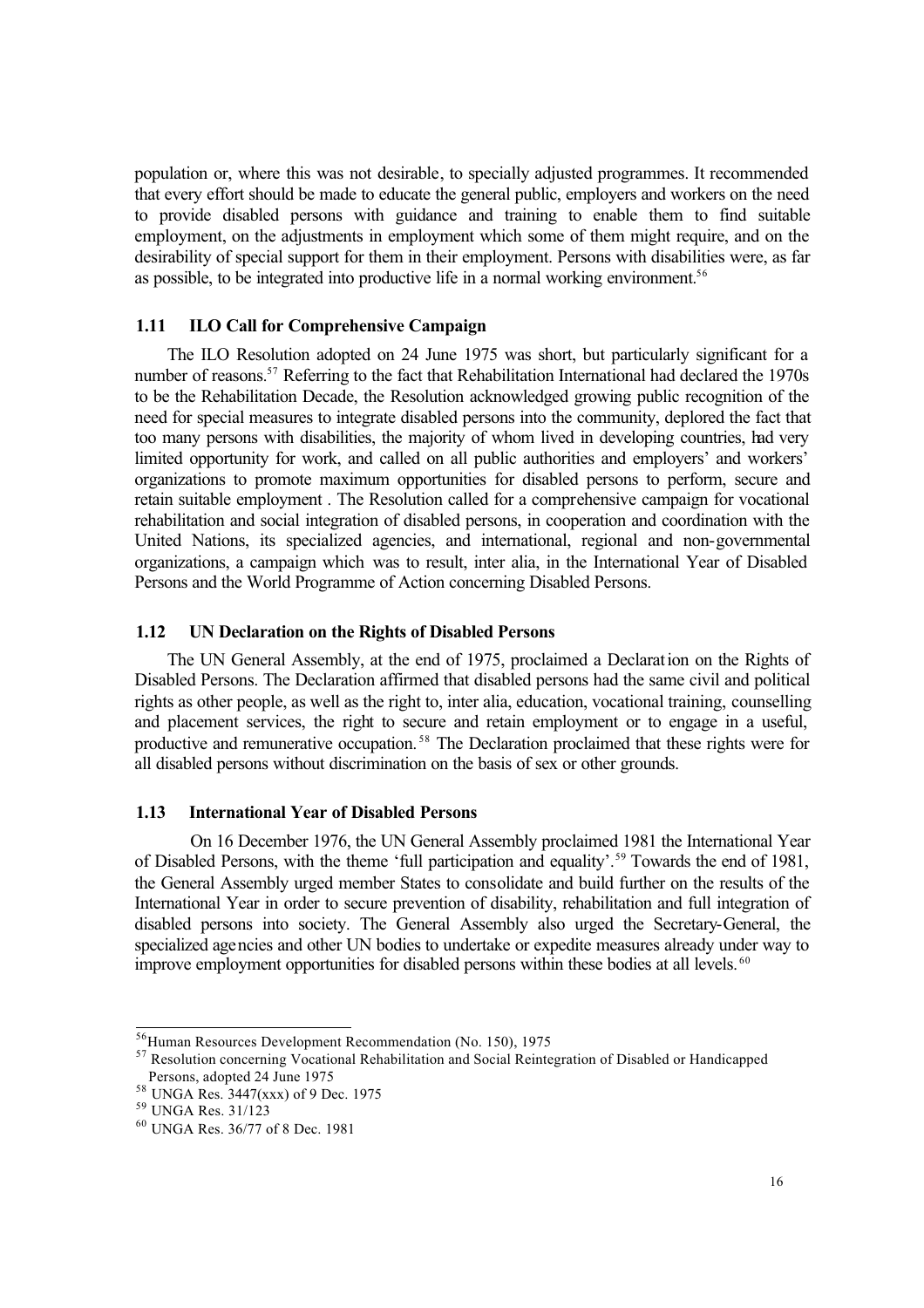#### **1.14 UN World Programme of Action and Decade of Disabled Persons**

One year later, the UN General Assembly, stressing that the primary responsibility for promoting effective measures for prevention, rehabilitation and the realization of the goals of full participation and equality rested with individual countries and that international action should be directed to assist and support national efforts in this regard, adopted the World Programme of Action (WPA) concerning Disabled Persons.<sup>61</sup> On the same day, the General Assembly proclaimed the period 1983-1992 United Nations Decade of Disabled Persons and encouraged member States to utilize this period as one of the means to implement the World Programme of Action.<sup>62</sup>

The World Programme of Action contains three overall aims – prevention, rehabilitation and equalization of opportunities. Equalization of opportunities is defined as:

' the process through which the general system of society, such as the physical and cultural environment, housing and transportation, social and health services, educational and work opportunities, cultural and social life, including sports and recreational opportunities are made accessible to all.'63

The WPA states that 'experience shows that it is largely the environment which determines the effect of an impairment or a disability on a person's daily life',<sup>64</sup> an acknowledgement which epitomizes the shift from a care/welfare approach to a social/rights one. <sup>65</sup>

#### **1.15 ILO Convention No. 159**

It will be recalled that the ILO had some years earlier proposed considering a possible revision of the Vocational Rehabilitation (Disabled) Recommendation No. 99 of 1955, or the possible adoption of a new international instrument (see 1.6 above). Recommendation No. 99, which was not linked to a convention, played a significant role in influencing national legislation and practice. The extent to which it did so confirmed the Director-General's comment in his 1964 Report to the effect that while conventions lay down obligations, it is possible, in certain areas, 'that a standard which can be widely accepted may well be more effective in practice than obligations which are unlikely to be equally widely assumed.'66

Building on the 'full participation and equality' theme of the International Year, and goal of the World Programme of Action, the ILO adopted the Vocational Rehabilitation and Employment (Disabled Persons) Convention No. 159 and Recommendation No. 168 in 1983. The Convention requires member States, in accordance with national conditions, practice and possibilities, to formulate, implement and periodically review a national policy on vocational rehabilitation and employment of disabled persons. The renewed emphasis on full participation is reflected in Article

66 Quoted in ILO, Vocational Rehabilitation and Employment of Disabled Persons, 1998, p. 4

<sup>&</sup>lt;sup>61</sup> UNGA Res. 37/52 of 3 Dec. 1982<br><sup>62</sup> UNGA Res. 37/53 of 3 Dec. 1982<br><sup>63</sup> para. 12

 $^{64}$  para. 21<br> $^{65}$  A traditional approach to disability was to view it as a problem of the person. Policy response tended to be to try to reduce or eliminate the disability largely through medical rehabilitation and/or to provide care/welfare supports. Equalisation of opportunities, on the other hand, recognises that society is disabling when it fails to provide equal opportunities for participation to all its members, opportunities to exercise the equal rights to which all are entitled.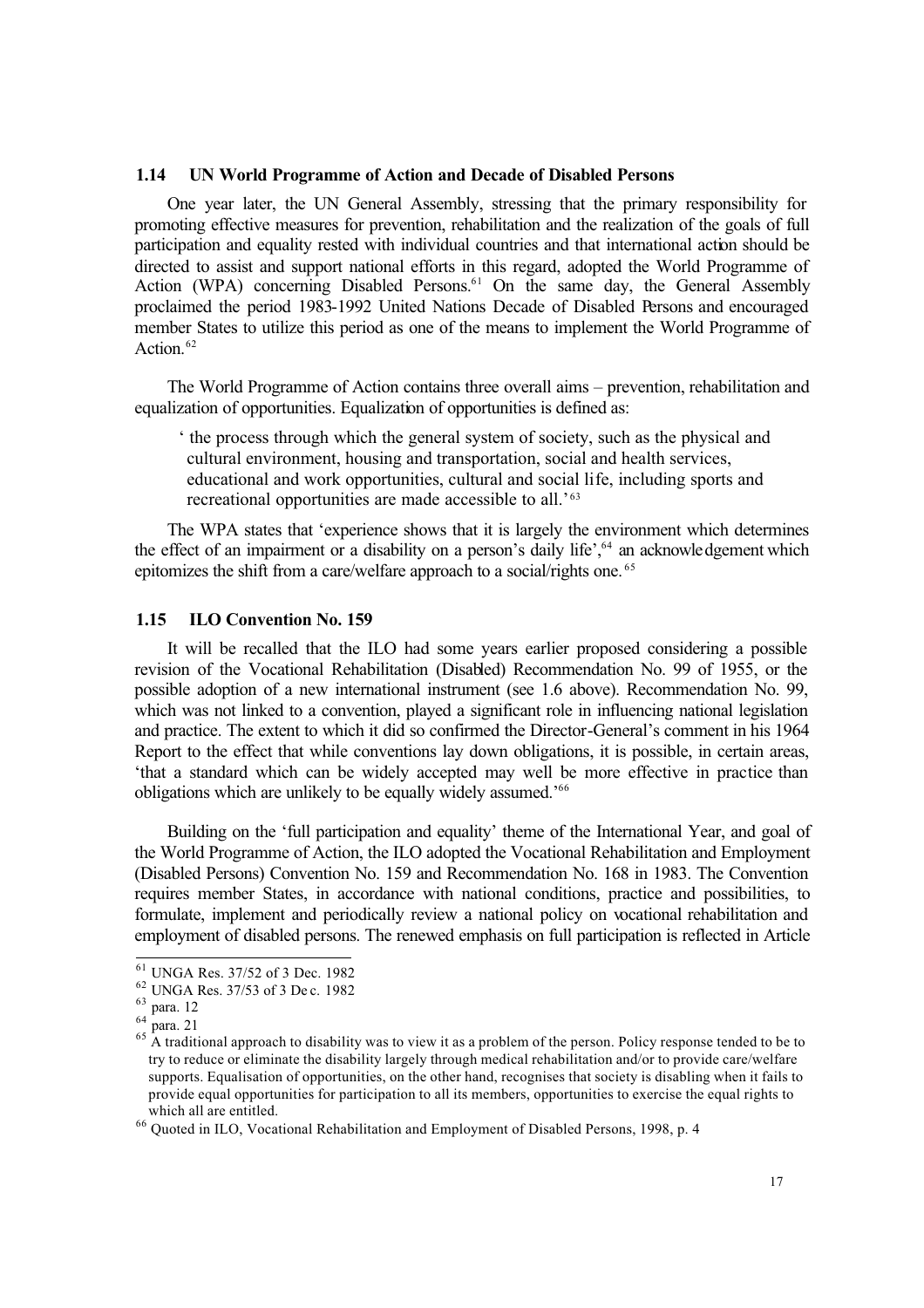1.2, which describes the purpose of vocational rehabilitation as being to enable a disabled person to secure, retain and advance in suitable employment and '*thereby to further such person's integration or reintegration into society',*<sup>67</sup> the highlighted phrase being an addition to Recommendation No. 99. The 'equality' goal is captured in Article 4 of the Convention:

'The said policy shall be based on the principle of equal opportunity between disabled workers and workers generally. Equality of opportunity and treatment for disabled men and women workers shall be respected. Special positive measures aimed at effective equality of opportunity and treatment between disabled workers and other workers shall not be regarded as discriminating against other workers.'

The clear recognition of both women and men with disabilities will be noted. The Convention prescribes the action to be taken at national level to implement the policy. It also reminds Members, as did Recommendation No. 99 nearly thirty years previously, of the need, not only to provide the relevant services, but to evaluate them with a view to their continual improvement. The equality theme runs through Recommendation No. 168: for example,

- disabled persons should enjoy equality of opportunity and treatment in respect of access to, retention of and advancement in employment which, wherever possible, corresponds to their own choice and takes account of their individual suitability for such employment (Article 7);
- in providing vocational rehabilitation and employment assistance to disabled persons, the principle of equality of opportunity and treatment for men and women workers should be respected (Article 8);
- measures should be taken to promote employment opportunities for disabled workers which conform to the employment and salary standards applicable to workers generally (Article 10).

The Recommendation reminds Members that such measures should include the making of 'reasonable adaptations to workplaces, job design, tools, machinery and work organization' to facilitate training and employment. Given the increasing shift away from the 'caring' to the 'rights' model which was then beginning to take place at national as well as international level, the Recommendation is forthright in stating that disabled persons should be informed 'about their rights and opportunities in the employment field.'68

#### **1.16 Monitoring the Implementation of Convention No. 159**

The ILO Committee of Experts on the Application of Conventions and Recommendations (CEACR) is one of two supervisory bodies with responsibility for the regular supervision of the observance by member States of their standards-related obligations<sup>69</sup>. Members of the CEACR, appointed by the ILO Governing Body for a renewable period of three years, are appointed in a personal capacity among impartial persons of technical competence and independent standing, drawn from all parts of the world. The CEACR reviews the periodic reports of member States on

 $67$  Emphasis added  $68$  Article 16

<sup>&</sup>lt;sup>69</sup> The other regular supervisory body is the Conference Committee on the Application of Standards.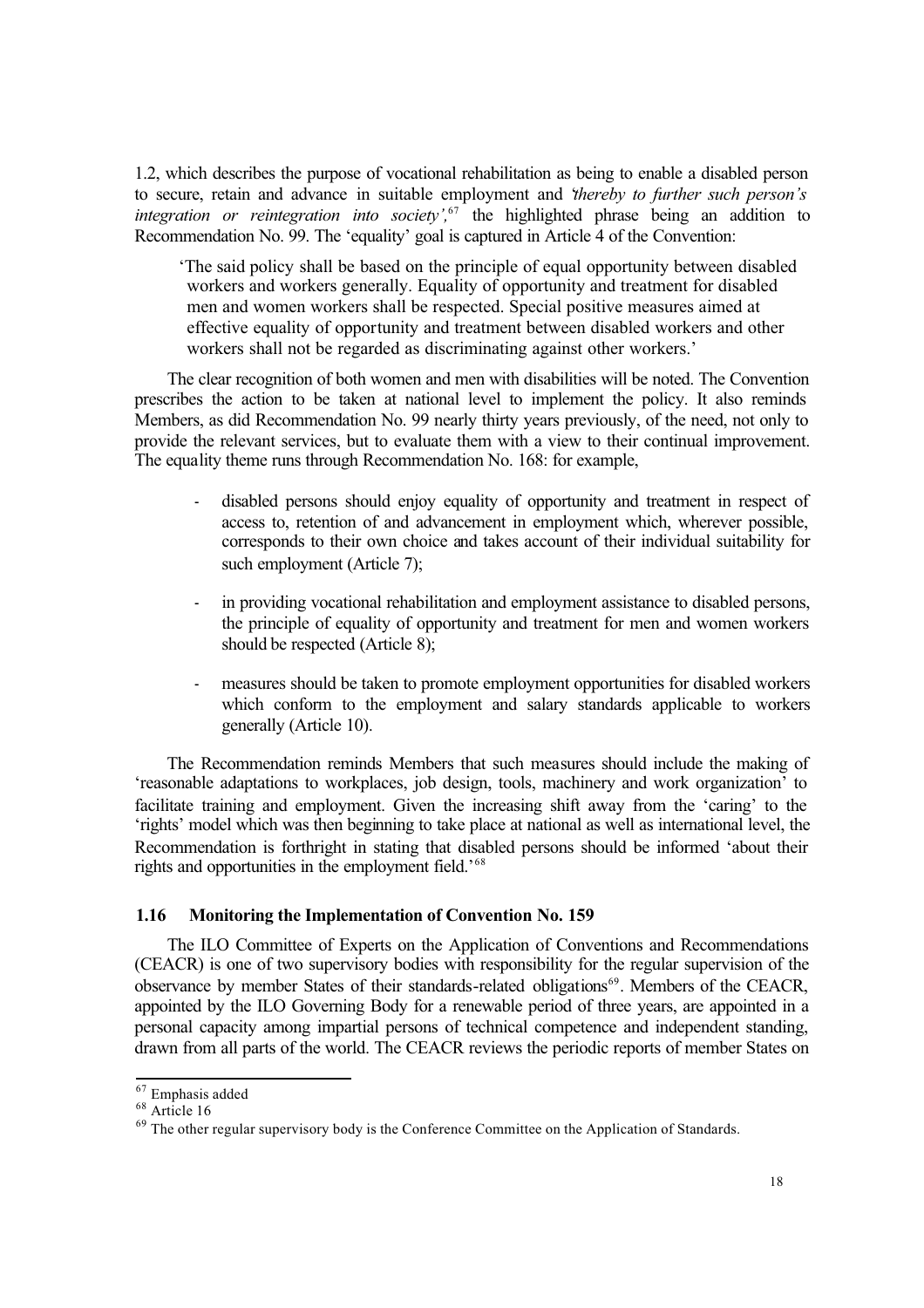the measures which they have taken to give effect to the provisions of Conventions which they have ratified.

In its report on a General Survey on the implementation of the provisions of Convention No. 159 and Recommendation No. 168,<sup>70</sup> the CEACR commented that the principle of equality of opportunity and equality of treatment in employment for disabled persons requires particular attention in an environment characterized by global competition and deregulation of labour markets, and emphasized the applicability of the Convention to all member States.

'Convention No. 159 is a promotional convention: it sets objectives and lays down basic principles to be observed in attaining them. Because its provisions are flexible as to the attainment of its objectives, due account can be taken of the situation prevailing in each country. They can be applied in all member States, regardless of the stage they have reached in their activities for the vocational rehabilitation and employment of disabled persons'.

Recalling the fundamental importance of consultations between governments and the social partners, the Committee emphasized that consulting representative organizations of persons with disabilities on vocational rehabilitation and employment matters was a crucial element of the consultation process. It went on to strongly urge member States to promote the formation of truly representative organizations of people with disabilities and to facilitate communication between such organizations and administrative and technical bodies involved in vocational rehabilitation.

Noting that governments had not supplied detailed information on the situation of people with disabilities living in rural areas and isolated communities, the Committee observed that these persons are doubly affected, by their disability and by their distance from services available to the general population and to people with disabilities living in urban centers and highlighted the importance of community-based rehabilitation programmes in facilitating the integration of some disabled persons into the economic and social life of their communities.

Observing on a general trend in national practice concerning persons with disabilities towards the use of general services for vocational guidance, training, placement, employment and other related services which exist from workers in general, the Committee noted that this process of mainstreaming has contributed considerably to changing negative ideas and attitudes in regard to the place and role of people with disabilities in working life and in society.

In a final comment, the Committee emphasized that the implementation of the Convention's provisions and the measures advocated by Recommendation No. 168 did not necessarily require vast resources, but depended on a commitment of the relevant stakeholders. In view of this and the fact that both instruments take into account the diversity of national situations and conditions, it urged member States which had not yet done so to ratify the Convention.

# **1.17 European Union Recommendation concerning employment for persons with disabilities**

The original six member States of the then European Economic Community (EEC) (now the European Union) had relatively similar social systems and levels of economic development, and

<sup>70</sup> ILO Vocational Rehabilitation and Employment of Disabled Persons, 1998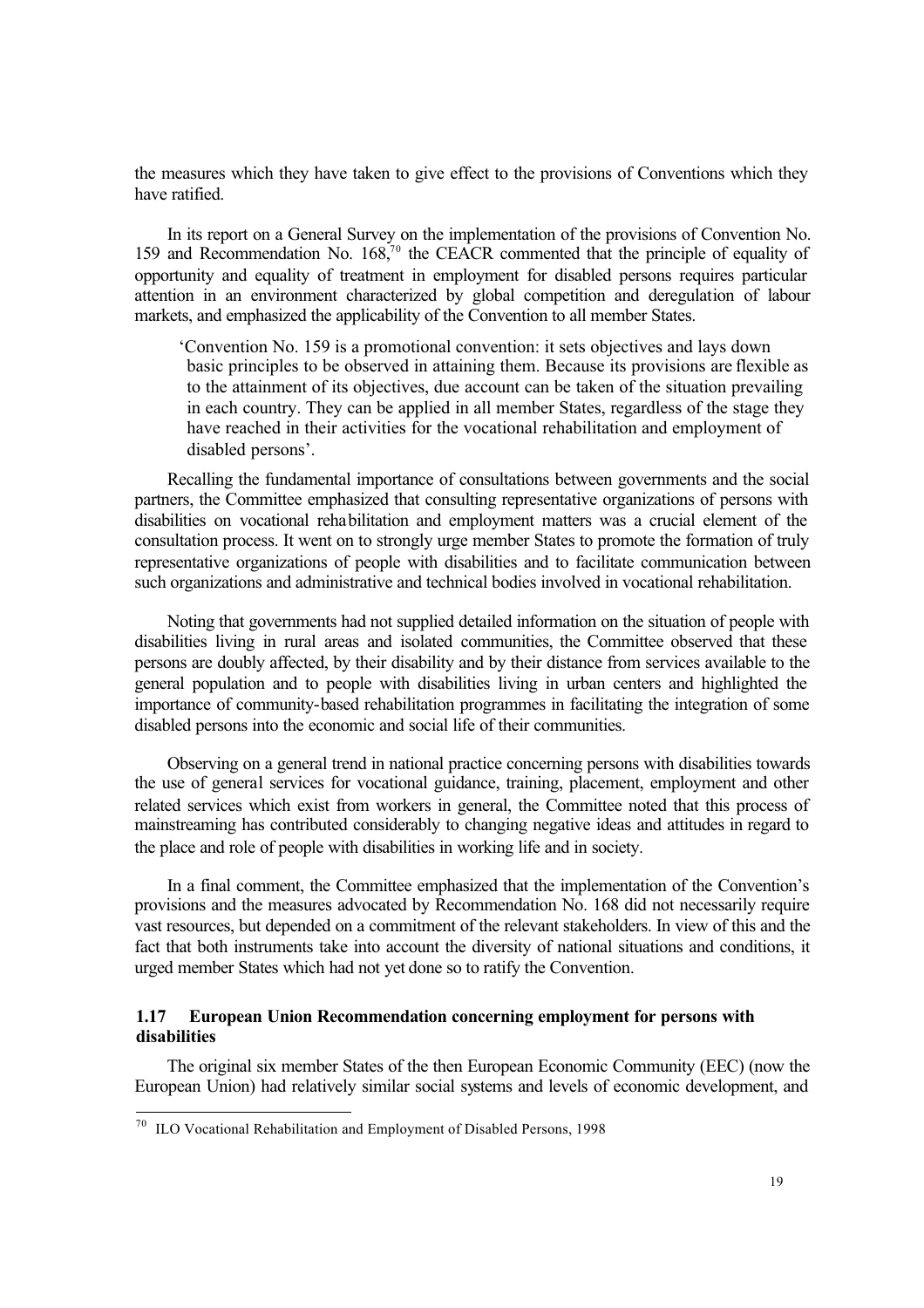they did not perceive social policy as a major issue of potential disagreement. Hence, between 1957 and the first enlargement of the EEC in  $1973$ ,  $71$  social policy was not a serious preoccupation. There were two exceptions: free movement of workers and equal opportunities. The focus of equal opportunities legislation was, however, primarily on gender balance. Concern about the need for an active social policy increased with the entry into the Community of Greece in 1981 and Spain and Portugal in 1986.

While the Council of Ministers had no formal competency until the Treaty of Amsterdam in 1997 to adopt legal measures in the disability field, this did not prevent it from adopting nonbinding Recommendations and Resolutions.<sup>72</sup> <sup>73</sup> In 1986, a Recommendation was adopted urging member States 'to take appropriate measures to promote fair opportunities for persons with disabilities in the field of employment and vocational training.'

#### **1.18 UN Convention Recommended**

The Global Meeting of Experts to Review the Implementation of the World Programme of Action concerning Disabled Persons at the Mid-Point of the United Nations Decade of Disabled Persons was held in Stockholm in 1987. It was proposed that a guiding philosophy should be developed to indicate priorities for action in the years ahead, and that the basis of that philosophy should be the recognition of the rights of persons with disabilities. The Meeting recommended that the General Assembly convene a special conference to draft an international convention on the elimination of all forms of discrimination against people with disabilities, to be ratified by States by the end of the Decade. A draft outline of a convention was prepared by the Government of Italy and presented to the General Assembly at its forty-second session. Further presentations concerning a draft convention were made by the Government of Sweden at the forty-fourth session. On neither occasion could a consensus be reached on the suitability of a convention. In the opinion of many representatives, existing human rights documents appeared to guarantee persons with disabilities the same rights as others.<sup>74</sup>

# **1.19 Council of Europe - Coherent Policy for the Rehabilitation of People with Disabilities**

Probably the best-known Council of Europe Recommendation concerning people with disabilities was adopted by the Committee of Ministers in 1992. 'A Coherent Policy for the Rehabilitation of People with Disabilities'<sup>75</sup> is more comprehensive than the title might suggest. In fact, its sub-title 'A model rehabilitation and integration programme for national authorities' is probably a more useful description of the document, which includes detailed sections on prevention and health education, education, vocational guidance and training, employment, social

<sup>&</sup>lt;sup>71</sup> In 1973, the United Kingdom, Denmark and Ireland joined  $^{72}$  For a more detailed discussion see Degener & Quinn, op. cit., p. 94 et seq.

<sup>73</sup> Unlike the Council of Europe, the European Community Treaty provides the Institutions of the European Union with legal powers which can be imposed on member States. Two types of law are used: *Regulations* are directly and automatically effective; *Directives* typically allow member States discretion as to the method of implementation and usually allow a number of years before full implementation. Recommendations and Resolutions are also issued but are not binding.<br><sup>74</sup> United Nations, The Standard Rules on the Equalisation of Opportunities for Persons with Disabilities, 1994

<sup>75</sup> Recommendation No. R (92) 6, 9 Apr. 1992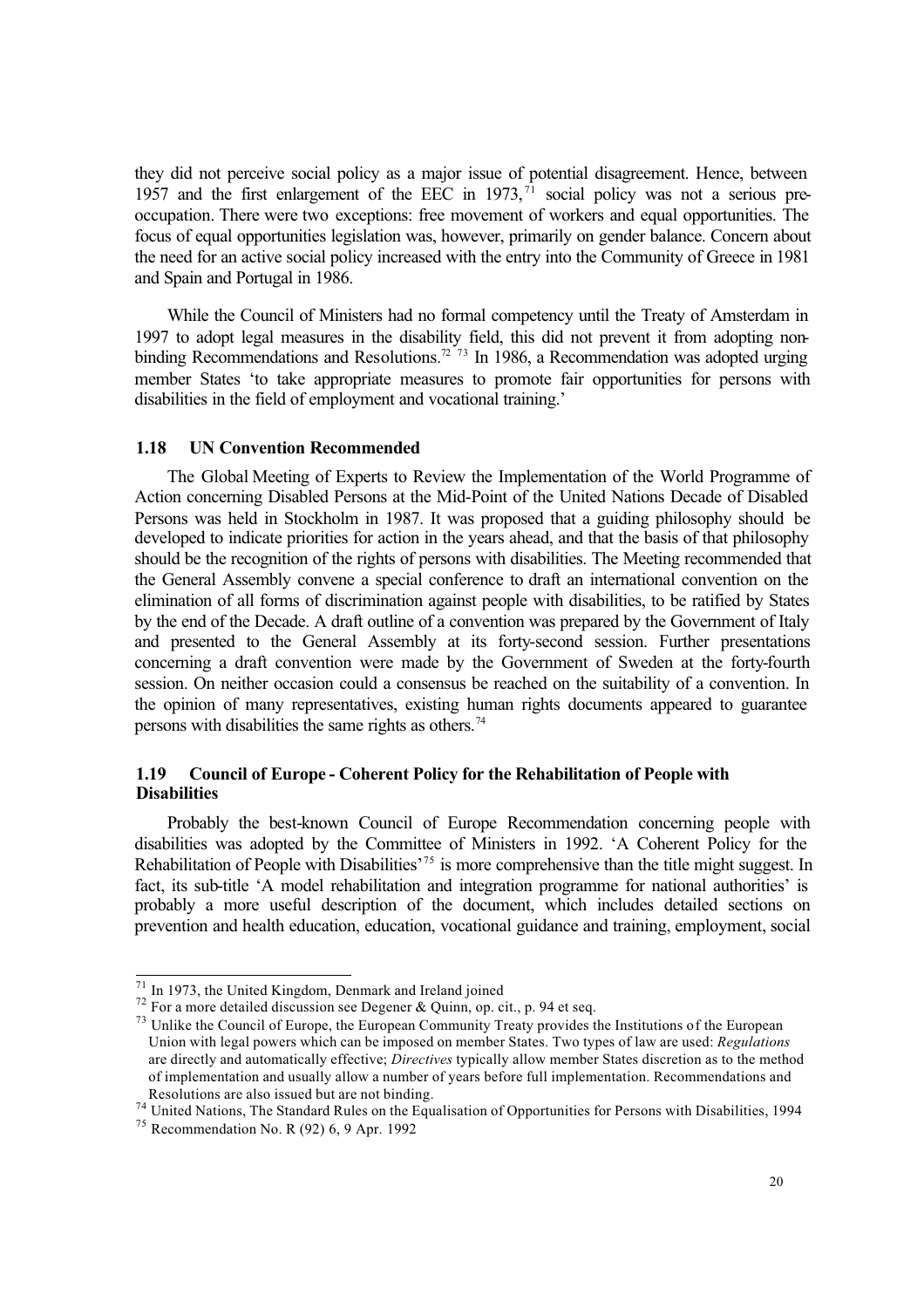integration and environment, social, economic and legal protection, personnel training, information, statistics and research.

#### **1.20 Asian and Pacific Decade of Disabled Persons**

 The Asian and Pacific region has by far the largest number of persons with disabilities in the world. Most of them are poor, their concerns unknown and their rights overlooked. In April 1992, the UN Economic and Social Commission for Asia and the Pacific (ESCAP), recognizing that more needed to be done and, building on the results of the UN Decade, proclaimed the period 1993 to 2002 as the Asian and Pacific Decade of Disabled Persons.76 Thirty-three governments had co-sponsored the resolution, which was adopted by acclamation. In December 1992, the meeting to launch the Decade adopted the Proclamation on the Full Participation and Equality of People with Disabilities in the Asian and Pacific Region and the Agenda for Action for the Asian and Pacific Decade of Disabled Persons, 1993-2002. In April 1993, the Commission adopted the Proclamation and Agenda for Action.<sup>77</sup> Training and Employment forms one of the major policy categories in the framework of the agenda for action.<sup>78</sup>

On 22 May 2002, ESCAP, while 'recognizing that since the inception of the Asian and Pacific Decade, an overall improvement in all twelve policy categories under the Agenda for Action is evident, although achievements have been uneven, with significant achievements in the areas of national coordination and legislation and some improvement in the areas of the prevention of causes of disability, rehabilitation services, access to built environments and development of self-help organizations of disabled persons, but a continuing and alarmingly low rate of access to education for children and youth with disabilities and marked subregional disparities in the implementation of the Agenda for Action', adopted a resolution extending the Asian and Pacific Decade of Disabled Persons for a further decade, 2003-2012.79

# **1.21 UN Standard Rules on the Equalization of Opportunities for Persons with Disabilities**

The Standard Rules on the Equalization of Opportunities for Persons with Disabilities were adopted by the United Nations General Assembly on 20 December 1993. 80

In its resolution to the General Assembly, the Economic and Social Committee described the Rules as follows:

'Although these Rules are not compulsory, they can become international customary rules when they are applied by a great number of States with the intention of respecting a rule in international law. They imply a strong moral and political commitment on behalf of States to take action for the equalization of opportunities. Important principles for responsibility, action and cooperation are indicated. Areas of

<sup>&</sup>lt;sup>76</sup> Resolution 48/3<br><sup>77</sup> Resolution 49/6<br><sup>78</sup> Economic and Social Commission for Asia and the Pacific, Asian and Pacific Decade of Disabled Persons, 1993-2002: Mandates for Action. New York: United Nations, 1994<br><sup>79</sup> Resolution 58/4 'Promoting an inclusive, barrier-free and rights-based society for people with disabilities in

the Asian and Pacific region in the twenty-first century'

<sup>80</sup> Resolution 48/96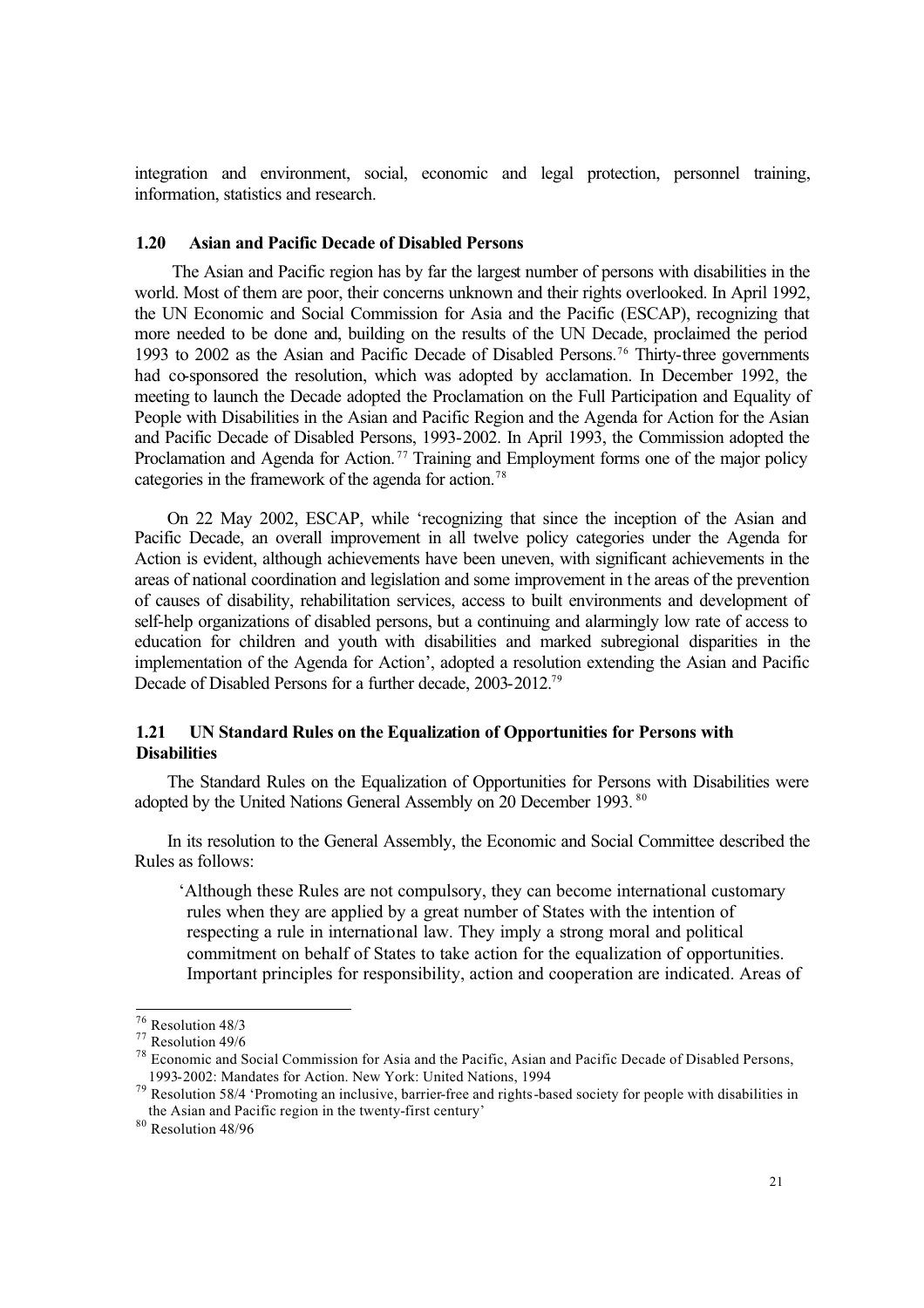decisive importance for the quality of life and for the achievement of full participation and equality are pointed out. These Rules offer an instrument for policy-making and action to persons with disabilities and their organizations. They provide a basis for technical and economic cooperation among States, the United Nations and other international organizations.'81

There are 22 Rules, ranging from Awareness-raising to International Cooperation. Employment is covered by Rule 7:

'States should recognize the principle that persons with disabilities must be empowered to exercise their human rights, particularly in the field of employment. In both rural and urban areas they must have equal opportunities for productive and gainful employment in the labour market.

- 1. Laws and regulations in the employment field must not discriminate against persons with disabilities and must not raise obstacles to their employment.
- 2. States should actively support the integration of persons with disabilities into open employment. This active support could occur through a variety of measures, such as vocational training, incentive-oriented quota schemes, reserved or designated employment, loans or grants for small business, exclusive contracts or priority production rights, tax concessions, contract compliance or other technical or financial assistance to enterprises employing workers with disabilities. States should also encourage employers to make reasonable adjustments to accommodate persons with disabilities.
- 3. States' action programmes should include:
	- (a) measures to design and adapt workplaces and work premises in such a way that they become accessible to persons with different disabilities;
	- (b) support for the use of new technologies and the development and production of assistive devices, tools and equipment and measures to facilitate access to such devices and equipment for persons with disabilities to enable them to gain and maintain employment;
	- (c) provision of appropriate training and placement and ongoing support such as personal assistance and interpreter services.
- 4. States should initiate and support public awareness-raising campaigns designed to overcome negative attitudes and prejudices concerning workers with disabilities.
- 5. In their capacity as employers, States should create favourable conditions for the employment of persons with disabilities in the public sector.
- 6. States, workers' organizations and employers should cooperate to ensure equitable recruitment and promotion policies, employment conditions, rates of pay, measures to improve the work environment in order to prevent injuries and impairments and measures for the rehabilitation of employees who have sustained employment-related injuries.
- 7. The aim should always be for persons with disabilities to obtain employment in the open labour market. For persons with disabilities whose needs cannot be met in open employment, small units of sheltered or supported employment may be an alternative. It is important that the quality of such programmes be

<sup>81</sup> A/C 3/48/C.3 1 Oct. 1993, p. 6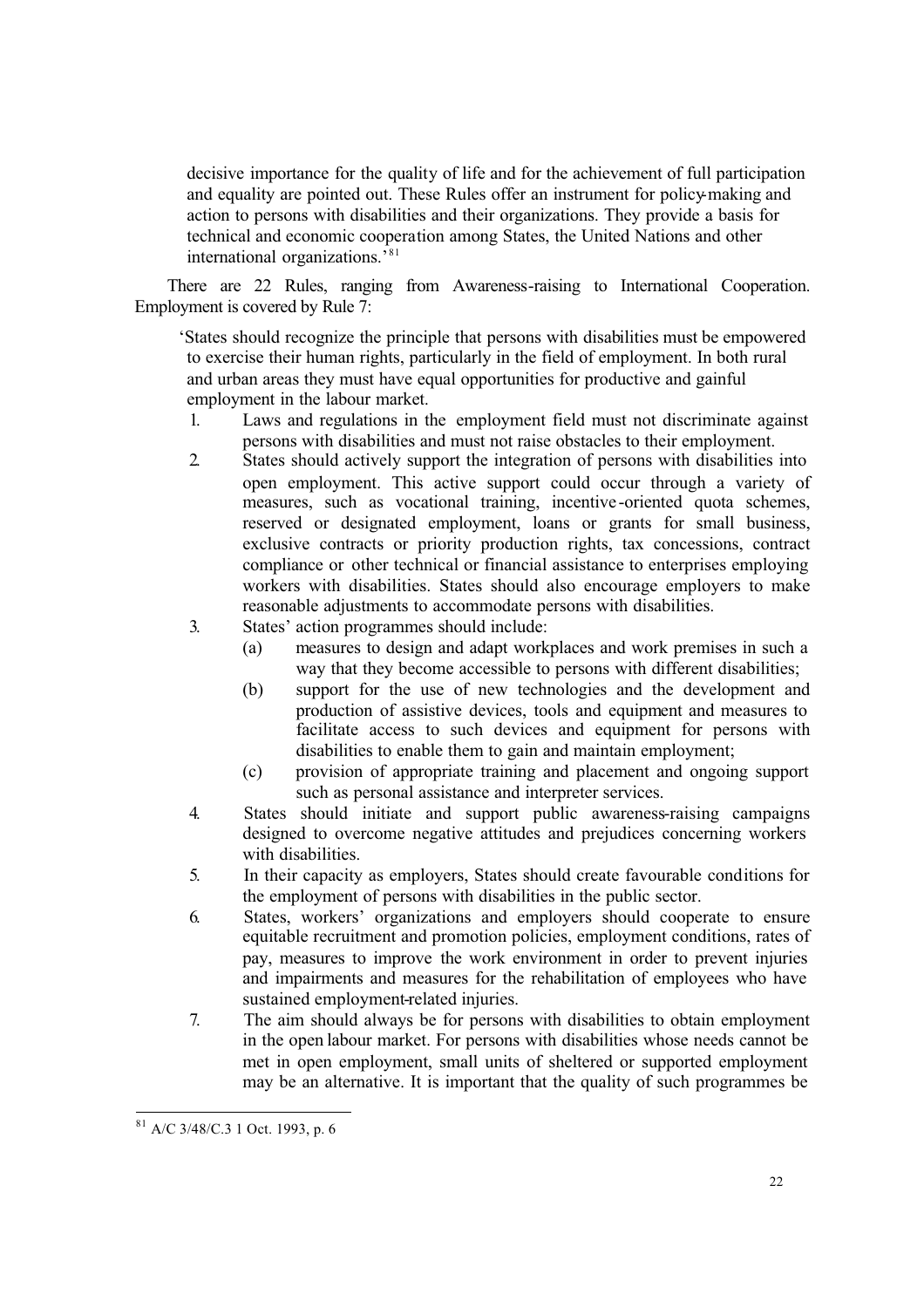assessed in terms of their relevance and sufficiency in providing opportunities for persons with disabilities to gain employment in the labour market.

- 8. Measures should be taken to include persons with disabilities in training and employment programmes in the private and informal sector.
- 9. States, workers' organizations and employers should cooperate with organizations of persons with disabilities concerning all measures to create training and employment opportunities, including flexible hours, part-time work, job-sharing, self-employment and attendant care for persons with disabilities.'<sup>82</sup>

The Rules provide for the appointment of a Special Rapporteur to monitor implementation and provide reports to the UN Commission for Social Development. An international panel of experts may be consulted by the Special Rapporteur or, when appropriate, by the Secretariat, to provide advice or feedback on the promotion, implementation and monitoring of the Rules.

There was inevitably some disappointment that the General Assembly had failed to agree on introducing a Convention on the Rights of Persons with Disabilities and adopted the non-binding Standard Rules instead. <sup>83</sup> Depouy, then Special Rapporteur of the Sub-Commission on Prevention of Discrimination and Protection of Minorities, described the establishment of an international body or mechanism to supervise respect for the human rights of disabled persons as 'one of the most cherished aims of the non-governmental organizations'. Writing in 1993, as the Standard Rules were being finalized, he stated:

'Despite the many actions undertaken throughout the Decade and the valuable results that have been achieved for disabled persons in many respects, it must be said that, at the end of this period, persons with disabilities are going to find themselves at a legal disadvantage in relation to other vulnerable groups such as refugees, women, migrant workers, etc. The latter have the protection of a single body of binding norms, such as the Convention on the Elimination of All Forms of Discrimination against Women, the International Convention on the Protection of the Rights of All Migrant Workers and Members of their Families, etc. In addition, those Conventions have established specific protection mechanisms: the Committee on the Elimination of Discrimination against Women and the Committee on the Protection of the Rights of All Migrant Workers and Members of their Families are in charge of supervising compliance with the Conventions… …there is no specific body in charge of monitoring respect for the human rights of disabled persons and acting, whether confidentially or publicly, when particular violations occur. It can be said that persons with disabilities are equally as protected as others by general norms, international covenants, regional conventions, etc. But although this is true, it is also true that unlike the other vulnerable groups, they do not have an international control body to provide them with particular and specific protection'.<sup>84</sup>

<sup>&</sup>lt;sup>82</sup> UN Standard Rules, pp. 25-27<br><sup>83</sup> For example, Degener and Quinn, op. cit., refer to the Standard Rules as 'a compensatory alternative' (p. 18)

<sup>&</sup>lt;sup>84</sup> Depouy, L. Human Rights and Disabled Persons, United Nations, 1993, pp. 40-41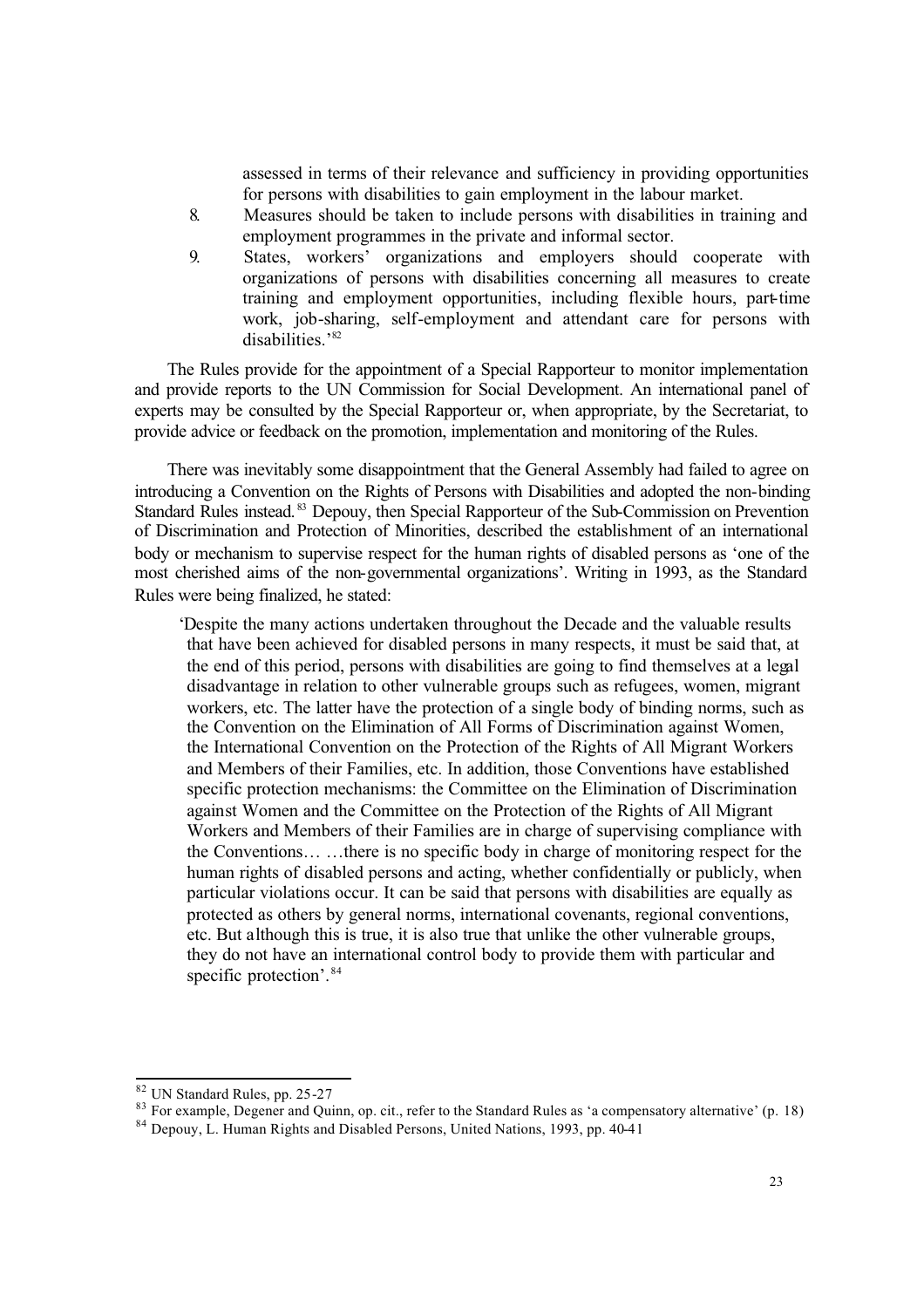#### **1.22 Vienna Declaration**

The Vienna Declaration and Programme of Action, adopted by the World Conference on Human Rights on 25 June 1993, reinforced the fact that all human rights are universal, indivisible, interdependent and interrelated. The Declaration noted (Article 22) that 'special attention needs to be paid to ensuring non-discrimination, and the equal enjoyment of all human rights and fundamental freedoms by disabled persons, including their active participation in all aspects of society'. The Declaration emphasized (Article 64) that persons with disabilities should be guaranteed equal opportunity through the elimination of all socially determined barriers, be they physical, financial, social or psychological, which exclude or restrict full participation in society. <sup>85</sup>

# **1.23 Monitoring the International Covenant on Economic, Social and Cultural Rights in relation to Persons with Disabilities**

Towards the end of 1994, the UN Committee on Economic, Social and Cultural Rights issued a salutary reminder that, notwithstanding the many international instruments adopted over the years by the ILO and the United Nations, States Parties to the International Covenant on Economic, Social and Cultural Rights had devoted very little attention to ensuring the full enjoyment of the relevant rights by persons with disabilities.<sup>86</sup> Attributing the absence of an explicit, disability-related provision in the Covenant to the lack of awareness of the importance of addressing this issue explicitly, rather than only by implication, at the time of the drafting of the Covenant over twenty-five years previously, the Committee drew attention to a number of more recent international human rights instruments which had addressed the issue specifically, including

- the Convention on the Rights of the Child (Article 23)
- the African Charter on Human and Peoples' Rights (Article 18 (4)) and
- the Additional Protocol to the American Convention on Human Rights in the Area of Economic, Social and Cultural Rights (Article 18).

Reminding governments that the ultimate responsibility was theirs for remedying the conditions that lead to impairment and for dealing with the consequences of disability, the Committee pointed out that the effects of disability-based discrimination had been particularly severe in the fields of education, employment, housing, transport, cultural life and access to public places and services. Regarding the rights relating to work contained in Articles 6 to 8 of the Covenant, the Committee considered the field of employment as one in which discrimination had been both prominent and persistent. In most countries, the unemployment rate among persons with disabilities was two to three times higher than the unemployment rate for others. Persons with disabilities were mostly engaged in low-paid jobs with little social and legal security and often segregated from the mainstream labour market. As the ILO had frequently noted<sup>87</sup>, physical barriers such as inaccessible transport, housing and workplaces were often the main reasons why persons with disabilities were not employed. The Committee drew attention to the valuable and

 $85$  UN General Assembly A/Conf. 157/23, 12 July 1993<br> $86$  General Comment No. 5 (1994)

<sup>&</sup>lt;sup>87</sup> For example in IOL Vocational Rehabilitation and Employment of Disabled Persons, 1998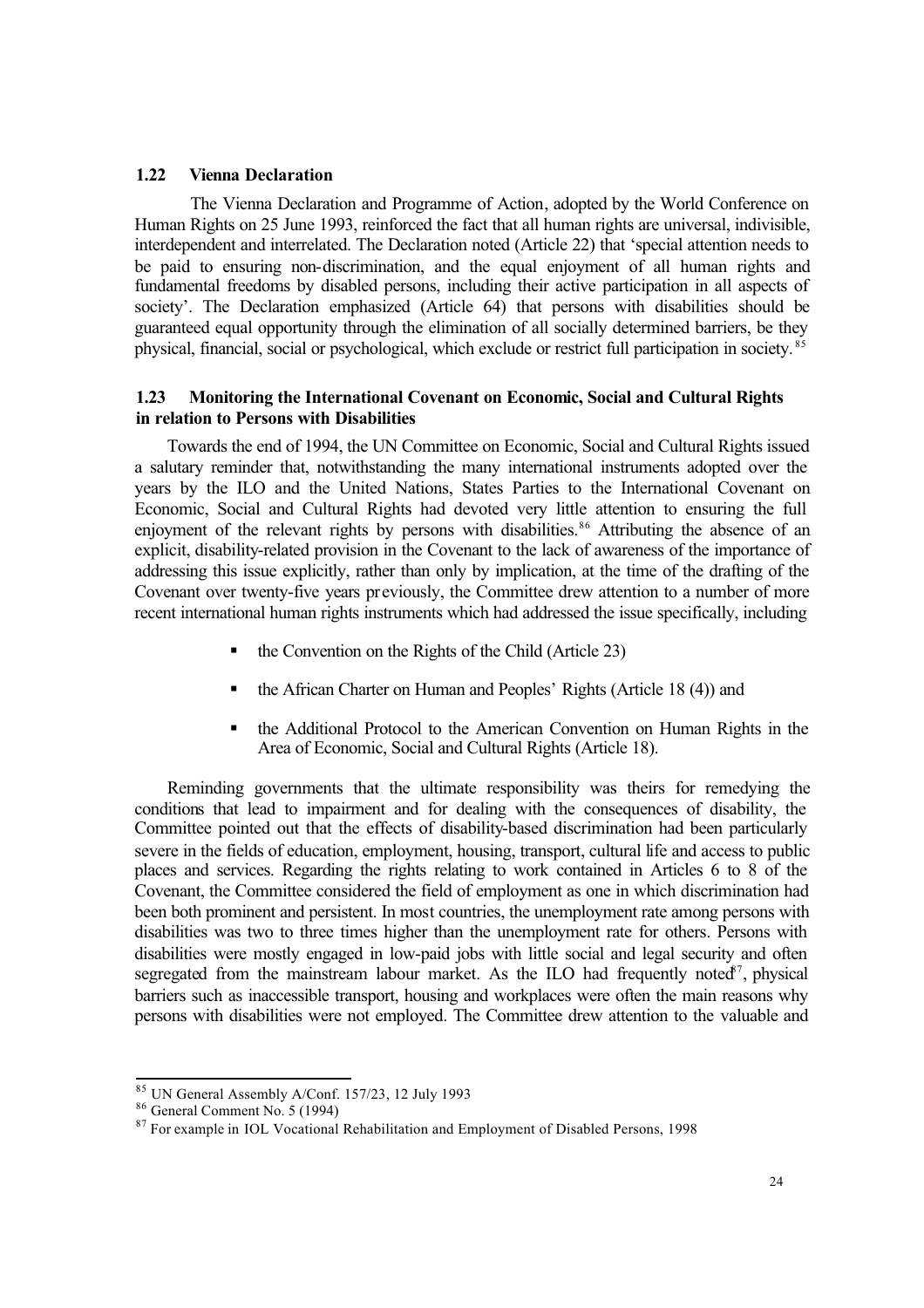comprehensive instruments developed by the ILO, including in particular Convention No. 159, and urged States Parties to the Covenant to consider ratifying that Convention.

The methods to be used by States parties in seeking to implement their obligations under the Covenant towards persons with disabilities are, the Committee pointed out, essentially the same as those in relation to other obligations. They include the need to ascertain, through regular monitoring, the nature and scope of the problems existing within the country concerned, the need to adopt appropriately tailored policies and programmes to respond to what is required, the need to legislate where necessary to prohibit discrimination and to eliminate any existing discriminatory legislation, and the need to make budgetary provisions or, where necessary, seek international cooperation and assistance. International cooperation is likely to be a particularly important element in enabling some developing countries to fulfil their obligations under the Covenant.

The Committee drew particular attention to the situation of women with disabilities: 'Persons with disabilities are sometimes treated as genderless human beings. As a result, the double discrimination suffered by women with disabilities is often neglected. Despite frequent calls by the international community for particular emphasis to be placed upon their situation, very few efforts have been undertaken during the Decade.' The Committee urged States Parties to address the situation of women with disabilities, with high priority being given in future to the implementation of economic, social and cultural rights-based programmes.

The right to the enjoyment of 'just and favourable conditions of work' (Article7 of the Covenant) applies to *all* disabled workers, whether they work in the open labour market or in sheltered employment. The right to join a trade union (Article 8) similarly applies to *all* disabled workers. Social security and income-maintenance schemes are particularly important for persons with disabilities. The Committee referred to the UN Standard Rules, which state that States should ensure the provision of adequate income support to persons with disabilities who, owing to disability or disability-related factors, have temporarily lost or received a reduction in their income or have been denied employment opportunities. Such support should reflect the special needs for assistance and other expenses associated with disability. Support provided, adds the Committee, should also, as far as possible, cover individuals (who are generally female) who undertake the care of a person with disabilities: such persons are often in need of financial support because of their assistance role.

### **1.24 Copenhagen Declaration**

The Copenhagen Declaration and Programme of Action, adopted by the World Summit for Social Development in March 1995, acknowledged that people with disabilities, who form one of the world's largest minorities, are too often forced into poverty, unemployment and social isolation. In relation to employment, the Heads of State and Government at the Summit committed themselves, inter alia, to put the creation of employment, the reduction of unemployment and the promotion of appropriately and adequately remunerated employment at the centre of strategies and policies of Governments, in full respect for workers' rights, and giving special attention to disadvantaged groups and individuals including persons with disabilities. The elimination of all forms of discrimination is emphasized throughout the Declaration, and the Programme of Action includes 'taking effective measures to bring to an end all *de jure* and *de facto* discrimination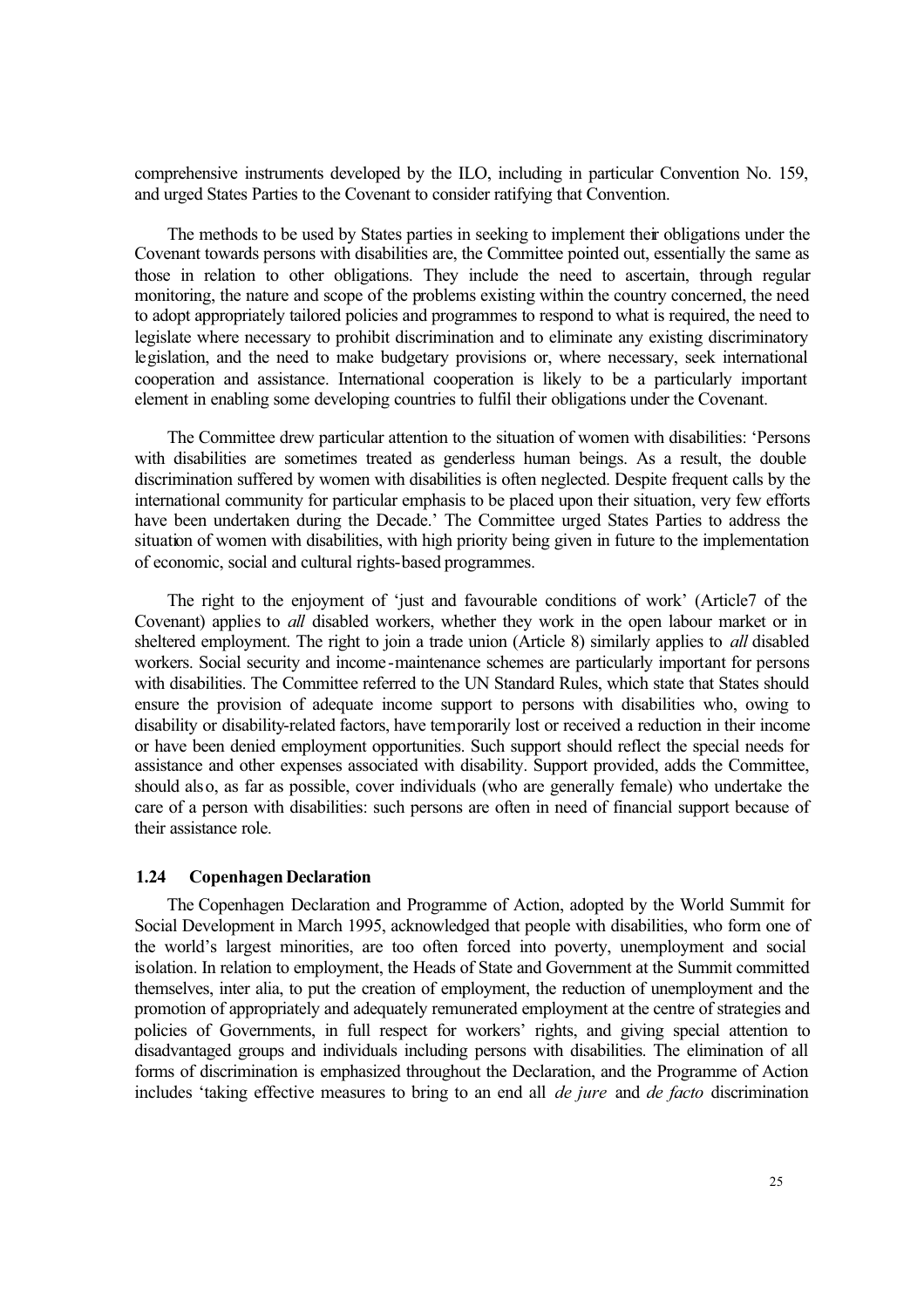against persons with disabilities.'88 In a specific employment reference, the Programme states that broadening the range of employment opportunities for persons with disabilities requires:

- (a) 'Ensuring that laws and regulations do not discriminate against persons with disabilities;
- (b) Taking proactive measures, such as organizing support services, devising incentive schemes and supporting self-help schemes and small businesses;
- (c) Making appropriate adjustments in the workplace to accommodate persons with disabilities, including in that respect the promotion of innovative technologies;
- (d) Developing alternative forms of employment, such as supported employment, for persons with disabilities who need these services;
- (e) Promoting public awareness within society regarding the impact of the negative stereotyping of persons with disabilities on their participation in the labour market.<sup>89</sup>

The Declaration and Programme of Action makes frequent mention of the need to achieve equality and equity between women and men, including women and men with disabilities. In the context of work and employment, parties to the Declaration commit themselves

- to promote changes in attitudes, structures, policies, laws and practices in order to eliminate all obstacles to human dignity, equality and equity in the family and in society, and to promote full and equal participation of urban and rural women and *women with disabilities*, in social, economic and political life, including in the formulation, implementation and follow-up of public policies and programmes;
- to promoting and attaining the goals of universal and equitable access to quality education….making particular efforts to rectify inequalities relating to social conditions and without distinction as to race, national origin, gender, age or disability;
- to ensure that persons with disabilities have access to rehabilitation and other independent living services and assistive technology to enable them to maximize their well-being, independence and full participation in society.

The Programme of Action acknowledges that empowerment and participation are essential for democracy, harmony and social development and that gender equality and equity and the full participation of women in all economic, social and political activities is essential: 'the obstacles that have limited the access of women to decision-making, education, health-care services and productive employment must be eliminated...'<sup>90</sup>

The Programme calls on governments to enhance the quality of work and employment by, inter alia

<sup>&</sup>lt;sup>88</sup> Programme of Action, para. 15 (i)  $89$  idem: para. 62

<sup>90</sup> idem: p. 29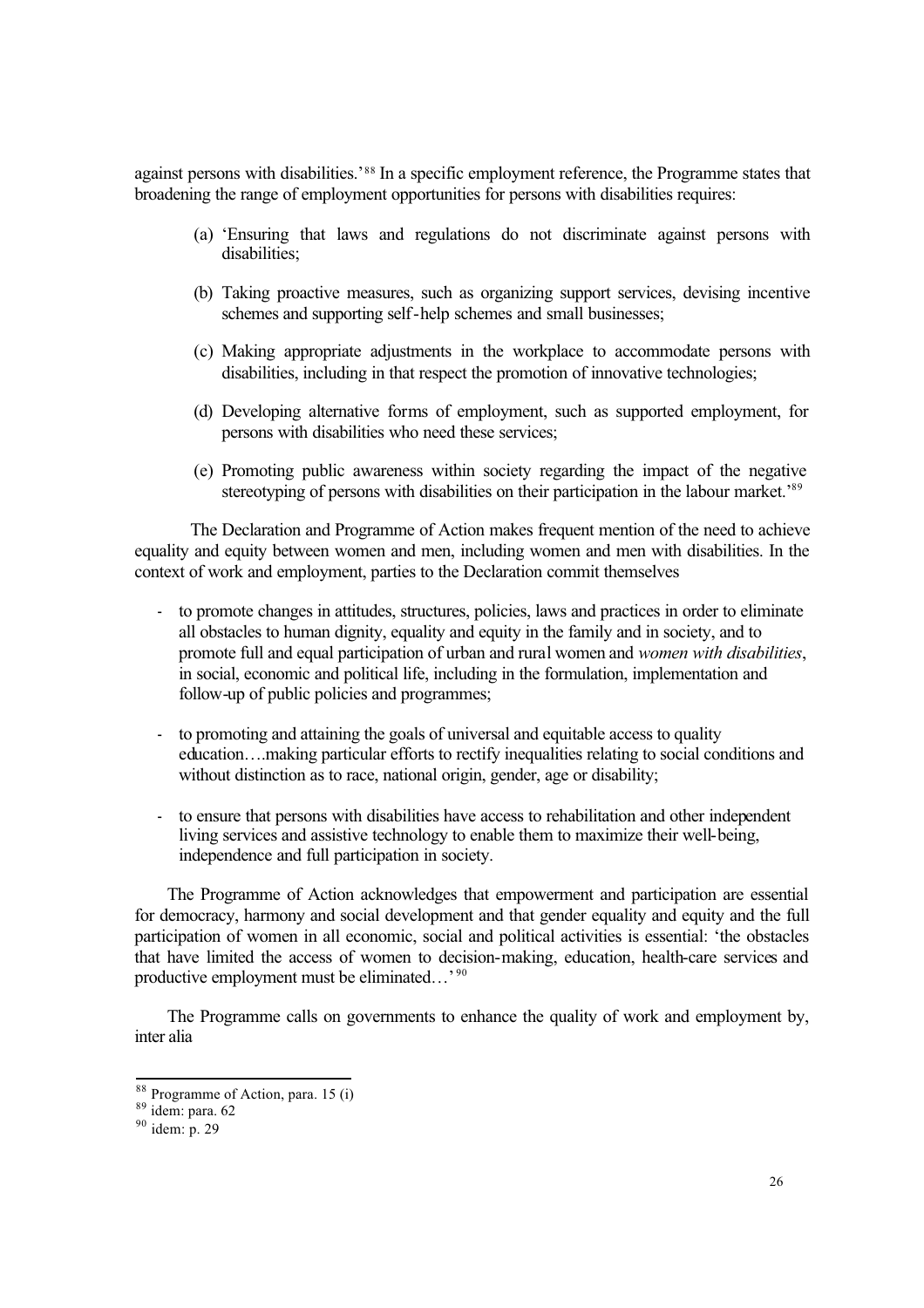- observing and fully implementing the human rights obligations that they have assumed
- safeguarding and promoting respect for workers' basic rights, including freedom of association and the right to organize and bargain collectively, equal pay for equal work and non-discrimination in employment, and fully implementing the ILO conventions in the case of States party to them.

# **1.25 EU Treaty Amendment Prohibiting Discrimination**

Within the EU, disability issues had been largely regarded as a matter of social policy. The European Commission, in a social policy White Paper published in 1994

- acknowledged that there was a need to build the fundamental right to equal opportunities into European Union policies
- said it would ensure, through appropriate mechanisms, that the needs of disabled people were taken into account in relevant legislation programmes and initiatives
- said it would prepare an appropriate instrument endorsing the UN Standard Rules on the Equalization of Opportunities for Persons with Disabilities
- promised it would prepare a code of good practice in relation to its own personnel policies and practices on employing persons with disabilities
- said that, at the next opportunity to review the EU Founding Treaties, serious consideration must be given to the introduction of a specific reference to combating discrimination on the grounds of disability. <sup>91</sup>

In December 1996, the EU Social Council adopted a Resolution which reaffirmed the commitment of the member States to

- the principles and values that underlie the UN Standard Rules
- the ideas underlying the Council of Europe's 1992 Resolution on a coherent policy for the rehabilitation of persons with disabilities (see section 1.188)
- the principle of equality of opportunity in the development of comprehensive policies in the field of rehabilitation
- the principle of avoiding or eliminating any form of negative discrimination on the grounds of disability.

Also in December 1996, the Intergovernmental Conference (IGC) - basically heads of government of EU member States meeting to review the EU Treaties - agreed to include in the draft revised Treaties a new article prohibiting discrimination based on a number of grounds,

<sup>91 &#</sup>x27;European Social Policy – A Way Forward for the Union'.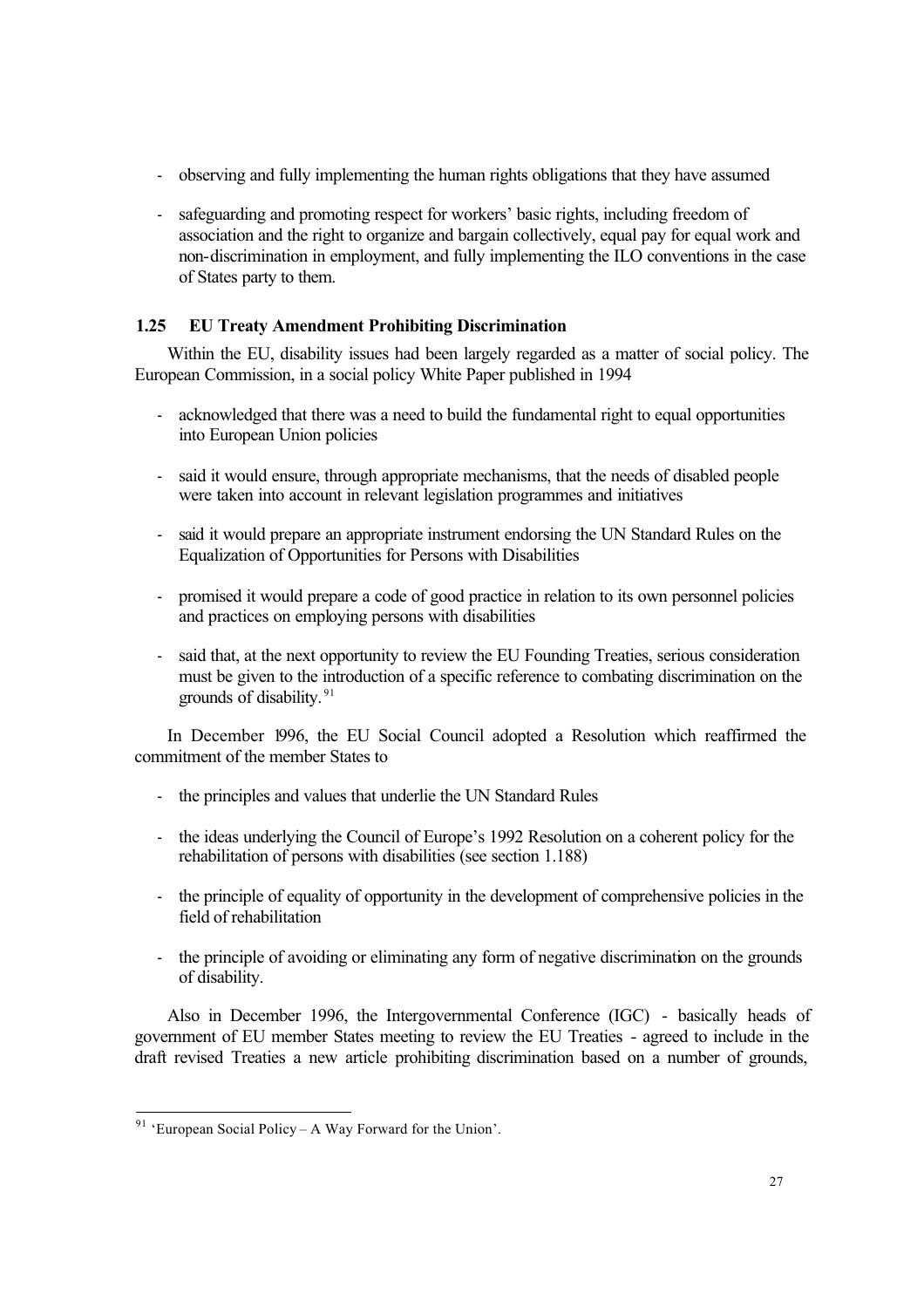including disability. What was finally approved in the Treaty of Amsterdam in 1997, however, was a watered-down version of what had been agreed at the IGC:

'….the Council, acting unanimously on a proposal from the Commission and after consulting the European Parliament, may take appropriate action to combat discrimination based on sex, racial or ethnic origin, religion or belief, disability, age or sexual orientation.' <sup>92</sup>

While generally welcomed as an important step in the right direction, the amendment fell far short - particularly in the requirement for unanimity and the optional nature of the provision - of what many had hoped for.

#### **1.26 Council of Europe: European Social Charter**

The European Social Charter deals with economic and social rights. The original Charter was opened for signature in 1961 and entered into force in 1965. It was added to in 1988 and extensively revised in 1996.<sup>93</sup> In developing the Charter, the Council of Europe paid particular attention to the work of, and the measures adopted by the ILO.

Part 1 sets out general principles which Contracting Parties undertake to accept. These include the rights of everyone to appropriate facilities for vocational guidance (Article 9) and vocational training (Article 10), the right of persons with a disability to independence, social integration and participation in the life of the community (Article 15), and the right of everyone to protection against poverty and social exclusion (Article 30).

Part 11 lists the obligations to which Contracting Parties are bound under each of the 31 articles in Part 1, which results in protection of rights in over one hundred areas. The breakdown of Article 15, for example, reads as follows:

'With a view to ensuring to persons with disabilities, irrespective of age and the nature and origin of their disabilities, the effective exercise of the right to independence, social integration and participation in the life of the community, the Parties undertake, in particular:

- 1. to take the necessary measures to provide persons with guidance, education and vocational training in the framework of general schemes wherever possible, or where this is not possible, through specialized bodies, public or private;
- 2. to promote their access to employment through all measures tending to encourage employers to hire and keep in employment persons with disabilities in the ordinary working environment and to adjust the working conditions to the needs of the disabled or, where this is not possible by reason of the disability, by arranging for or creating sheltered employment according to the level of disability. In certain cases, such measures may require recourse to specialized placement and support services;

 $\frac{92}{93}$  Article 13<br><sup>93</sup> European Social Charter (Revised), Strasbourg, 3 May 1996. Any references in the above text are to the 1996 version.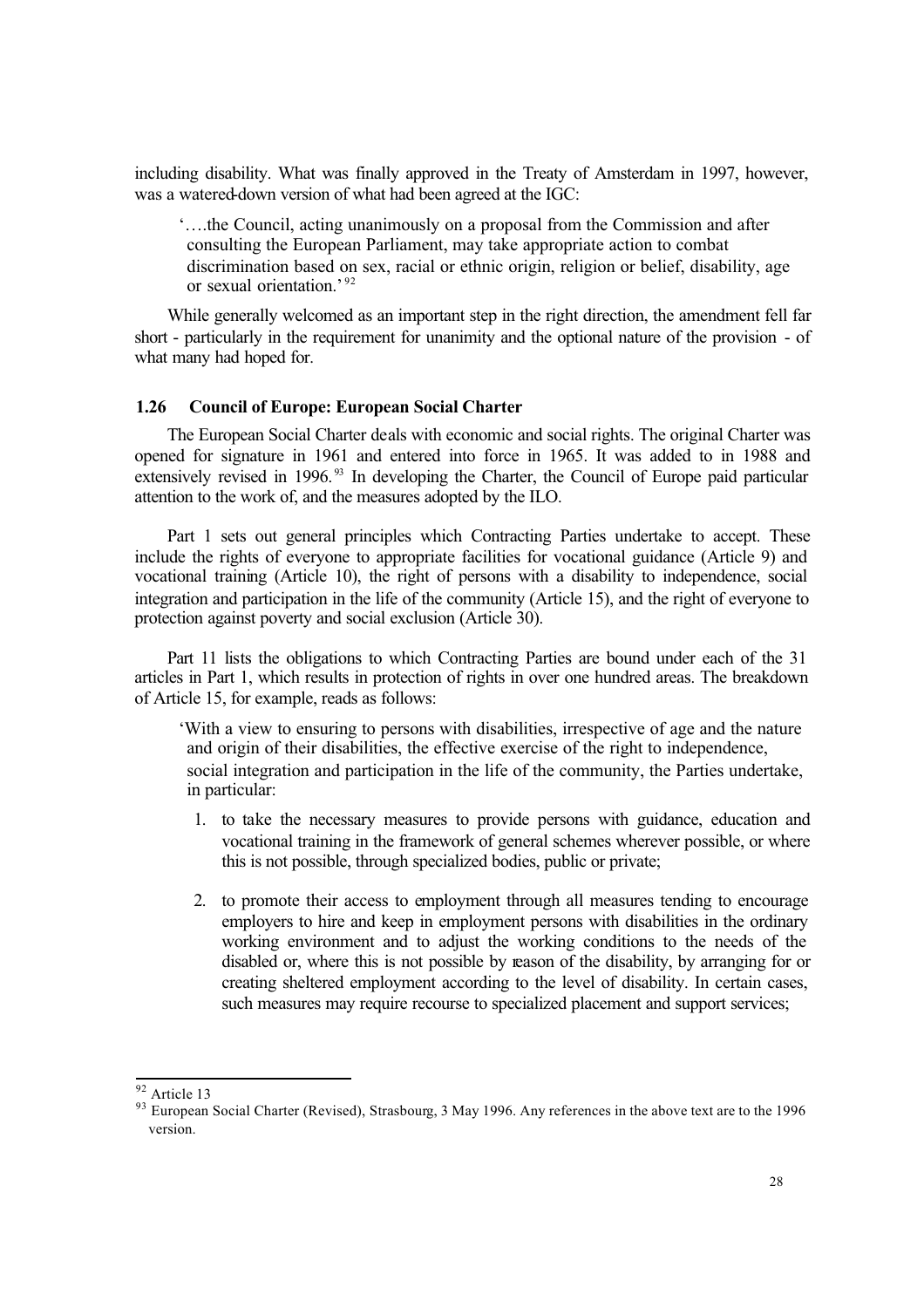3. to promote their full social integration and participation in the life of the community in particular through measures, including technical aids, aiming to overcome barriers to communication and mobility and enabling access to transport, housing, cultural activities and leisure.'

Notwithstanding its title, the European Social Charter is a legally binding treaty. However, the number of rights protected depends on whether the Contracting Party has ratified the original Charter, the 1988 Additional Protocol or the Revised Charter 1996. For example, under Part 111 of the 1996 Charter, a Contracting Party must agree to be bound by at least six of nine listed Articles of Part 11. Article 15 is not included in this 'core' list. In addition, the Contracting Party must agree to be bound by an additional number of articles or numbered paragraphs of Part 11 which it may select, provided that the total number of articles or numbered paragraphs by which it is bound is not less than sixteen articles or sixty-three numbered paragraphs. Member States which have only ratified the original Charter are only bound by a minimum of five out of seven core articles and at least five others or forty-five paragraphs.

Allowing for the unusual 'a la carte' manner of obligations accepted, the European Social Charter is still a valuable treaty which more member States should be encouraged to ratify. Nongovernmental organizations, in particular, need to be made more aware of its potential in terms of promoting and advancing the rights of persons with disabilities.<sup>94</sup>

#### **1.27 The Inter-American Convention**

The Inter-American Convention on the Elimination of all Forms of Discrimination against Persons with Disabilities was adopted in June 1999. The Convention does not include rights. It is the first regional treaty to define discrimination against persons with disabilities. The term "discrimination against persons with disabilities" in this Convention means any distinction, exclusion, or restriction based on a disability, record of disability, whether present or past, which has the effect or objective of impairing or nullifying the recognition, enjoyment, or exercise by a person with a disability of his or her human rights and fundamental freedoms. (Article 1.2a).

## **1.28 African Decade of Disabled Persons**

The African Decade of Disabled Persons (1999-2009) was declared in July 2000 by Organization of African Unity (OAU) Heads of State and Government. A Continental Action Plan was adopted unanimously by participants at the Pan African Conference on the African Decade in February 2002. The Action Plan is intended to provide guidance to member States and Governments of the OAU in achieving the goal of the Decade – the full participation, equality and empowerment of persons with disabilities in Africa. The Action Plan includes a range of measures to be undertaken by member States in order to meet the objectives of promoting the participation of persons with disabilities in the process of economic and social development, and to ensure and improve access to training and employment.

<sup>&</sup>lt;sup>94</sup> See Kenny, T. Securing Social Rights across Europe: How NGOs can make use of the European Social Charter, Strasbourg: Human Rights Centre, 1997; Council of Europe, The Social Charter of the 21st Century – NGO Forum, Strasbourg, 12-13 May 1997, H/NGO (97) Forum 4; Council of Europe, The Implementation of the Collective Complaints Procedure: Opinion of the Non-Governmental Organisations, Strasbourg, 14-16 May 1997, S C Coll/rep 12 e.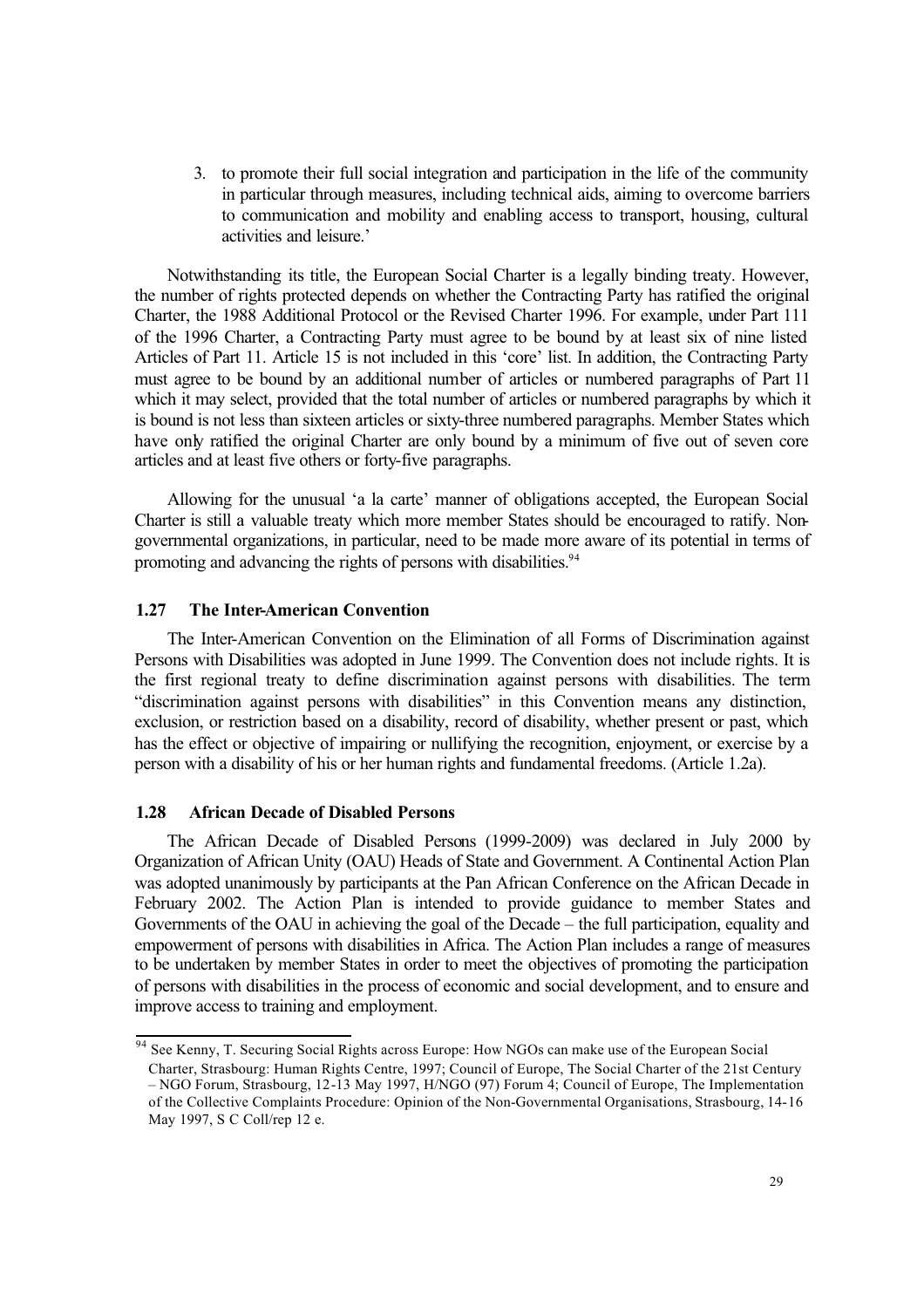#### **1.29 EU Charter of Fundamental Rights**

The Charter of Fundamental Rights of the European Union was proclaimed at the Nice European Summit in December 2000. The Charter sets out, for the first time in the history of the European Union, the full range of civil, political, economic and social rights of all European citizens and all persons resident in the EU, including persons with disabilities. In the context of work and employment, the most relevant provisions are:

- the right to human dignity (Article 1)
- the right to education and to have access to vocational and continuing training (Article 14.1)
- the right to engage in work and to pursue a freely chosen or accepted occupation (Article 15.1)
- any discrimination based on any ground including disability is prohibited (Article 21)
- equality between men and women must be ensured in all areas, including employment, work and pay (Article 23)
- the right of persons with disabilities to benefit from measures designed to ensure their independence, social and occupational integration and participation in the life of the community (Article 26)
- the right of access to a free placement service (Article 29)
- the right to protection against unjustified dismissal, in accordance with Community law and national laws and practices (Article 30)
- the right to working conditions which respect health, safety and dignity (Article 31.1)
- the entitlement to social security benefits and social services (Article 34.1).

A decision on the legal force of the Charter has been postponed until the next Treaty revision discussions in 2004.

#### **1.30 EU Directive on Discrimination**

A new EU Directive on discrimination in employment was adopted by the EU Social Affairs Ministers at the end of 2000.<sup>95</sup> The Directive prohibits direct and indirect discrimination on a number of grounds, including disability, and applies, inter alia, to selection criteria and recruitment conditions, vocational guidance, vocational training, employment and working conditions, including pay. Importantly, the Directive states that 'reasonable accommodation' shall be provided, which means that employers are to take appropriate measures, where needed, to enable a person with a disability to have access to, participate in, or advance in employment, or to provide training, unless such measures would impose a 'disproportionate burden' on the employer.

<sup>&</sup>lt;sup>95</sup> Council Directive 2000/78/EC of 27 Nov. 2000 establishing a general framework for equal treatment in employment and occupation. OJL 303, 2 Dec. 2000, pp. 16-22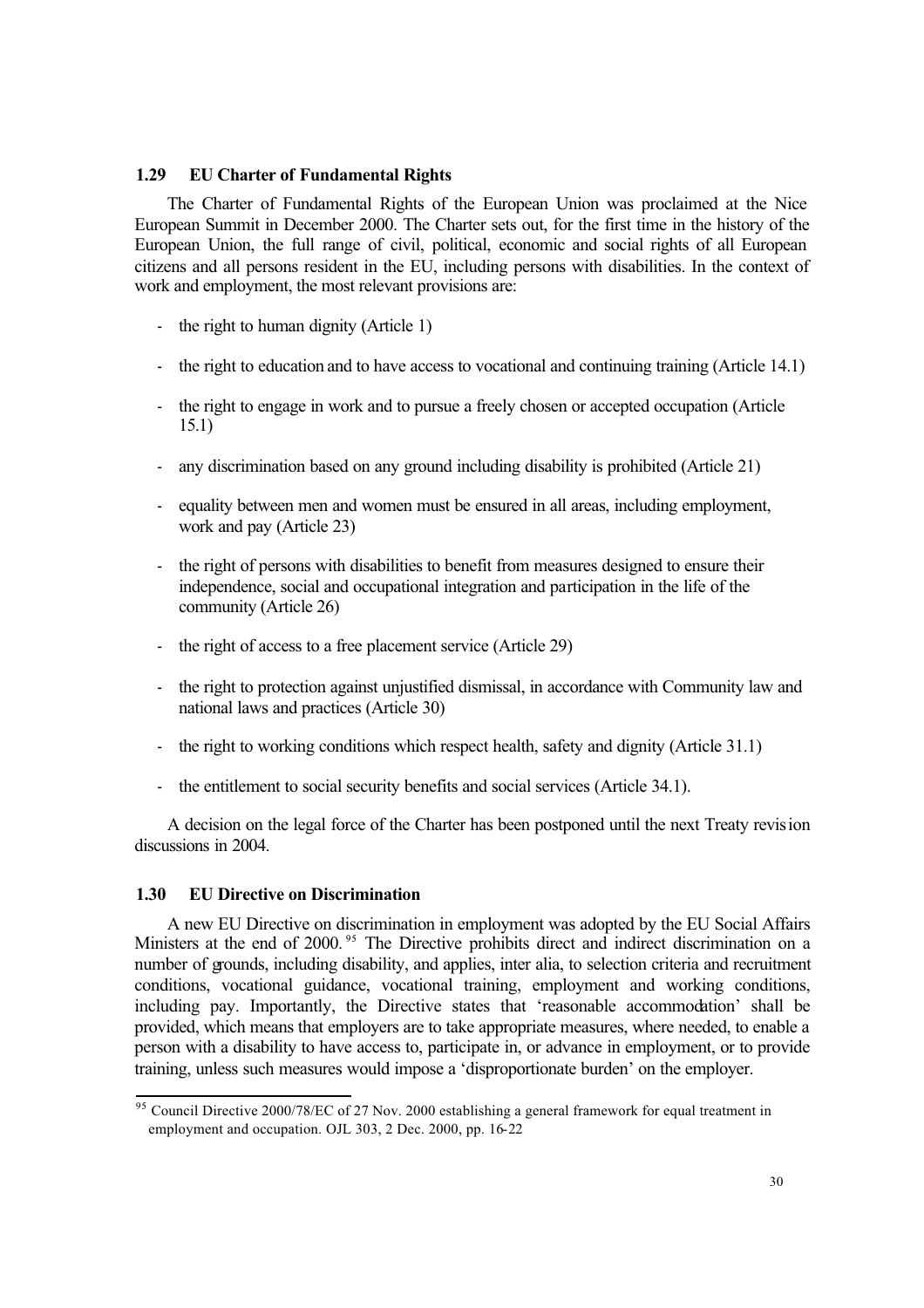On age and disability, the Directive allows member States to take a further three years, if necessary, beyond the normal three years to transpose the Directive into national law. Any Member State doing so is required to report annually to the European Commission on the progress it is making towards implementation.

#### **1.31 Women with Disabilities**

All human rights are universal and therefore unreservedly include women and men with disabilities. Every person is born equal and has the same rights to life and welfare, education and work, living independently and active participation in all aspects of society. Any direct or indirect discrimination against a disabled woman or man is a violation of her or his rights.

Women with disabilities are more vulnerable to discrimination, (a) because they are women and (b) because they have a disability. Many women with disabilities are further discriminated against because they are poor. This double or treble discrimination suffered by women with disabilities is often ignored or goes unnoticed because persons with disabilities are sometimes treated as though they are genderless human beings. It is also largely neglected because little information is available on its extent or impact. This situation does not appear to be improving. In 1993, for example, the then Special Rapporteur of the UN Sub-Commission on Prevention of Discrimination and Protection of Minorities expressed his disappointment 'at the virtually total lack of bibliographic material on the specific problems of women with disabilities.<sup>'96</sup> The UN Standard Rules on the Equalization of Opportunities for Persons with Disabilities, adopted in December 1993, concern all people with disabilities, regardless of gender, race, age, etc, but contain few direct references to the gender dimension, a fact regretted by the Special Rapporteur of the UN Commission for Social Development.<sup>97</sup>

The 1998 report of the first General Survey on the application of Convention No. 159 and Recommendation No. 168, both in States which have ratified the Convention and in those which have not, comments succinctly on equality of opportunity and treatment between disabled men and disabled women workers<sup>98</sup>.

'People with disabilities face many obstacles in their struggle for equality. Although both men and women with disabilities are subject to discrimination, women with disabilities are double disadvantaged by discrimination based on gender *and* their disability status. Women with disabilities are more likely than their male counterparts to be poor or destitute, illiterate or without vocational skills, and most of them are unemployed. They have less access to rehabilitation services, they are more likely to be without family or community support and they often suffer greater social isolation due to their disability. The situation is dramatic, and the Director-General of the ILO in 1981 pointed out that poor disabled women are all too frequently deprived of all human rights.<sup>99</sup>

<sup>&</sup>lt;sup>96</sup> Depouy, L. Human Rights and Disabled Persons. New York: United Nations, 1993, p. 20<br><sup>97</sup> Report to the Commission, Feb. 2000<br><sup>98</sup> ILO: Vocational Rehabilitation and Employment of Disabled Persons, 1998

<sup>&</sup>lt;sup>99</sup> ILO: Report of the Director General, ILC, 67th Session, Geneva, 1981.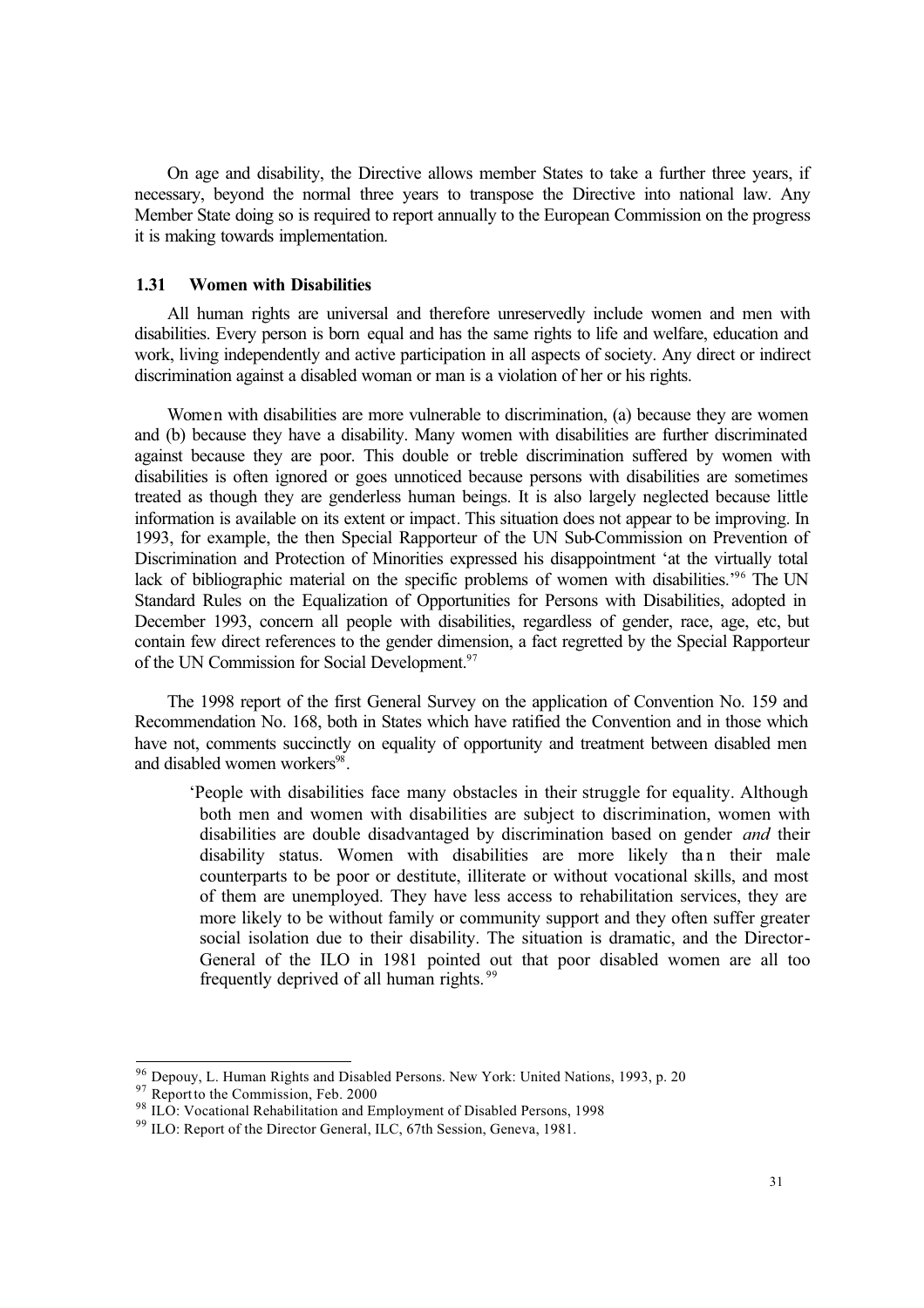#### *1.31.1 Employment Barriers for Women with Disabilities*

People with disabilities in general face difficulties in entering the open labour market, but, seen from a gender perspective, men with disabilities are almost twice as likely to have jobs than disabled women.<sup>100</sup> When women with disabilities work, they often experience unequal hiring and promotion standards, unequal access to training and retraining, unequal access to credit and other productive resources, unequal pay for equal work and occupational segregation, and they rarely participate in economic decision-making. <sup>101</sup>

A general trend worldwide is that women with disabilities are less likely to be referred to vocational training, have a harder time gaining access to rehabilitation programmes, are less likely to obtain equality in training, and if they are successfully rehabilitated, it is more likely to lead to part-time jobs or worse-unemployment. Among the general public and rehabilitation counsellors, the attitude still persists that women with disabilities are passive, dependent, and not capable of or interested in taking up an occupation leading to employment. Studies have found that, even in rich countries, major programmes designed to assist people with disabilities, such as supplemental security income, disability insurance, workers' compensation and vocational rehabilitation, disadvantage women because of their relationship to labour market participation. Not only do women receive fewer benefits than men, they also draw lower benefits. Moreover, despite their greater need, disabled women receive less from public income support programmes.<sup>102</sup>

The ILO Committee on the Application of Conventions and Recommendations, in the report of the General Survey on Convention No. 159 and Recommendation 168, notes that the reports communicated by governments indicate that most countries apply the principle of equality of opportunity in the fields of education, training and employment, without distinction based on race, colour, sex, language or any other ground, such as disability. However, the general trend is to have special initiatives for people with disabilities, but without targeting disabled women as a vulnerable group that needs support. Consequently, since the legal framework is gender-neutral, discrimination against women with disabilities can easily take place without being registered.

In order to combat discrimination against women with disabilities in training and employment, several measures have been taken by the ILO, and these are reflected in a number of standards, resolutions and policy statements.. The last resolution concerning ILO action for women workers, adopted in 1991, reaffirmed the Organization's concern for women workers, including women with disabilities. Lastly, ILO Convention No. 159 states that equality of

<sup>100</sup> For example, according to a study carried out in the *United States* almost 42 per cent of men with disabilities are in the labour force, compared to 24 per cent of women. In addition, while more than 30 per cent of disabled men work full time, only 12 per cent of disabled women are in full-time employment. Women with disabilities who work full time earn only 56 per cent of the earnings of full-time employed men with disabilities (these figures are taken from Bowe: *Disabled women in America: A statistical report drawn from census data* (1984). Only 3 per cent of disabled women are registered in the labour force in *Ghana* (1996), 0.3 per cent in *India* (1991) and 19 per cent in the *Philippines* (1992). Most working women with disabilities are to be found in the informal sector (E. Messel: *Employment strategies for women with disabilities,* paper presented at the International Leadership Forum for Women with Disabilities (Washington, DC, 15-20 June 1997).<br><sup>101</sup> ILO: "Women swell ranks of working poor", in *World of Work*, No. 17, Sep.-Oct. 1996, ILO Geneva.

<sup>&</sup>lt;sup>102</sup> N. Mudrick: "Disabled women and public policies for income support" (a study on the influence of income support on the lives of women with disabilities), in M. Fine and A. Asch (eds.): *Women with disabilities: Essays in psychology, culture and politics* (Philadelphia, Temple University Press, 1988).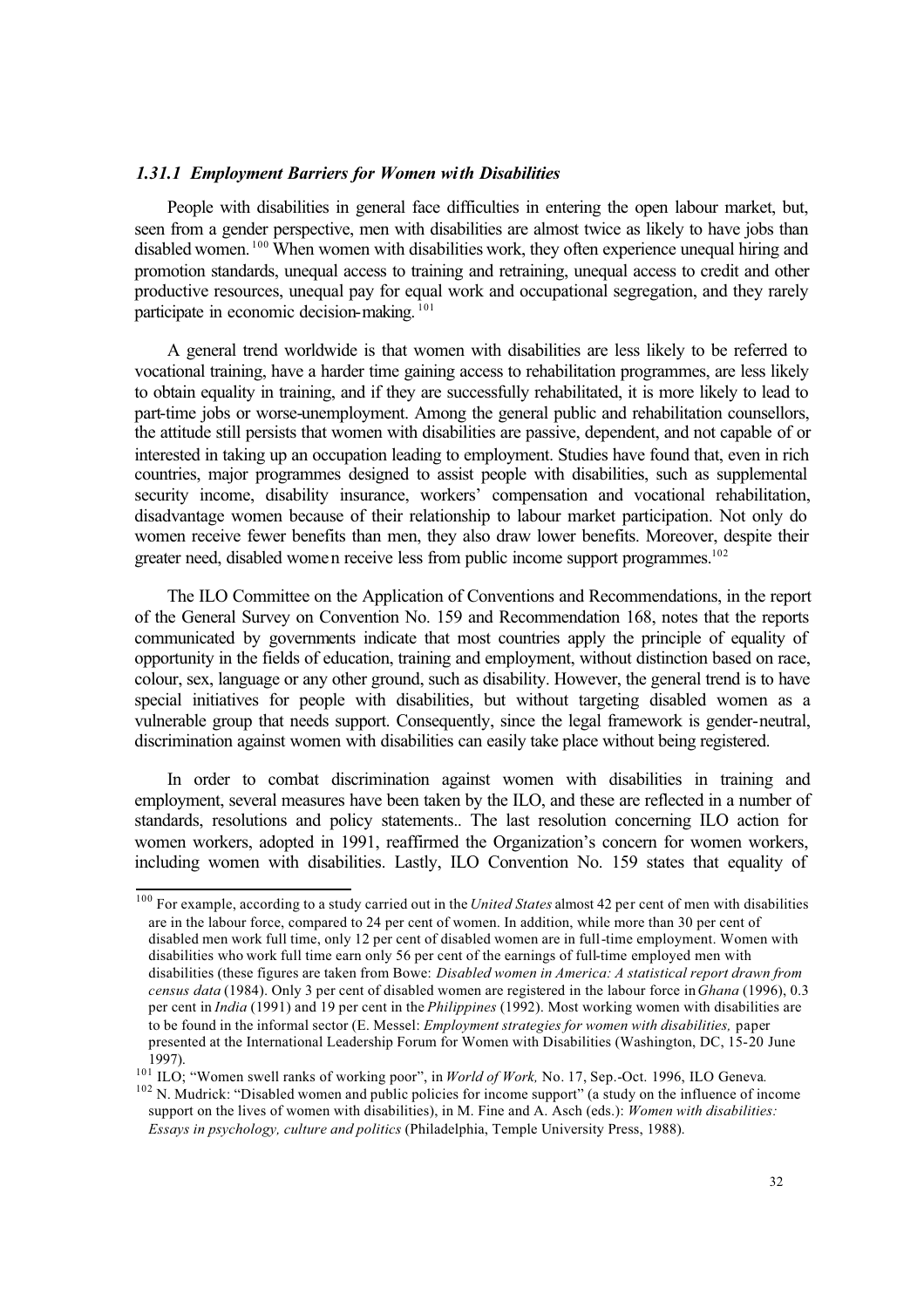opportunity and treatment of disabled men and women workers shall be respected. The Convention can be used in a strategy to remove barriers which stand in the way of full participation and integration of women with disabilities in the mainstream of society and in the economy.<sup>'103</sup>

The particular situation of women with disabilities continues to be inadequately addressed. A recent study of employment policies for persons with disabilities for the European Commission concluded in relation to this issue that 'the gender perspective is generally not well integrated into disability policy and little information is available on the differential impact of employment policies for disabled people on men and women.'104

States parties to the UN Convention on the Elimination of All Forms of Discrimination against Women are requested to include information on women with disabilities in their periodic reports. In a sample of reports surveyed in 2001, little consistent reporting on the double discrimination experienced by women with disabilities was found.<sup>105</sup>

# **1.32 Education and Training**

Fitting-persons-to-jobs and fitting-jobs-to-persons are multi-faceted processes. The key roles played by education and training in particular continues to be highlighted by the ILO. These issues were again cogently addressed by the International Labour Conference in 2000. The Conference underlined the fact that education and training are essential for economic and employment growth and social development.

'Education and training are a means to empower people, improve the quality and organization of work, enhance citizens' productivity, raise workers' incomes, improve enterprise competitiveness, promote job security and social equity and inclusion. Education and training are therefore a central pillar of decent work.'106

The Conference emphasized that education and training must cover everyone, and must be carefully targeted at persons with special needs, including people with disabilities. In addition to education and training, vocational guidance and counselling, job placement services, recruitment and selection practices, educational and labour market information, job design, ergonomics, working conditions and rewards, attitudes and motivation, all play inter-related roles in the whole employment process <sup>107</sup> and need to be considered as part of work and employment policy for persons with disabilities.

<sup>&</sup>lt;sup>103</sup> ILO, Vocational Rehabilitation and Employment of Disabled Persons, 1998, pp. 35-36<br><sup>104</sup> Benchmarking employment policies for people with disabilities. European Commission, 2000.

<sup>&</sup>lt;sup>105</sup> Ouinn, G. and Degener, T. Human Rights and Disability, summary report to the Office of the UN High Commissioner on Human Rights, Feb. 2002.<br><sup>106</sup> ILC. Eighty-eighth Session, Geneva, 2000, Conclusions concerning human resources training and

development.<br><sup>107</sup> For detailed suggestions on placement strategies and practices see (1) Murray B and Heron R, Placement of

Job-seekers with Disabilities and (2) Heron R and Murray B, Assisting Disabled Persons in Finding Employment – A Practical Guide, ILO, 1999 and 1997 resp.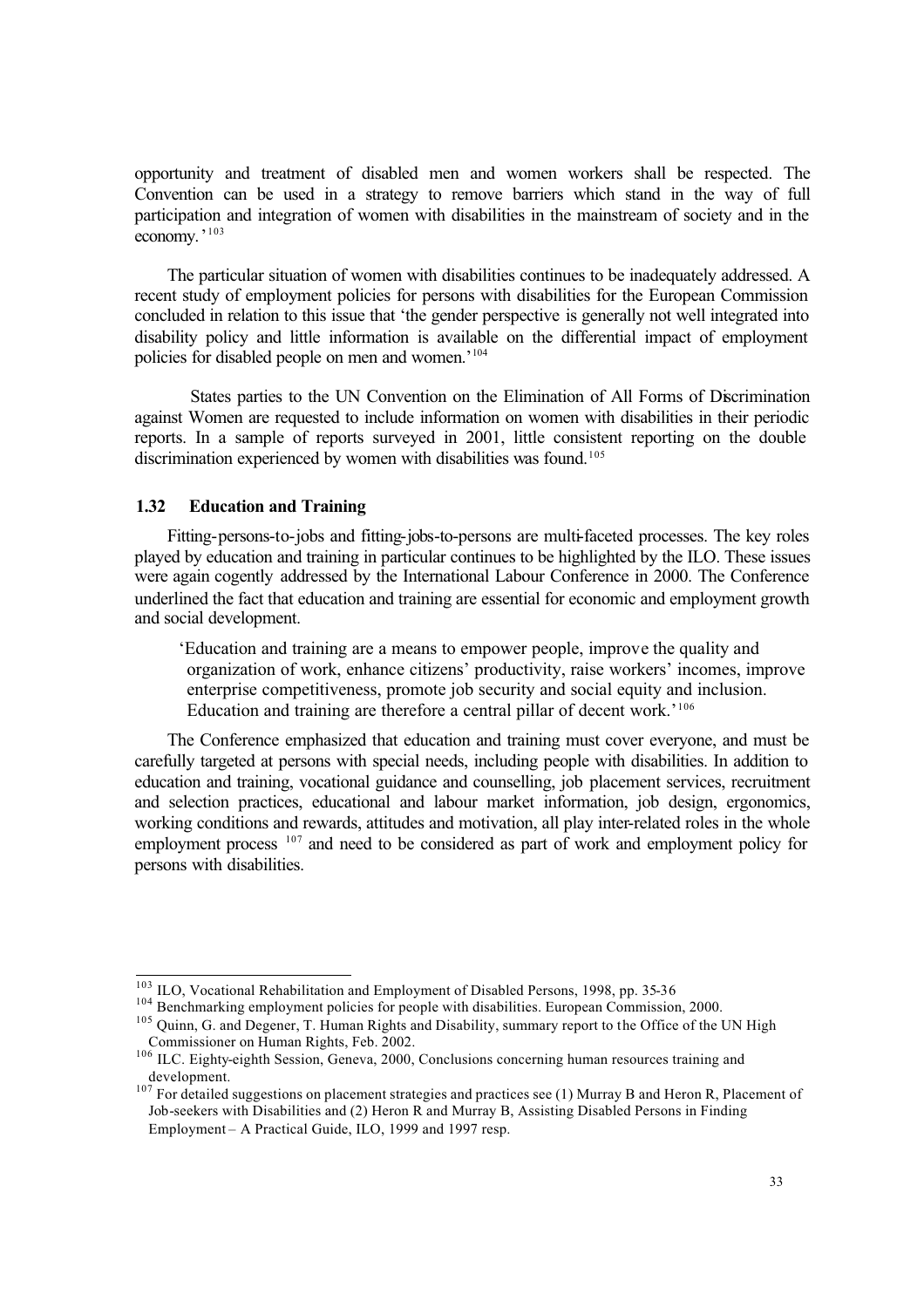#### **1.33 A New Convention?**

It will be recalled that, towards the end of the 1980s, efforts were made to have the UN General Assembly elaborate a convention on the rights of persons with disabilities: the efforts failed because of lack of sufficient support. It is interesting to note Depouy's comment that those discussions of the General Assembly concluded 'with the *postponement* of that initiative'.108

The United Nations Consultative Expert Group Meeting in 1998 on International Norms and Standards relating to Disability, in the course of considering more effective ways to promote and protect the human rights of persons with disabilities, discussed, inter alia, the possible advantages and disadvantages in formulating a new international instrument.<sup>109</sup>

In 1999, the General Assembly of Rehabilitation International adopted a new Charter which called, inter alia, for an international convention on the rights of persons with disabilities. Representatives of Disabled People's International, Inclusion International, Rehabilitation International, World Blind Union and World Federation of the Deaf, meeting in Beijing in March 2000, expressed serious concern that UN instruments 'have yet to create a significant impact on improving the lives of people with disabilities' and called for international collaboration towards the development and adoption of a convention.

The UN Commission on Human Rights was also concerned about the adequacy of existing measures. At its meeting in April 2000, the Commission adopted a Resolution<sup>110</sup> which invited the High Commissioner for Human Rights to examine measures to strengthen the protection and monitoring of the human rights of persons with disabilities. In response, the Office of the High Commissioner commissioned a study to evaluate existing standards and mechanisms in the field of human rights and disability. The preliminary findings of the study were presented at a meeting in Geneva on 14 January 2002.

Meanwhile, in December 2001, the UN General Assembly adopted a resolution<sup>111</sup> which established an Ad Hoc Committee, open to the participation of all member States and observers to the United Nations, to consider proposals for a comprehensive and integral international convention to protect and promote the rights and dignity of persons with disabilities, based on the holistic approach in the work done in the field of social development.

Participants at the 14 January 2002 meeting in Geneva agreed on the need for a multiple approach to disability. There was wide agreement on the need for a focus on the human rights dimension of the issues involved. The findings of the study underline how the drafting of a new convention should not be seen as an alternative to strengthening attention to disability within the existing international human rights system ('twin- track approach'). The discussion broadened that approach further, highlighting the need to strengthen social development efforts in the field of

<sup>108</sup> Depouy, op. cit., para. 281 (emphasis added)

<sup>&</sup>lt;sup>109</sup> Report of the United Nations Consultative Expert Group Meeting on International Norms and Standards relating to Disability, Univ. of California at Berkeley, 8-12 Dec. 1988 110 2000/51

 $111$  56/168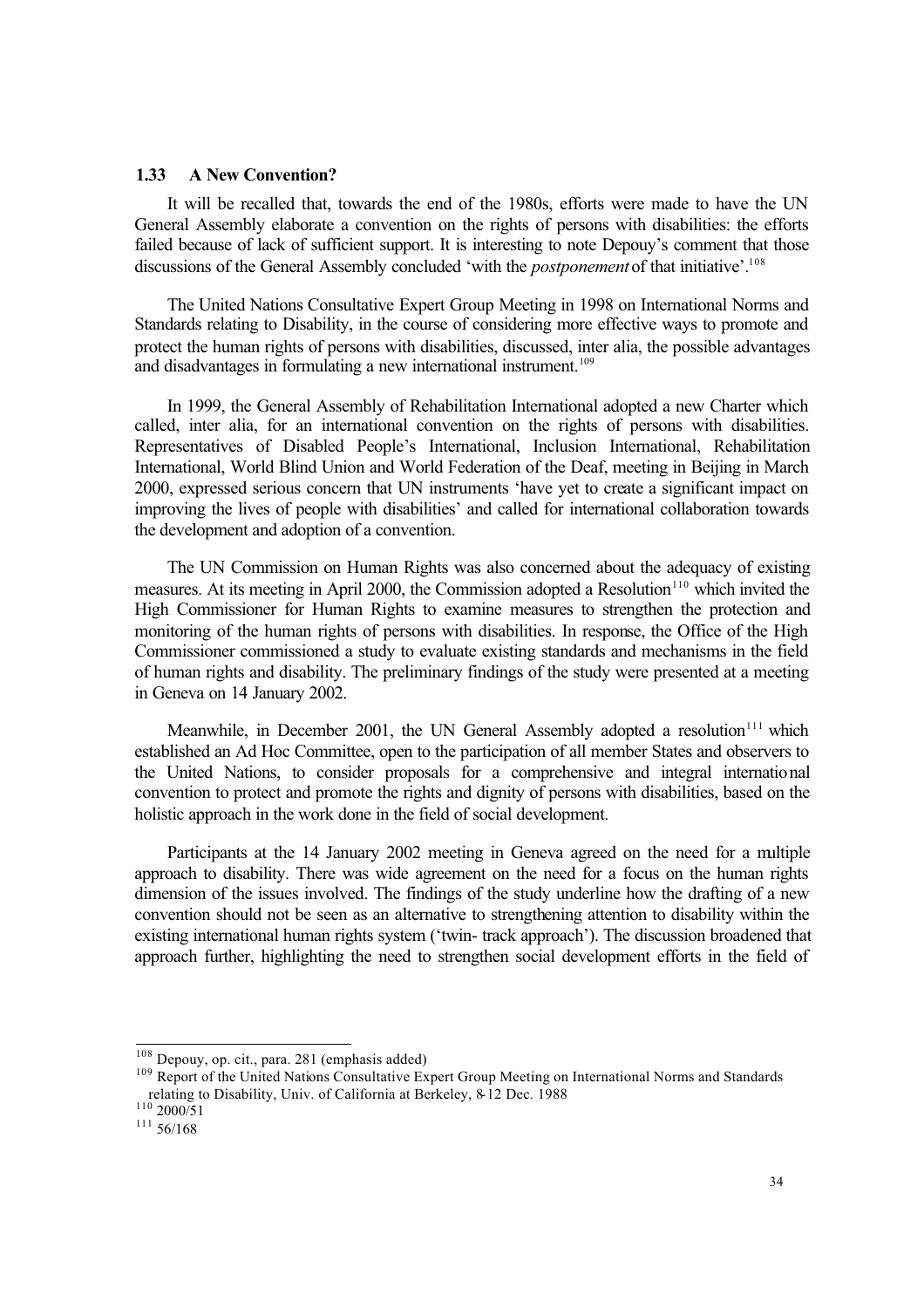disability and to integrate better the United Nations work in that domain with reinforced attention to the matter from a human rights perspective ('multi-track approach').<sup>112</sup>

<sup>112</sup> Note by the High Commissioner for Human Rights, 'Study on Human Rights and Disability', 14 Feb. 2002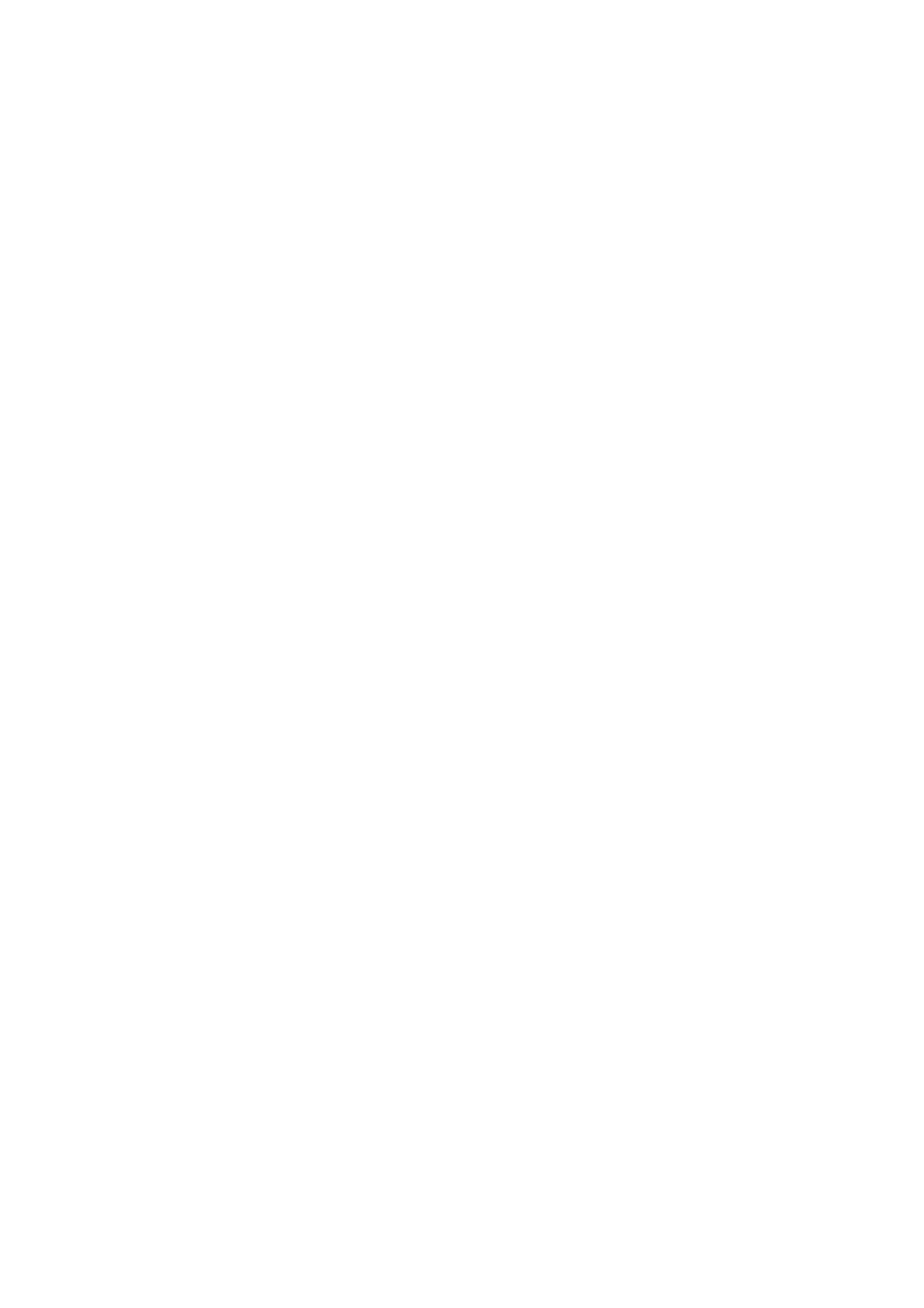# **CHAPTER 2 - WORK AND EMPLOYMENT OPTIONS**

Persons with disabilities should enjoy equality of opportunity and treatment in respect of access to, retention of and advancement in employment which, wherever possible, corresponds to their own choice and takes account of their individual suitability for such employment.<sup>113</sup> Such employment includes jobs in the open labour market which, again subject to individual suitability, are open to persons without disabilities. For persons with disabilities for whom, for reasons of choice and/or suitability, open employment may not be appropriate, alternative forms of employme nt of a sheltered or supported nature are usually provided. There are numerous variations of these options, across countries, depending on factors such as tradition and culture, economic, social and labour market conditions, social welfare benefit systems, availability of trained personnel, and influence of stakeholders, including disability organizations.

This chapter gives an overview of employment for persons with disabilities under four broad headings:

- -Open/Competitive Employment, including Self-Employment<sup>114</sup>
- -Sheltered Employment
- -Supported Employment
- -Social Enterprises.

The next chapter will discuss measures to facilitate entry to and retention in employment under each approach, with particular reference to employment policy and practice in industrialized countries.

# **2.1 Open/Competitive Employment**

The absence of adequate data in many countries makes generalization difficult. From the information available, however, it is possible to draw some tentative conclusions about the current situation $115$ 

The participation rate of persons with disabilities in the open labour force tends to be considerably lower than that of other workers.

In Australia, the participation rate for males with a disability was about 60 per cent in 1998, compared with 90 per cent for persons without a disability. The corresponding figures for females were 46 per cent and 71 per cent, respectively. The unemployment rate among males with a

<sup>&</sup>lt;sup>113</sup> ILO Vocational Rehabilitation and Employment (Disabled Persons) Recommendation No. 168, 1983<br><sup>114</sup> Self-employment is not dealt with as a separate category here, as it can exist under all categories.

<sup>&</sup>lt;sup>115</sup> For more detailed discussion, see European Commission, Benchmarking employment policies for people with disabilities, 2000. This report covers Australia, Japan and the United States in addition to the 15 EU member States.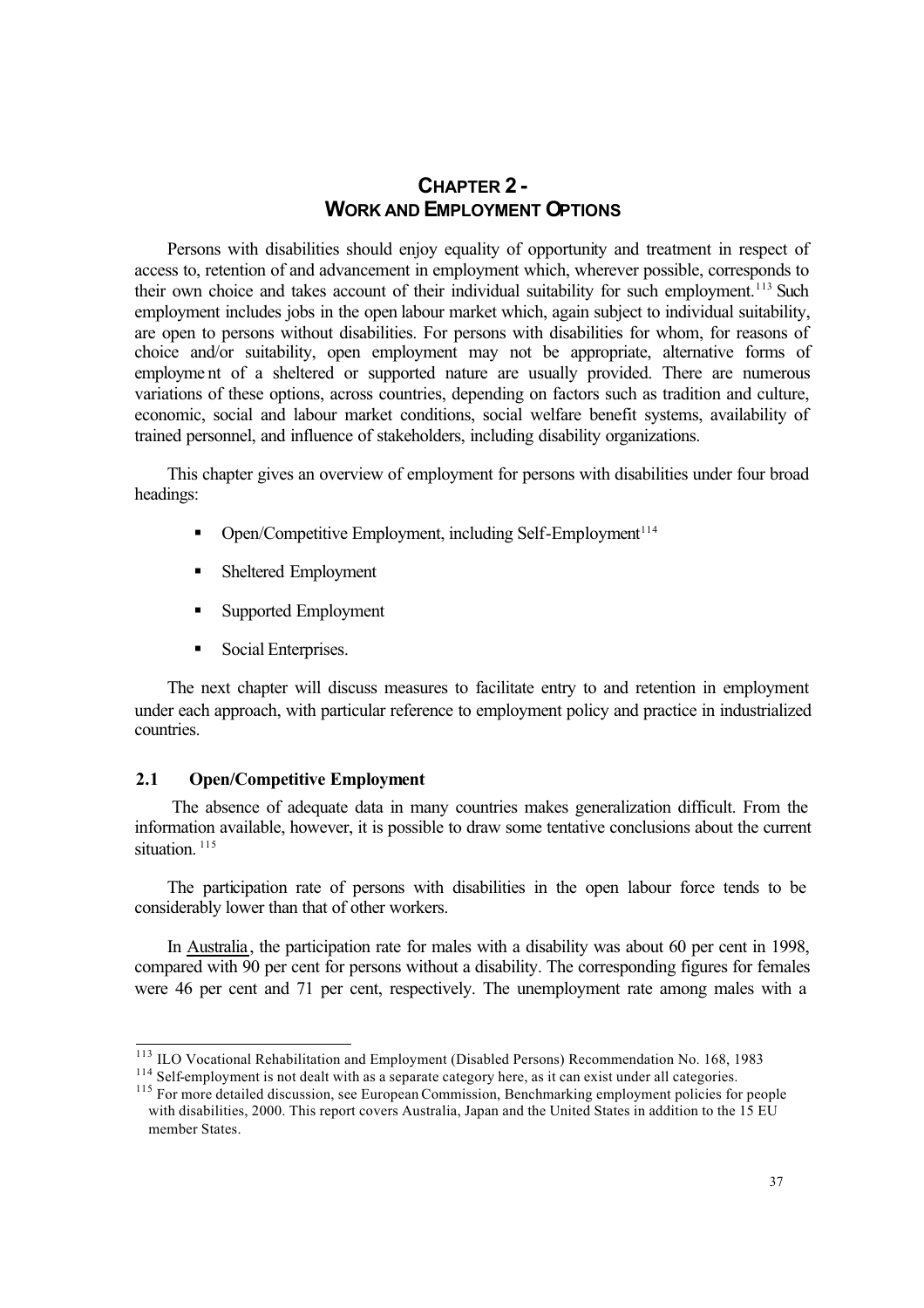disability was 14 per cent compared with 8 per cent for males with no disability. Corresponding rates for females were 9 per cent and 8 per cent respectively.

In Canada, the general labour market availability of persons with disabilities was 6.5 per cent in 2001, but they made up only 2.4 per cent of the federally regulated workforce. Disabled persons were under-represented in every industrial sector, ranging from a low of 1.8 per cent in transportation to 2.3 per cent in banking, 2.4 per cent in communications and 2.9 per cent in 'other' sectors.<sup>116</sup>

In France, the unemployment rate for disabled workers in 1996 was three times higher than that for the overall active population. Over the previous 10 years, the overall unemployment rate increased by 23 per cent, but by 194 per cent for unemployed persons with disabilities. Disabled workers who are unemployed tend to remain unemployed twice as long.

In Germany in 1997, the labour market participation rate for severely disabled persons was 37 per cent (West), compared with that for non-disabled persons of 80 per cent for men and 63 per cent for women. The gap between the unemployment rate for persons with disabilities and the overall unemployment rate widened between 1994 and 1997, rising from 15 per cent to 17.9 per cent (disabled persons) and from 9.6 per cent to 11.4 per cent (overall). As in France, the duration of unemployment tends to be almost twice as long as for workers without disability.

In Sweden, of the population between 16 and 64 years of age with a disability in 1998, 60 per cent were employed, compared with 72 per cent in the general population. The unemployment rates were 9 per cent (disabled workers) and 5 per cent (non-disabled workers).

In the United Kingdom, people with disabilities account for almost 20 per cent of the working age population, but only about 12 per cent of all in employment. Disabled people are over six times as likely to be out of work and claiming benefits as persons without disabilities.

In general, persons with disabilities in the labour market tend to have a lower level of education than others. They are also more likely to be in part-time jobs. Unemployment rates vary between types of disability, being highest among those with mental illness. In the U.K. it is estimated that 75 per cent of those of working age with mental illness are unemployed. Based on a review of available information, reasons given for high unemployment rates among persons with disabilities include:

- -Low level of education and training
- -Declining demand for unskilled labour
- -Reductions in the workforce of large enterprises and the public service
- -Concern about accidents and insurance costs
- -Reluctance to register as having a disability

<sup>&</sup>lt;sup>116</sup> National Institute of Disability Management and Research, Annual Report 2001, p. 4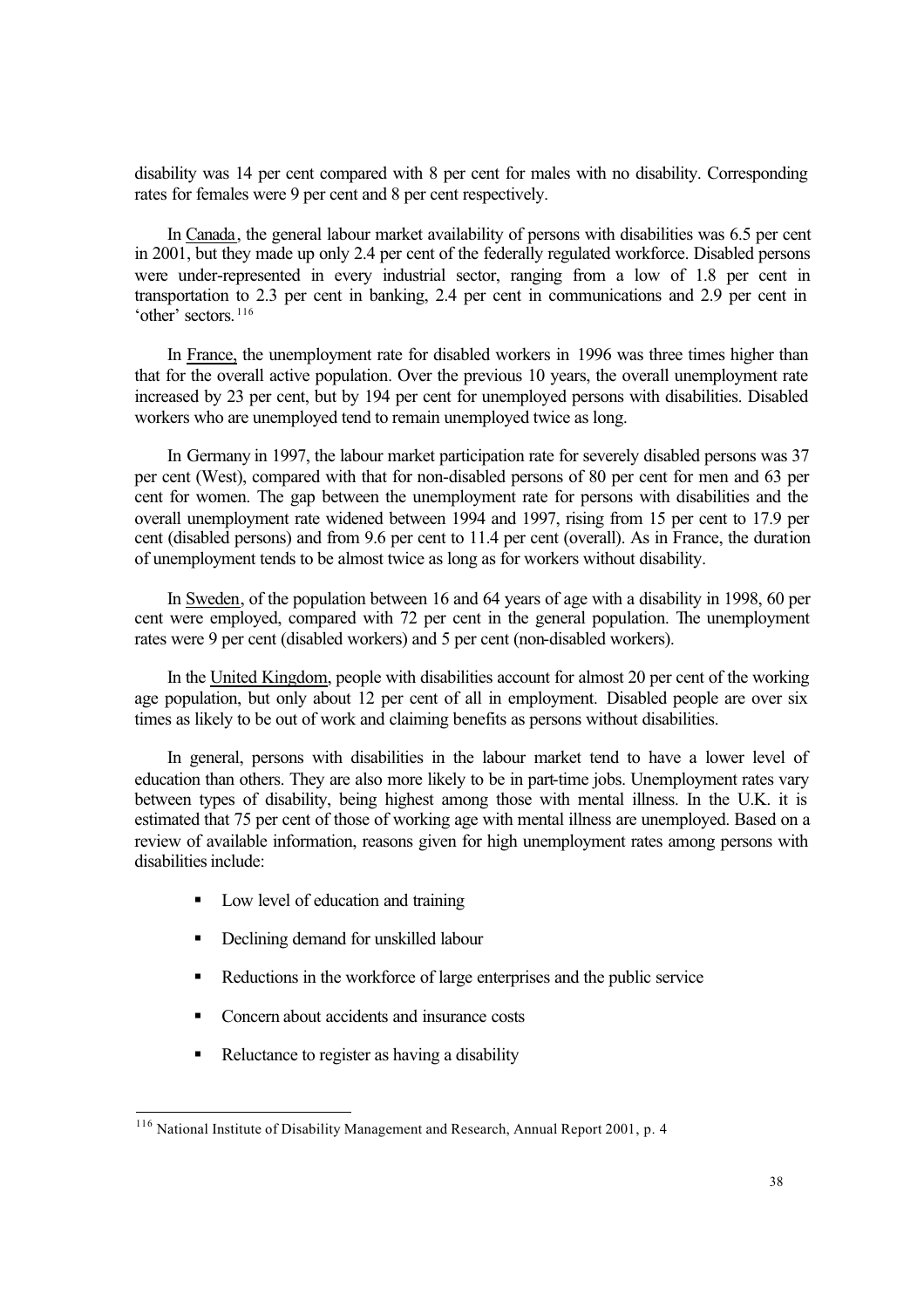- -Lack of information on work opportunities
- - Lack of awareness among employers of needs and abilities of persons with disabilities
- -'Benefits trap'
- -Fear of losing welfare benefits
- -Inadequate technical/personal supports

# *2.1.1 More Active Labour Market Policy*

Many countries are concerned about increasing levels of unemployment among persons with disabilities and their low rate of labour market participation, linked to concerns about increasing social assistance costs. Details of specific measures are contained in the following chapter, but the general thrust of new policy moves reflects a greater emphasis on greater activation of labour market policy through:

- -Measures to prevent and discourage welfare dependency
- -Mainstreaming of employment and training services for persons with disabilities
- -Incentives to participate in educational, training and work initiatives
- -Greater involvement of employers
- -Improving employment support services
- -A more effective implementation of anti-discrimination legislation
- -Greater enforcement of existing quota scheme provisions.

At present, passive measures (income transfers) consume a considerably greater proportion of public resources than active labour market measures. While the scope for shifting the balance may appear to be great, relatively high unemployment rates, coupled with a general economic downturn in many countries, are making it difficult to implement some of these measures effectively.

# **2.2 Sheltered Employment**

It is generally accepted that for some disabled persons, open employment may not for various reasons be a practicable option. In calling for measures to promote employment opportunities for persons with disabilities, the ILO has recommended that such measures should include 'appropriate government support for the establishment of *various types* of sheltered employment for disabled persons for whom access to open employment is not practicable.'<sup>117</sup> The UN Standard

<sup>117</sup> Vocational Rehabilitation and Employment (Disabled Persons) Recommendation (No. 168), 1983 (emphasis added)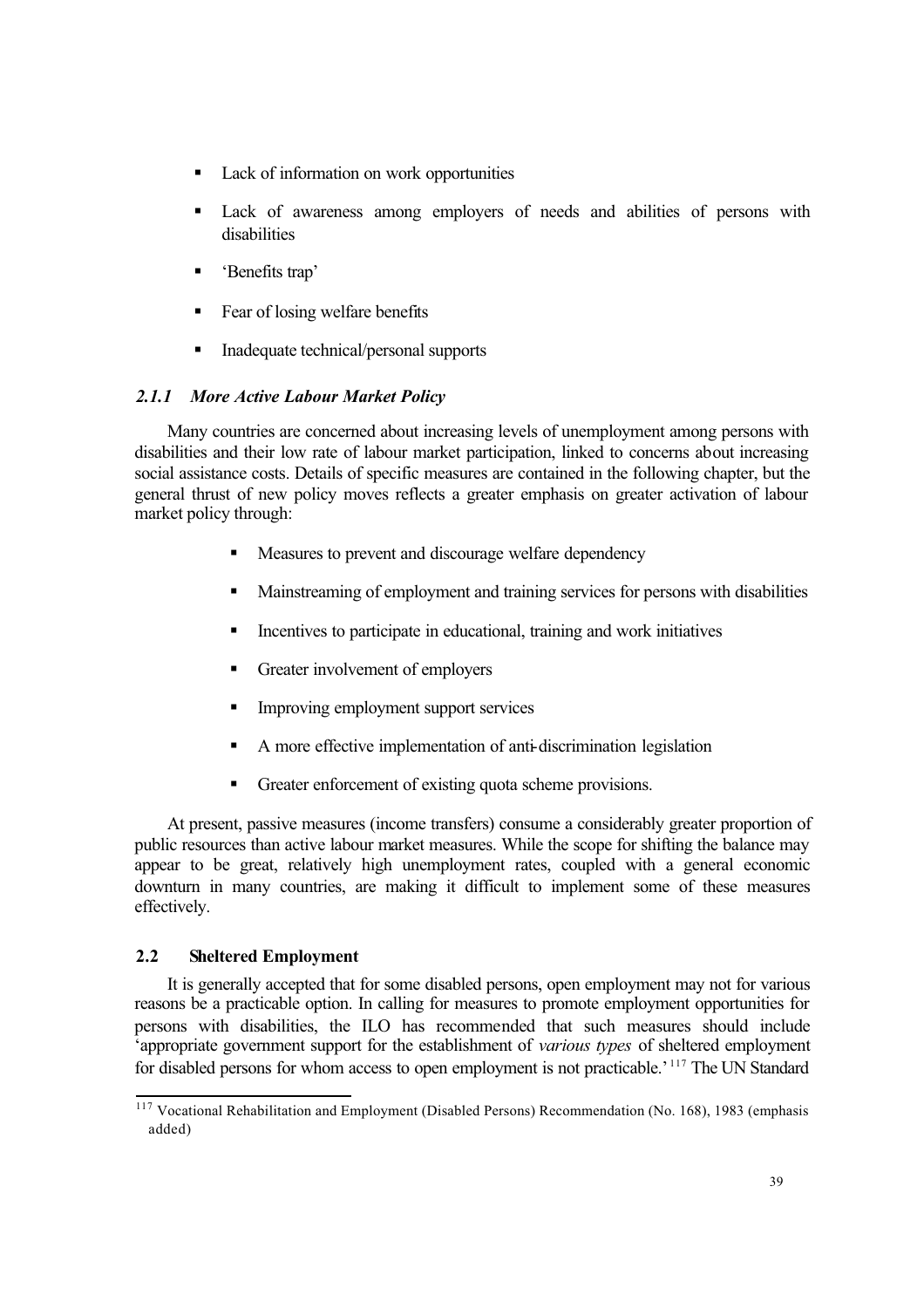Rules on the Equalization of Opportunities for Persons with Disabilities states that while the aim should always be for persons with disabilities to obtain employment in the open labour market, 'for persons with disabilities whose needs cannot be met in open employment, small units of sheltered or supported employment may be an alternative.<sup>'118</sup>

As the above ILO recommendation implies, there are possibilities for different types of sheltered employment. In their survey of sheltered employment in various countries, Samoy and Waterplas found that even the concept of sheltered employment does not have the same meaning for all people:

'When government officials are asked to present their system of sheltered employment to foreigners (such as the authors), they will sometimes refer exclusively to organizations providing productive work (in industry or services) to persons with disabilities who have an employment contract and receive a wage. Other officials from the same state or officials from another state may want to include organizations where productive work is certainly not the only and often not even the main aim and where persons with disabilities have no employment contract and receive no wages but only a bonus in addition to their disability pension. Other interested parties, such as workshop organizations or organizations of and for people with disabilities, may share this view or disagree.'<sup>119</sup>

In their report, Samoy and Waterplas adopted a broad view of sheltered workshops, including types of organization close to occupational centres or day centres. However, a minimum of productive activity was required for an organization to be included. For countries where such institutions are normally not considered as sheltered work, some information was gathered in order to make comparisons possible.

The Council of Europe also uses a broad definition of sheltered employment:

'Sheltered employment should be open to people who, because of their disability, are unable to obtain or keep a normal job, whether supported or not; it can cover a number of diversified situations, amongst which are sheltered workshops and work centres. Sheltered work should have a double purpose: to make it possible for people with disabilities to carry out a worthwhile activity and to prepare them, as far as possible, for wor k in normal employment. To this end, all ways of facilitating the passage from supported to ordinary employment should be devised, such as: the setting up of sheltered work sections in work centres or work centres in sheltered workshops; the setting up of sheltered work sections or work centres within ordinary firms; individual or collective detachment of workers in sheltered workshops or work centres to ordinary firms.'120

Some countries have found it useful, for planning purposes, to make distinctions between certain forms of work and employment. In Ireland, for example, a committee set up to advise on a strategy for employment for persons with disabilities in sheltered and supported work and employment used the following definitions:

<sup>&</sup>lt;sup>118</sup> Rule 7 (7)<br><sup>119</sup> Samoy, E. and Waterplas, L. Sheltered Employment in five member states of the Council of Europe: Austria, Finland, Norway, Sweden and Switzerland. Council of Europe, 1997, p. 6

<sup>&</sup>lt;sup>120</sup> Council of Europe, A coherent policy for the rehabilitation of people with disabilities, 1992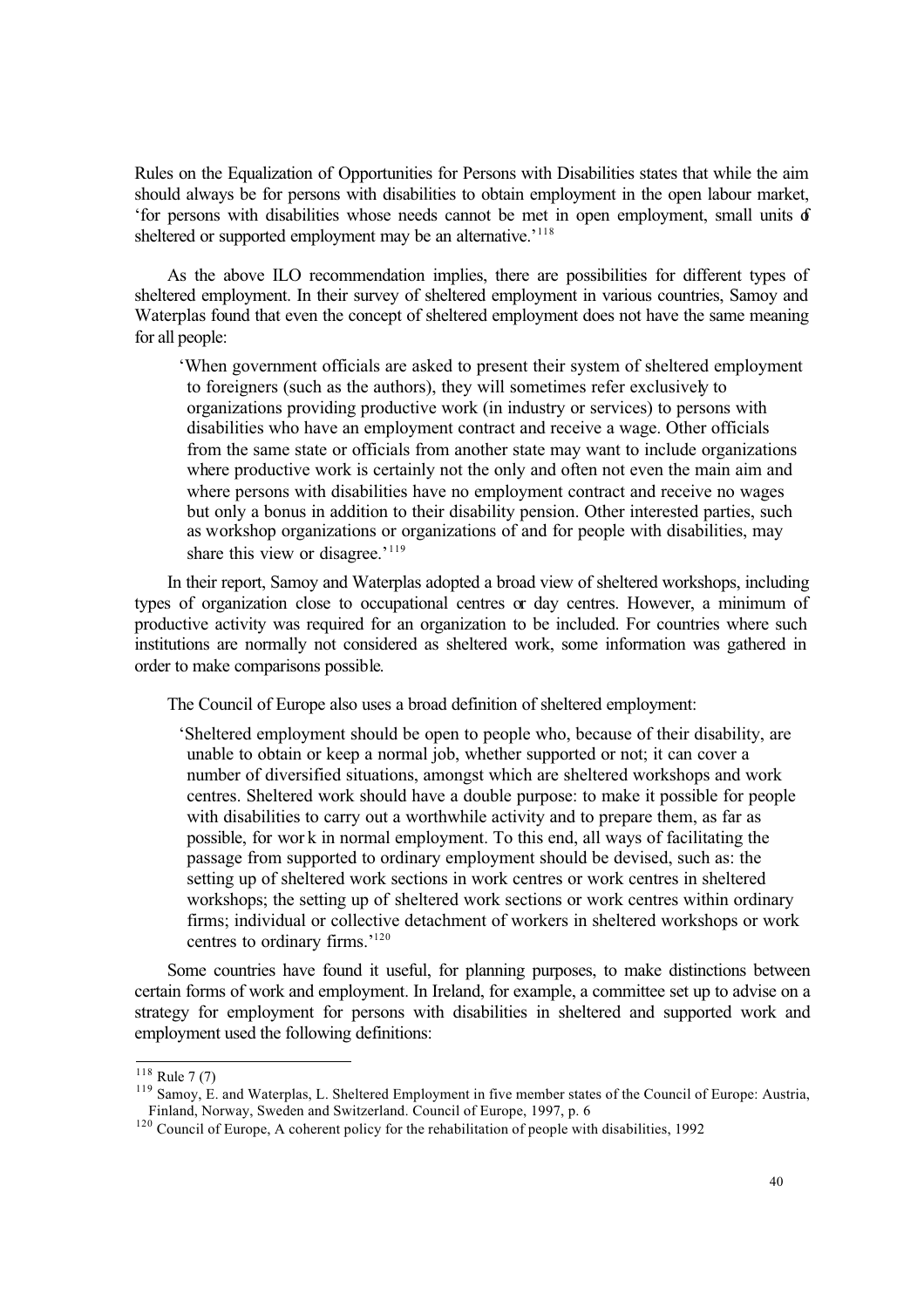- *Work* is the undertaking of organized tasks which may attract some forms of remuneration, but which is not covered by employment protection legislation or payrelated social insurance.
- *Employment* is remunerated work which complies with statutory requirements in regard to employment protection legislation, pay-related social insurance and income tax liability.
- *Sheltered Work* is work undertaken by persons with disabilities in workshops specifically established for that purpose. People working in sheltered workshops retain their social insurance benefits and usually receive a small additional weekly payment from the work provider. Sheltered workers are not employed and are not covered by employment protection legislation.

*Sheltered Employment* is employment in an enterprise established specifically for the employment of persons with disabilities and which is in receipt of special funding from the State.<sup>121</sup>

Many countries operate some form of sheltered employment system.<sup>122</sup> Comparison between countries is difficult for a number of reasons, not least because the concept of sheltered employment does not have the same meaning to all, even within the same country. A number of general points may, however, be made.

- - The philosophy of sheltered employment has been hotly debated in some countries (e.g. Australia, United States) in recent years, with other supported employment measures coming more into favour. In Europe, there appears to be little consensus, with some countries providing a significantly smaller number of sheltered employment places (per 1000 workforce) than others.
- - Many sheltered workshops owe their origin to voluntary effort, often charities, religious groups or groups of concerned parents. Gradually, they became subject to state regulation and eligible for state subsidization.
- - In general, sheltered employment was intended for persons who were unable or unlikely to obtain or retain a job in the open labour market because of the severity of their disability or limited working capacity. In many cases, a minimum level of disability is specified as an entry requirement. The majority of those employed tend to have an intellectual disability, though in some cases no distinction appears to be made between intellectual disability and mental illness.
- - In most countries, improving transition to the regular labour market is a stated policy goal of sheltered employment. In reality, transition rates range from under 1 per cent

<sup>&</sup>lt;sup>121</sup> Employment Challenges for the Millennium. Report of the NACTE Steering Group on Sheltered and Supported Work and Employment, NRB, 1997<br><sup>122</sup> For a detailed discussion see Samoy, E. and Waterplas, L., Sheltered Employment in the European

Community, Commission of the European Union, Brussels, 1992; Samoy, E. and Waterplas, L., Sheltered Employment in five member states of the Council of Europe: Austria, Finland, Norway, Sweden and Switzerland. Council of Europe, 1997; Thornton P., and Lunt, N., Employment Policies for Disabled People in Eighteen Countries: A Review, Social Policy Research Unit, University of York, 1997.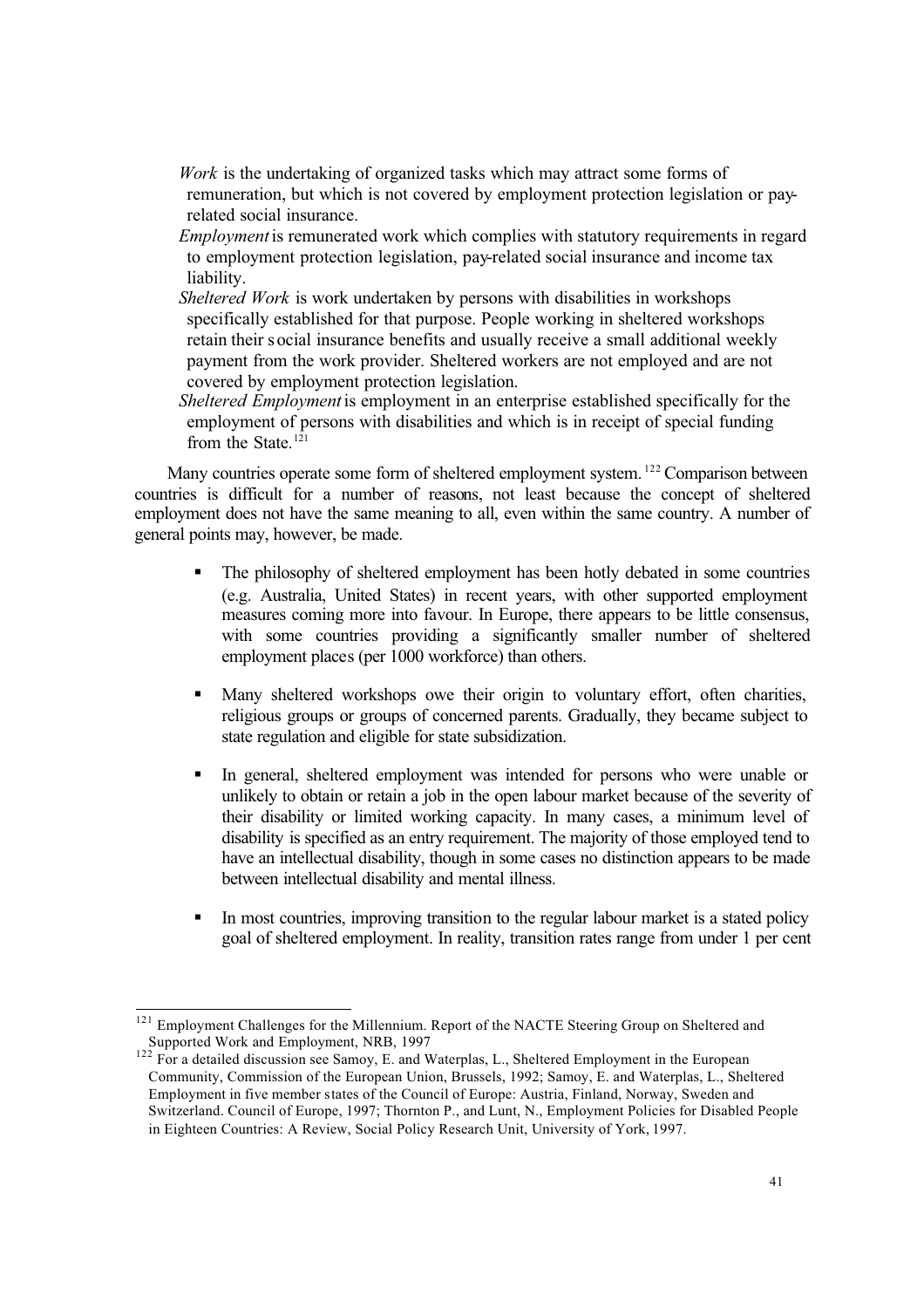to about 5 per cent, with most countries near the lower end of the scale.<sup>123</sup> Reasons given for low transition include reluctance of employers to recruit, reluctance on the part of workshops to release their key workers, the low technological level of workshop activities which restricts the potential skill levels of employees, and skills training which often does not reflect the requirements of the labour market.

- Sheltered employment has been criticized in some countries for failing to provide proper working conditions and employment contracts. In many cases, employees are paid less than the minimum wage. In some cases, they receive only 'pocket money' in addition to their normal disability benefit. Employment and occupational safety and health laws often do not apply. There is generally no right to freedom of association (to unionize).

Some of the criticisms of sheltered employment in relation to low transition, lack of employment contracts, poor pay, etc. may reflect differences - or even uncertainty - in the philosophy underlying the concept rather than inadequacies in policy, management or cost-benefit returns. To assess the performance of sheltered workshops using criteria such as those mentioned is open to question when those operating the system see their responsibility more in terms of care and social service rather than employment promotion or economic returns.

## **2.3 Supported Employment**

Supported employment originated in the United States as an alternative to traditional rehabilitation programmes for persons with severe disabilities. It is defined by law and regulation as paid work in integrated work settings, with ongoing support services, for persons with severe disabilities. The provision of a minimum wage was added to US federal regulations for supported employment in 1997.<sup>124</sup>

There is a variety of ways in which supported employment may be provided. These include individual placement, enclaves, mobile work crews and small business arrangements.<sup>125</sup> An enclave is a group of individuals, usually three to eight, who work in a special training group within a host company. Not all members of the group may move into the company's regular workforce. A mobile work crew may be a similar sized group, with one or more supervisors, which travels through a community offering specialized contract services, such as gardening or grounds-keeping. The small business option could be a manufacturing service or a subcontract operation, with a small number of workers with disabilities and non-disabled workers. The business might provide only one type of product or service.

<sup>&</sup>lt;sup>123</sup> See, for example, Thornton and Lunt, op. cit.; Samoy and Waterplas, op. cit.; Council of Europe, Note by the Netherlands: Sheltered Employment for Handicapped People-Trends and Issues in the Netherlands, 12 Jan. 1993.

<sup>&</sup>lt;sup>124</sup> Wehman, P., Revell, G. and Kregel, J. Supported Employment: a decade of rapid growth and impact, in Wehman, P., Kregel, J. and West, M. (Eds) Supported Employment Research: expanding competitive employment opportunities for persons with significant disabilities. Rehabilitation Research and Training

Centre on Supported Employment, Virginia Commonwealth University, 1997<br><sup>125</sup> Moon, M. and Griffin, S. Supported Employment Service Delivery Models in Wehman, P., and Moon, M. (Eds) Vocational Rehabilitation and Supported Employment. Paul H. Brooks Publishing Company: Baltimore MD, 1988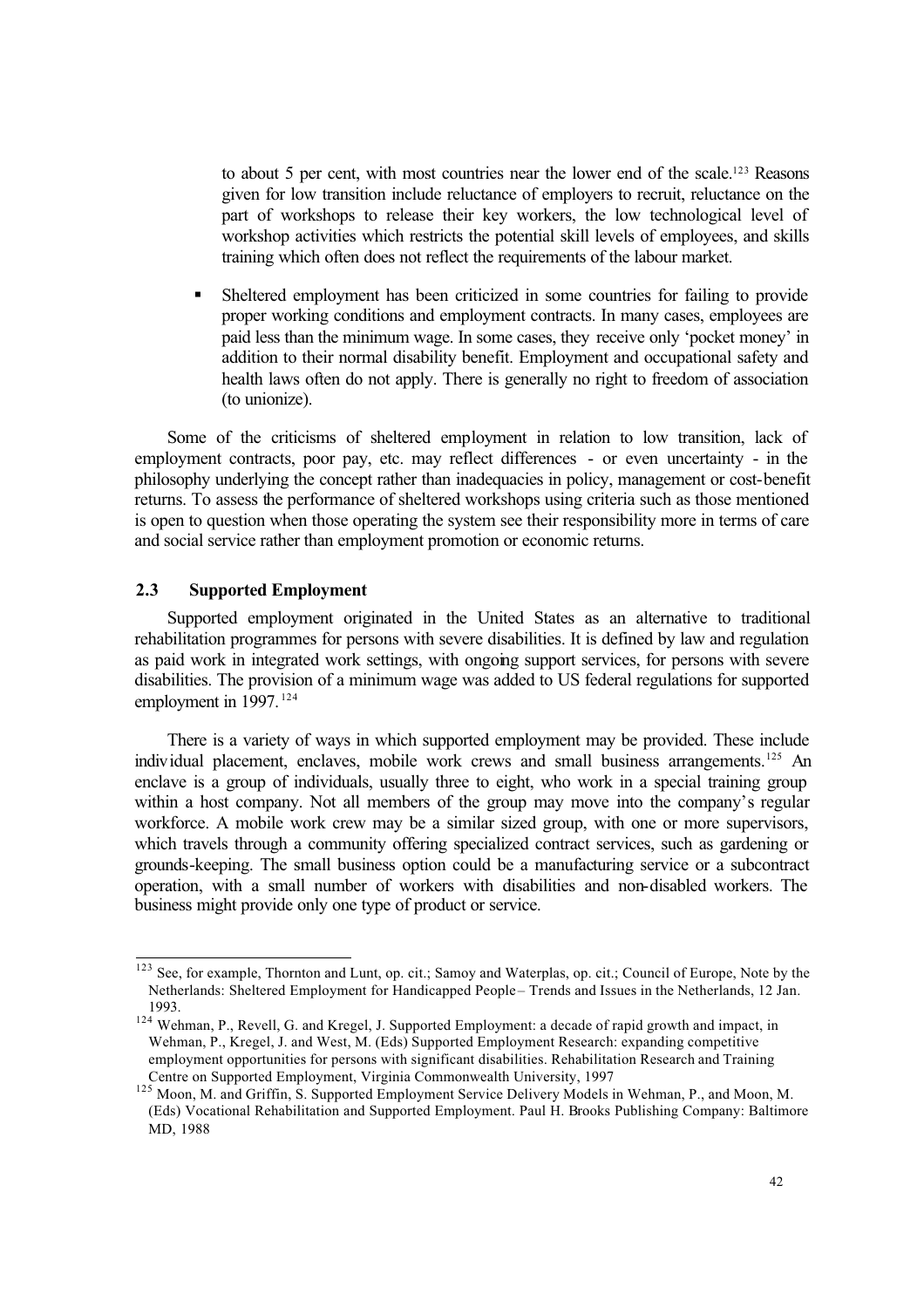The individual placement option would appear to be the dominant one in the United States. In 1995, 77 per cent of supported employment participants were in individual supported employment places, and 23 per cent in some type of group model. 126 There is no one 'best' model. As some commentators have said:

'there is a nearly infinite array of supported employment strategies and structures, each of which combines a particular kind of work opportunity with a particular method of ongoing support. Each has advantages and drawbacks in terms of generating real employment outcomes while overcoming barriers to employment experienced by the individuals with disabilities. No single alternative is ideal, and none fits all situations. Development of supported employment programmes requires adaptation to local employment opportunities and individual service requirements.'<sup>127</sup>

It was reported in 1997 that two-thirds of all supported employment participants in the U.S were persons with intellectual disability, with the second largest group being persons with a mental illness.128

The interpretation of supported employment has been found to vary from country to country.

- - In the United Kingdom, for example, it includes programmes providing financial subsidies to employers in respect of disabled workers with reduced productivity, as well as job coach based activity as in the U.S. Of the 5,000 or so people employed in the UK under the latter model in 1996, 90 per cent had an intellectual disability.
- - In Norway, supported employment has been provided since 1996, with job coach support guaranteed for three years.
- - In the Netherlands, the parliament in 1992 asked the government to find a solution to wage differences between supported employment programmes and sheltered employment. In the supported employment programmes, wages were related to productivity and supplemented with a disability benefit of up to 85 per cent of the statutory minimum wage, while in sheltered companies full wages were paid. In addition, the government was asked to cover the costs of job coaches. As a first step, the supplementary benefit was raised to a limit of the minimum wage and a subsidy was introduced towards the cost of job coaches. Under 1996 legislation, local authorities may fund supported employment. Each job created in this way is treated as a job in a sheltered company for the purpose of government funding. <sup>129</sup>
- - In New Zealand, the supported employment programme provides a wage subsidy for two years.<sup>130</sup>

 $126$  Wehman et al, 1997, op. cit.

<sup>&</sup>lt;sup>127</sup> Bellamy, G. T., Rhodes, L.E. and Albin, J. M. Supported employment. In Kieran, W.E and Stark, J.A. (Eds) Pathways to Employment for Adults with Developmental Disabilities (pp. 129-138), Baltimore: Brooks, 1986 128 Wehman et al, 1997

<sup>&</sup>lt;sup>129</sup> Krug, R. Sheltered Employment in the Netherlands – Recent Developments. Paper presented at conference on Disability and Employment, Dublin, 14 Oct. 1996<br><sup>130</sup> Saloviita, Timo, Supported Employment as a Paradigm Shift and a Cause of Legitimation Crisis, Disability

<sup>&</sup>amp; Society, Vol. 15, No. 1, 2000, pp. 87-98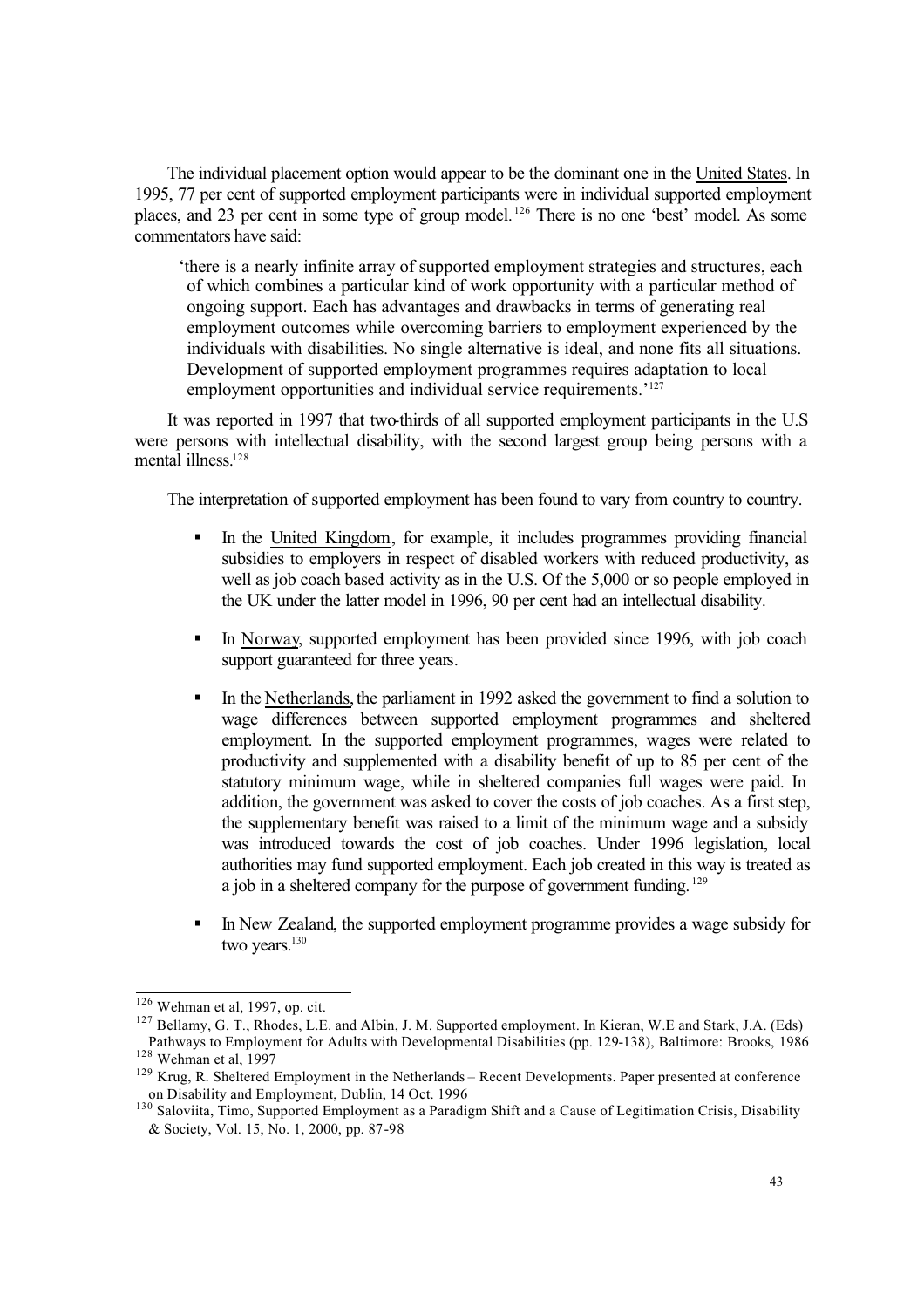- In Finland, a survey of supported employment projects found that few defined supported employment as supported, paid work in integrated settings: 'generally, it was understood to mean a variety of support options for employment or employmentrelated activities<sup>'131</sup>

#### *2.3.1 Evaluation*

A number of studies in the United States have shown that supported employment has produced greater social and psychological benefits for workers, as compared with sheltered placements, and to have been cost-effective for workers, taxpayers and society as a whole.<sup>132</sup> One U.S. review of supported employment from its origins in the 1970s, however, quotes other studies which accuse many programmes of 'creaming' i.e. taking less severely disabled persons as participants.133 Because of the variations in definitions of supported employment, findings from studies carried out in one country cannot be generalized to another. The U.S. legislation under which supported employment is funded as a rehabilitation option specified that participants should work at least 20 hours per week on average to be eligible for funding. Many of the positive costbenefit outcomes achieved in the U.S. resulted from savings in the reduced use of alternative services and from tax receipts from earned income. In the U.K. many supported employment jobs are part-time and below 20 hours per week. Where participants opt to retain their welfare benefit and earn a small allowable amount in addition, welfare benefit expenditures are not reduced and there is little, if any, flow back from  $\text{tax}$ . <sup>134</sup> This is not so much a feature of the supported employment concept but is rather due to the relationship between benefit entitlement and job earnings.

The concept of supported self-employment for persons with severe disabilities has been receiving some attention, particularly in the United States. A number of articles which appeared in a recent special edition of the Journal of Vocational Rehabilitation, published to introduce its readers to the concept, show how self-employment may be helpful in promoting individual satisfaction for persons with significant disabilities, but they are also generally forthright in acknowledging the high level of supports required at every stage of the business start-up and operation. <sup>135</sup>

## **2.4 Social Enterprises**

The Social Economy, according to the European Information Centre for the Social Economy (ARIES), is 'based on the values of economic activities with social goals, sustainable development, equal opportunities, inclusion of disadvantaged people, and civil society.'

The European Commission, which sometimes refers to the Social Economy as the Third System, describes it as 'the economic and social fields represented by cooperatives, mutual

<sup>&</sup>lt;sup>131</sup> idem: p. 91<br><sup>132</sup> Saloviita, op. cit.<br><sup>133</sup> Barbour, Wayne C. Supported Employment: the coming of full circle. Journal of Vocational Rehabilitation, 13 (1999), pp. 176-174 134 Beyer, Goodere L. and Kilsby, M. The Costs and Benefits of Supported Employment Agencies. Research

Studies No. 37. Department for Education and Employment, UK. 1996.

<sup>&</sup>lt;sup>135</sup> Journal of Vocational Rehabilitation, 17 (2002)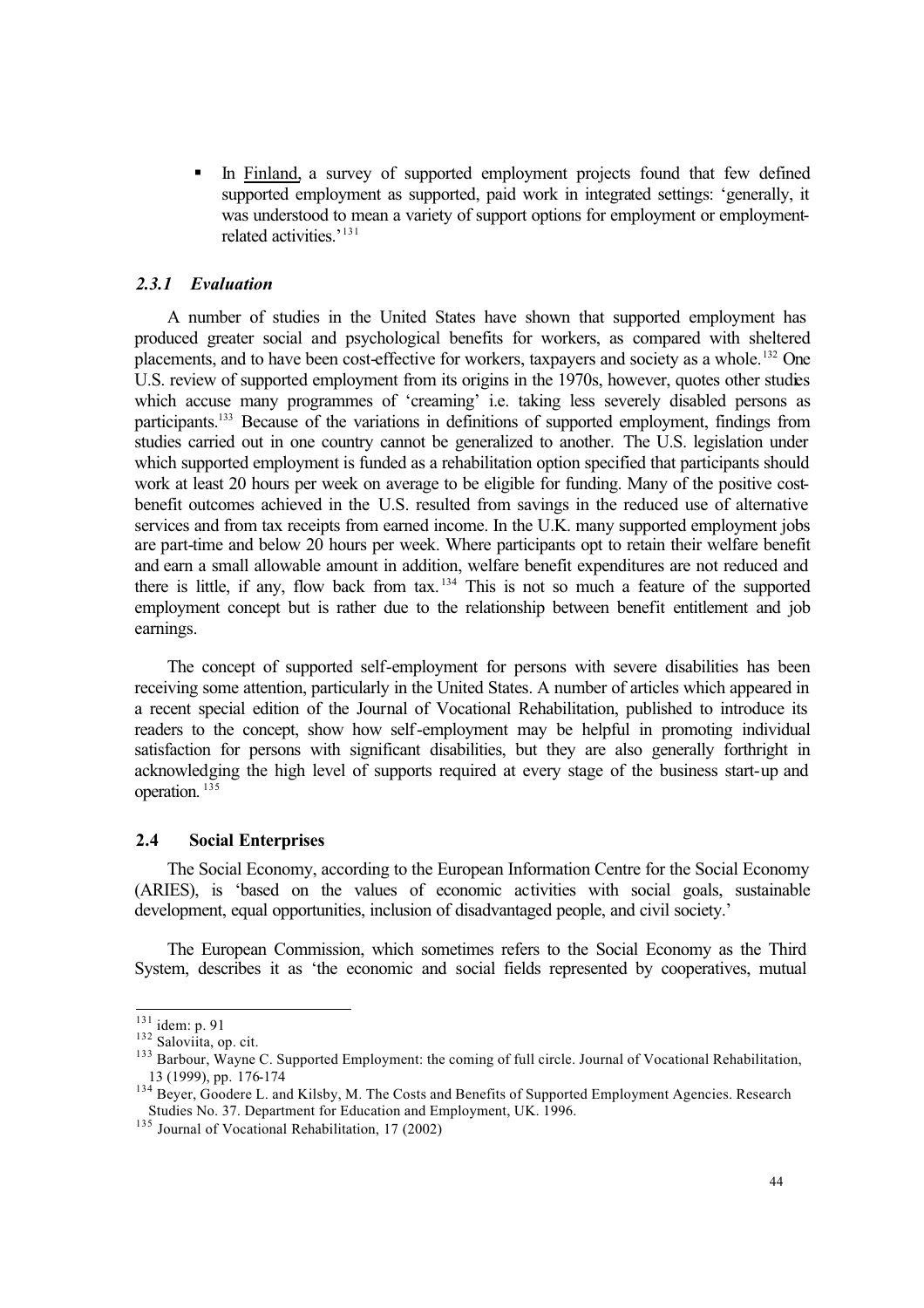companies, associations, along with all local job creation initiatives intended to respond, through the provision of goods and services, to needs for which neither the market nor the public sector currently appear able to make adequate provision.' Enterprises of the Social Economy have been defined as 'those entities that do not belong to the public sector, are run and managed in a democratic way, whose members have equal rights, and that adhere to a special regime of property and distribution of profits whereby any surplus is reinvested in the growth of the entity and the improvement of services offered to its members and society at large.'136 A wide variety of social economy enterprises exist, all sharing similar values. They include social firms, social businesses, social enterprises, community enterprises, community cooperatives, development trusts, neighbourhood co-ops, worker cooperatives, social cooperatives, credit unions, microcredit and mutual guarantee societies.

The European Union sees the Social Economy as an important part of the European economic model. In a visit in 2002 to the European Confederation of Workers' Cooperatives, Social Cooperatives and Participative Enterprises (CECOP), the President of the European Commission referred to the fact that cooperatives currently employ 2.3 million people in the EU.

The social economy has developed in different ways in EU member States, largely because of different regulatory frameworks. In Italy, for example, a new regulation on social cooperatives has led to a major expansion of the sector during the past ten years, and assisted the reorientation of the cooperative sector from a direct focus on delivering benefit for members to providing wider benefits to the local community.<sup>137</sup>

In the United States, the not-for-profit sector dates mainly from the 1960s. Such enterprises benefit from a range of tax exemptions. U.S. government departments are required to procure goods and services from not-for-profit organizations employing persons with disabilities, subject to their being competitive on price and quality.

#### *2.4.1 Current Employment of Persons with Disabilities in Social Enterprises*

A recent review of employment policies for persons with disabilities in 18 industrialized countries found little evidence of enterprise strategies directly targeted at disabled individuals.<sup>138</sup> While a number of countries offered start-up grants to persons with disabilities proposing to become self-employed or to start up a new business, few mentioned social enterprises as specific strategies to create additional employment opportunities for persons with disabilities.

In Japan, social firms/enterprises have provided work opportunities for severely disabled individuals since 1981.

In Italy, the growth of work integration cooperatives started in 1974 when workers with mental illness rebelled against working without pay, and set up a cooperative to do the same work

<sup>&</sup>lt;sup>136</sup> Quoted in Viorreta, C. The Social Enterprise in Spain. Paper presented at Transnational Meeting in Cagliari, 29 Sep. 1998

<sup>&</sup>lt;sup>137</sup> U.K. Department of Trade and Industry, Social Enterprise: a strategy for success, July 2002

<sup>&</sup>lt;sup>138</sup> European Commission, Benchmarking employment policies for people with disabilities, 2000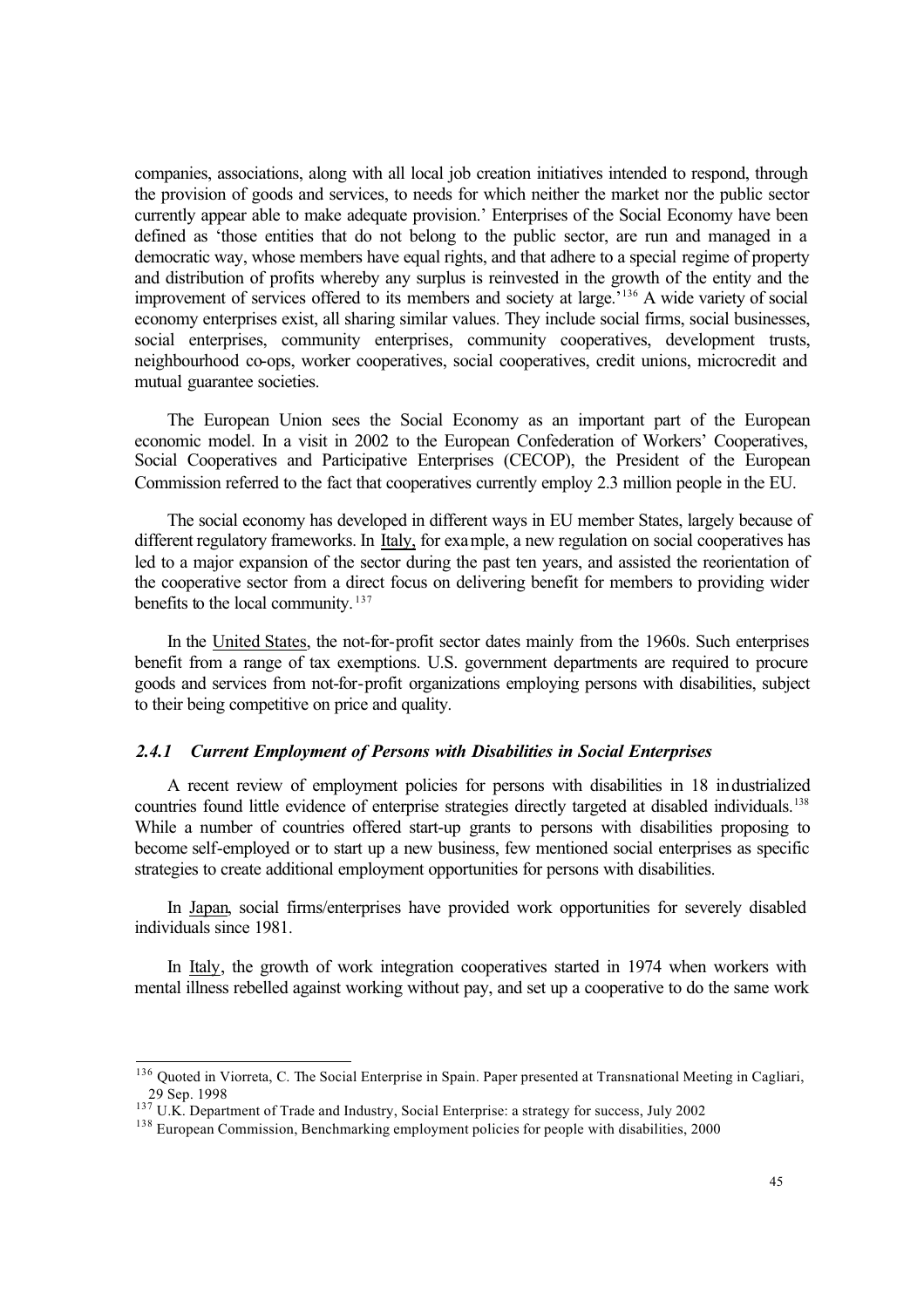under contract.<sup>139</sup> The movement advanced with the closure of psychiatric institutions in the late 1970s. Law 381 of 1991 introduced a new model of employment for persons with disabilities based on social cooperation. Social cooperatives, which engage in a variety of commercial, manufacturing, farming and service activities, employed over 17,000 disabled workers in 1997.

In Spain, ONCE (The Spanish Organization of Blind Persons) established a foundation (Fundacion ONCE) in 1988, involving representation of different groups of persons with disabilities. The primary goal of the Foundation is to provide employment for disabled people. In 1989, the Foundation set up FUNDOSA GRUPO as a holding or parent company of more than 60 enterprises, which in 1997 employed almost 6000 workers, of whom 72 per cent were disabled. The enterprises operate in diverse sectors, including laundry, retail sales in hospitals and community centres, telephone marketing, food production and data processing. <sup>140</sup>

In the United Kingdom, there has been increasing interest in social cooperatives with between 40 and 50 such enterprises providing work for persons with disabilities in 1995. <sup>141</sup>

The figures quoted may well considerably understate the number of disabled persons currently working in social enterprises of various kinds. A Spanish report in 1998, for example, estimated that there were almost one thousand social cooperatives in Spain. Of the total, approximately 200 were in Cataluna. A 1995 study of social cooperatives in Cataluna found that 45 per cent were oriented to the integration of people with intellectual disabilities.<sup>142</sup>

According to a recent UK government report, there is no precise estimate of the number of social enterprises in the U.K. A tentative estimate of the relative size of the social enterprise sector in 2000 suggested that the social economy accounted for almost 7.3 per cent of all employment in the U.K.: between 10 per cent and 20 per cent of this may be accounted for by social enterprise. There is no indication of the number of persons with disabilities employed in the sector.

## *2.4.2 Future Potential*

One of the fundamental characteristics of social enterprises is that they are created to respond, by providing goods and services, to needs for which neither the private business sector nor the public sector are able or willing to make provision. The future growth potential of the social enterprise sector would, therefore, appear to offer significant possibilities for new employment opportunities for persons with disabilities, provided any barriers to growth are removed or reduced. These barriers have been identified, in the U.K., as

- poor understanding of the capacities and value of social enterprise
- limited information on the social, environmental and financial impact of social enterprise

<sup>&</sup>lt;sup>139</sup> quoted in Thornton, P. and Lunt, N. Employment Policies for Disabled People in Eighteen countries. Social Policy Research Unit, University of York, 1997<br><sup>140</sup> idem: pp. 237-8<br><sup>141</sup> idem: p. 270

<sup>&</sup>lt;sup>142</sup> quoted in Viorreta, op. cit.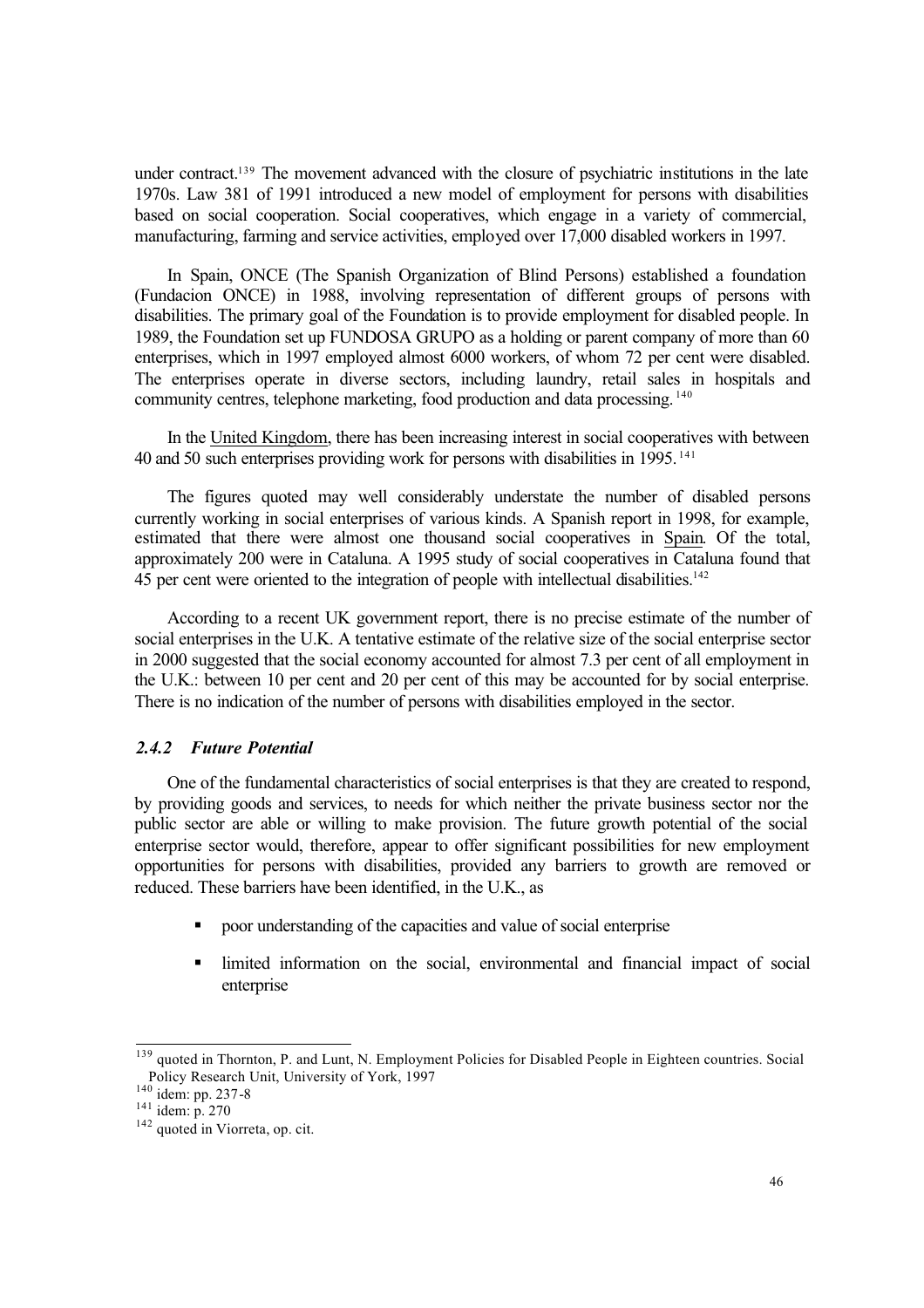- insufficient specialist support and advice from government and business
- difficulty in accessing finance
- insufficient account of the particular characteristics of social enterprises by financial, legal and regulatory frameworks, or in procurement activities
- inadequate training of social enterprise managers in business, financial and personnel management.

The U.K. government has developed a strategy aimed at overcoming these barriers and allowing social enterprises to deliver significantly more public services.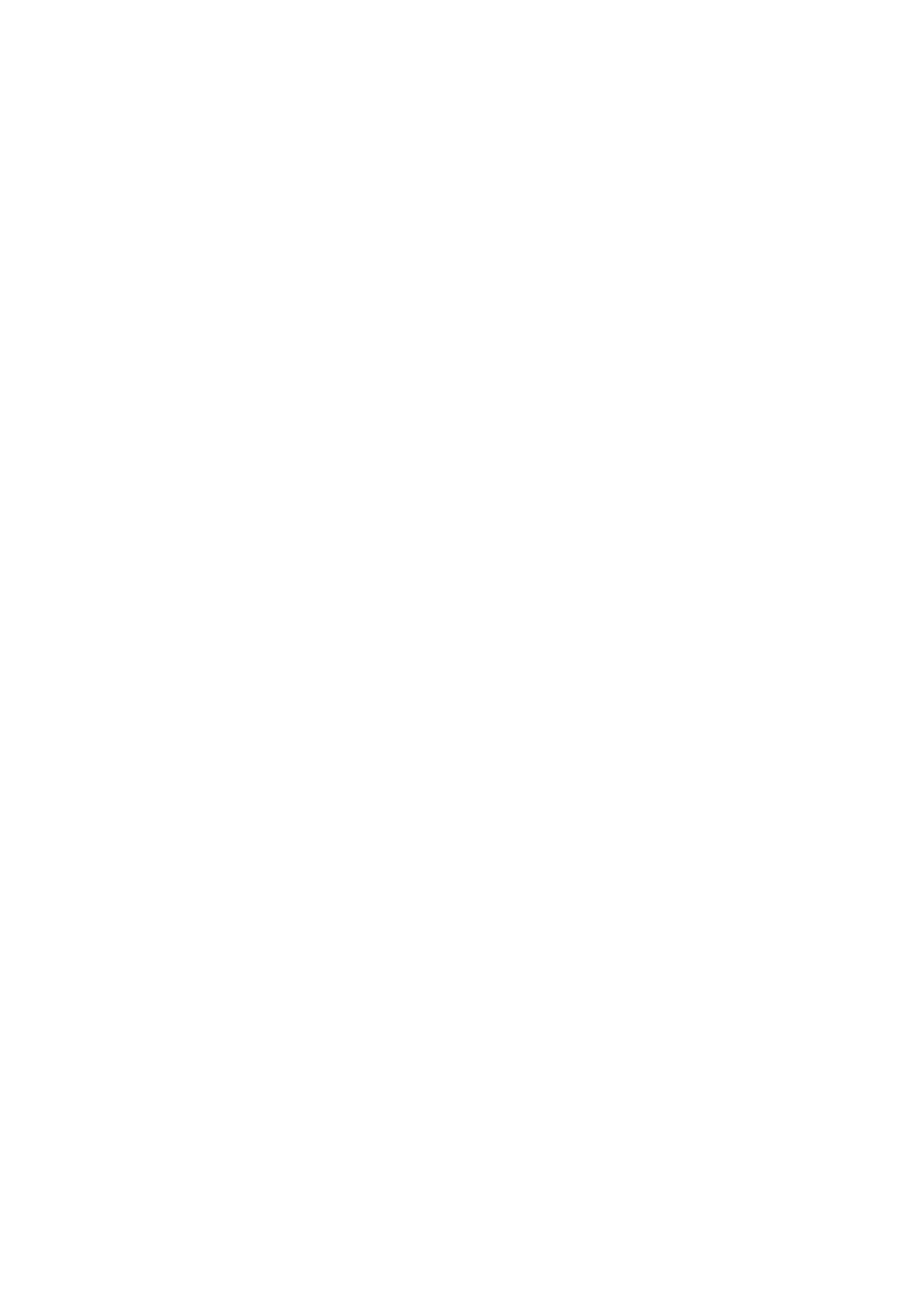# **CHAPTER 3 - MEASURES TO FACILITATE WORK AND EMPLOYMENT**

## **3.1 Introduction**

Vocational rehabilitation is a process which enables disabled persons to secure, retain and advance in suitable employment and thereby further their integration or reintegration into society.<sup>143</sup> That process, according to the ILO Vocational Rehabilitation (Disabled) Recommendation, 1955,<sup>144</sup> involves the provision of certain vocational services, in particular vocational guidance, vocational training and selective placement. In 1983 the ILO, conscious that significant developments had occurred since 1955 in the understanding of rehabilitation needs, the scope and organization of rehabilitation services and the law and practice of many Members, decided that new international standards were necessary to ensure equality of opportunity and treatment to all categories of disabled persons, in both rural and urban areas, for employment and integration into the community.

# *3.1.1 Convention No. 159*

Convention No. 159, adopted in 1983, highlights the inextricable link which exists between vocational rehabilitation and employment by calling on each Member, in accordance with national conditions, practice and possibilities, to formulate, implement and periodically review a national policy on vocational rehabilitation and employment of disabled persons. Such policy should:

- aim at ensuring that appropriate vocational rehabilitation measures are made available to all categories of disabled persons and at promoting employment opportunities for disabled persons in the open labour market;
- be based on the principle of equal opportunity between disabled workers and workers generally; equality of opportunity and treatment for disabled men and women workers should be respected; special positive measures aimed at effective equality of opportunity and treatment between disabled workers and other workers should not be regarded as discriminating against other workers;
- involve consultation with representative organizations of employers and workers, and of and for disabled persons, with regard to implementation of the policy.

The Convention calls on the competent authorities to provide and evaluate vocational guidance, vocational training, placement, employment and other related services, using, wherever possible and appropriate, existing services for workers generally, with any necessary adaptations. Measures are to be taken to promote the establishment and development of vocational rehabilitation and employment services for disabled persons in rural areas and remote communities, and to ensure the training and availability of rehabilitation counsellors and other suitably qualified staff responsible for the vocational guidance, vocational training, placement and

<sup>143</sup> ILO Code of Practice on Managing Disability in the Workplace, 2002

<sup>144</sup> No. 99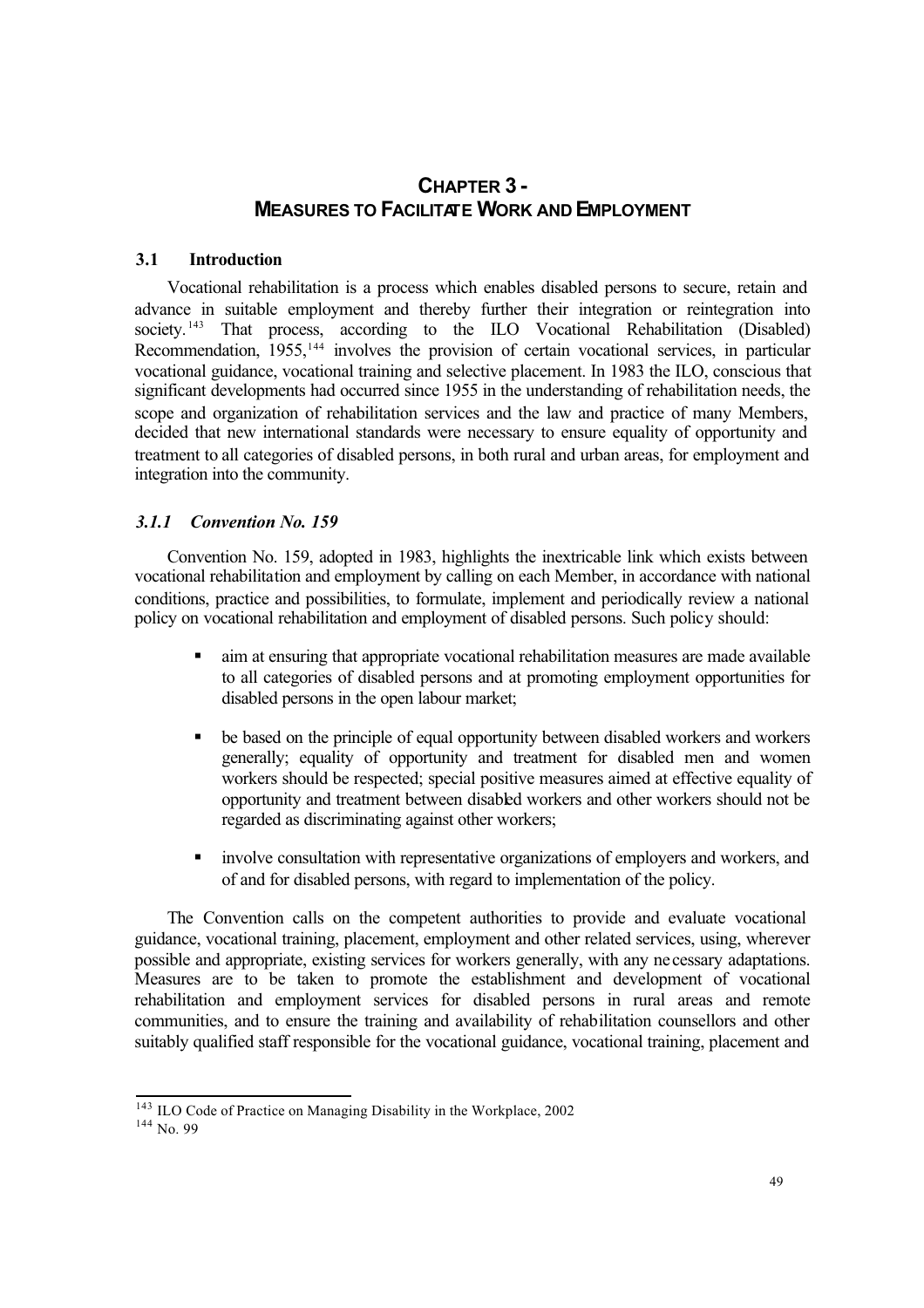employment of disabled persons. Convention No. 159 entered into force on 20 June 1985. As of December 2002, Convention No. 159 has been ratified by 73 countries.

### *3.1.2 Recommendation No. 168*

The accompanying Vocational Rehabilitation and Employment (Disabled Persons) Recommendation, 1983 (No. 168) outlines measures, in addition to those mentioned in Recommendation No. 99, which should be implemented. They include:

- measures to create job opportunities for persons with disabilities on the open labour market, including financial incentives to employers and reasonable adaptations to workplaces, equipment and jobs
- government support for sheltered employment, and for vocational training, vocational guidance, and placement services for disabled person run by non-governmental organizations
- promotion of cooperatives and small-scale industry
- elimination of physical, communication and architectural barriers
- dissemination of information on successful instances of employment integration
- exemption from taxes of training materials and specified assistive devices
- flexible job arrangements
- elimination of exploitation in training and sheltered employment
- applied research to further the participation of disabled persons in ordinary working life.

Recommendation No. 168 also calls for community participation, in particular of employers', workers' and disabled persons' organizations, in the organization and operation of vocational rehabilitation services. Special efforts should be made to ensure that services in rural areas and remote communities are provided at the same level and on the same terms as for urban areas. The proper training of personnel involved in the provision of vocational rehabilitation and employment services is essential.

## *3.1.3 Current Practice*

The following sections discuss briefly the main types of measures currently in use<sup> $145$ </sup> to assist and facilitate persons with disabilities to secure, retain and advance in suitable work and employment, under these headings:

<sup>&</sup>lt;sup>145</sup> More detailed information on measures in a number of countries may be found in other reports, including: ILO Vocational Rehabilitation and Employment of Disabled Persons, 1998; Thornton, P, and Lunt, N. Employment Policies for Disabled People in Eighteen Countries: A Review. Social Policy Research Unit,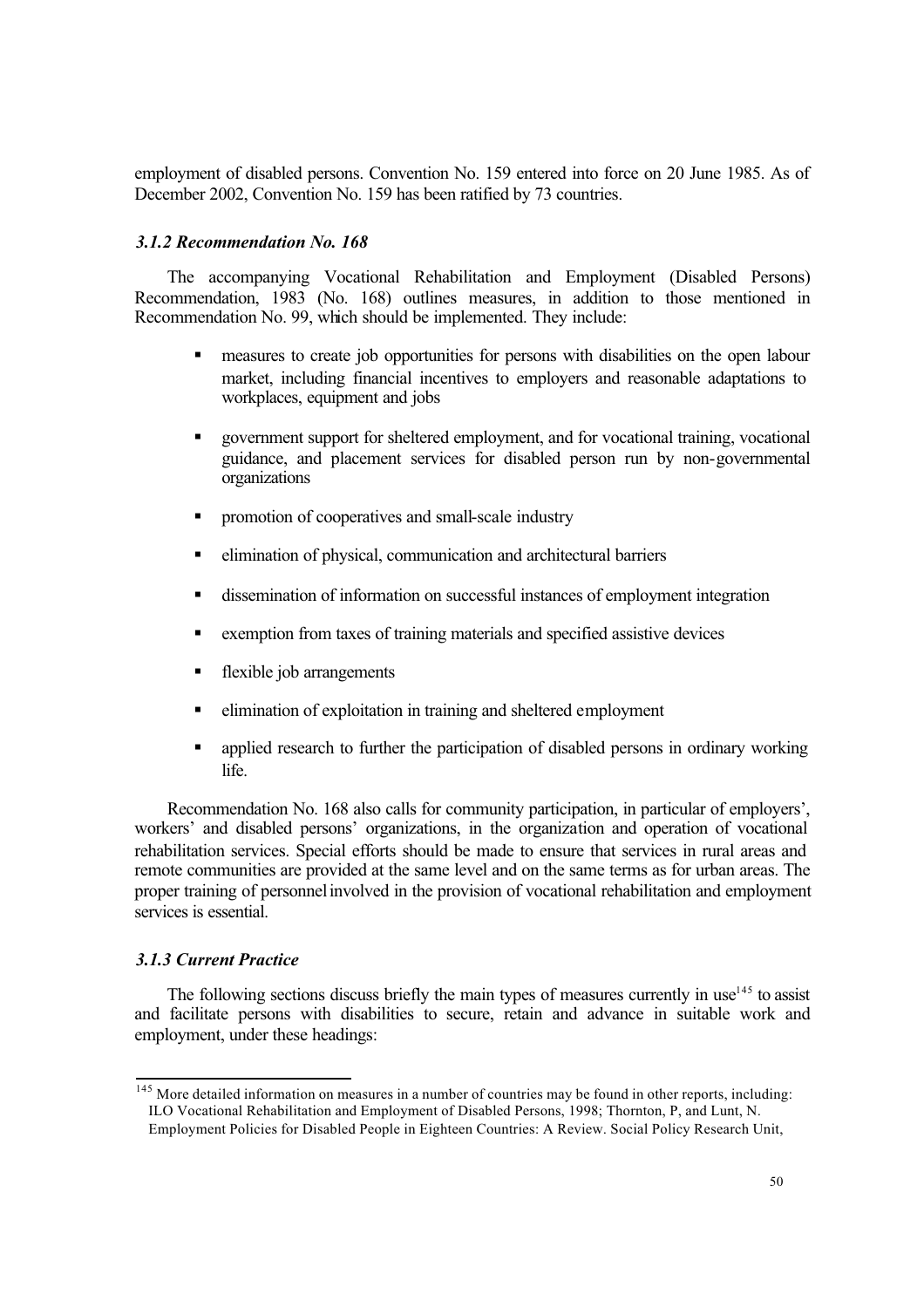- employment services
- training for employment
- financial supports
- technical and personal supports
- quota systems
- anti-discrimination legislation
- persuasion measures
- disability management
- consultation mechanisms
- information, monitoring and evaluation.

#### **3.2 Employment Services**

In providing services such as vocational guidance, vocational training, placement and other employment-related services to persons with disabilities, the competent authorities are exhorted to use services available to workers generally, wherever possible and appropriate, with necessary adaptations.<sup>146</sup> This is being increasingly done in countries where vocational rehabilitation infrastructures have already been developed. <sup>147</sup>

The range and types of services vary between countries, but may include vocational guidance and counselling, with some countries (France and Belgium, for example) agreeing individualized 'vocational pathways' with disabled persons, which provide for different measures at different stages, leading in many cases to job integration.

Other services include provision of information on training and employment opportunities, job search training which encompasses preparation of job applications/resumes, interview techniques, presentation skills, canvassing for jobs, and placement. Training in literacy and numeracy is sometimes provided, where necessary. Preferential access to specified jobs is provided in a number of countries. In Greece, for example, a proportion of jobs in certain occupations, including messengers, cleaners, gardeners, receptionists, must be reserved by public sector organizations and banks: preferential access is also given to licences for certain commercial activities, such as taxis and newspaper stalls. Work experience, either on its own or as an integral part of a training programme, is often provided, particularly for newcomers to the world of work.

University of York, 1997; European Commission, Benchmarking Employment Policies for People with Disabilities, 2000.<br><sup>146</sup> Convention No. 159, Article 7

<sup>&</sup>lt;sup>147</sup> ILO, Vocational Rehabilitation and Employment of Disabled Persons, 1998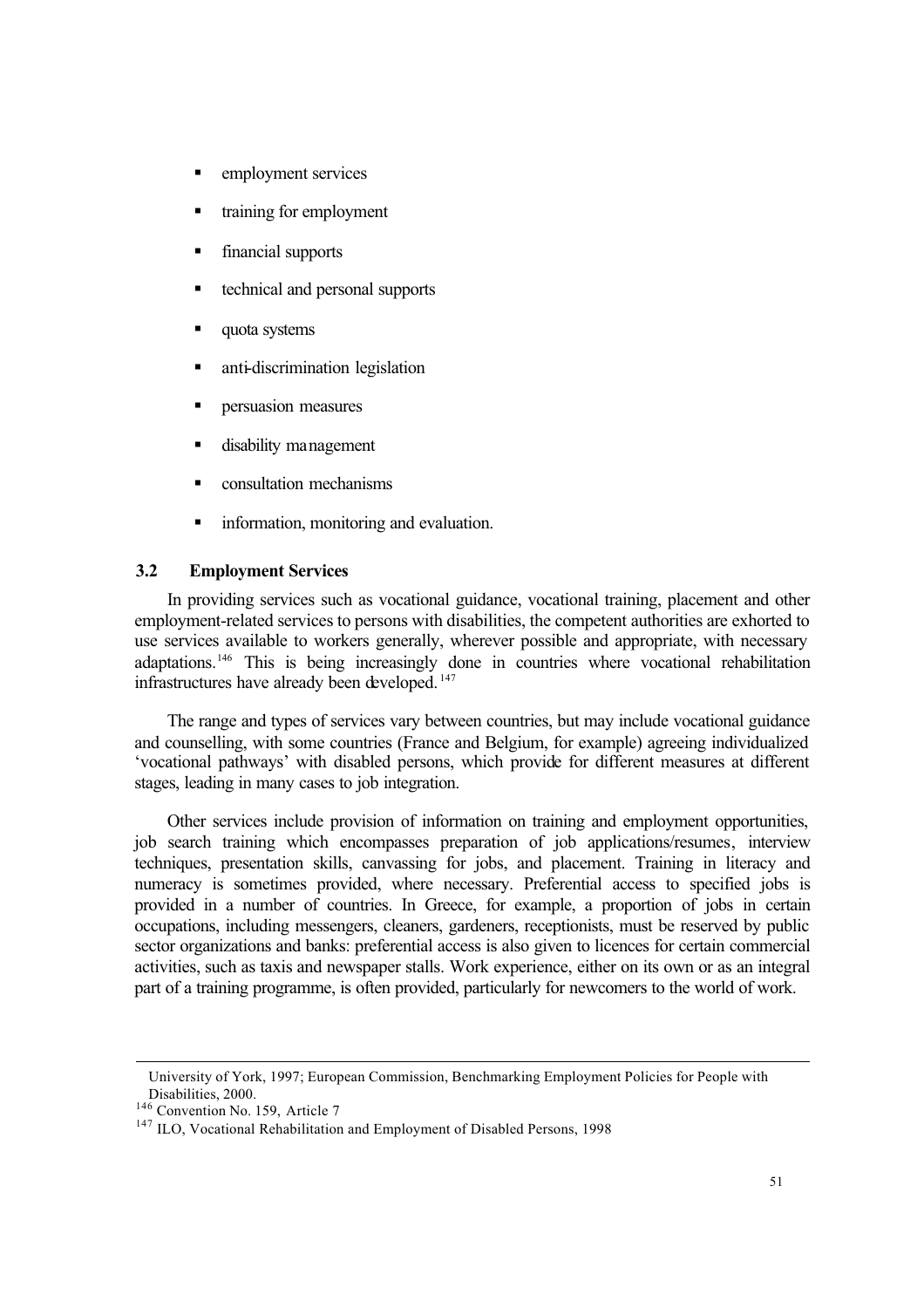For persons with disabilities returning to work after an absence, individual back-to-work action plans may be developed. Support measures include job coaching, particularly in supported employment situations. Individualized support assistance in helping, for example, to deal with difficulties with co-workers, may be provided through vocational advisers or through a special scheme such as Arbeitsassistsenz (work-assistance) in Austria, which provides on-going assistance during the initial integration and follow-up phases as well as crisis intervention where continuing employment may be threatened for any reason. Early intervention such as 'fresh-start' initiation programmes aimed at young workers with disabilities within six months of their being unemployed, and programmes aimed at assisting long-term unemployed disabled workers back to work, are provided in many countries (for example, France, Belgium, Austria). Because of the particular difficulties faced by workers with disabilities who have been unemployed for a long time, intensified efforts are frequently made to assist disabled workers to participate in educational, retraining or other programmes as soon as possible after they become unemployed.

## **3.3 Training for Employment**

In many ways, training for employment for persons with disabilities appears to be going through a transition, from programmes in specialized institutions to mainstream programmes for general job seekers. For some countries, this transition is in its early stages, with training still mostly in specialized institutions. In others, the majority of adults with disabilities receive their training in mainstream programmes (the UK, for example). In Sweden, employment policies for persons with disabilities are part of general labour market policies in any event. Almost all countries, however, appear to be experiencing a variety of difficulties. This situation is aggravated by high rates of unemployment which are making it particularly difficult for persons with disabilities, even after completion of training, to find suitable employment.

For those countries in the early stages of mainstreaming training for persons with disabilities, special classes, schools, and training institutions are still common. In many of these specialized providers, both public and private, curricula tend to relate to jobs traditionally thought appropriate for disabled persons. This mismatch between training and the skill requirements of the labour market hinders job placement possibilities and may well contribute to negative perceptions by employers of the ability potential of many disabled persons.

Even where persons with disabilities are being encouraged to enter mainstream training, some countries report that relatively few are doing so. Reasons given include physical inaccessibility of training centres, distant or inconvenient location of training, courses which are not relevant, inadequate transportation, unavailability and/or cost of child care, little flexibility in course design or delivery.

Countries which are further along the mainstreaming path have recognized and are taking or plan to take steps to deal with such issues. In the Netherlands, physical access is being improved in vocational and adult education to improve opportunities for disabled persons to get a basic qualification, and more flexible, module-based apprentice training courses are planned. Individualized support for persons with disabilities in France through its 'fresh-start' initiatives and further development of apprenticeship training, 'sandwich courses' alternating training and work in enterprises, and preparation for working life in a mainstream environment are all underway. In the United Kingdom, disabled people have priority access to mainstream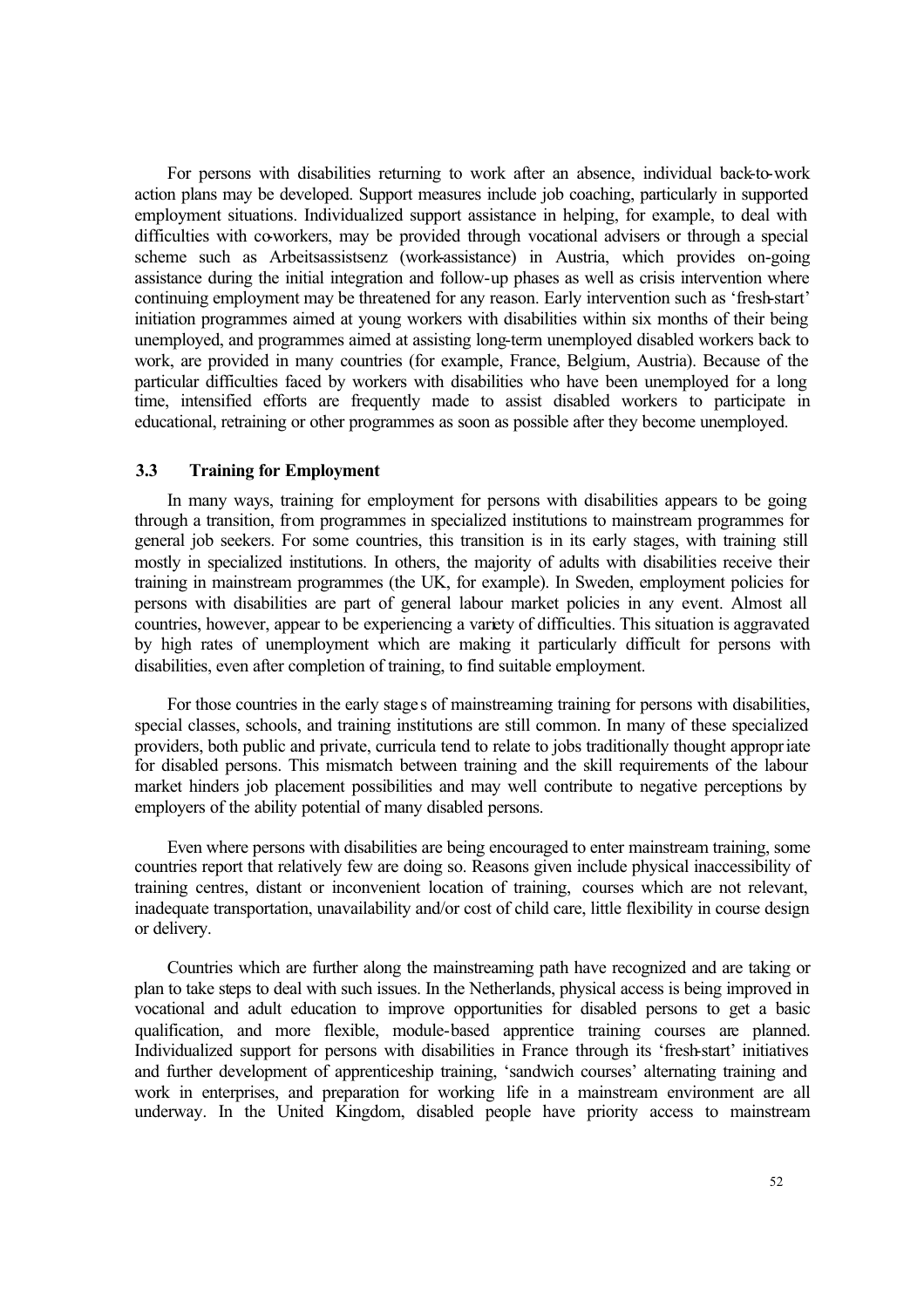programmes, and specialist teams operate in jobcentres to assist persons with disabilities to gain and retain employment. Special pre-training programmes have been introduced in Germany which include advice and assistance in the transition from school to working life: courses in vocational training centres have also been adapted in order to meet labour market requirements more effectively. In Australia, short-term courses have been developed at local level to meet individual needs: normally up to 12 months duration, the courses may be extended, if necessary, for persons with disabilities. In Sweden there has been increasing cooperation between schools and placement services.

For persons with a high level of disability, training for work continues to be provided mainly in special institutions or in sheltered or supported employment programmes, although Australia operates a programme which provides fully subsidized work experience, mainly in the private sector, for those who cannot get a place on a mainstream wage-subsidy programme.

Greater efforts are being made to get employers more directly involved in developing and providing training and employment opportunities, through financial and other incentives. Belgium has a system of employer-based on-the-job training contracts for disabled persons: the employer is not committed to hiring the trainee after the training contract but often does. Advisory committees on the training and employment of disabled workers, which include representatives of employers' and workers' organizations as well as representatives of government and disability nongovernmental organizations, play a useful role in helping to develop policy and codes of good practice, and in improving cooperation and coordination among the sectoral interests involved.

## *3.3.1 Key Issues*

Workers with disabilities tend to fall behind other job seekers, particularly when overall numbers of unemployed workers rise. While ignorance and prejudice may have a part to play in such situations, a key factor is often their inability to compete on the basis of relevant skills or qualifications. What an employer will look for in recruiting a new employee is, first and foremost, the capacity to do the job (given reasonable accommodation, where necessary). Applicants who can show that they have the necessary competence, or have the capacity to acquire it after suitable training, have an advantage over applicants who cannot. Training, which should encompass skill, knowledge and attitudes, is very often the key to success in finding a job. For persons with a disability, professional training – under qualified instructors, and leading if possible to some form of recognized certification – is an essential passport to gaining employment. This is why a national policy on vocational rehabilitation and employment of disabled persons, as called for in ILO Convention No. 159, is so essential. People with disabilities have the right to work, but they must be given the means to enable them to exercise that right. Priority in vocational training policy and provision, particularly in times of high unemployment, needs to be given to the most vulnerable if they are not to become further disadvantaged in the labour market.

Many of the jobs for which disabled persons were traditionally trained do not exist any more, especially in industrialized countries. The relevance of training programmes to current and likely future labour market requirements needs to be critically reviewed to ensure that all programmes are responding to such needs at all times.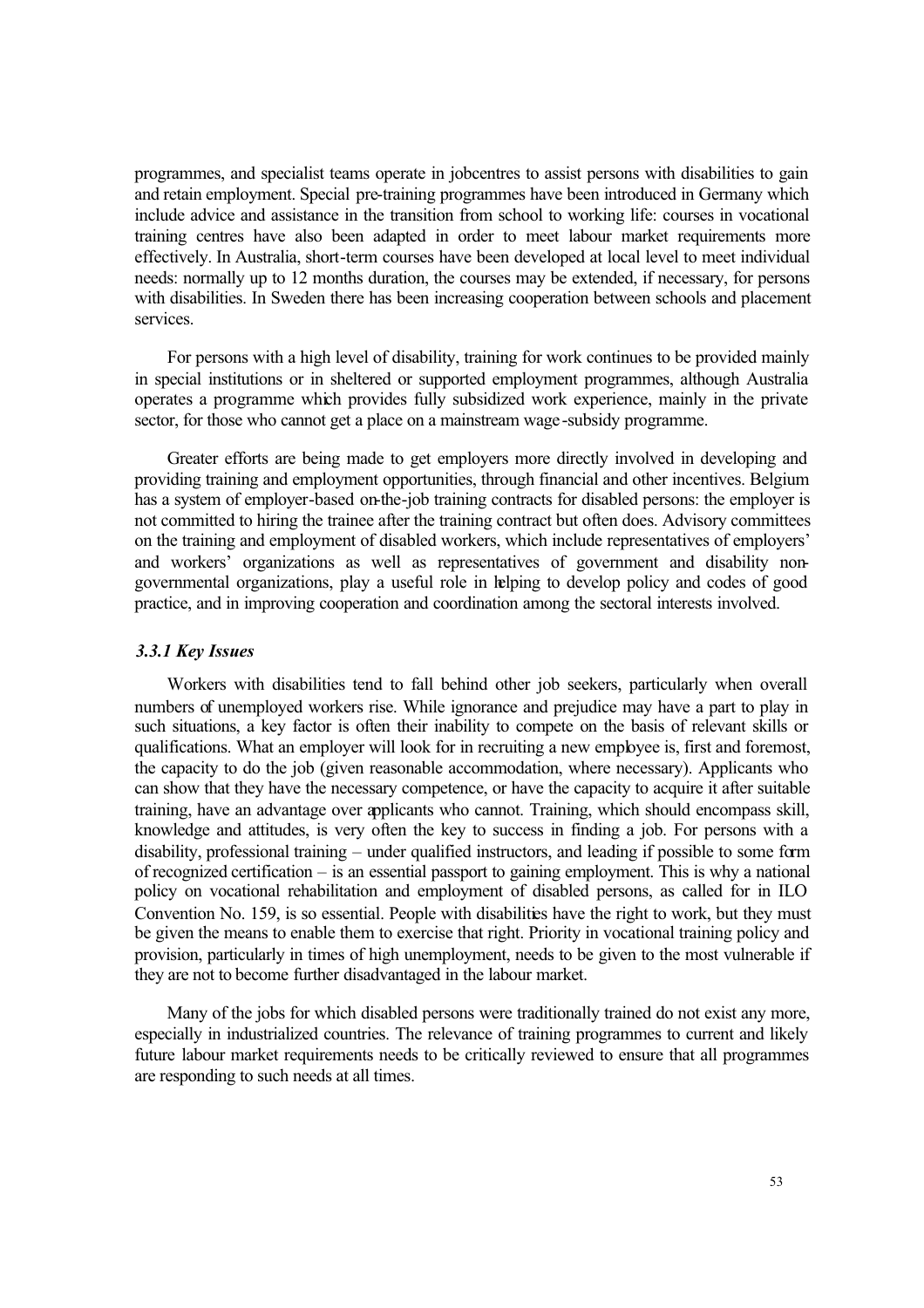Physical accessibility remains a major barrier to many disabled persons seeking work or training. This applies not just to the training or work place but to the local built environment – including public transport, housing, shops, restaurants, places of recreation – used to a greater or lesser degree by other employees. Considerable improvement has been made in many places, but in general progress is slow, and many disabled persons remain excluded as a result.

Lack of coordination between government ministries or departments continues to be an issue inhibiting the right to work of many disabled people. There are many good examples of how this has been effectively resolved where the political will existed.

Many countries have accepted the principle of 'mainstreaming' in training and employment services for persons with disabilities. In some cases, however, it has not progressed much beyond the acceptance of the principle or the transfer of responsibility from one ministry to another. If disabled persons are to participate on an equitable basis with others, whatever reasonable accommodations are necessary, in terms of physical accessibility, job/training design, training equipment and materials, modes of instruction, etc. must be carried out. In addition, the staff members responsible for managing and operating the systems involved must be sufficiently trained and equipped, not only in requisite knowledge and skill, but also in attitudes.

Mainstreaming in training programmes may have many implications, in addition to those mentioned. An important consideration, for example, will be the basis on which training outcomes are assessed. Indicators, such as placement rates, which may be used to measure the performance of training programmes for some unemployed groups of workers may not be the most appropriate for others. 'Creaming' or selecting those most likely to succeed, in order to enhance placement prospects of occupational training programmes is a recognized (if not always admitted) phenomenon.<sup>148</sup>

## **3.4 Financial Supports**

Wage subsidies to cover a shortfall in productivity are one of the most commonly provided financial supports to employers in encouraging the employment of workers with disabilities. In some countries, such supports are time-restricted: in Sweden, four years, but up to eight years in Germany, for example. The amount of subsidy varies: in Austria it can be up to 80 per cent of the full wage in the first year of employment. The wage subsidy may be combined with a grant during the initial period of adjustment.

Other financial supports to employers include:

- grants towards training costs
- training completion bonus grants for workplace modifications/special equipment
- grants for tutorial assistance
- retention bonus grants to hire personal assistants for disabled workers who need them

<sup>&</sup>lt;sup>148</sup> For a more detailed discussion see, for example, OECD Working Party on Employment, Occupational Training and Retraining Measures for Specific Target Groups, 1986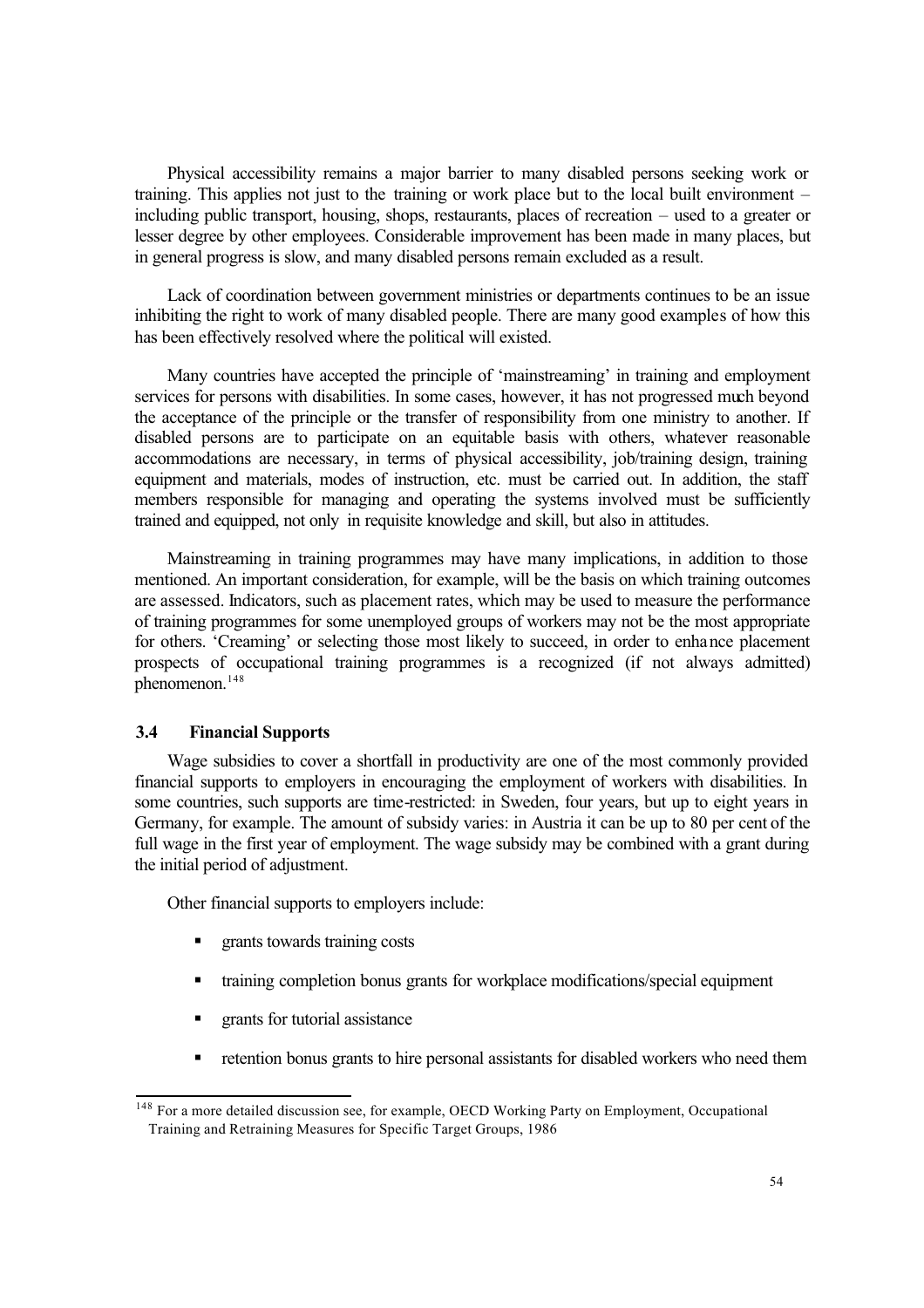- tax credits in respect of each new disabled worker (may be time-restricted, e.g. three years in Italy)
- reductions in social security charges in respect of disabled workers.

In the Netherlands, where responsibility for disability prevention and rehabilitation of disabled employees has been increasingly transferred from governments to employers, special measures include:

- - 'trial appointments': A person with a disability may work for up to three months without the employer paying wages - unemployment benefit is continued during this period
- a replacement grant may be paid to an employer if the disabled employee cannot return to his or her former job and needs a different job in the company
- the employer may be exempted from having to pay wages during the first 52 weeks of sickness of an employee if the employee was disabled when recruited
- during the first six months after hiring a disabled worker the employer is exempted from supplementary insurance contributions in case the worker applies for disability benefit.

In Sweden, employers are protected by law against excessive sick leave costs of an employee with an illness which is likely to lead to a large amount of sick leave. Financial supports of various kinds may also be available to persons with disabilities. In France, an employment bonus may be paid to an unemployed disabled person who gets a job. Financial assistance towards public transport costs if participating in training programmes may also be paid. Under a pilot scheme in the Netherlands, persons with a disability may receive a personal budget in the form of vouchers or tickets to enable them to purchase placement or other job integration services of their choice. A similar 'Ticket to Work' programme operates in the United States.

A key concern of many disabled persons is that their eligibility for disability benefit or pension may be adversely affected if they find a job and subsequently lose it for any reason. A number of countries have taken steps to ensure that such concerns do not act as a disincentive to persons with disabilities in seeking employment. In Spain, for example, eligibility to access former disability benefit if laid off is assured by regulation. To encourage those on long-term disability benefit in Finland to return to work, individuals may suspend their benefit for up to two years during which they may enter training or employment without losing their entitlement. In many countries, persons with disabilities are allowed to earn up to a certain level in pay without affecting their disability insurance or social security benefits.

Grants may also be available to disabled persons who wish to set up their own business or to establish a cooperative. Such measures are particularly important in countries, such as Greece, where self-employment is high and a high proportion of all enterprises are small. In Italy, social cooperatives with a workforce of which at least 30 per cent are persons with disabilities may be exempted from social insurance contributions. Financial assistance may also be available to thirdparty agencies to assist disabled persons in preparing and training for employment. In the United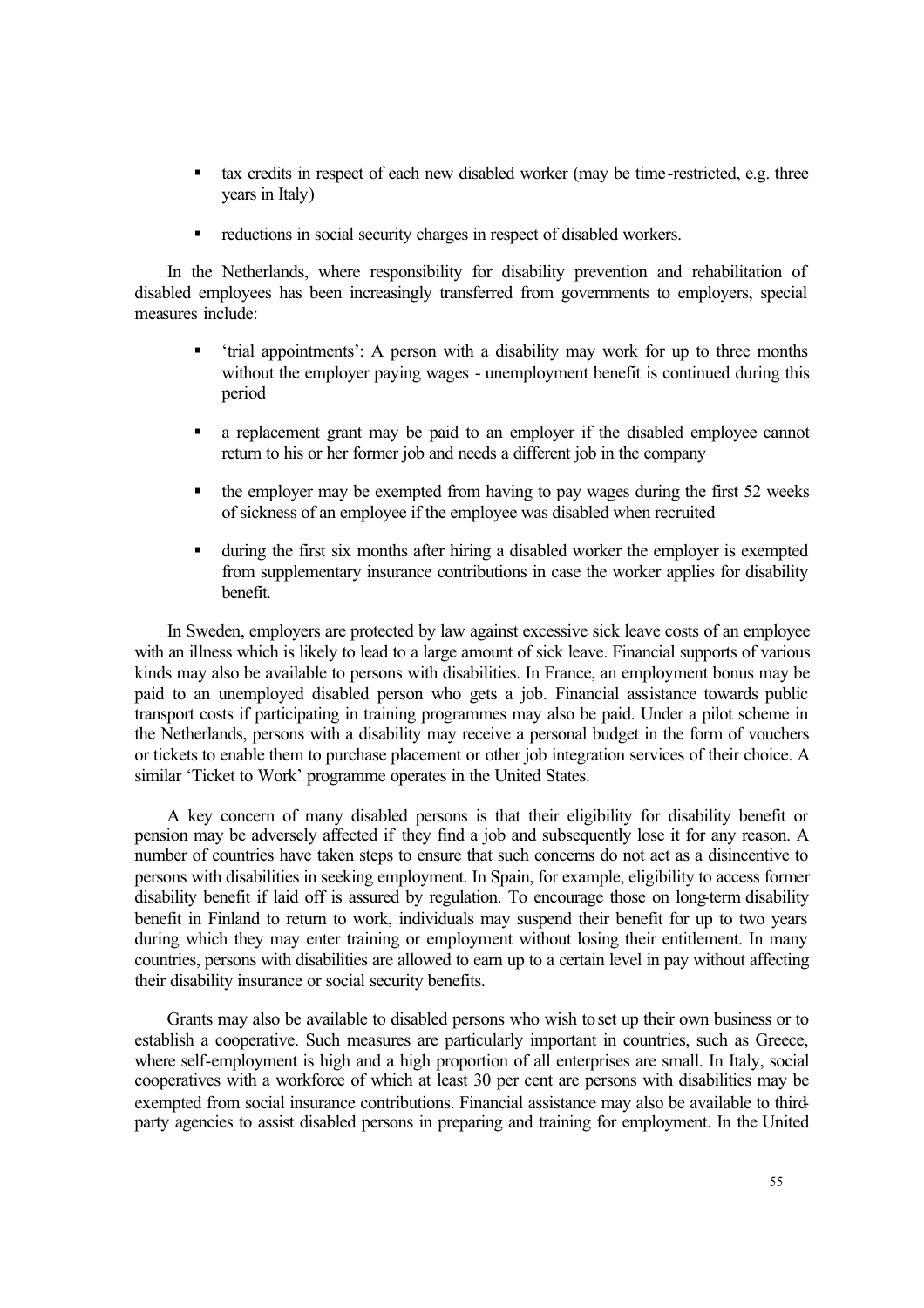States, for example, grants may be available to States to establish programmes of technologyrelated training, access and assistance, and awards can be made to private agencies which deliver assistive technology training and services at local level.

# **3.5 Technical and Personal Supports**

The dividing line between technical, personal and even financial supports can be a very narrow one. Is the provision of a guide dog to a person with a visual impairment a personal or a technical support? In the context of employment it may qualify more as the latter. In any event, the categorization is of less importance than the support itself and the role it plays in enabling a person with a disability to exercise the rights to which they are entitled. Other non-financial supports in relation to work and employment include assistance in arranging for a special driving licence; job coaches to help facilitate the transition to employment; post-placement support; personal assistants (to assist, if needed, in relation to personal hygiene or transport, for example); provision of readers for workers with a visual impairment, particularly during the initial stage of training and/or employment; provision of signers/sign language interpreters during interviews or in the workplace; grants for or direct provision of personal aids (e.g. computer-based aids, clothing, textbooks); technical aids and devices.

# **3.6 Quota Systems**

By the end of 1923, Germany, Austria, Italy, Poland and France had adopted a quota system, under which employers were obliged to employ disabled war veterans. Many other European countries adopted a quota system approach after the Second World War, largely because of high unemployment levels among people with disabilities and the general failure of a voluntary approach. All systems were eventually extended to cover disabled civilians. Quota systems have also been introduced in several countries of Asia and the Pacific (China, India, Japan, Mongolia, the Philippines, Sri Lanka and Thailand), Africa (including Ethiopia, including Ethiopia, Mauritius and Tanzania), in the Arab States (e.g. Kuwait) and in Latin America (e.g. Brazil). While all quota systems call for employers to employ a set minimum percentage of disabled workers, there are variations between systems, particularly in relation to the obligatory or non-obligatory requirement, and the nature and effectiveness of sanction in cases where an employer fails to meet the requirement.

Waddington has divided European quota systems into three basic models:<sup>149</sup>

Legislative recommendation with no sanction: Employers are not obliged to employ a set percentage of workers with disabilities, but it is recommended that they do so. Such a system has operated in the Netherlands since 1986. Under the 1947 Employment of the Disabled Act, public and private employers with more than 20 employees were expected to employ a set quota of disabled workers. People with disabilities could choose to register. The 1986 Handicapped Workers Employment Act removed the registration requireme nt, extended coverage to all those receiving disability benefits or an invalidity pension, and introduced a quota target of between three and five per cent, to be achieved over three years.

<sup>&</sup>lt;sup>149</sup> Waddington, Lisa, Reassessing the Employment of People with Disabilities in Europe: from Quotas to Antidiscrimination Laws. Comparative Labour Law Journal, 18, 62, 1996, pp. 62-101.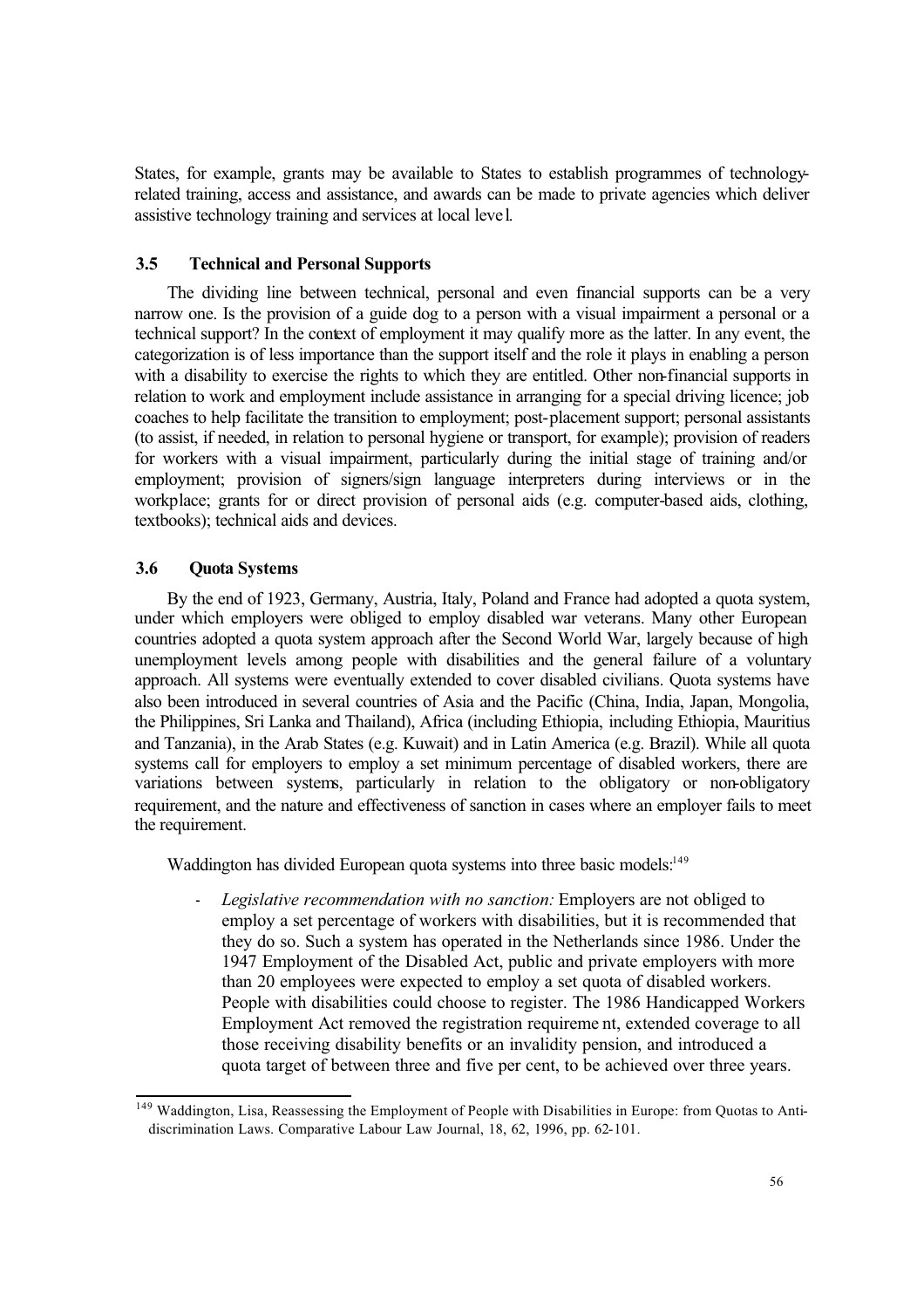The quota was voluntary and there were no sanctions for failing to meet it. By 1989, only 2.2 per cent of workers with a contract of more than 15 days were disabled and by 1992 this figure was just two per cent. The government concluded that a compulsory policy across all sectors was not practicable. Employers are, nevertheless, required to continue to keep a record of disabled employees.

- *Legislative obligation without effective sanction* : An example of this quota system was that adopted by the United Kingdom after the Second World War. The Disabled Persons (Employment) Act 1944 has been described as 'the foundation stone of disabled workers' rights in the UK.<sup>150</sup> These rights to mainstream employment were to be achieved through the Quota Scheme, which required private employers with 20 or more employees to have at least 3 per cent of their workforce made up of registered people with disabilities, and through the Reserved Occupations Scheme, under which two occupations - passenger electric lift attendant and car park attendant - were designated as reserved to persons with disabilities. It was not an offence for an employer to be below the quota, but it was an offence to recruit a non-registered person when below the quota or where doing so would bring the employer below the quota, without an exemption permit. An employer who committed such an offence was subject to a fine or a term of imprisonment of not more than three months. The quota was abolished in 1996, when the Disability Discrimination Act 1995 came into force. There appears to be general agreement that the quota failed to promote the employment of people with disabilities, that it was inadequately monitored and enforced (there were only 10 prosecutions for failure to comply, even though in 1993, for example, less than 20 per cent of employers met their quota obligation), and that it allowed large numbers of exemptions and exceptions.<sup>151</sup>
- *Legislative obligations with sanction:* According to Waddington, the levy-grant system is 'the form of quota which has attracted most interest from those countries which have sought to introduce or modify a quota system in the 1980s and 90s. It involves setting a quota and requiring that all covered employers who do not meet their obligation pay a fine or levy which usually goes into a fund to support the employment of disabled people.'

The German quota system, which has often served as a model for other countries, was established in 1974. There is a quota of six per cent for all public and private employers with at least sixteen employees. Certain workers may be counted as occupying two or three quota places those whom the Employment Office considers particularly difficult to employ, because of their degree of disability, and disabled persons who are receiving training within the firm. The legislation refers to special categories of severely disabled persons:

1) Severely disabled persons whose working lives are especially affected because of the nature or seriousness of their disability, in particular:

<sup>150</sup> Doyle, Brian, Disabled Workers' Rights, the Disability Discrimination Act and the UN Standard Rules,

International Law Journal, 25, 1 Mar. 1996<br><sup>151</sup> Doyle, op. cit.; Waddington, op. cit.: Hyde, Mark, From Welfare to Work? Social Policy for Disabled People of Working Age in the United Kingdom in the 1990s. Disability and Society, 15, 2, 2000, pp. 327-341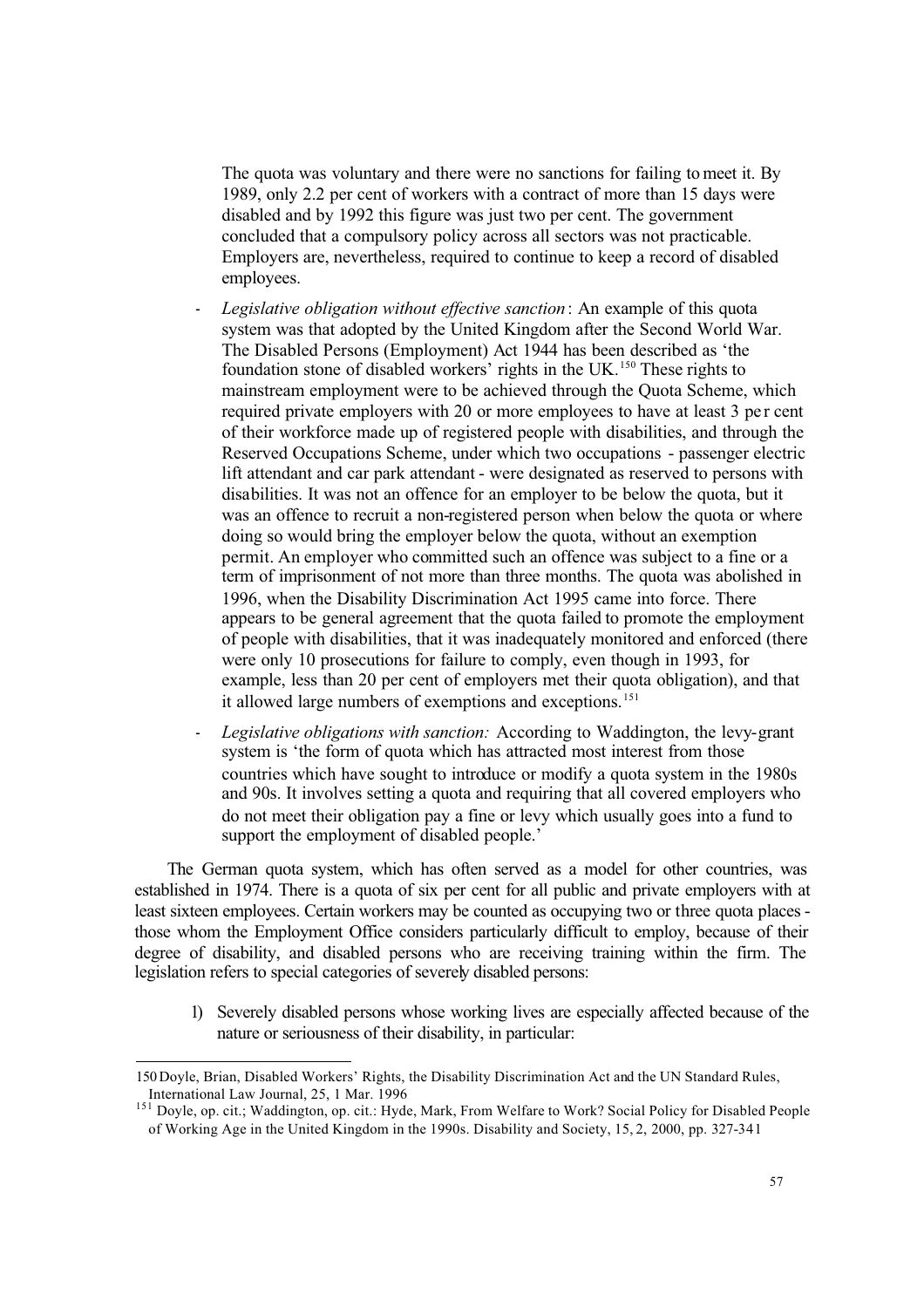- (a) those who need special assistance, on a more than temporary basis, in order to engage in employment;
- (b) those whose employment, owing to their disability, implies exceptional expenses, on a more than temporary basis, for the employer;
- (c) those who, because of their disability, are able on more than a temporary basis to render only substantially reduced output;
- (d) those whose extent of disability is at least 50 per cent attributable to mental or psychological disturbances or to be subject to attacks;
- (e) those who, because of the nature of the seriousness of their disability, have not completed vocational training.
- 2) Severely disabled persons who have attained 50 years of age.

The Federal Employment Office monitors compliance with the scheme. Fines may be imposed if the quota requirement is not met. In 1977 the average quota attained was 3.9 per cent, compared with 5.9 per cent in 1982.  $152$ 

The monies collected through the compensation levy are used exclusively to promote rehabilitation and employment of severely disabled persons. It provides grants, for example, to assist employers who exceed their quota obligations to meet extra costs such as adapting premises or providing special training. The levy is often regarded, particularly during difficult economic periods, as an additional tax to be paid by employers, and a more attractive option than hiring.

A similar quota system operates in France. Under 1987 legislation, every public and private employer employing 20 or more persons is required to employ a quota of six per cent of persons with disabilities covered by the law. The six per cent obligation was introduced on a gradual basis, beginning with three per cent in 1988, rising to six per cent in 1991. Certain categories of disabled workers are counted as one-and-a-half, two, or two-and-a-half individuals. Enterprises may fulfil their employment obligation by:

- direct employment of beneficiaries under the law
- contracting with the sheltered employment sector
- reaching accords<sup>153</sup> to promote employment of disabled persons paying a contribution to AGEFIPH<sup>154</sup>

In 1994, 62.8 per cent of employers met their obligation by payment of levy only, 19.8 per cent by sub-contracts and levies, and 12.4 per cent by sub-contracts only. <sup>155</sup> In 1998, just over half of all enterprises with 20 employees or more fulfilled their employment obligation by contributing

 $^{152}$  European Commission, Benchmarking employment policies for people with disabilities, 2000<br> $^{153}$  Accords are negotiated agreements between employers and employees' associations.<br> $^{154}$  The joint agency for the ma

<sup>&</sup>lt;sup>155</sup> Ministry of Labour and Social Affairs, 1996, quoted in Thorton and Lunt, op. cit., p. 98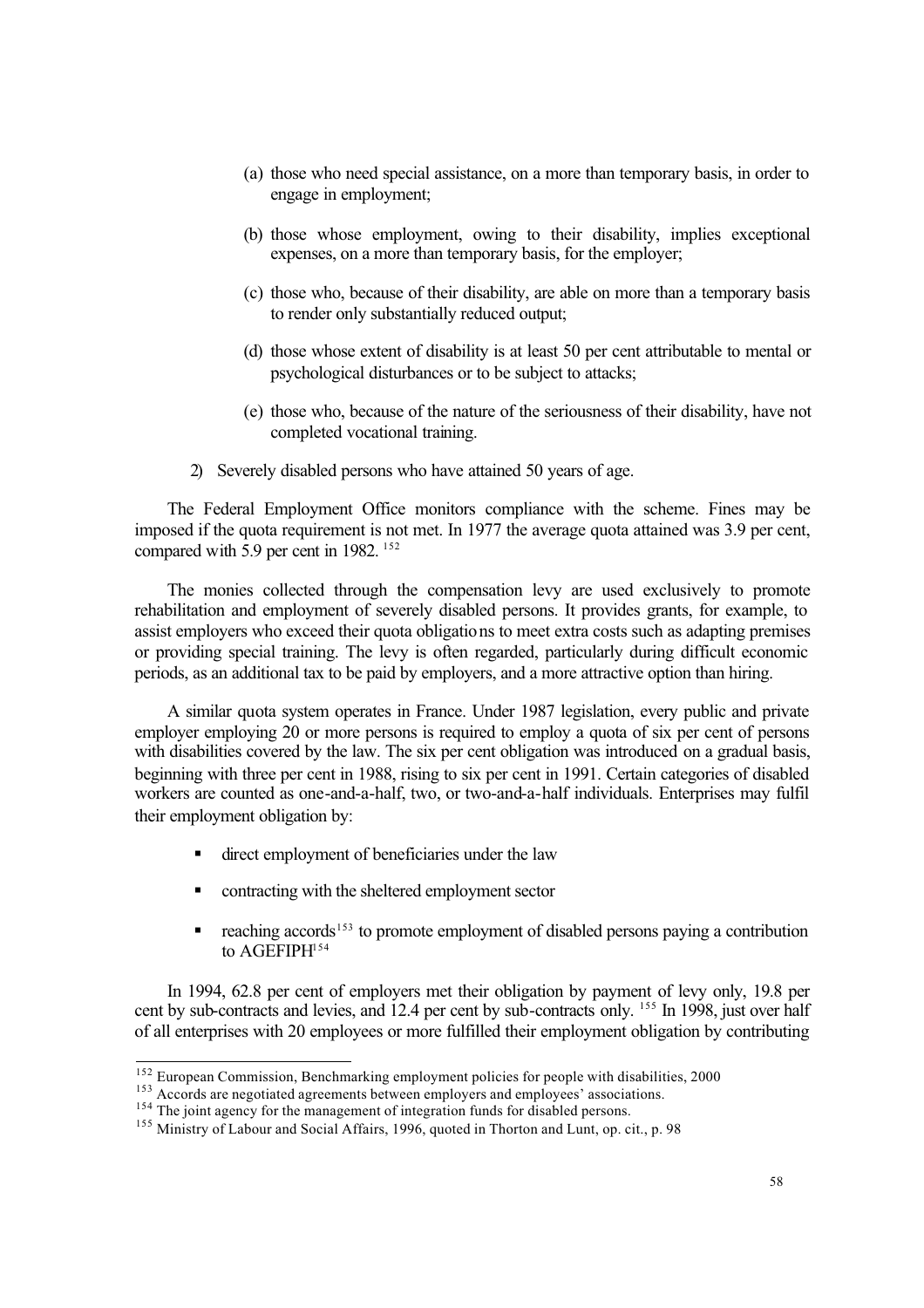to the fund. 156 The employment rate of disabled workers in the enterprises concerned in 1997 was 4 per cent (3 per cent in the public sector). This result led to the government launching, through AGEFIPH, a three year Exceptional Programme (1999-2001) with particular focus on long-term and youth unemployment. Actions fall under four headings:

- preparation and follow-up of integration in employment
- development and modernization of guidance and training structures
- enhancement of the actions of companies
- experimental measures.

Systematic measures to promote the employment of persons with disabilities in Japan were introduced after World War II, following the enactment in 1947 of the Employment Security Law. In 1960, a quota system was introduced, but with no obligatory provisions. Lack of compliance, particularly by larger organizations, led to the introduction in 1976 of an obligatory quota system, as well as a levy and grant system. The quota is 1.8 per cent for private enterprises and 2.1 per cent for national and local governments. Double counting in respect of workers with severe disabilities is allowed. A levy is imposed on enterprises which fall short of their quota: levies thus collected are paid as grants to enterprises which hire disabled workers in excess of their quota and are also used to subsidize new or modified facilities for workers with disabilities.

## *3.6.1 Comment*

Discussing the assumptions underlying quota systems in Europe, Waddington says that such systems are based on the belief that, without some form of legislative intervention, people with disabilities would not make up even the specified percentage of the workforce:

'… quotas are based on two related assumptions: (i) that employers will not hire large numbers of disabled people unless they are required to do so, and (ii) that most disabled people are unable to compete for jobs with their non-disabled counterparts on an equal basis, and win them on their merits. In short, the assumption that disabled workers are less valuable and less productive, and that, if such workers are to be integrated in the open labour market, employers need to be obliged to hire them, and sometimes even financially compensated for doing so Numerous employers have taken their cue from the legislation, and accept these

assumptions. This is reflected in the fact that many employers resist the idea of, and obligations under, quota systems, and frequently 'buy' themselves out of their obligation where this is an option, preferring to employ a largely non-disabled workforce. The history of the European quota systems amply demonstrates that an employment system which is based on the idea that the protected group of workers are inferior cannot achieve permanent and significant success, since employers will attempt to evade their obligations to employ such workers.'157

<sup>156</sup> European Commission, op. cit., p. 89

<sup>&</sup>lt;sup>157</sup> Waddington, op. cit., p. 71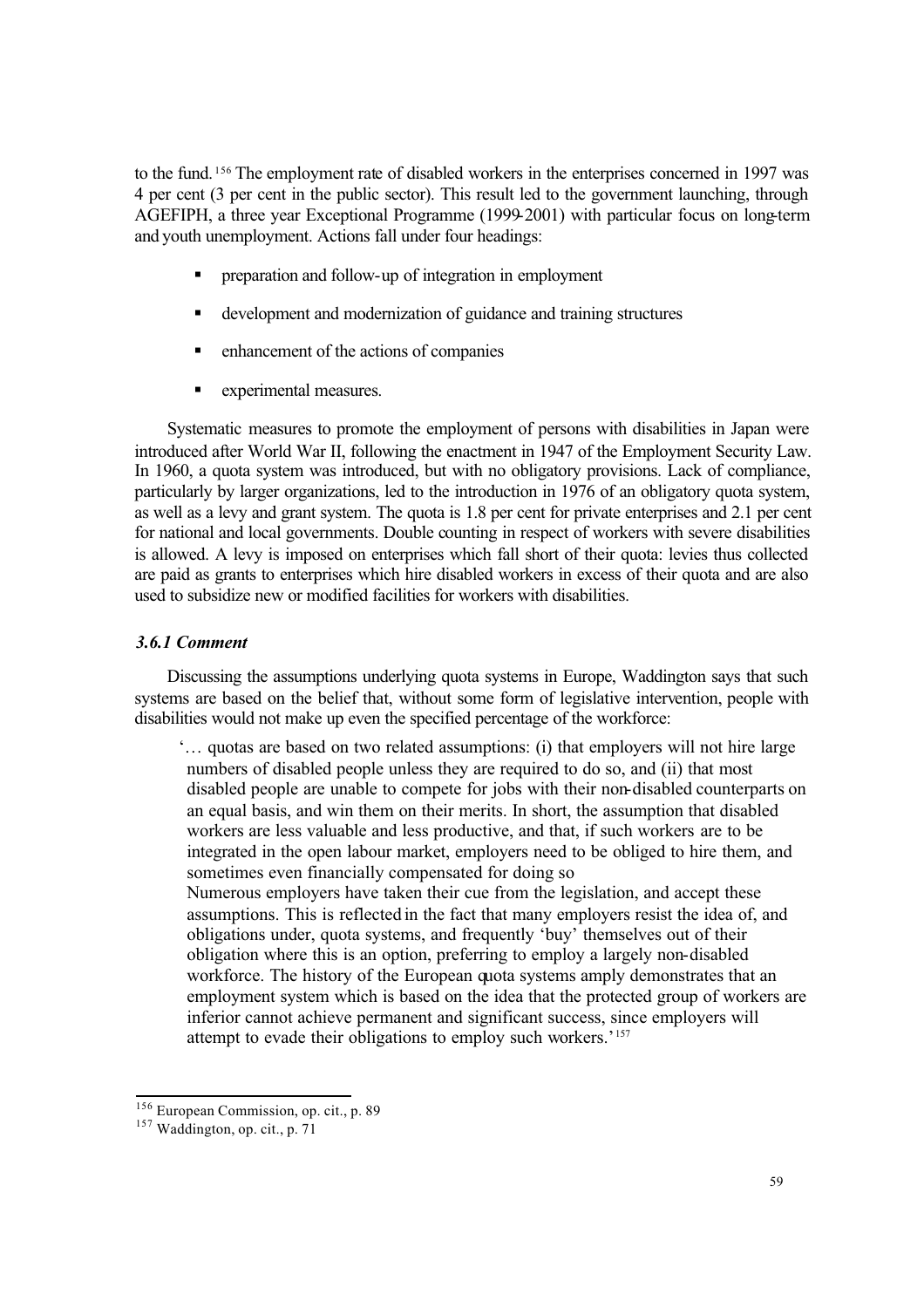A recent study for the European Commission, which looked at employment policies for disabled persons in eighteen industrialized countries, found no examples where quota systems achieved their targets. Acknowledging the arguments that quota systems produce resources from levies or fines which can be used to support other employment development measures, and that in some cases sufficient disabled people may not be available to enable employers to meet their quotas, the study concluded: '…it is clearly the case that in most countries the tide is swinging away from quotas – either for their abandonment altogether (as in the UK), or for other measures (active employment support for individuals and/or stronger anti-discrimination laws) to be given higher profile and greater force.'<sup>158</sup>

#### **3.7 Anti-Discrimination Legislation**

Some European countries, such as Sweden, Finland and Denmark, as well as others including Australia, Canada, South Africa and the United States, did not introduce quota systems and decided instead to improve vocational training and rehabilitation and strengthen the voluntary approach to employers. In addition, more and more countries have, with increased lobbying by people with disabilities and their representative organizations, been taking the route of antidiscrimination legislation, based in many cases on the experience in the United States dating from civil rights legislation in the 1960s.

Perhaps the greatest seismic shift in the area of employment for people with disabilities has been this move to anti-discrimination legislation. Like quota systems and other governmentsponsored schemes, anti-discrimination legislation assumes that specific measures are needed to promote the employment of disabled people. Unlike quotas, however, such legislation says that people with disabilities are able to compete for jobs on their merits, provided the environment in which they do so does not discriminate against them because of their disability.

Anti-discrimination legislation is not new. Laws to promote equal employment opportunity and equal pay for women have been around in Europe for decades, with similar legislation to protect the rights of people on racial, ethnic, or religious grounds in many countries. One of the reasons why it took so long to extend anti-discrimination legislation to disabled people may have been the lack of effective collective advocacy to promote that cause.

It was reported in 2000 that more than 40 out of 189 UN member States had adopted some kind of anti-discrimination legislation in respect of persons with disabilities.<sup>159</sup> It is not intended to compare those laws,<sup>160</sup> but rather to note the increasing number of countries enacting such legislation, and the fact that most of the laws were adopted during the 1990s.The following country examples, which are by no means exhaustive, are presented to illustrate the variety of approaches to this matter.

<sup>&</sup>lt;sup>158</sup> European Commission, Benchmarking employment policies for people with disabilities, 2000, p. 207

<sup>&</sup>lt;sup>159</sup> Degener, T. and Quinn, G. A survey of International, Comparative and Regional Disability Law Reform. Paper presented at 'From Principles to Practice' Symposium, Washington DC. Oct. 2000 160 Such a comparative process would be difficult given the different legal systems and the different historic,

social, economic and political backgrounds of the countries concerned.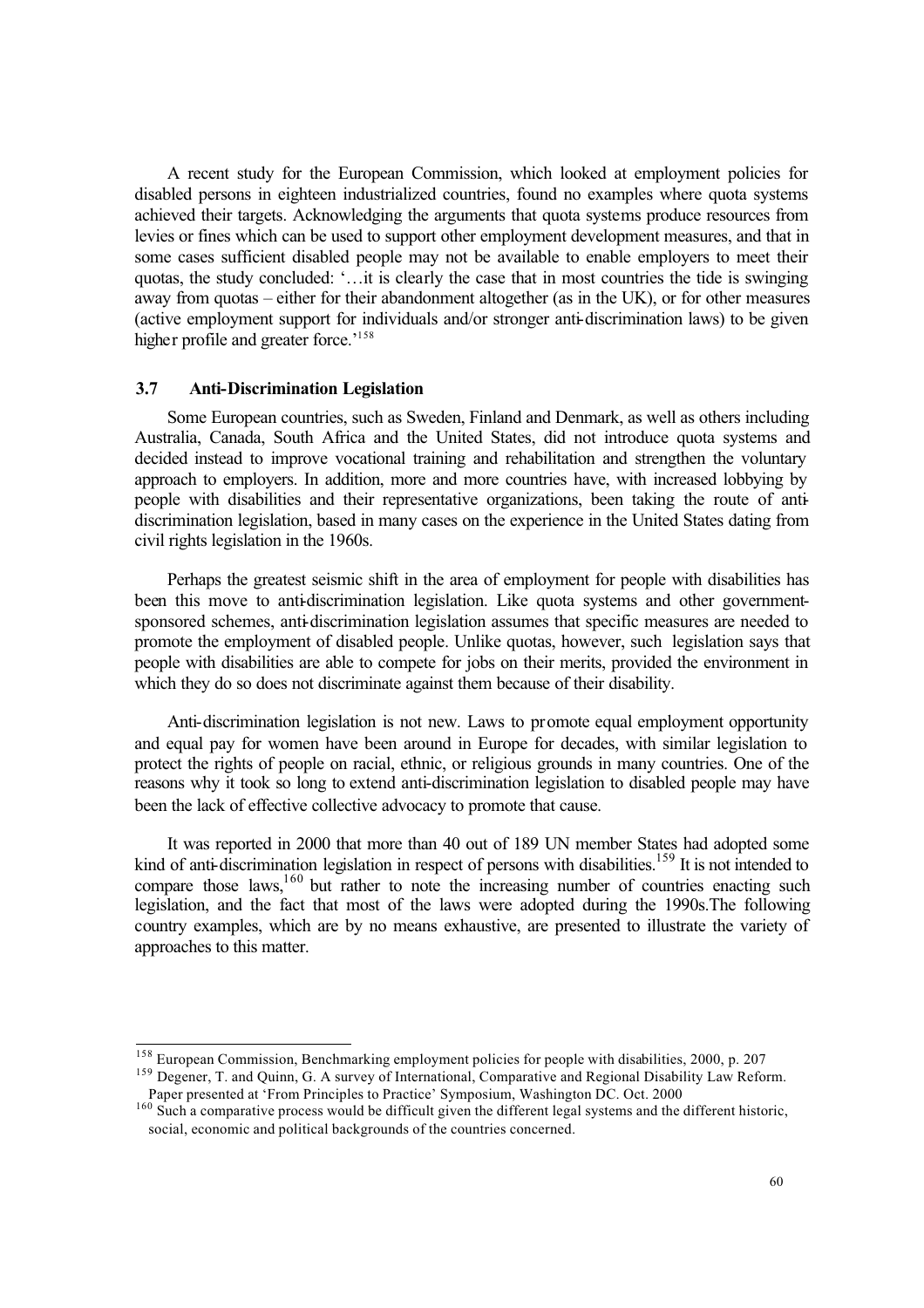#### *3.7.1 Australia*

Australia has both national and state legislation to address discrimination against persons with disabilities. The Commonwealth Disability Discrimination Act 1992 over-rides state legislation and prohibits discrimination on the ground of disability in work and employment as well as other areas, including education. The Act is administered by a Disability Discrimination Commissioner within the Human Rights and Equal Opportunity Commission, which investigates complaints of discrimination. The 1992 Act allows for the development by organizations of Action Plans which identify barriers for persons with disabilities within the organization and set out policies and programmes, with time frames, for addressing them. The benefits of developing a Disability Action Plan are threefold: it demonstrates a commitment to anti-discrimination principles, it can be given to the Human Rights and Equal Opportunity Commission to be taken into account if a complaint is made against the organization, and it provides a tool for change.

#### *3.7.2 Brazil*

The Federal Constitution of Brazil of 1988 explicitly prohibits discrimination of any kind concerning the recruitment of or salaries paid to persons with disabilities (Article 7). Law No. 7.853/89 concerning the Rights of Persons with Disabilities guarantees to persons with disabilities the full exercise of their basic rights, including the right to work. This law makes it a punishable offence to discriminate against a person on grounds of disability in employment or work.

### *3.7.3 Canada*

Anti-discrimination measures in Canada take two legislative forms. Section fifteen of the 1982 Charter of Rights and Freedoms guarantees every individual 'the right to equal protection and equal benefit of the law without discrimination' and covers discrimination based on mental or physical disability. The Canadian Human Rights Act 1985 prohibits certain discriminatory practices, and disability is included among the possible grounds. Both the Charter and the Act allow for (but do not require) affirmative action to reduce disadvantages. While the Act did not originally require an employer to make "reasonable accommodation" to enable a disabled person to meet job requirements, an Amendment, introduced in 1998, includes a duty to accommodate:

"The duty to accommodate refers to the obligation of an employer, service provider, or union to take steps to eliminate disadvantage to employees, prospective employees or clients resulting from a rule, practice, or physical barrier that has or may have an adverse impact on individuals or groups protected under the Canadian Human Rights Act, or identified as a designated group under the Employment Equity Act. The Canadian Human Rights Act provides that the special needs of a person relating to

a prohibited group of discrimination must be accommodated unless the employer or service provider can prove that to do so would be an undue hardship."

The second form of legislative measure, the Employment Equity Act, 1995, requires active measures to deal with disadvantage, including making reasonable accommodation. Persons with disabilities are among those covered by the Act.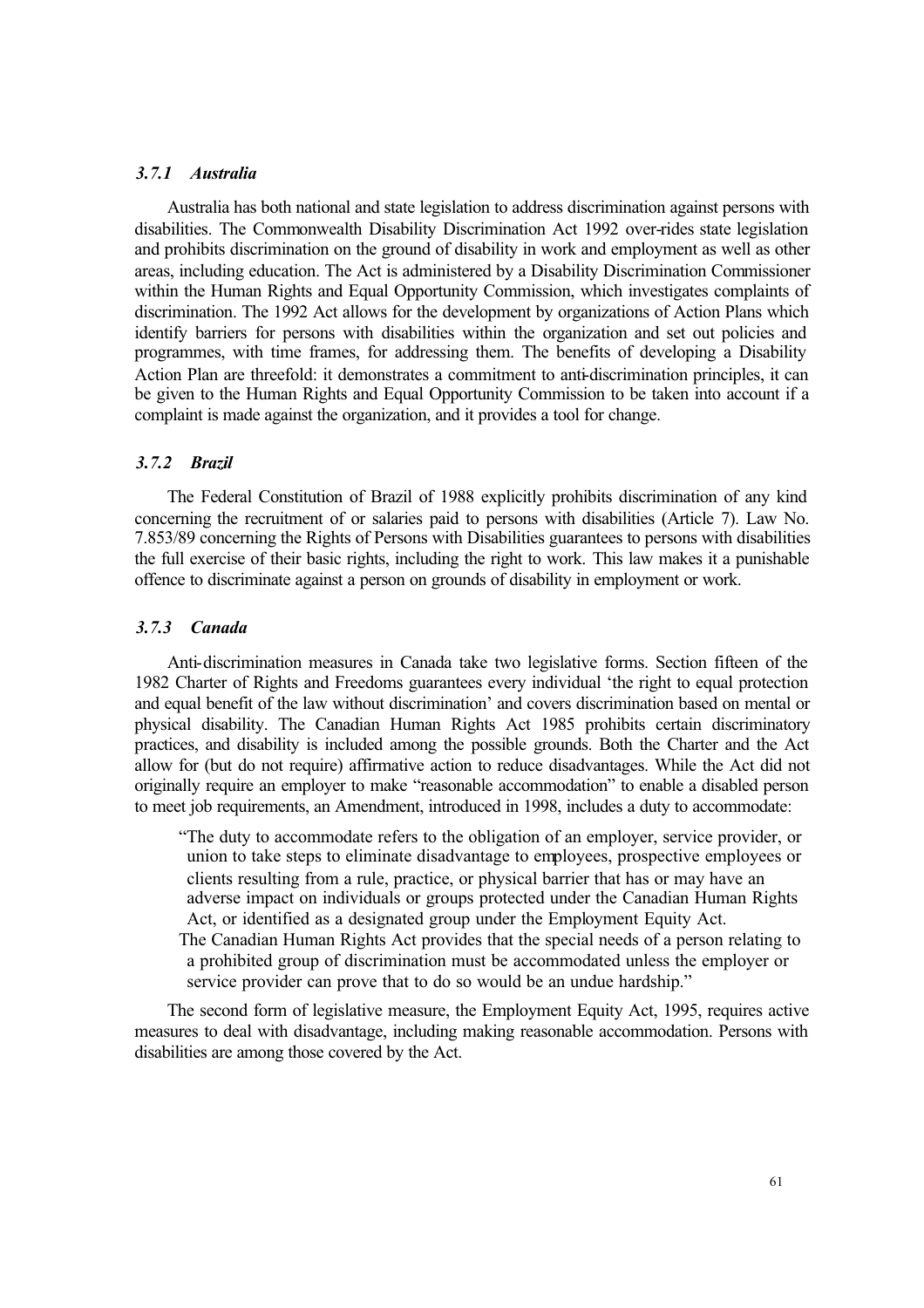#### *3.7.4 Costa Rica*

In Costa Rica, Law No. 760 concerning Equality of Opportunity for Persons with Disabilities prohibits discrimination on the basis of disability in the following cases relating to employment and work: the use of recruitment procedures which have not been adapted to reflect the needs of disabled job-seekers; the specification of requirements additional to those generally applied, in relation to the recruitment of persons with disabilities; and the failure to employ a person on grounds of disability.

#### *3.7.5 Ethiopia*

**The Right of Disabled Persons to Employment Proclamation** (Proclamation No. 101/1994 of 26 August 1994) aims to protect the rights of disabled persons to appropriate training, employment opportunities and salary, and to stop any workplace discrimination. Sections 3 and 4 refer to how employment opportunities for disabled persons should be promoted in the open labour market. They state that no selection criteria shall refer to the disability of the candidate, and that necessary equipment shall be provided to allow a disabled person to carry out his duty. Article 6 emphasizes:

"Any disabled person whose rights are affected because of non-compliance with the provisions of this Proclamation and regulations and directives issued hereunder, may lodge his grievance to the organ empowered by law to hear the labour dispute".

Article 4 of the **Right of Disabled Persons to Employment Proclamation, 1994** provides for a quota Article 4), stating that posts suitable for persons with disabilities shall be identified and reserved from among vacancies created in offices and undertakings. While the legislative framework is in place to introduce quota regulations, these have not yet been introduced.

### *3.7.6 Mauritius*

The Training and Employment of Disabled Persons Act 1996 of Mauritius contains an antidiscrimination provision which makes it an offence for an employer to discriminate against any disabled person in relation to advertisement of and recruitment for employment, and the determination or allocation of wages, salaries, pensions and other matters relating to employment. Any employer who discriminates against a disabled person shall be liable to compensatory payment or to imprisonment. Under this Act, no disabled person shall be employed on work which, with regard to the nature of his disability, is not suitable.

The Act also requires organizations with 35 or more employees to set aside at least 3 percent of their positions for persons with disabilities. Employers who fail to meet the quota are required to pay a financial contribution into a designated fund or may be liable to imprisonment.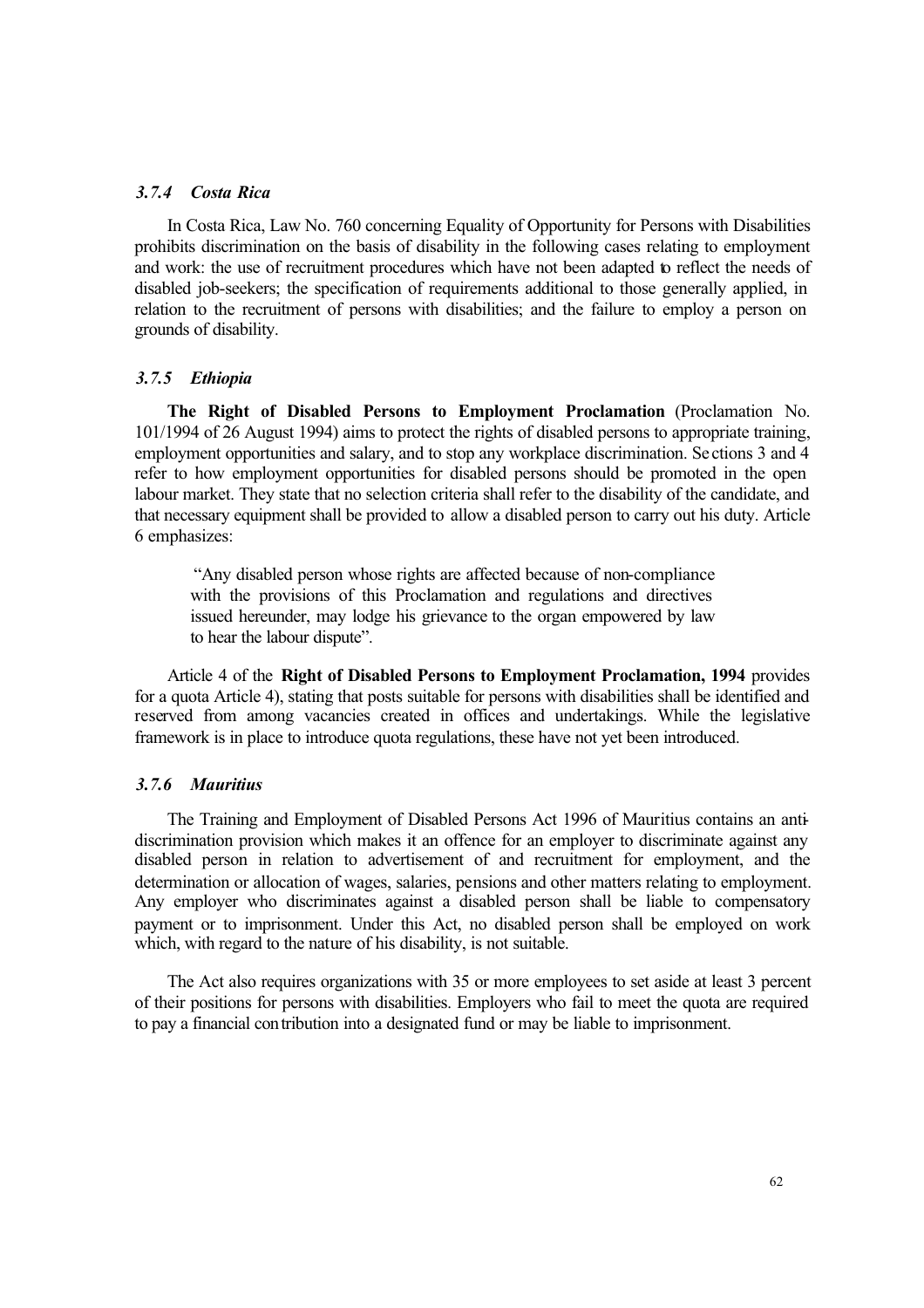# *3.7.7 Philippines*

The Philippines' Magna Carta – Disabled Persons 1992, section 32, prohibits discrimination against persons with disabilities in employment:

" No entity, whether public or private, shall discriminate against a qualified disabled person by reason of disability in regard to job application procedures, the hiring, promotion, or discharge of employees, employee compensation, job training, and other terms, conditions, and privileges of employment."

The Magna Carta lists in detail acts of discrimination covered by this prohibition:

- (a) limiting segregating or classifying a disabled job applicant in such a manner that adversely affects his work opportunities;
- (b) using qualification standards, employment tests or other selection criteria that screen out or tend to screen out a disabled person unless such standards, tests or other selection criteria are shown to be job-related for the position in question and are consistent with business necessity;
- (c) utilizing standards, criteria, or methods of administration that:
	- have the effect of discrimination on the basis of disability; or
	- perpetuate the discrimination of others who are subject to common administrative control;
- (d) providing less compensation, such as salary, wage or other forms of remuneration and fringe benefits, to a qualified disabled employee, by reason of his disability, than the amount to which a non-disabled person performing the same work is entitled;
- (e) favouring a non-disabled employee over a qualified disabled employee with respect to promotion, training opportunities, study and scholarship grants, solely on account of the latter's disability;
- (f) reassigning or transferring a disabled employee to a job or position he cannot perform by reason of his disability;
- (g) dismissing or terminating the services of a disabled employee by reason of his disability unless the employer can prove that he impairs the satisfactory performance of the work involved to the prejudice of the business entity: provided, however, that the employer first sought to provide reasonable accommodation for disabled persons;
- (h) failing to select or administer in the most effective manner employment tests which accurately reflect the skills, aptitude or other factor of the disabled applicant or employee that such test purports to measure, rather than the impaired sensory, manual or speaking skills of such applicant or employee, if any; and
- (i) excluding disabled persons from membership in labour unions or similar organizations.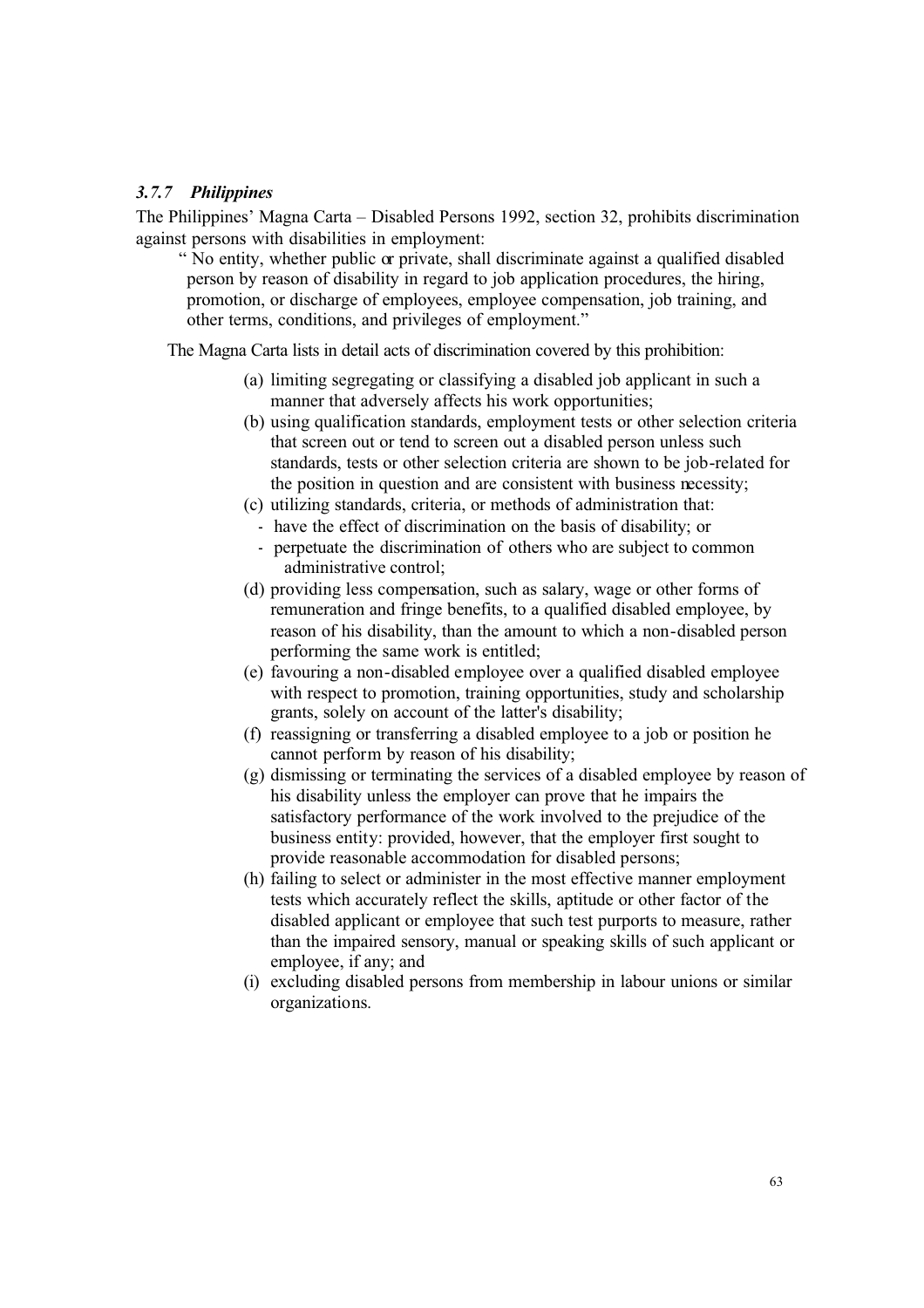#### *3.7.8 South Africa*

The South African Constitution contains a Bill of Rights, which 'enshrines the rights of all people in our country and affirms the democratic values of human dignity, equality and freedom'. 161 Clause 9 - Equality, which forms part of the chapter on the Bill of Rights, states that equality includes the full and equal enjoyment of all rights and freedoms, and that no person may be discriminated against directly or indirectly on the ground of disability or on any of the other grounds specified. Clause 9 also states that national legislation must be enacted to prevent or prohibit unfair discrimination.

To promote the constitutional right of equality, eliminate unfair discrimination in employment, ensure the implementation of employment equity to redress the effects of discrimination and to give effect to South Africa's obligations as a member of the ILO, the Employment Equity Act was passed in 1998. The Act requires all employers to eliminate unfair discrimination, direct or indirect, in any employment policy or practice, on disability or other specified grounds. It is not unfair discrimination if an employer takes affirmative action measures consistent with the purpose of the Act, or distinguishes, excludes or prefers any person on the basis of an inherent requirement of the job.<sup>162</sup> The Employment Equity Act defines affirmative measures as 'measures designed to ensure that suitably qualified people from designated groups <sup>163</sup> have equal employment opportunities and are equitably represented in all occupational categories and levels in the workforce of a designated employer'. Affirmative action measures must include:

- measures to identify and eliminate employment barriers which adversely affect people from designated groups
- measures to enhance diversity in the workplace based on equal dignity and respect
- making reasonable accommodation for people from designated groups to ensure that they enjoy equal opportunities and are equitably represented in an employer's workforce in all occupational categories and levels. This may include preferential treatment and numerical goals, but excludes quotas.<sup>164</sup>

The Act defines 'reasonable accommodation' as 'any modification or adjustment to a job or to the working environment that will enable a person from a designated group to have access to or participate or advance in employment.'

Employers are required to prepare and implement an 'employment equity plan' setting out objectives, specific numerical goals to achieve equitable representation of suitably qualified people from designated groups within each occupational category and level, timetables, strategies to achieve their goals, and procedures for monitoring and evaluating the implementation of the plan.

<sup>&</sup>lt;sup>161</sup> Constitution of the Republic of South Africa Act No. 108 of 1996, Chapter 2, clause 7<sup>162</sup> Employment Equity Act No. 55 of 1998, Chapter 11, clause 6 (2) <sup>163</sup> Including disabled persons

<sup>164</sup> idem: clause 15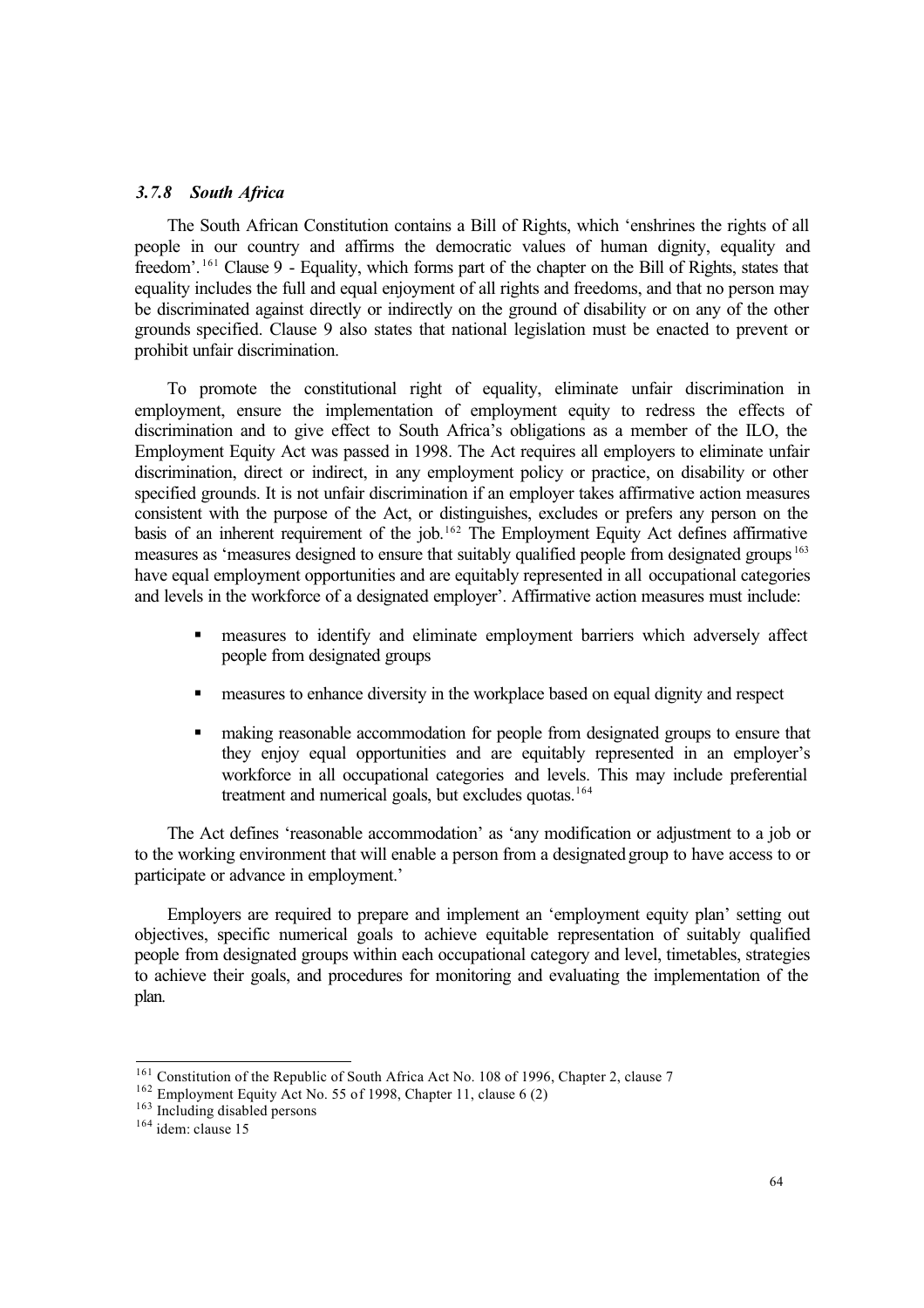Unfair discrimination in employment on disability grounds is further prohibited under the Promotion of Equality and Prevention of Unfair Discrimination Act, 2000. The Act makes it clear that disability discrimination includes failing to take reasonable steps to accommodate the needs of a person with disabilities, and failing to identify or eliminate obstacles that unjustly limit or restrict persons with disabilities from enjoying equal opportunities.<sup>165</sup>

## *3.7.9 United States*

In the United States, the system of rehabilitation in the 1950s and 1960s still had a strong medical component. A medical diagnosis underlay eligibility for the programme and effectively determined the course of rehabilitation for the programme's target populations.166 However, the cause or origin of disability (e.g. war injuries) became less of concern under the evolving programme and the range of eligible 'groups' expanded during the 1960s and 1970s. With the passage of the 1973 Rehabilitation Act, the emphasis moved to vocational rehabilitation, and considerable investment followed in vocational rehabilitation facilities, sheltered workshops, day activity centres and in training qualified rehabilitation professionals.

Part of the 1973 Act is concerned with eliminating employment discrimination, targeting in particular public employers and firms contracting with the federal government. Disability lobbyists argued not just for effective implementation but for an extension of the Act's requirements to employers in the private sector.

With the 1986 Amendments to the Rehabilitation Act, collective advocacy, developed from the Civil Rights Movement, more and more influenced the broad national goals for rehabilitation:

- 'vocational rehabilitation' was largely replaced in the language of the Act with 'rehabilitation'
- independent living was identified as a distinct service option for people without immediate vocational goals<sup>167</sup>
- supported employment was identified as a distinct programme and outcome for the most severely disabled individuals requirements for need-based programming were introduced:
	- a formal state plan must be followed, based on the assessed needs of people with disabilities
	- eligibility must be based on expressed needs among severely disabled persons

<sup>&</sup>lt;sup>165</sup> Promotion of Equality and Prevention of Unfair Discrimination, Act No. 4 of 2000.<br><sup>166</sup> Menz, Frederick. Vocational Rehabilitation Research in the United States of America, in Floyd, Michael (Ed.) Vocational Rehabilitation and Europe. London: Jessica Kingsley Publications, 1997

 $167$  The independent living philosophy is about persons with disabilities taking responsibility for and control of decisions affecting themselves, becoming self-reliant, and achieving full and equal participation in society. Control over the individual's rehabilitation programme was now very much in the hands of consumers of rehabilitation services.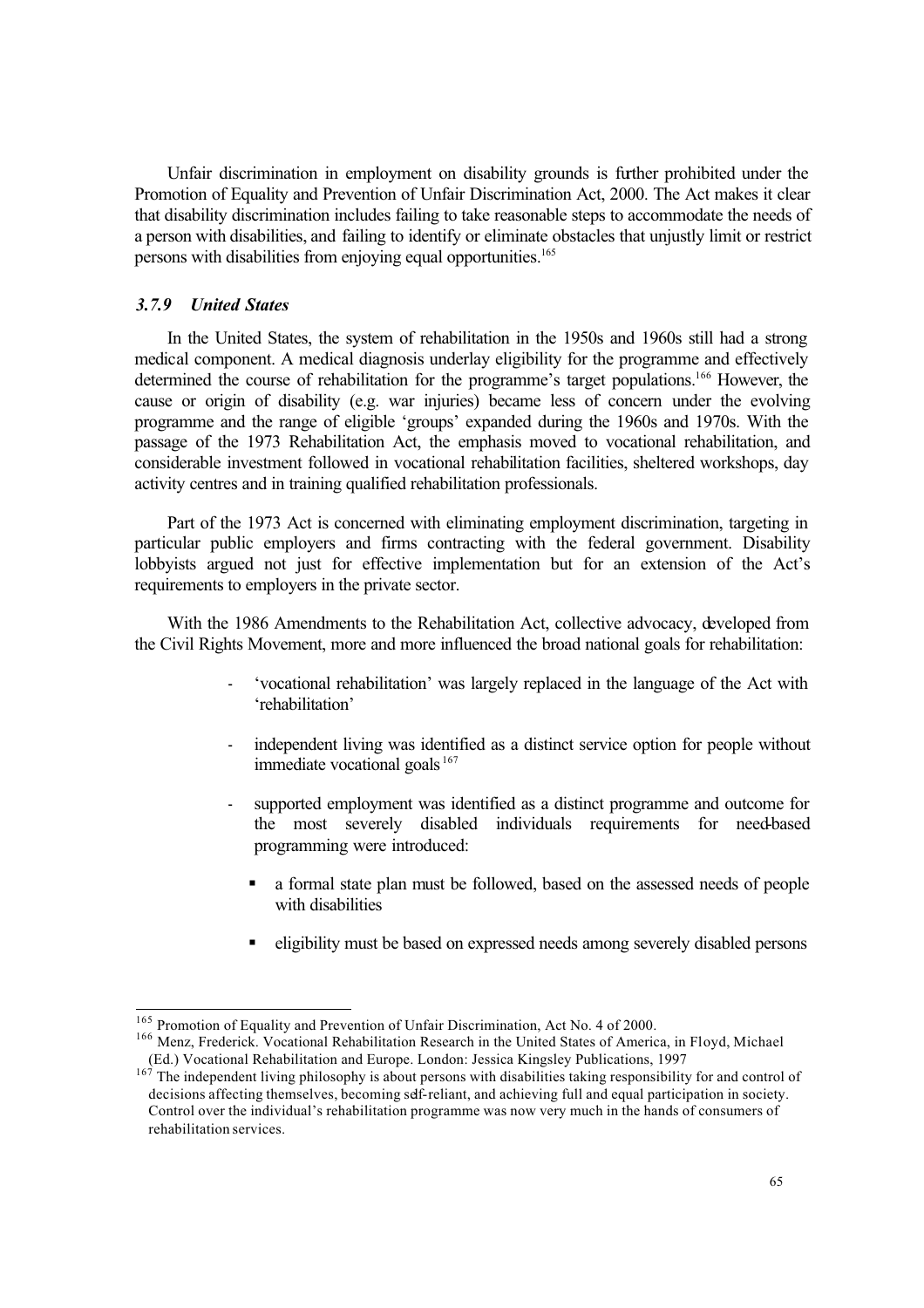- an individualized rehabilitation plan must be developed based on individual needs
- the state programme must be evaluated based on the extent to which it meets the needs of persons with severe disabilities.<sup>'168</sup>

Public activism and organized advocacy continued, culminating in the adoption of the Americans with Disabilities Act (ADA) in 1990. This extended the anti-discrimination principle to all private employers with fifteen or more workers. It also prohibited discrimination on the ground of disability in housing, public accommodation, education, transport, communication, recreation, institutionalization, health services, voting and access to public services.

In order to benefit from the employment protection provided by the ADA, the individual must be qualified for the job in question. This means they must be able to perform the 'essential functions of the job', following the making of 'reasonable accommodation', if necessary, a 'reasonable accommodation' being any modification or adjustment that is effective in allowing an individual with a disability to perform the 'essential functions' of the job. Employers are obliged to make such accommodations unless it would cause them 'undue hardship'.

## *3.7.10 Viet Nam*

The **Ordinance on Disabled Persons** of 1998 prohibits discrimination in hiring against disabled persons for administrative and non-business positions. The Ordinance also provides for tax benefits to employers who recruit persons with disabilities.

#### *3.7.11 Zambia*

The People with Disabilities Act No. 33 of 1996 in Zambia specifies that an employer shall not treat a person with a disability different from a person without a disability in advertising for employment, recruiting, offering terms or conditions of employment, considering promotion, transfer or training of such persons or providing any other benefits related to employment. The prohibition on discrimination also applies to learning institutions. Discrimination is defined in the Act to mean:

- treating a person with a disability less favourably than a person without a disability
- treating a person with a disability less favourably than another person with a disability
- requiring a person with a disability to comply with a requirement or condition in which persons without a disability may have an advantage
- not providing different services or conditions required for that disability.

#### *3.7.12 Key Issues*

There are reports that anti-discrimination legislation which became effective in certain industrialized countries some years ago has not been particularly effective in improving the employment situation of persons with disabilities. A study to examine the implementation,

<sup>168</sup> Menz, idem: p. 96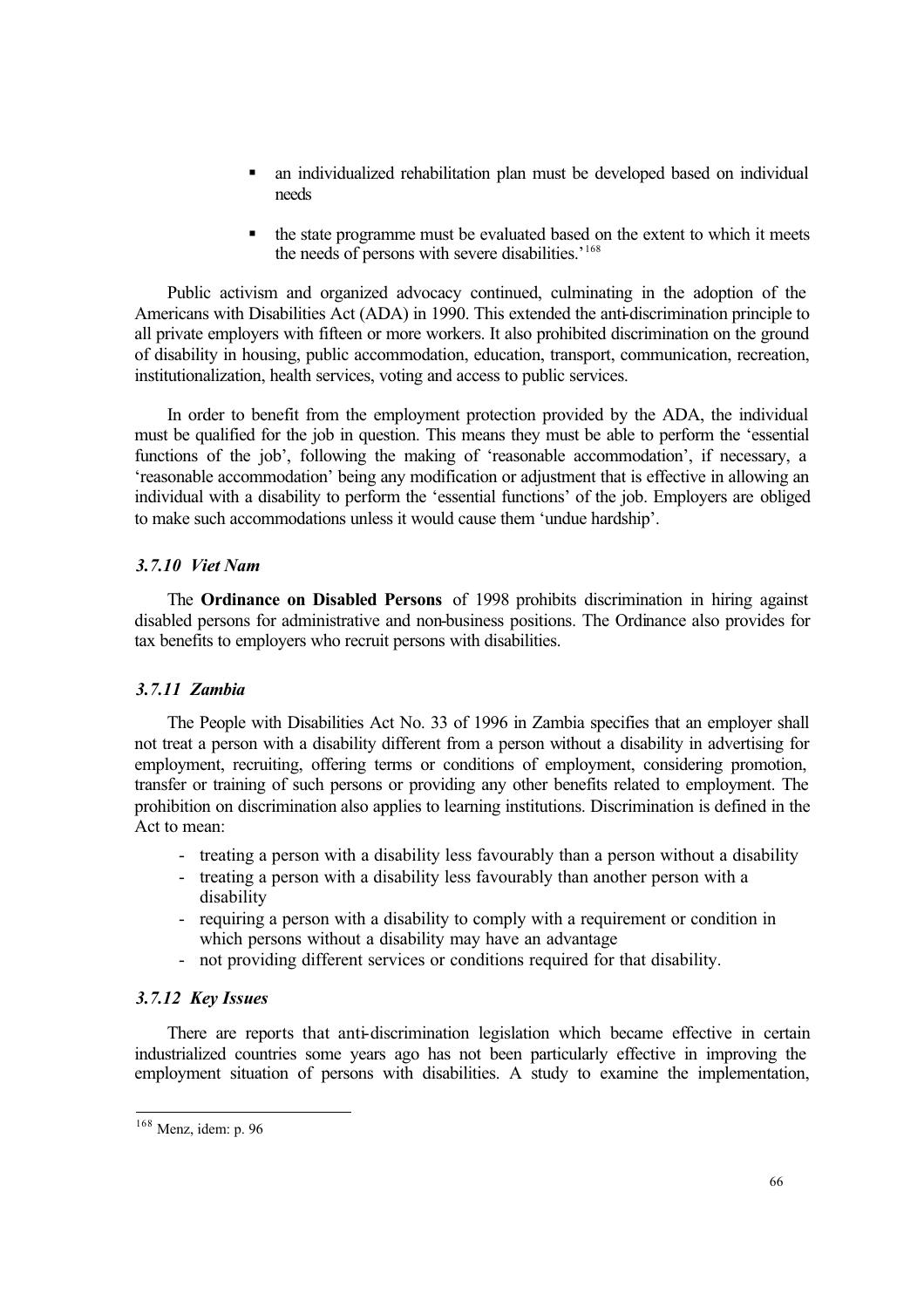enforcement and effectiveness of anti-discrimination legislation in relation to employment in different countries would be useful.

#### **3.8 Persuasion Measures**

As an addition or alternative to obligatory measures based on legislation or quota systems, non-obligatory measures based on persuasion and self-regulation are found in many countries, with the express purpose of promoting employment for persons with disabilities.

#### *3.8.1 Information and awareness raising campaigns*

Information and awareness raising campaigns, often organized by government agencies and sometimes by employer groups, may involve public seminars, publications, features in newspapers, local and national radio and television, websites, etc. Employer-led campaigns in Sweden, for example, aim to increase interest in creating job opportunities for disabled people, and emphasize that profitability and social responsibility are not incompatible. (Belgium, Canada, France, Japan, Portugal).

## *3.8.2 Awards*

Awards to employers for efforts to improve employment opportunities are intended to recognize good employment policy and practice and to encourage other employers to do likewise (Australia, Greece). Awards may be made by a government agency or by employer networks/associations.

## *3.8.3 Other Measures*

Symbols which public or private enterprises may use on their stationery, advertisements or other company literature indicating their commitment to equal opportunity and treatment for disabled workers are used to show good company practice and to encourage others. (Ireland, UK). *Codes of good practice* for employers have been developed in Belgium and the UK. *Disability equality awareness* training for employers and their employees is used in some countries, usually provided by non-governmental disability organizations.

It is difficult to assess the usefulness of persuasion measures in influencing attitudes or behaviour. The EU survey of employment policies for people with disabilities concluded that disability organizations tend to believe that competing interests will almost always undermine their effectiveness.<sup>169</sup>

#### *3.8.4 Key Issues*

While attitudes expressed in employer surveys may not always be reflected in employer behaviour, persuasion measures should at least help to heighten awareness. Like voluntary quota schemes, however, persuasion measures are no substitute for legislation and other obligatory measures in promoting equality opportunity and treatment for workers with disabilities.

<sup>169</sup> EU, op. cit., p. 209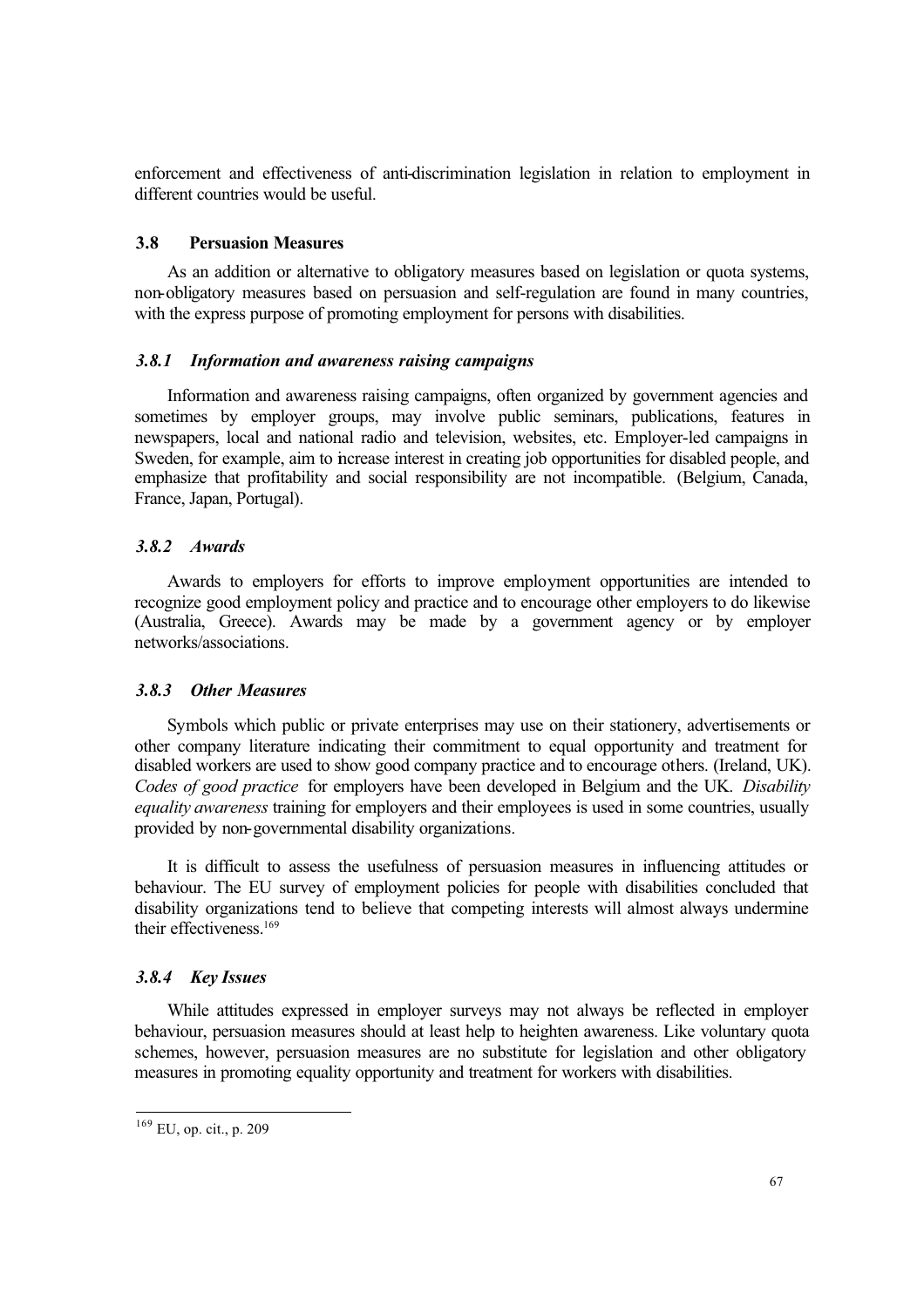#### **3.9 Disability Management**

The practice of Disability Management has developed in recent years as a means of facilitating the recruitment, advancement, job retention and return to work of persons with disabilities. In the workplace, disability management is a proactive process, often integrated into human resource development practices, that promotes the entry and promotion of persons with disabilities, as well as strategies that include a range of prevention, rehabilitation and safe returnto-work interventions to address workplace injury and disability. These strategies are undertaken in a coordinated effort by workers' representatives and management, who assume joint responsibility for addressing disability-related issues in the workplace.

The ILO Code of Practice on Managing Disability in the Workplace adopted in November 2001 was drawn up to guide employers, in all sectors and sizes of enterprise, to adopt a positive strategy in managing disability-related issues in the workplace. While the ILO Code of Practice is primarily addressed to employers, the document notes that 'governments play an essential role in creating a supportive legislative and social policy framework and providing incentives to promote employment opportunities for people with disabilities. Moreover, the participation and initiative of people with disabilities is important for the Code to be achievable.' The contents of the Code of Practice are based on the principles underpinning international instruments and initiatives designed to promote the safe and healthy employment of all people with disabilities. The Code is not a legally binding document and is not intended to supersede or replace national legislation. It is intended to be read in the context of national conditions and to be applied in accordance with national law and practice.<sup>170</sup>

## *3.9.1 Job Retention*

The ILO Code includes recommended practice in relation to workers who acquire a disability while in employment, covering aspects such as policy, assessment and rehabilitation. Prevention, early intervention and retention are issues receiving increasing attention in many countries.<sup>171</sup> Such measures are supported in many cases by the insurance industry on the basis that job retention is generally likely to be a less costly outcome than if the employee leaves work. Recent reviews of employment policies for persons with disabilities identified relatively few examples of initiatives in this area, but it is likely to assume growing importance to employers if it can be shown to prove itself on cost-effectiveness grounds.

To date, a limited number of countries have actively promoted disability management as a strategy in national policies concerning vocational rehabilitation and employment of disabled persons. Examples are cited here from Canada and the United States.

<sup>&</sup>lt;sup>170</sup> ILO Code of Practice on Managing Disability in the Workplace, Geneva, 2002<br><sup>171</sup> Thorton, P. International Research Project on Job Retention and Return to Work Strategies for Disabled Workers, ILO: Geneva, 1998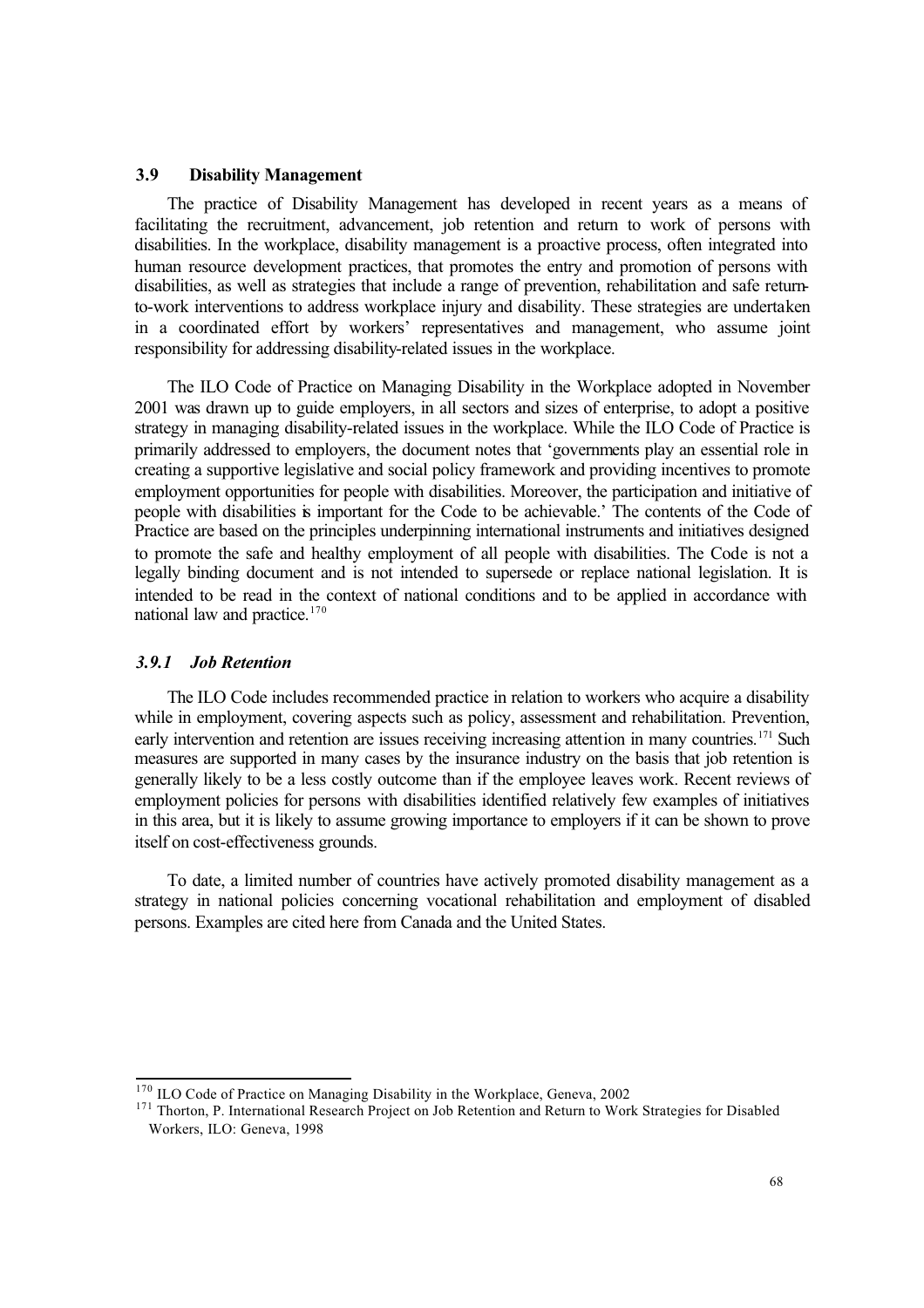#### *3.9.2 Disability Management in Canada*

A Code of Practice for Disability Management was launched in Canada in 2000. Endorsed and funded in part by the federal government's Labour-Management Partnership Programme, and produced by the National Institute of Disability Management and Research (NIDMAR), the Code provides practical guidelines, key criteria and outcome measures for implementing disability management. Many organizations and their networks, including employers' and workers' organizations and organizations of and for persons with disabilities, are helping to facilitate the employment, retention and return-to-work opportunities for disabled persons. Measures include policy statements and provision of advisory and supportive services.

#### *3.9.3 Disability Management in the United States*

With few exceptions, there are generally no federal or state programmes for short-term or long-term disability measures for non-occupational illness or injuries in the United States. This role is usually filled by employer, union and/or employee funded programmes. The costs of shortterm and long-term payments, as well as workers' compensation payment for work injuries, are ultimately borne by employers through increased insurance premiums. Employers thus have an incentive to reduce these costs. This has led to the introduction of what is termed disability management, encompassing a variety of activities designed to prevent disabilities from occurring and/or to minimize their impact on workers and employers. The activities include:

- safety programmes
- employee health and assistance programmes
- return-to-work programmes.

## *3.9.4 Key Issues*

The ILO Code of Practice on Managing Disability in the Workplace should be promoted actively with a view to its wider dissemination to and use by governments, employers' and workers' organizations.

#### **3.10 Consultation Mechanisms**

Convention No. 159 requires that representative organizations of employers and workers, as well as those of and for disabled persons, are to be consulted on the implementation of national policy on vocational rehabilitation and employment. Recommendation No. 168 states that these organizations should also be able to contribute to the formulation of policies on the organization and development of vocational rehabilitation services, and makes a number of recommendations about the form their participation might take.

Based on its survey of national legislation and the information provided by governments, the ILO's Committee of Experts on the Application of Conventions and Recommendations has found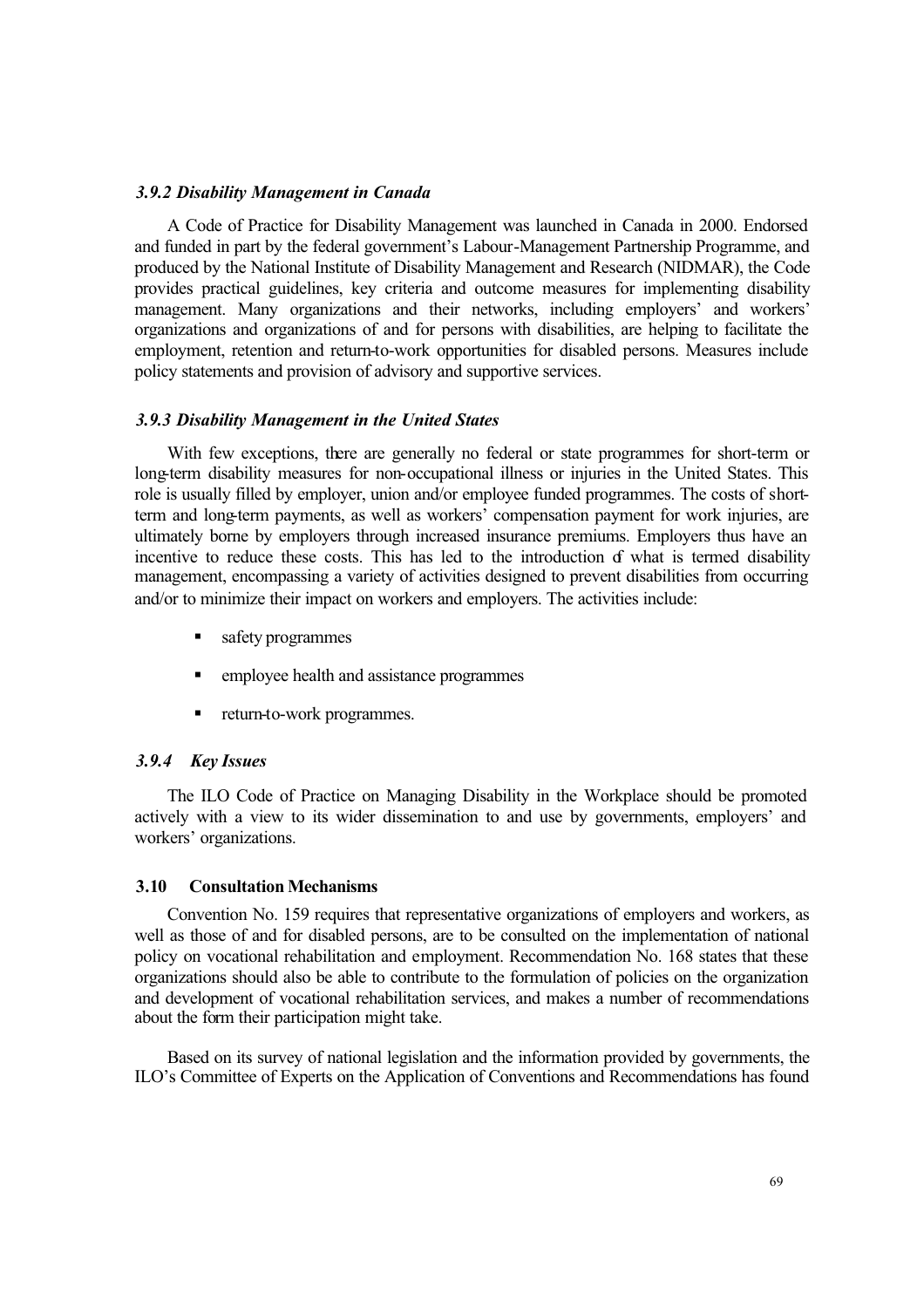that consultations, of different forms, are held in an increasing number of countries.172 In some countries (for example, Austria, Czech Republic, France, Mauritius, Sweden, United Kingdom) permanent councils or committees have been set up involving organizations of and for disabled persons and are consulted on the implementation of national policy. In other countries, all three representative groups are on various bodies responsible for drafting or implementing policies, measures and programmes (in, for example, Chile, Cyprus, Finland, Germany, the Philippines, Tunisia).

Some governments report that permanent bodies have been established to hold consultations with employers' and workers' representatives. (Australia, Burkina Faso, Greece, Lithuania, for example)

In other countries (for example, Argentina, Costa Rica, Ethiopia, Iceland, Suriname, Thailand, Zambia) only organizations of and for persons with disabilities appear to be consulted.

## *3.10.1 Key Issues*

Vocational rehabilitation and employment for persons with disabilities should be seen as an essential component of national employment policy. Government consultations on this issue would undoubtedly benefit from the participation of employers' and workers' organizations, as well as from the involvement of representatives of and for disabled persons.

#### **3.11 Information, Monitoring and Evaluation**

#### *3.11.1 Information*

The ILO Code of Practice on Managing Disability in the Workplace <sup>173</sup> defines a disabled person as 'An individual whose prospects of securing, returning to, retaining and advancing in suitable employment are substantially reduced as a result of a duly recognized physical, sensory, intellectual or mental impairment'. This is a slightly amplified version of the definition used in ILO Convention No. 159, which has successfully stood the test of time since its adoption in 1983. For practical purposes, the Code of Practice definition may be seen as applying to any generalized sections of this report.

In considering disability legislation and policies at national, regional or international levels, however, one finds no such agreement. There are wide divergences in how disability is defined, not only between countries**, <sup>174</sup>** but also between Ministries and programmes within countries.175

There is no consistent series of internationally comparable, reliable and valid data on people with disabilities. This is partly because of the plethora of definitions used but also because of deficiencies in the data collection methods employed. Thus, estimates of the numbers of persons in the working-age population who are or might be classified as having disabilities vary between countries, not only according to differences as to what constitutes a disability but also because of

<sup>&</sup>lt;sup>172</sup> ILO, Vocational Rehabilitation and Employment of Disabled Persons, 1998<br><sup>173</sup> ILO Code of Practice on Managing Disability in the Workplace, 2002<br><sup>174</sup> See for example, OECD, Employment Policies for People with Disab

<sup>&</sup>lt;sup>175</sup> In Australia and Canada, for example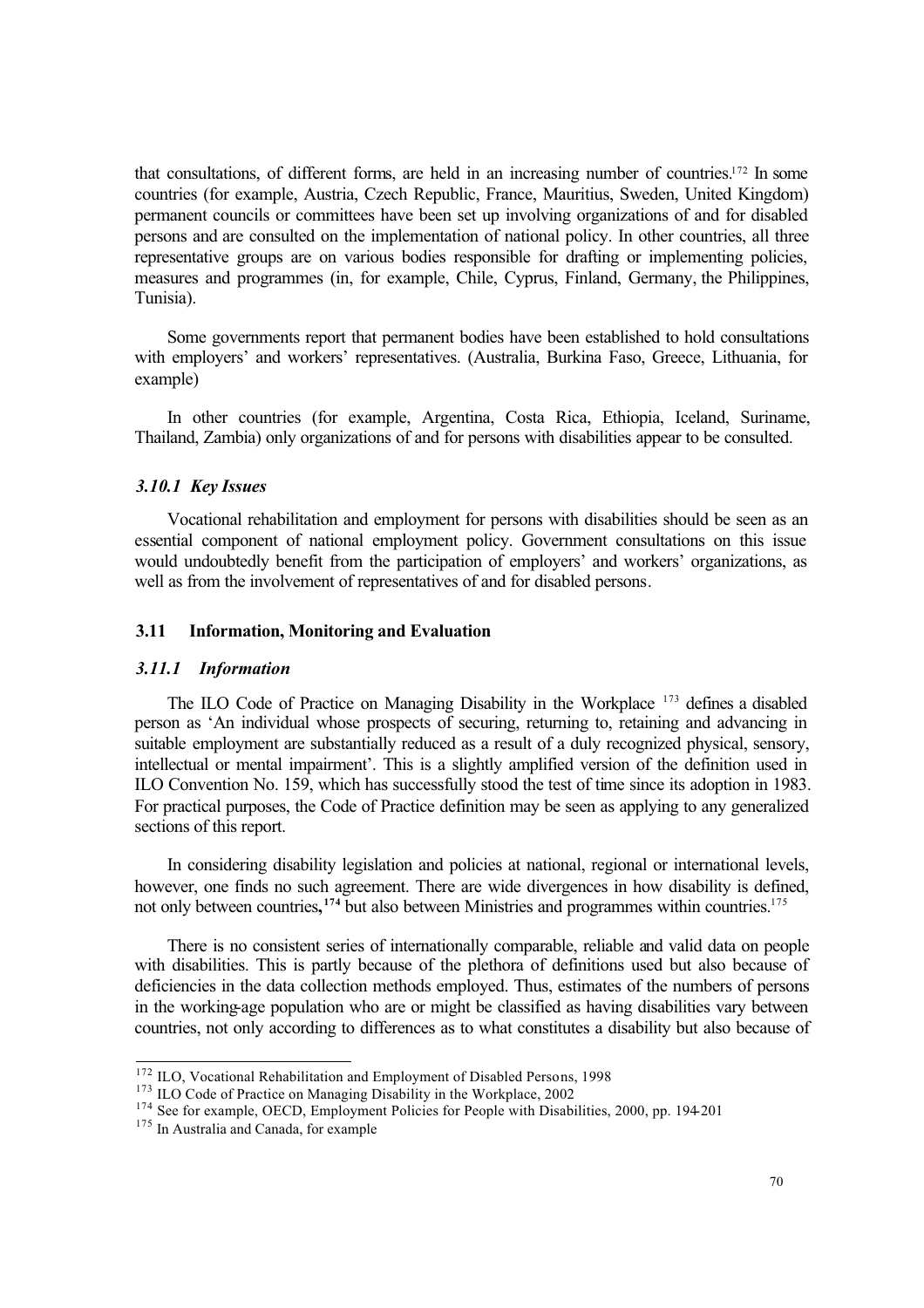the variety of approaches used to gather and compile such data. These are not the only reasons why cross-national comparisons are difficult. As a recent EU study of employment policies for people with disabilities points out, no two countries operate substantially similar systems, and there are major differences in almost all the main factors which impact on the structure and delivery of disability and employment policy.<sup>176</sup> The UN General Assembly has urged Governments to cooperate with the Statistics Division, Department of Economic and Social Affairs of the UN Secretariat in the continued development of global statistics and indicators on disability.<sup>177</sup>

Comparisons between countries can be informative and useful, provided the bases for comparison are valid. What are more important in the first instance however, are the relevance, nature, quality, reliability and accuracy of information which informs the development of policy and programmes in each country. From recent surveys it would appear that, with a few notable exceptions (United States, Canada, United Kingdom, Australia, Sweden), the data required for policy and programme development, planning, monitoring and evaluation are inadequate, and seriously so in some cases.

Most of the countries concerned readily acknowledge the information gaps, recognizing that inadequacies in data make effective policy formulation and planning difficult, and weaken the case for resource allocation. Many have plans to improve their statistical information on the employment of persons with disabilities.

#### *3.11.2 Monitoring and Evaluation*

Poor data render effective programme monitoring and evaluation well-nigh impossible.<sup>178</sup> This assumes particular importance when increasing social security costs give rise to concern. For example, in her 1998 report on job retention and return to work strategies, Thornton includes in a list of 'emerging issues':

'Principles of social solidarity are eroding fast in the Netherlands, with decreasing public and political will to support the massive costs of the disability system….' 'A response to the rising costs of sickness and disability benefits in the Netherlands and in Sweden has been to shift responsibilities from the state to the enterprise….both for payment of sickness benefit and for early intervention to reduce sickness absence'.179

In the United States, the US General Accounting Office has criticized the fact that the effectiveness of a large range of employment related programmes for people with disabilities has

<sup>&</sup>lt;sup>176</sup> EU, Benchmarking employment policies for people with disabilities, 2000  $177$  Resolution 54/121 of 17 Dec. 1999, 'Implementation of the World Programme of Action concerning Disabled Persons: towards a society for all in the twenty-first century.'

<sup>178</sup> OECD Working Party on Employment: Manpower Measures Evaluation Programme. 'Occupational

Training and Retraining Measures for Specific Target Groups,' 1986<br><sup>179</sup> Thornton, P. International Research Project on Job Retention and Return to Work Strategies for Disabled Workers, ILO 1998, p. 13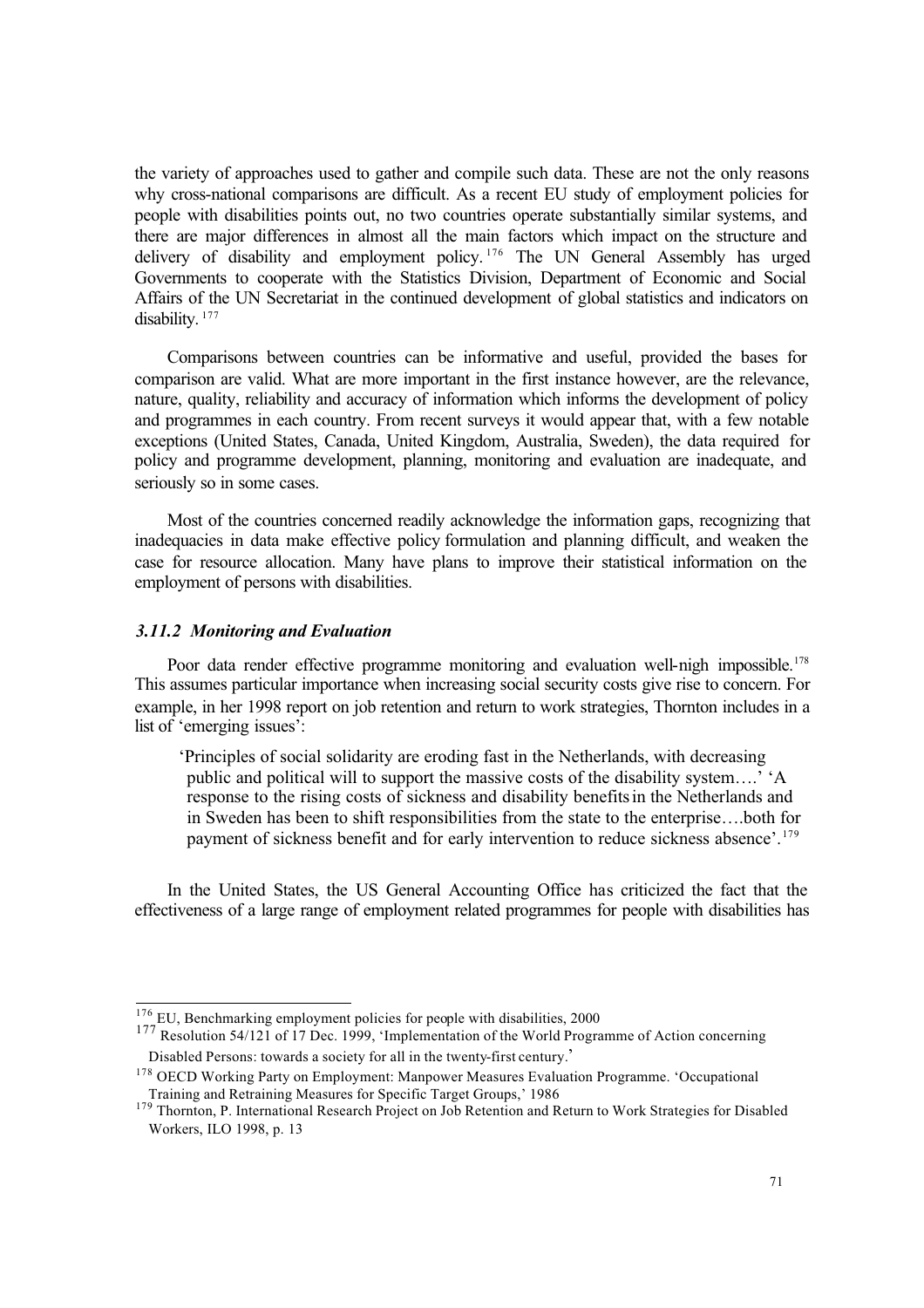been subject to little or no evaluation.<sup>180</sup> The place of social security benefits in facilitating return to work has also received special attention in the United States.

'Social Security Disability Insurance and Supplementary Security Income programs should not be viewed as exclusive and permanent sources of income to the person with disabilities. They should, in every case possible, be used as stepping stones to improving a person's economic condition.'181

Few employment-related programmes for people with disabilities appear to have produced evaluations which could be used to support a case for better funding.

The general need for better evaluation data is being reinforced by growing and competing demands on public expenditure. Competition for resources exists not only within the overall context of national economic policies, but also between disability policies (prevention versus rehabilitation versus equal opportunity, for example) and within the disability employment area itself. For instance, should available resources be allocated to train all those who have a disability, concentrated on skill training for those most likely to get jobs, or devoted to those most in need?

The imprecision inherent in any evaluation programme does not mean that evaluations should not be carried out or used as a guide to policy. There is no alternative, if policy affecting the future is to be based on a reasonable assessment of the problems with which that policy must deal.

<sup>&</sup>lt;sup>180</sup> Thornton P and Lunt N. Employment Policies for Disabled People in Eighteen Countries: A Review, Social Policy Research Unit, University of York, 1997, p. 276<br><sup>181</sup> Social Security Administration, 1994, quoted in Thornton and Lunt, op. cit., p. 277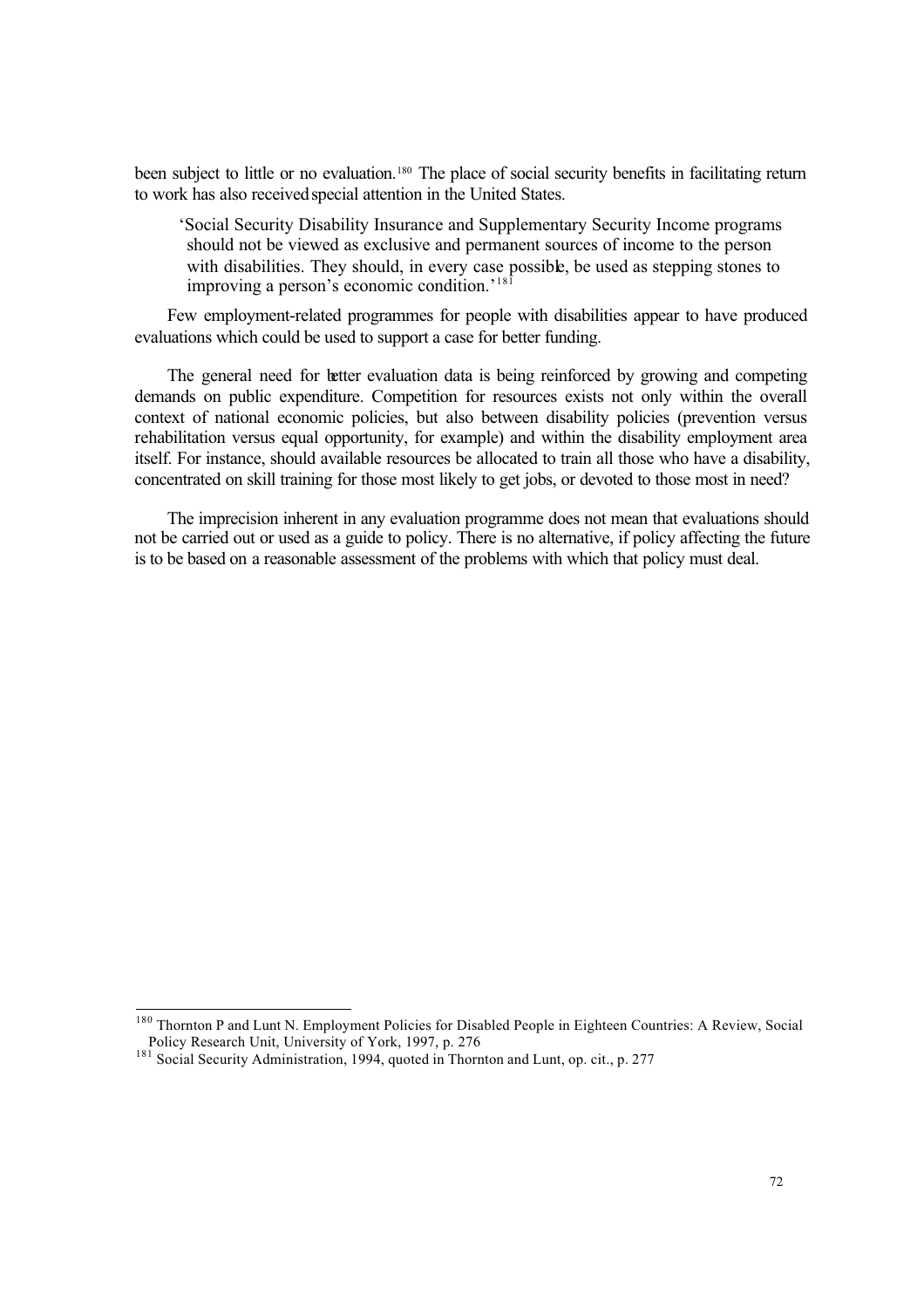## **CHAPTER 4 - KEY ISSUES AND AN AGENDA FOR ACTION**

#### **4.1 Key Issues**

Despite the array of international, regional, and national laws and other instruments, persons with disabilities throughout the world continue to be subjected to discrimination and denial of their rights in the field of employment. Available statistics indicate that the unemployment rate among workers with disabilities tends to be at least twice or three times that of other workers. Disabled workers are generally concentrated in low-level, low-paid jobs, and are not adequately represented at higher levels. Physical accessibility problems are commonplace, often reflecting negative attitudes or prejudices among others in the labour market. The double discrimination (sometimes treble, because of poverty) of women with disabilities is a particular affront to human dignity and a denial of human rights on which priority action is overdue. It could be argued that if the measures contained in existing international treaties were appropriately implemented, full equality and participation would be achieved. This unfortunately, is not yet the case. There is no country in which a major policy or programme initiative is not required. Much attention is currently being directed towards the possible elaboration of a United Nations convention on the rights of persons with disabilities. That process could take a number of years. In the meantime, there are a number of key issues which need to be addressed towards achieving the goal of equality of opportunity and treatment in the field of employment.

#### *4.1.1 UN Human Rights Instruments*

The final report of the study on Human Rights and Disability commissioned by the UN High Commissioner on Human Rights, the executive summary of which was circulated at the Commission on Social Development meeting in February 2002, contains a wide range of comments and recommendations designed to improve the effectiveness of the UN human rights system in the context of disability. These comments and recommendations are addressed to governments, treaty-monitoring bodies, the Office of the High Commissioner, the UN Commission on Human Rights, national human rights institutions and non-governmental organizations. They undoubtedly have implications for international agencies, not least in relation to multi-sectoral collaboration. Notwithstanding the understandable likely preoccupation with the elaboration of a new treaty, this rich outcome from the Human Rights and Disability study should provide an invaluable agenda for the future. It is important that an action programme be devised to address that agenda, concurrent with the work on a new convention.

Until the proposed new convention with its commitments becomes effective, human rights treaty-monitoring bodies, including the Committee on Economic, Social and Cultural Rights, should explicitly monitor the compliance of States with their commitments under the relevant human rights instruments in order to ensure the full exercise of those rights by persons with disabilities.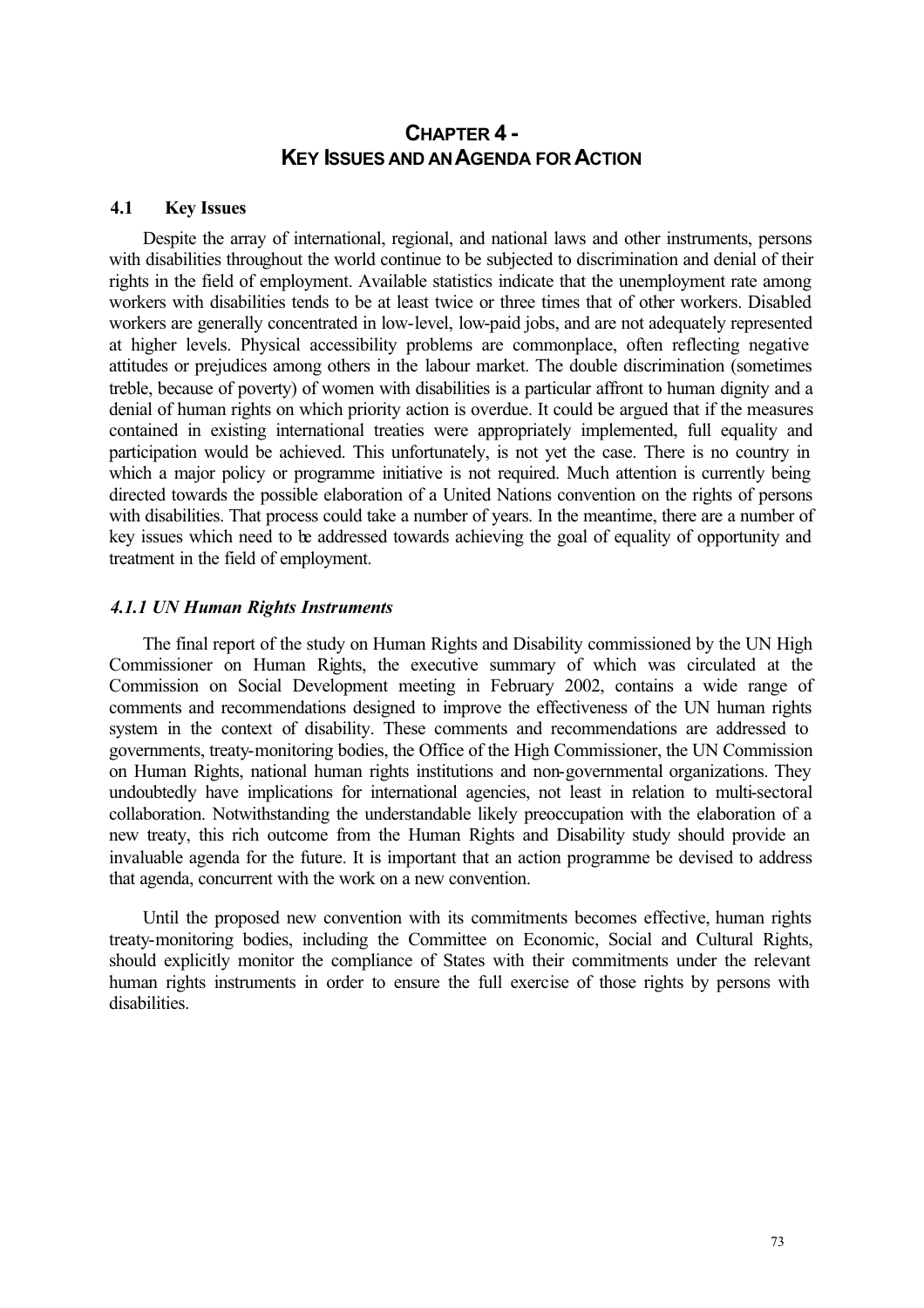#### *4.1.2 UN Standard Rules on the Equalization of Opportunities for persons with disabilities*

Shortcomings in the Standard Rules which have been identified by the Special Rapporteur concerning the gender dimension, persons with developmental and psychiatric disabilities and housing, among other matters, need to be corrected.

The effectiveness of the monitoring process for the Standard Rules, which relies to a large extent on postal questionnaires, should be reviewed.

## *4.1.3 ILO Convention No. 159 concerning Vocational Rehabilitation and Employment of Disabled Persons*

The twentieth anniversary of the adoption of Convention No. 159 in 2003 should be used to encourage States which have not yet ratified Convention No. 159 to do so and to remind States parties, where necessary, of their obligations under the Convention.

Given the central importance of consultations with the social partners and with organizations of and for persons with disabilities in relation to national policies concerning the vocational rehabilitation and employment of disabled persons, the ILO should consider conducting an international review of the extent and effectiveness of consultation between organizations of and for persons with disabilities, and governments, employers' and workers' organizations in relation to vocational rehabilitation and employment issues.

#### *4.1.4 ILO Code of Practice on Managing Disability in the Workplace*

The ILO Code of Practice on Managing Disability in the Workplace should be promoted actively with a view to its wider dissemination to and use by governments, employers' and workers' organizations.

## *4.1.5 Women and Disabilities*

The general neglect of particular issues affecting women with disabilities should be addressed as a priority. Consideration should be given to proclaiming a Year of Women with Disabilities in order to highlight the particular vulnerability of this group to discrimination and to elaborate a special programme of action to address the problem issues.

### *4.1.6 Developing Countries*

An estimated 80 per cent of all disabled people in the world live in rural areas in developing countries. The majority has either limited or no access to the services they need. In the current climate of economic and political uncertainty, the protection of the most vulnerable members of society assumes greater importance. A particular responsibility rests on governments to counter or alleviate the outcomes of market and other forces. A concerted effort is needed to increase the range and level of international support and assistance to enable developing countries to improve vocational rehabilitation, work and employment opportunities for women and men with disabilities. Bilateral and multilateral development cooperation programmes should integrate disability measures into their own overall approach.

Many development projects involve the construction of schools and vocational training centres, the establishment of public transport systems, the setting up of new factories, workshops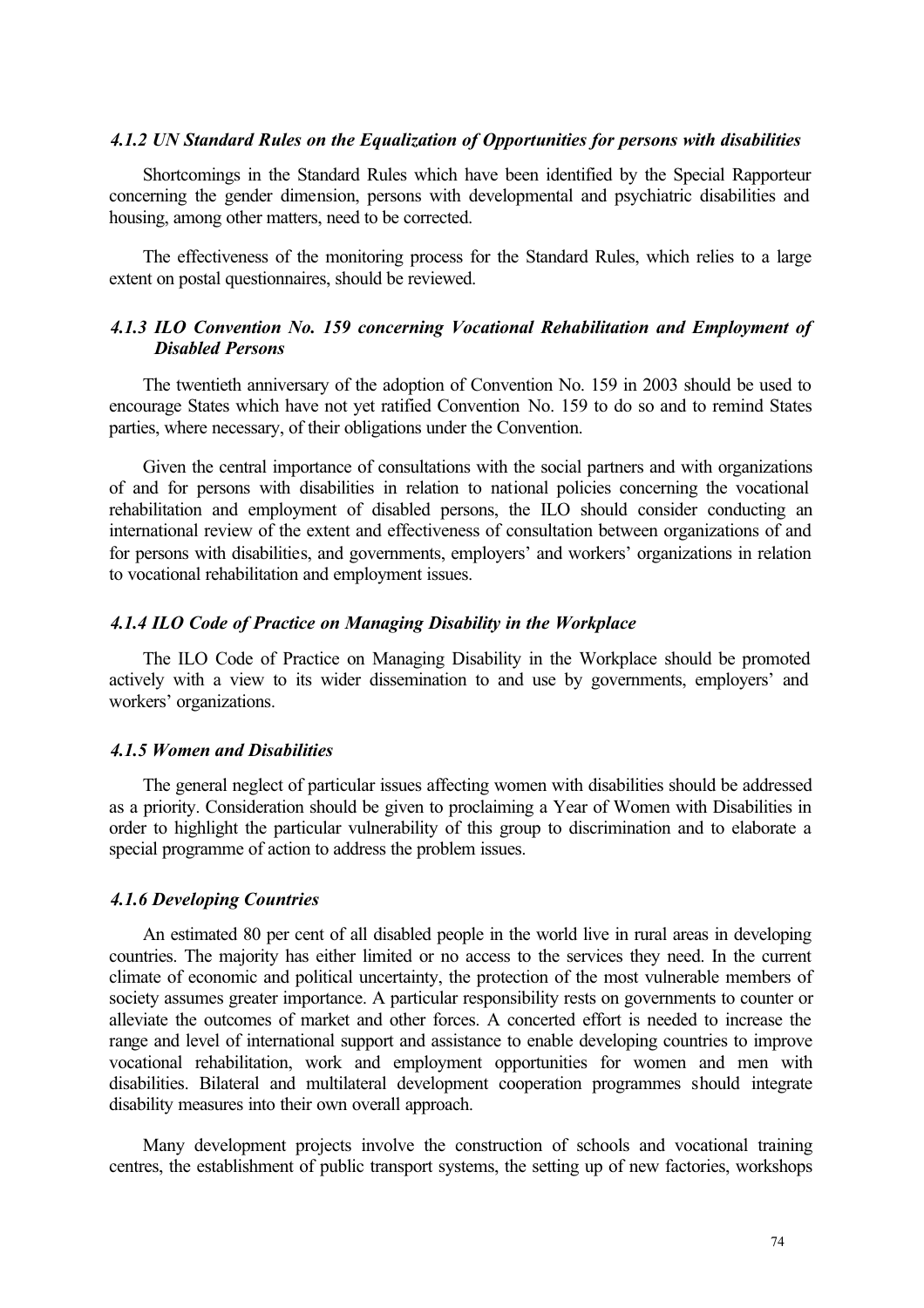and offices. If the particular needs of persons with disabilities are not planned for in those developments, the result will reinforce their segregation and exclusion and deny them the opportunities to which they are entitled. Experience elsewhere shows clearly that attempting to make existing buildings accessible to people with different disabilities is both difficult and costly. Attention should therefore to be paid to accessibility requirements from the early planning stage of such construction.

The Poverty Reduction Strategy Paper approach to poverty reduction in low-income countries, initiated by the International Monetary Fund and the World Bank, needs revision to ensure that it adequately reflects the needs of people with disabilities who live in poverty.

## *4.1.7 Training for Employment*

Priority in vocational training policy and provision, particularly in times of rising unemployment, should be given to the most vulnerable if they are not to become further disadvantaged in the labour market.

Many of the jobs for which disabled persons have been traditionally trained do not exist any more. The relevance of training programmes to current and likely future labour market requirements should be critically reviewed.

Physical accessibility remains a major barrier to many persons with disabilities seeking work or training. Special measures are needed to create a truly barrier-free and non-discriminatory environment.

While the principle of mainstreaming is being increasingly accepted, the effectiveness of the practice needs to be urgently reviewed before disabled persons find themselves more disadvantaged than before.

## *4.1.8 Multi-sectoral Collaboration*

In many countries, responsibility for vocational training and retraining for persons with disabilities has been assigned to the ministry or department responsible for general labour market training, rather than to a specialized 'disability' ministry. This incorporation into mainstream is seen as part of a more inclusive policy, in keeping with the goal of full inclusion and participation of disabled persons in society. Such an approach implies that the needs of persons with disabilities should be taken into account in policy making of all ministries and departments, and in the processes and structures designed to implement policies and programmes. Given this, the work of the ILO, UNESCO and WHO in relation to multi-sectoral collaboration should be pursued and intensified.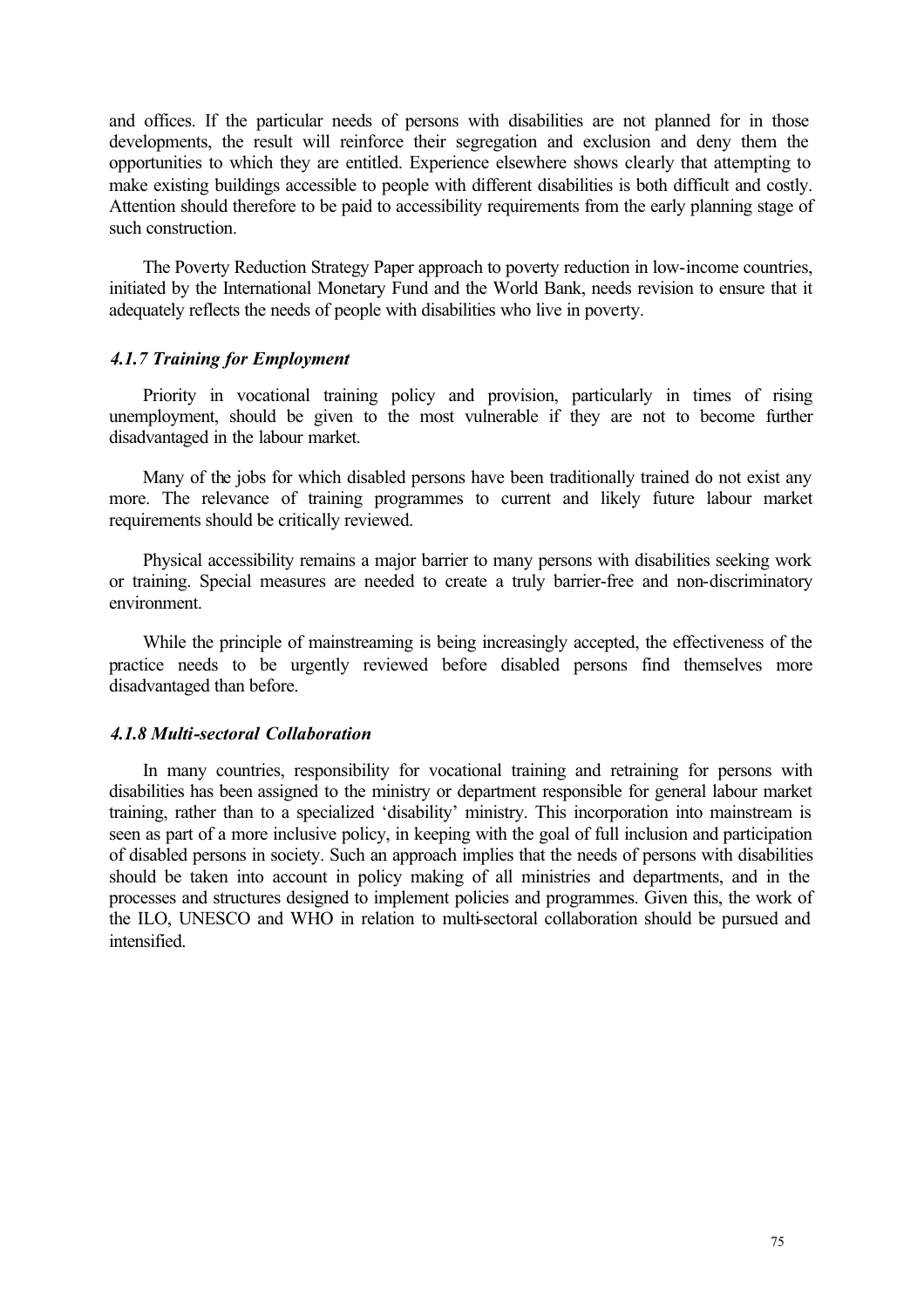## *4.1.9 Employment Promotion*

Persuasion measures should be encouraged and intensified. Such measures are, however, no substitute for legislation and other obligatory measures in promoting equality of opportunity and treatment.

There appears to be considerable potential for creating additional meaningful employment for persons with disabilities by expanding the range and types of social enterprises. The ILO should take the lead in helping to remove or reduce barriers which are inhibiting the creation of new social enterprises.

## *4.1.10 Statistical and Other Data*

There is a general lack of reliable, valid and comparable data on the employment situation of persons with disabilities. This makes it difficult to answers questions such as:

- have labour force participation rates increased for persons with disabilities?
- have unemployment rates for persons with disabilities increased/decreased and, if so, by how much?
- do disabled workers enjoy the same rates of pay as others doing comparable work?

Inadequacies in data reliability and quality at any level make policy formulation and programme planning difficult and weaken the case for resources allocation. Consideration should be given to the setting up of a special Task Force to explore how data deficiencies in relation to work and employment might be improved.

## *4.1.11 Programme Evaluation*

Few employment-related programmes for persons with disabilities have been evaluated. Competing demands on public expenditure emphasize the need for more evaluation. The development of guidelines on best practice should be considered.

## **4.2 General Principles to Inform the Drafting of a New treaty**

An important opportunity to take a further significant step towards achieving the goal of equality of opportunity and treatment in the employment field arises from the General Assembly decision to establish an Ad Hoc Committee to consider proposals for a comprehensive and integral convention to promote and protect the rights of persons with disabilities. The process of elaborating a convention should be open and transparent, and should provide for full and meaningful participation by all interested parties in a spirit of cooperation. Keeping that firmly in mind, and taking into account existing international treaties and in particular, ILO Convention No. 159 and related ILO instruments, the following general principles are suggested as a basis to inform that process, particularly in relation to the employment provisions of the proposed Convention.

- The proposed Convention must be approached from a human rights perspective. It should be informed by the overarching principle that all persons with disabilities, without exception, are entitled to the full benefit and enjoyment of all fundamental human rights and freedoms on the basis of equality and without discrimination.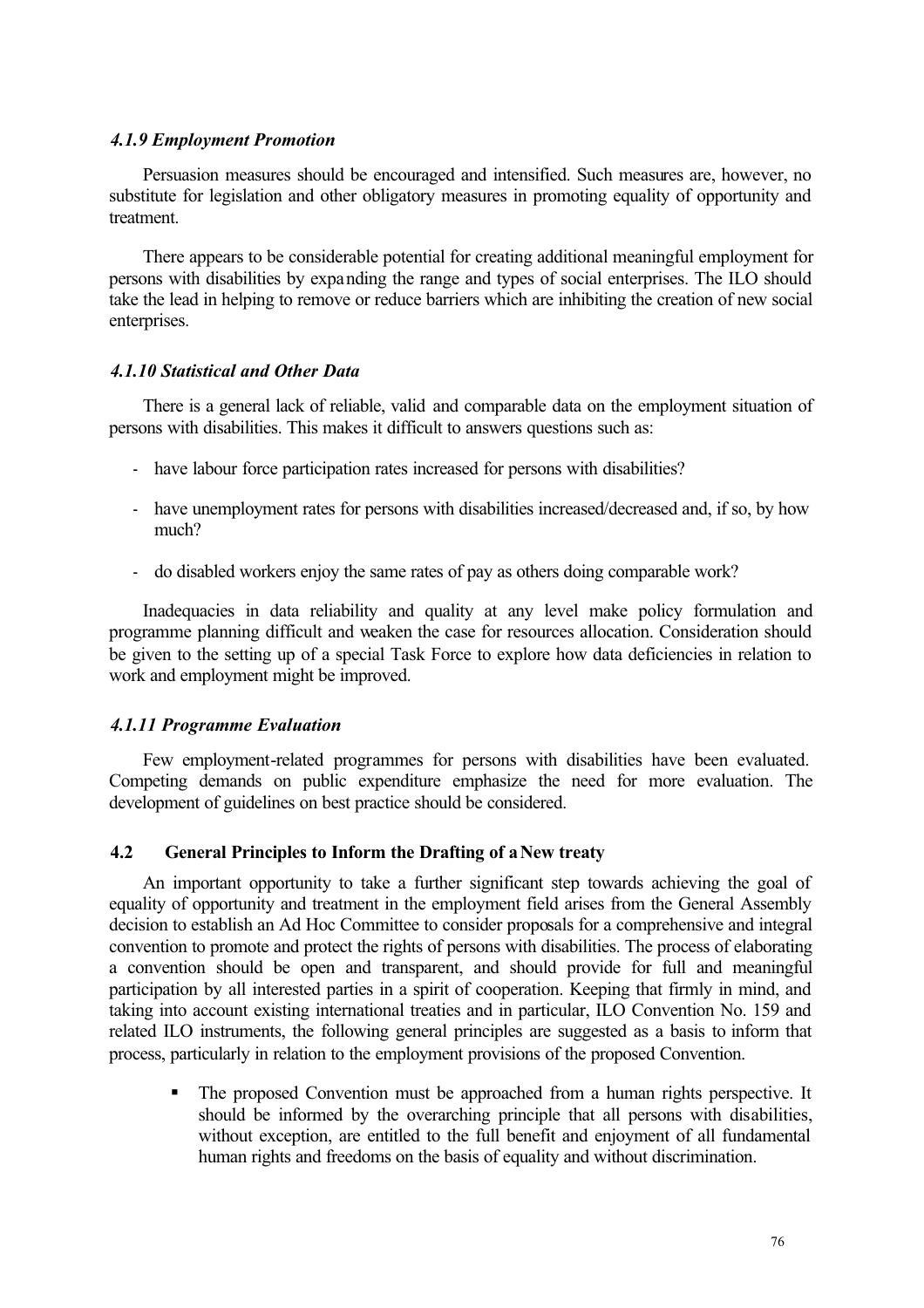- - All international human rights instruments protect the rights of persons with disabilities through the principles of equality and non-discrimination. The adoption of international standards dealing specifically with the rights of persons with disabilities should be seen as giving more detailed content to internationally agreed general rights and freedoms.
- -The Convention must apply to all categories of disabled persons.
- - Special attention should be paid to the situation of people with disabilities facing multiple discrimination including, in particular, women with disabilities and poor disabled persons in developing countries.
- - Special attention should be paid to the situation of persons with disabilities in rural and remote areas.
- - The provisions of the Convention should not conflict with existing provisions either of national law or international instruments, in particular those of Convention No. 159 concerning Vocational Rehabilitation and Employment of Disabled Persons.
- - The provisions of the Convention should be regarded as minima, which States party may go beyond in national law.
- - The Convention should address itself primarily to governments, with whom the main responsibility rests, while requiring States party to seek the cooperation of employer' and workers' organizations, and organizations of and for persons with disabilities.
- - The Convention should recognize that equality of opportunity exists only when any relevant restrictions or limitations caused directly or indirectly by a disability have been compensated for by appropriate modifications, adjustments or assistance. Denial of any such reasonable accommodation constitutes disability-based discrimination. It should thus require governments not merely to abstain from and prevent measures which might discriminate against persons with disabilities, but also to take affirmative action to reduce or remove barriers to full participation and to give preferential treatment, where necessary, in order to achieve equality of opportunity and treatment. Such affirmative action measures should not be regarded as discriminating against other workers.
- - The Convention should recognize the importance of social dialogue in achieving the rights contained in the Convention through national level negotiations and, in the case of employment, in the concrete exercise of these rights in the workplace, through collective bargaining.
- - As public services become generally more privatized, private employers and providers of goods and services, and other non-public bodies should increasingly become subject to both non-discrimination and equality norms in relation to persons with disabilities.
- - Rights can only be properly exercised and protected if people are aware of their existence and are in a position to access them. In other words, rights must be visible and accessible, and there should be access to justice through easy-to-use dispute prevention and settlement systems and to legal aid.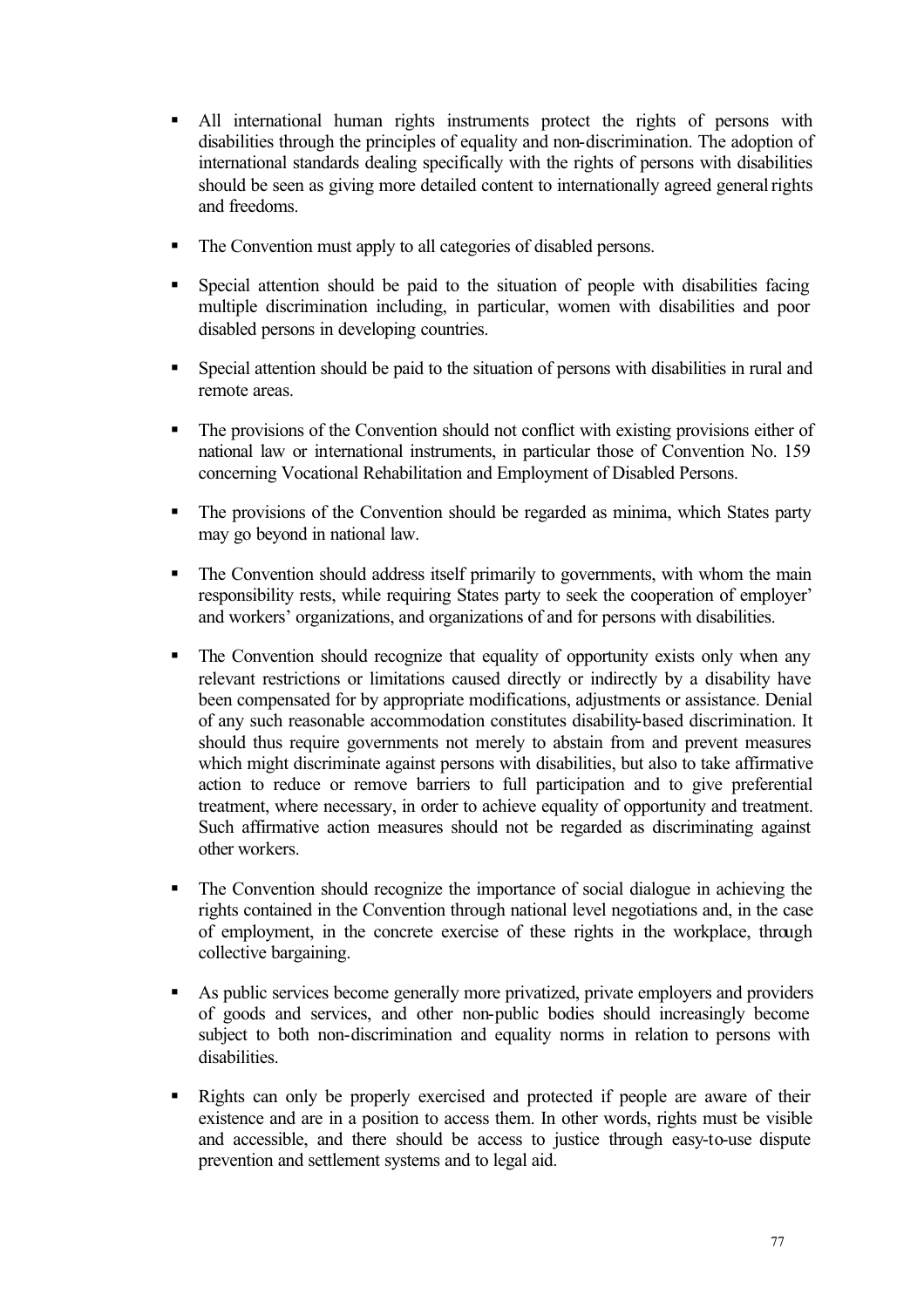- $\blacksquare$  The Convention should recognize the importance of having an institutional framework to deal with the rights of persons with disabilities, appropriate to national conditions.
- - The importance of international cooperation in the promotion of development and, hence, in the effective implementation of the Convention should be strongly reflected, and governments in particular urged to adopt special measures to help achieve that goal.
- - The elaboration process should be open and transparent. It should provide for meaningful participation by all interested parties, in particular persons with disabilities and their representative organizations.
- - The Convention should include provision for a monitoring mechanism which should involve the specialized United Nations agencies and other UN organs, in their respective areas of competence.

## **4.3 What Should the Convention Contain Concerning the Right to Decent Work?**

*Note: The proposed Convention need not be limited to defining the rights of persons with disabilities. It may also set down governmental obligations for ensuring those rights. It may include substantive articles as well as application provisions.*

- - States party to develop, implement and periodically review national policies and systems on vocational rehabilitation and employment.
- - States party to recognize the right to decent work of persons with disabilities according to personal capabilities, which includes the right to the opportunity to gain a living by work freely chosen or accepted, the right to vocational guidance, vocational training, placement and employment-related services.
- The right, according to personal capabilities, to secure and retain employment or to engage in a freely-chosen, useful, productive and remunerative employment.
- Vocational rehabilitation and employment measures to be made available and accessible to all categories of disabled persons.
- - Wherever possible, persons with disabilities to avail of these services with and under the same conditions as other workers with any necessary adaptations or assistance, as required.
- - The right to decent, just and favourable conditions of work which ensure, in particular:
	- equal pay for work of equal value
	- equality of opportunity and treatment for disabled men and women
	- safe and healthy working conditions
	- equal opportunity to be promoted to an appropriate higher level, subject to no considerations other than competence, experience and the inherent requirements of the job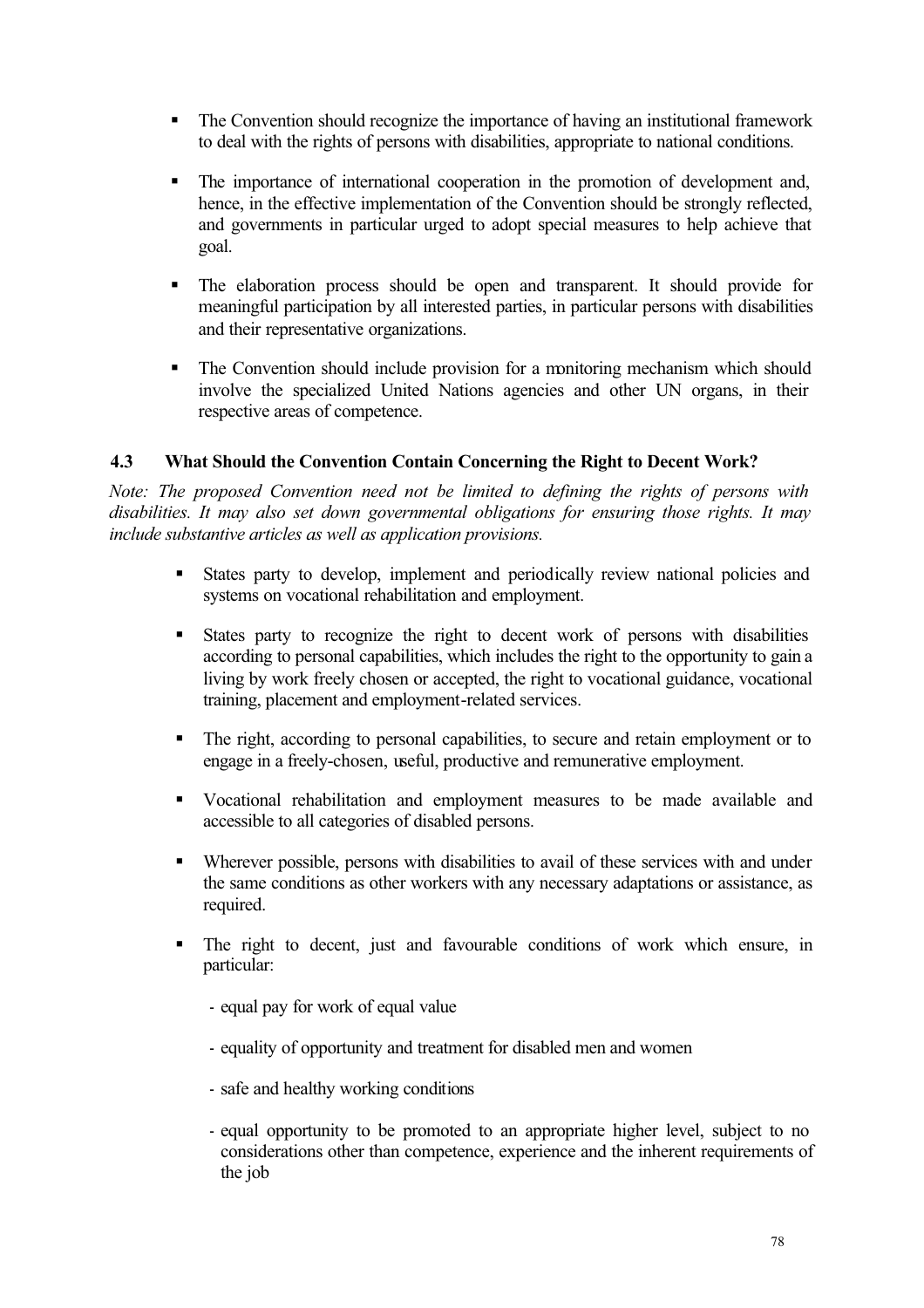- rest and leisure and reasonable limitation of working hours and periodic holidays with pay, as well as remuneration for public holidays.
- The right to social security, including social insurance, and to a decent standard of living
- - Social/Security/Insurance benefits should not constitute a disincentive to vocational rehabilitation or employment
- -The right to join trade unions
- - Equal opportunities and equal treatment in matters of employment and occupation without discrimination on the grounds of disability
- - Protection against exploitation and any treatment of a discriminatory, abusive or degrading nature
- The right to protection in cases of termination of employment
- Measures to be taken to promote employment opportunities for persons with disabilities which conform to the employment and remuneration standards applicable to workers generally
- - Special positive measures aimed at effective equality of opportunity and treatment between workers with disabilities and other workers not to be regarded as discriminating against other workers
- Elimination of physical, communication and other barriers and obstacles affecting transport and access to and free movement in training and employment premises
- The provision, where necessary, of support measures including technical supports, wage subsidies, and ongoing personal services to enable persons with disabilities to secure, retain and advance in employment
- - Special measures to be taken to meet the vocational rehabilitation, work and employment needs of women with disabilities and other disabled persons facing multiple discrimination.
- - Special measures to be taken to meet the vocational rehabilitation and employment needs of persons with disabilities in rural areas and remote communities
- Special measures to be taken to assist in overcoming prejudice, misinformation and attitudes unfavourable to the employment of persons with disabilities
- - All States Parties to be encouraged to develop and adopt suitable legislation prohibiting direct and indirect discrimination in the field of training and employment on the grounds of disability, such legislation (a) to apply, inter alia, to recruitment and selection, vocational guidance, training and retraining, employment and working conditions, pay, retention, dismissal and promotion; (b) to include the requirement that reasonable accommodation be provided by employers where necessary to ensure equality of opportunity and treatment
- No provision in the Convention should affect any provisions which are more conducive to the realization of the right to decent work of persons with disabilities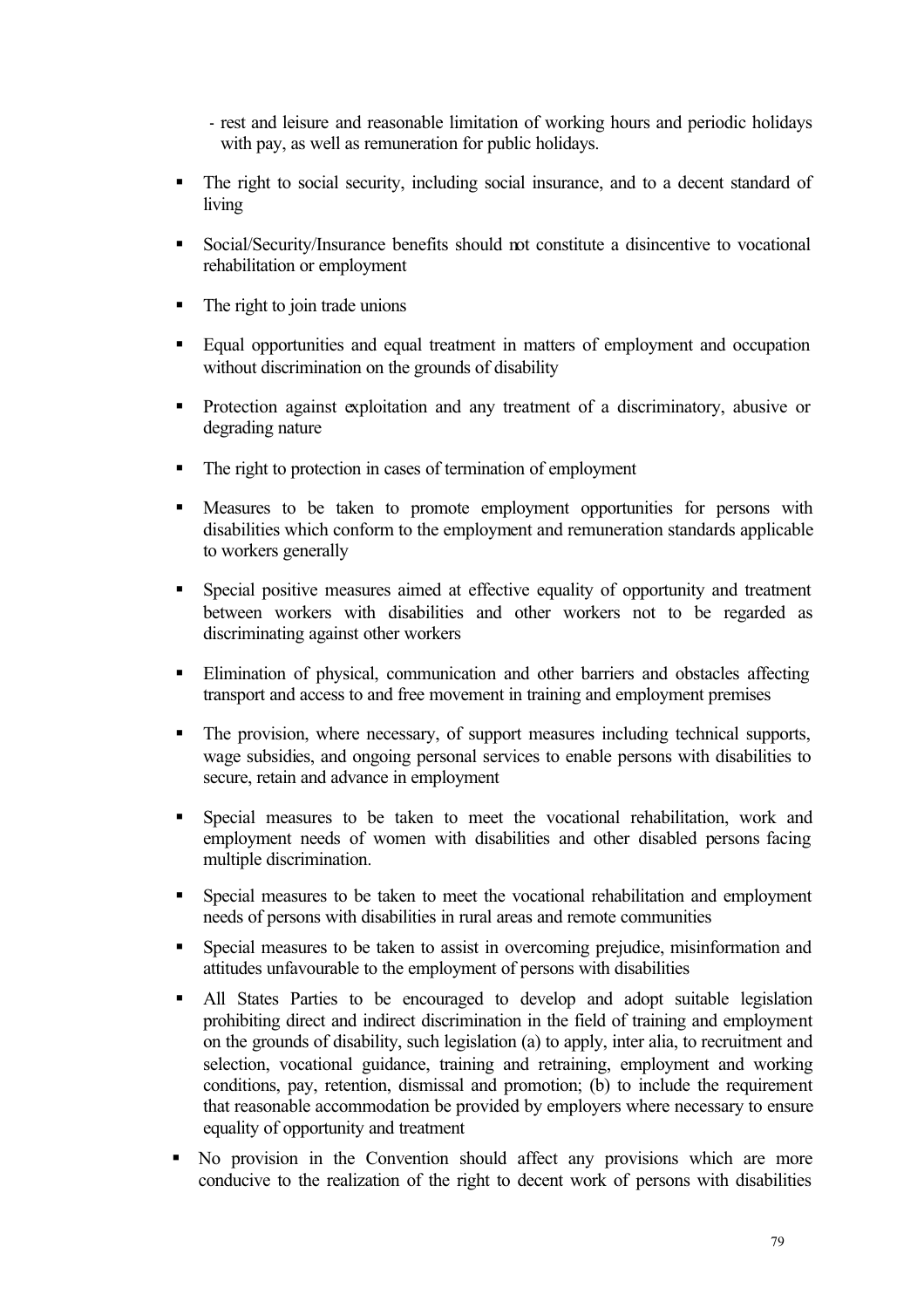which may be contained in the law of a State party to the Convention or international law in force in that State, in particular Convention No. 159 concerning Vocational Rehabilitation and Employment of Disabled Persons.

- - States party to ensure that other employment-related laws and regulations do not discriminate against persons with disabilities
- - States party to ensure the development of alternative forms of employment for persons with disabilities who may not have the capacity to work in the open labour market
- - Sheltered workshops to provide, not only useful and remunerative work, but opportunities for vocational advancement with, wherever possible, transfer to open employment
- - States party to ensure that persons with disabilities have access to legal and other support to enable them to exercise their right to vocational rehabilitation and employment
- Representative organizations of employers and workers, and representative organizations of and for persons with disabilities, to be consulted on the implementation of vocational rehabilitation and employment policies for disabled persons
- - States party, by methods appropriate to national conditions and practice, to pursue the policy in respect of decent work for persons with disabilities under the direct control of a national authority
- - The role of the ILO in the field of vocational rehabilitation and employment of persons with disabilities to be promoted, particularly with regard to:
	- the encouragement and facilitation of international cooperation
	- the utilization of the ILO Code of Practice on Managing Disability in the Workplace
	- the improvement of reliable and valid statistical and other information
	- the promotion of research and evaluation of programmes and practices.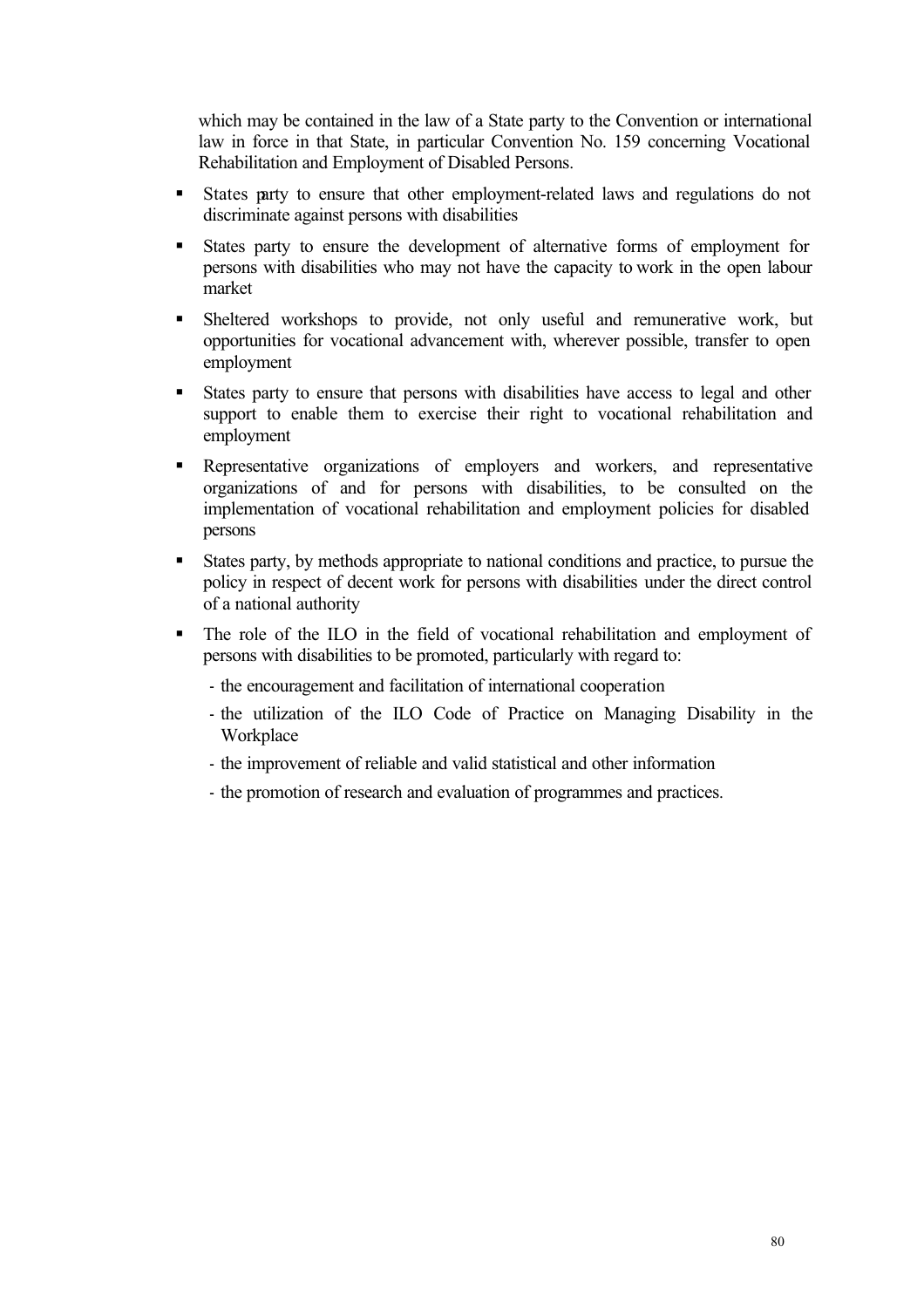## **ANNEX 1 - DEFINITIONS**

The following definitions of terms used in this report are based on the ILO Code of Practice on Managing Disability in the Workplace.

#### **Adjustment or accommodation**

Adaptation of the job, including adjustment and modification of machinery and equipment and/or modification of the job content, working time and work organization, and the adaptation of the work environment to provide access to the place of work and to facilitate the employment of individuals with disabilities.

## **Competent authority**

A ministry, government department or other public authority having the power to issue regulations, orders or other instructions having the force of law.

#### **Disability management**

A process in the workplace designed to facilitate the employment of persons with a disability through a coordinated effort addressing individual needs, work environment, enterprise needs and legal responsibilities.

## **Disabled person**

An individual whose prospects of securing, returning to, retaining and advancing in suitable employment are substantially reduced as a result of a duly recognized physical, sensory, intellectual or mental impairment.

## **Discrimination**

Any distinction, exclusion or preference based on certain grounds which nullifies or impairs equality of opportunity or treatment in employment or occupation. General standards that establish distinctions based on prohibited grounds constitute discrimination in law. The specific attitude of a public authority or a private individual that treats unequally persons or members of a group on a prohibited ground constitutes discrimination in practice. Indirect discrimination refers to apparently neutral situations, regulations or practices which in fact result in unequal treatment of persons with certain characteristics. Distinction or preferences that may result from application of special measures of protection and assistance taken to meet the particular requirements of disabled persons are not considered discriminatory.

## **Employer**

A person or organization employing workers under a written or verbal contract of employment which established the rights and duties of both parties, in accordance with national law and practice. Governments, public authorities and private companies as well as individuals may be employers.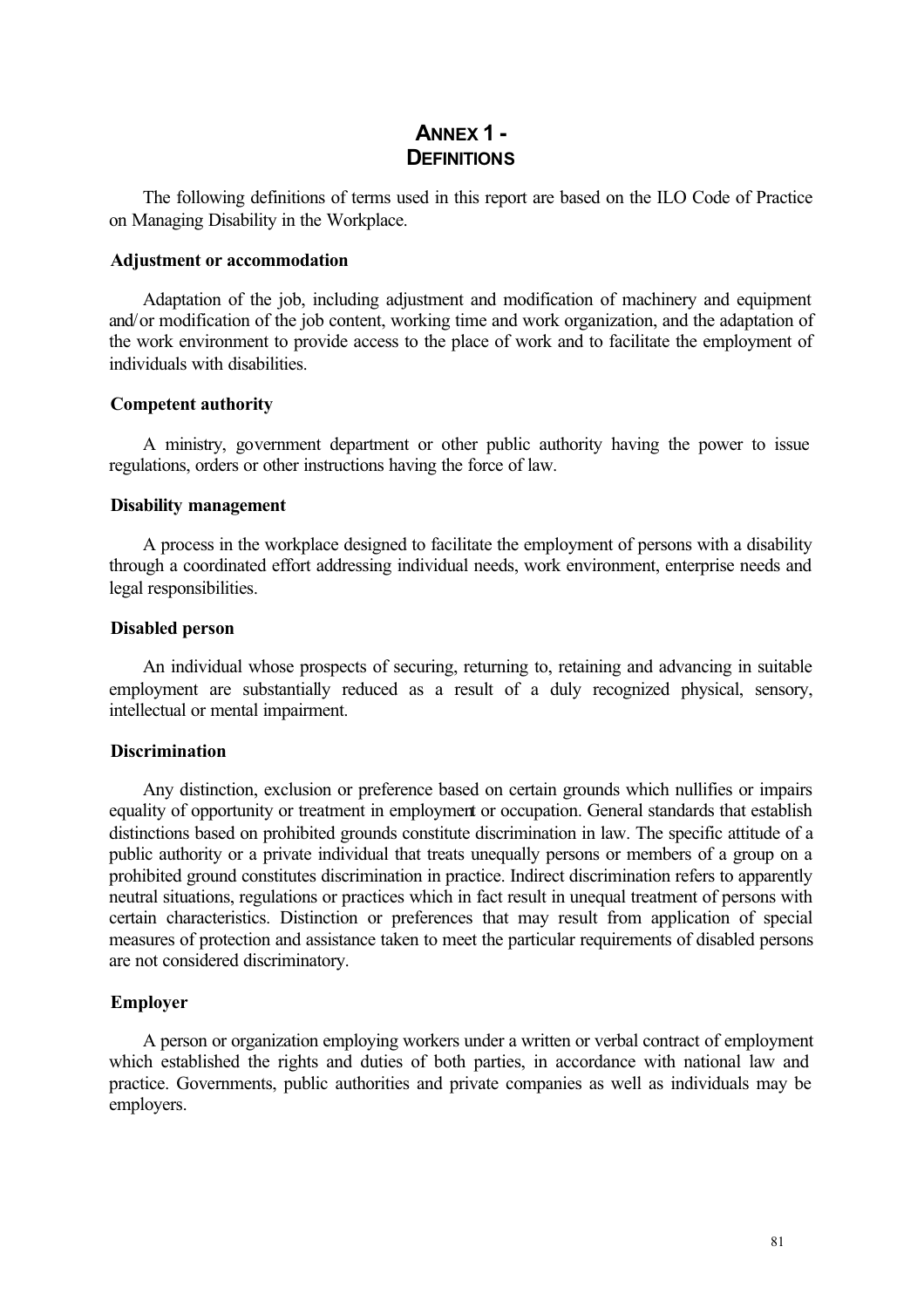#### **Employee assistance programme**

A programme – either jointly operated by an employer and a workers' organization, or by an employer alone, or a workers' organization alone – that offers assistance to workers and frequently also to their family members, with problems liable to cause personal distress, which affect or could eventually affect job productivity.

#### **Employers' organization**

An organization whose membership consists of individual employers, other associations of employers or both, formed primarily to protect and promote the interests of members and to provide services to its members in employment-related matters.

## **Equal opportunity**

Equal access to and opportunities for all persons in employment, vocational training and particular occupations, without discrimination, consistent with Article 4 of ILO Convention No. 159.

#### **International labour standards**

Principles and norms in all labour-related matters which are adopted by the tripartite International Labour Conference (governments, employers and workers). Theses standards take the form of international labour Conventions and Recommendations. Through ratifications by member States, conventions create binding obligations to implement their provisions. Recommendations are non-binding instruments which provide guidance on policy, legislation and practice.

#### **Job adaptation**

The adaptation or redesign of tools, machines, workstations and the work environment to an individual's needs. It may also include adjustments in work organization, work schedules, sequences of work and in breaking down work tasks to their basic elements.

#### **Job retention**

Remaining with the same employer, with the same or different duties or conditions of employment, including return after a period of paid or unpaid absence.

## **Mainstreaming**

Including people with disabilities in employment, education, training and all sectors of society.

#### **Organizations of and/or for persons with disabilities**

Organizations which represent persons with disabilities and advocate for their rights.

#### **Return to work**

The process by which a worker is supported in resuming work after an absence due to injury or illness.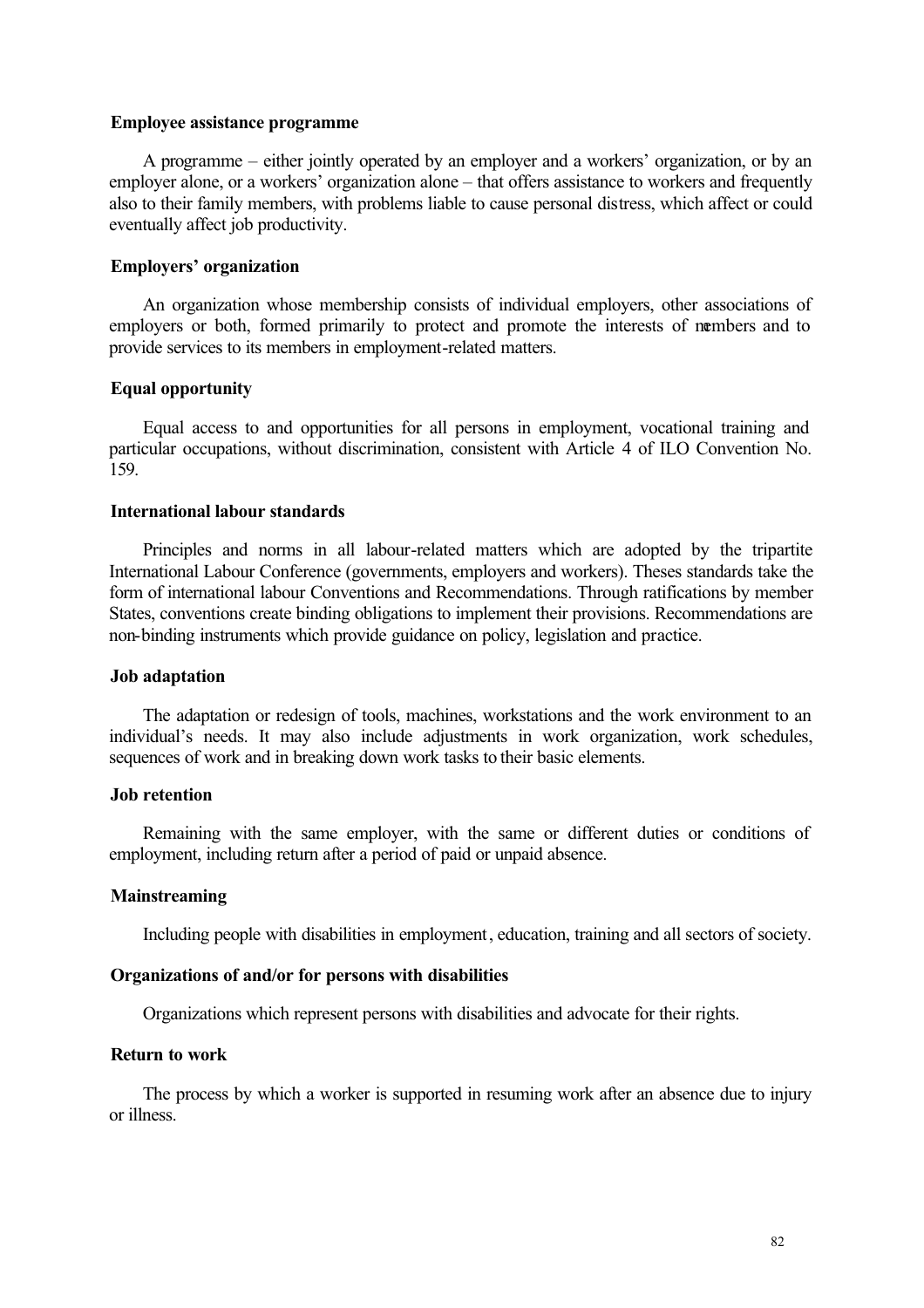#### **Vocational rehabilitation**

A process which enables disabled persons to secure, retain and advance in suitable employment and thereby furthers their integration or reintegration into society.

#### **Works council/workplace committee**

A committee of workers within the enterprise with which the employer cooperates and which is consulted by the employer on matters of mutual concern.

#### **Worker/employee**

Any person who works for a wage or salary and performs services for an employer. Employment is governed by a written or verbal contract of service.

#### **Workers' representatives**

Persons who are recognized as such under national law or practice, in accordance with the Workers' Representatives Convention, 1971 (No. 135), whether they are: (a) trade union representatives, namely representatives designated or elected by trade unions; or (b) elected representatives, namely representatives who are freely elected by workers of the undertaking in accordance with provisions of national laws or regulations or of collective agreements and whose functions do not include activities which are recognized as the exclusive prerogative of trade unions in the country concerned.

#### **Working conditions**

The factors determining the circumstances in which the worker works. These include hours of work, work organization, job content, welfare services and the measures taken to protect the occupational safety and health of the worker.

#### **Working environment**

The facilities and circumstances in which work takes place and the environmental factors which may affect workers' health.

#### **Workplace**

All the places where people in employment need to be or to go to carry out their work and which are under the direct or indirect control of the employer. Examples include offices, factories, plantations, construction sites, ships and private residences.

## **Workstation**

The part of the office or factory where an individual works, including desk or work surface used, chair, equipment and other items.

## **Work trial**

Work activity to provide experience in or test suitability for a particular job.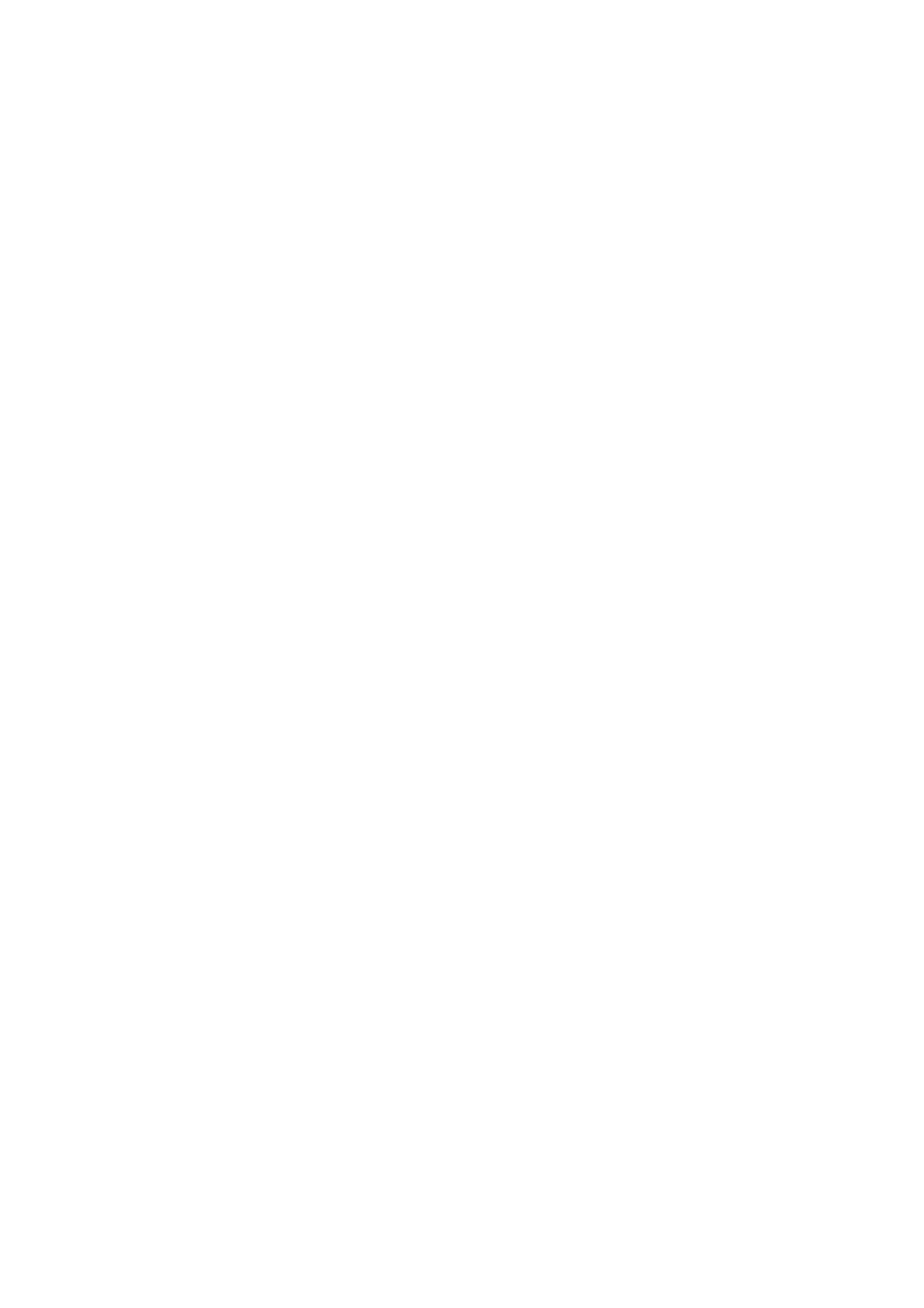## **ANNEX 2-EARLY HISTORICAL DEVELOPMENT OF WORK AND EMPLOYMENT OPPORTUNITIES FOR PERSONS WITH DISABILITIES (1900-1930)**

## **A2.1 Overview**

'Variations in physical, mental and sensory functioning have always existed among human beings. Yet, people with functional limitations, disabilities, have always run the risk of being excluded and marginalized. Throughout the centuries we have designed and constructed our societies as if persons with disabilities did not exist, as if all human beings can see, hear, walk about, understand and react quickly and adequately to signals from the world around them. This illusion, this misconception about human nature, this inability to take the needs of all citizens into account in the development of society is the main reason for the isolation and exclusion of persons with disabilities, which we can observe in different forms and to different degrees all over the world. It will take a long time to change this pattern of behaviour, which is deeply rooted in prejudice, fear, shame and lack of understanding of what it really means to live with a disability. However, international efforts to improve the living conditions for persons with disabilities have begun and progress is being made. A more systematic effort to improving living conditions of persons with disabilities started long ago in the emerging industrialized nations. During the last 50 years the so-called advanced welfare states have developed comprehensive programmes and services in order to meet the needs of persons with disabilities.'182

In the context of work and employment opportunities for persons with disabilities, the starting point was probably about 35 years earlier than that, though there has been a significant acceleration in the pace of change during the past two decades or so. Concepts such as equality of opportunity, justice, rights, choice, recognition and acceptance of diversity, and 'reasonable accommodation' (though by another name) are not unique to the independent living movement or the transition to the so-called social and rights models. They can be found in descriptions of the development of vocational rehabilitation, leading to the ability to work, in certain countries at the time of the First World War, 1914-1918.<sup>183</sup>

## **A2.2 From the Beginning**

The general depiction of people with disabilities as objects of health, welfare and charity programmes, often resulting in their segregation and exclusion from mainstream activities, including employment, began to be seriously questioned in the early part of the twentieth century. A growing realization that persons with a disability had not only the motivation to work but the capacity to do so, led to the early development of policies and programmes to enable disabled persons to secure, retain and advance in suitable employment, and to return to work after an absence due to illness or injury. A particular stimulus for the latter, it must be said, was the need for trained workers to replace those called to fight in World War I.

<sup>&</sup>lt;sup>182</sup> Final Report of the Special Rapporteur of the Commission for Social Development on monitoring the implementation of the Standard Rules on the Equalisation of Opportunities for Persons with Disabilities on his second mission, 1997-2000 (E/CN. 5/2000/3 Annex)

<sup>183</sup> Harris, Garrard, The redemption of the disabled: A study of programmes of rehabilitation for the disabled of war and industry, New York, Appleton, 1919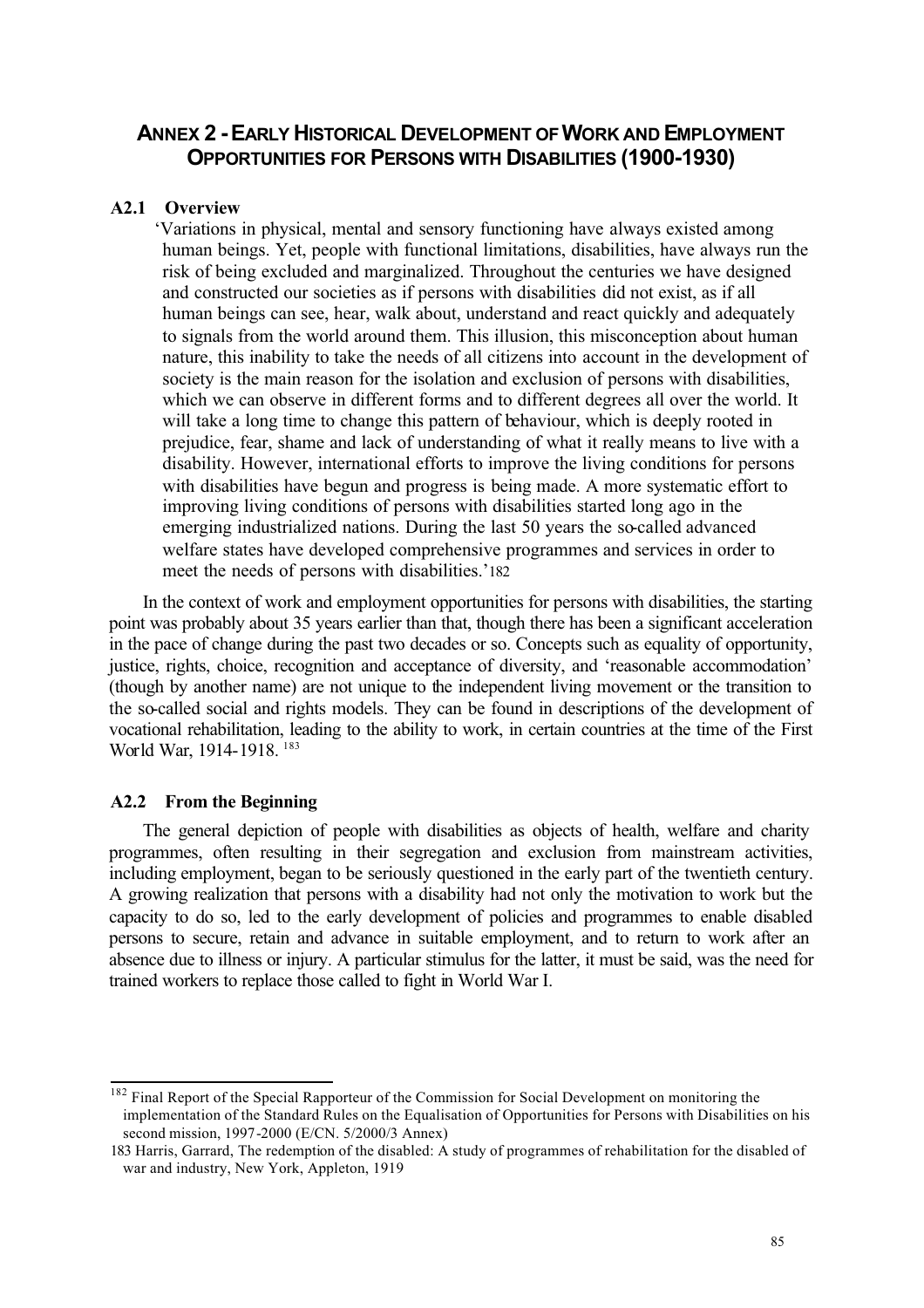#### **A2.3 Belgium**

In the early days of the First World War, a place of refuge, with medical and surgical treatment for all who needed it, developed near Havre, France, for Belgian soldiers disabled in fighting in their homeland. 184 What soon became known as the Depot des Invalides quickly became a centre for medical care and vocational instruction. The curriculum included carpentry, brushmaking, toymaking, plumbing, cooperage, mechanics, wood and metal turning, electrical work, upholstery, shoemaking, tailoring, printing, envelope making and the manufacture of artificial limbs. Wages were paid, some of which was deposited in a savings account to be given to the individual when he left. The advantages of vocationally rehabilitating disabled soldiers to enable them to contribute to the war effort in a supporting role led to the establishment in 1916 of the Ecole Nationale Belge des mutilés de la guerre at Port Villez in France. Training courses included poultry farming, market gardening, office/clerical work, teacher training and over forty technical trades. The school was maintained by the Belgian Government and those attending received the regular rate of army pay plus a portion of the proceeds of the sale of articles produced. For those with the capacity for and interest in studying for a profession such as law, medicine, natural sciences, etc. opportunity was provided to study in Paris.

#### **A2.4 France**

Vocational rehabilitation and return to work programmes in France had a somewhat similar development to that for Belgian disabled soldiers. The municipality of Lyons opened its first school for this purpose in December 1914, followed by a second six months later. Other municipal authorities, departmental governments, trade unions and private charities followed suit. The Ministry of Commerce adapted vocational schools under its jurisdiction so that soldiers with disabilities could attend. By the end of 1916, over 100 schools were available for vocational rehabilitation. A National Office was set up the same year to coordinate matters.

'In the larger schools,' according to Harris, 'the training offered is divided into instruction in manual trades, office work and general schooling. Figures show that the manual trades most in demand are shoemaking, tailoring, basketry, harnessmaking, saddlery, tinsmithing and carpentry. The reason for the popularity of these trades is that they will afford a living almost anywhere, in the city or in a tiny village. They do not require expensive equipment, and they are the trades selected by the men themselves. Most of the soldiers are from villages and small towns, and these desire to acquire a trade that, when eked out with their pension, will give a good living and yet not be too exacting. These men will open shops in their homes, and have time also to work in the garden, cultivate their tiny farm patches, and attend their vines.'185 Other trades taught included mechanics, typography, lithography, bookbinding, locksmith, brushmaking, toymaking and box-making, welding, mould making and stucco work, vehicle painting, photography, diamond cutting, sabot and galoche making, stonecarving, hairdressing, dental mechanics and wireless telegraphy.

#### **A2.5 Great Britain**

The aftercare of disabled soldiers and sailors in Great Britain pre-World War One had been principally a matter of private initiative and financial support. 186 State provision consisted largely of a small pension and, where needed, artificial limbs. This approach was changed utterly when an official report in February 1915 stated that primary responsibility in this regard was with government. The report recommended:

<sup>184</sup> Paragraphs 4 to 9 rely heavily on Harris, op. cit.

 $185 \text{ idem: } p. 88$ 

 $186$  idem: p. 93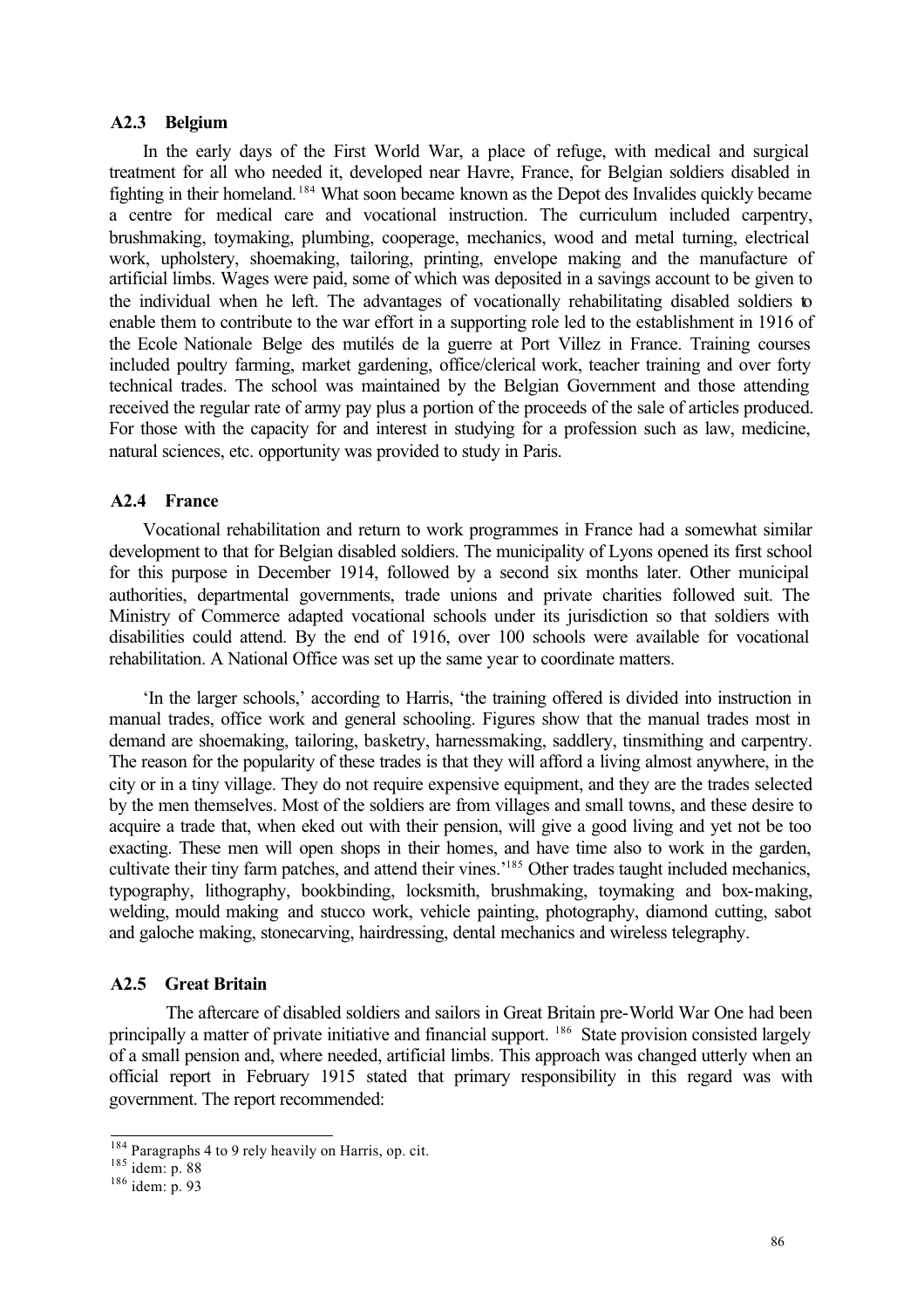- (1) 'The care of soldiers and sailors should be assumed by the State.
- (2) This duty should include:
	- a) the restoration of the man's health where practicable;
	- b) the provision of training facilities if he desires to learn a new trade;
	- c) the finding of employment for him when he stands in need of such assistance.'187

The principal pre-war agency of after-care work was the Royal Patriotic Fund Corporation, which held in trust the Royal Patriotic Fund, an amalgamation of private charitable funds, dating back in origin to the Crimean War. The Military and Naval War Pensions Act, 1915 created the Statutory Committee for administration of the Fund, and the Committee and its system of local committees were brought under the control of the Ministry of Pensions when it was established in 1916. The Statutory Committee was, in turn, dissolved under further legislation the following year and the Ministry of Pensions, and Local War Pensions Committees, were charged with 'the medical treatment or training for industrial life that a discharged soldier may need.'

Training was provided as needed, in technical schools, agricultural colleges or workshops, though in the case of the last named it was expected that the individual would be employed permanently in the shop. For others, placement was organized through the training institution or local labour exchange. Trade advisory committees were set up jointly by the Ministries of Pensions and Labour in the principal trades for which training was given, to advise 'as to conditions under which the training of disabled men in the trade can be best given, the best methods of training, the suitable centres for it, and generally how to secure uniformity in training.' Other local 'technical advisory committees' were set up to advise on suitable local schemes for training individuals and the prospects of their employment after training. Both types of committee included equal representation of employers and trade unions. A key characteristic of the British system appears to have been its ability to respond to individual needs and local conditions.

## **A2.6 Germany**

In many ways, at the beginning of the war, Germany was in a better position than many other countries to deal with the issue of vocational rehabilitation. A leader in orthopaedic surgery and rehabilitation, Germany also had a well developed network of disability centres, many of which had workshops teaching a variety of trades. Employers' insurance associations also had a number of hospitals which provided services.

It appears that the government accepted responsibility for the medical rehabilitation of disabled soldiers, while vocational rehabilitation and return to working life were the province of private charity or individual states. As an example, the 900 bed hospital in Nurnberg was made available by the city authorities, complete with up to date orthopaedic equipment. General and theoretical instruction was provided in the city's schools, and practical work in the hospital workshops.

Skills taught included: left-hand writing, typewriting, stenography, commercial courses, farm bookkeeping, decoration and design, office management, tailoring, painting, bookbinding, printing, locksmithing, shoemaking, saddlery, weaving, orthopaedic mechanics, carpentry, farming, blacksmithing, brushmaking. Additional courses provided in Düsseldorf included telegraphy,

<sup>187</sup> Quoted in Harris, op. cit. p. 95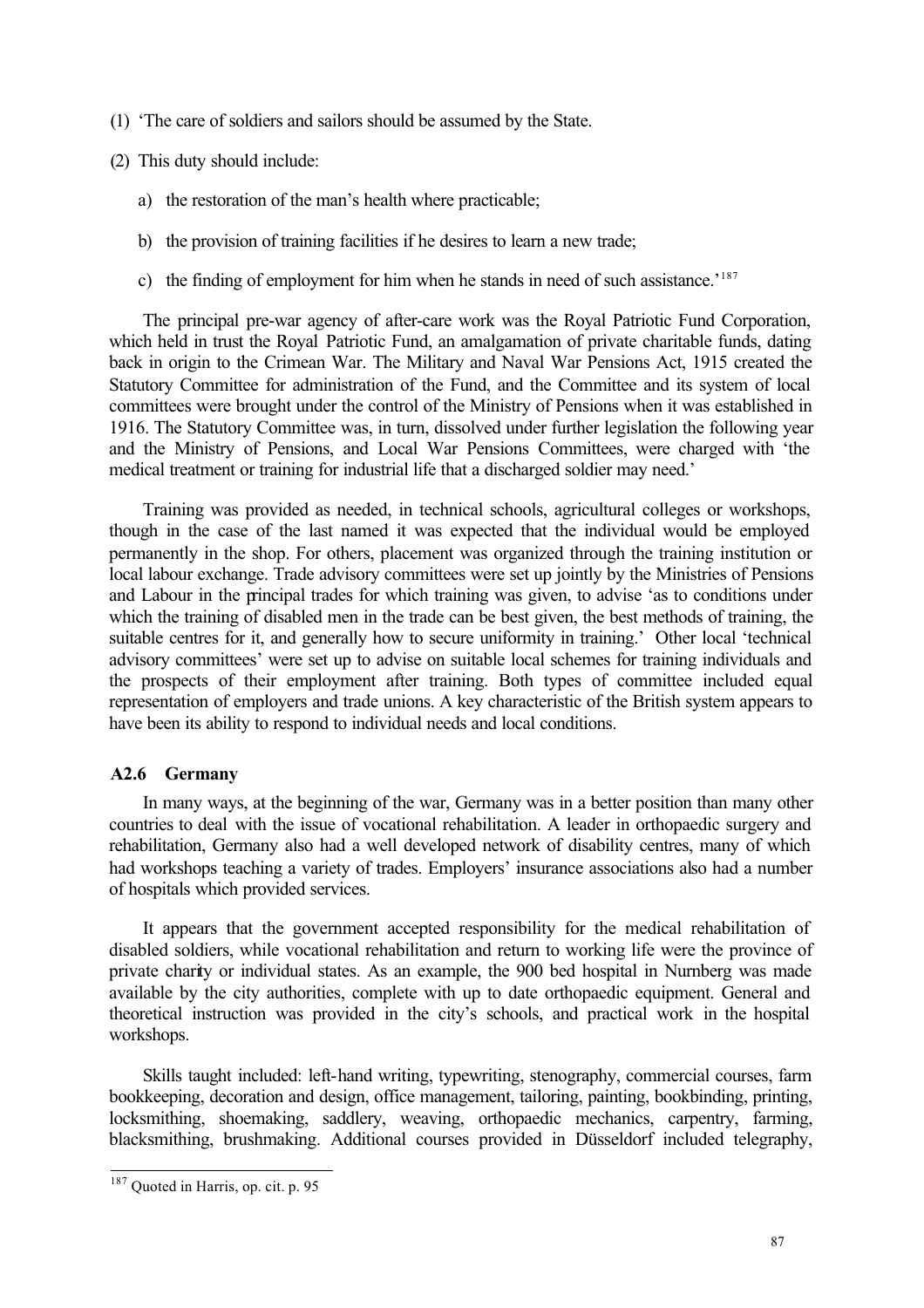electrical and metal work, cardboard and leather-work, plastering, upholstery and dental mechanics.

There were a number of agricultural schools for disabled servicemen, some of which provided training as farm teachers. It was considered that the main need was to equip the small peasant farmer to return to his own holding where, with the help of other family members, he might manage truck gardening, poultry-raising, etc.

A number of major employers maintained their own hospitals to rehabilitate former employees disabled in the war and to provide suitable work opportunities afterwards.

#### **A2.7 Canada**

The issues of vocational rehabilitation and return to working life for disabled servicemen was a new one for Canada when it arose for the first time in 1915. Having learned what they could of the early experiences of some of the European countries, Canada set about developing its own system to meet its own needs. The authorities concluded at an early stage:

- (a) that every case would be an individual one, and should be dealt with accordingly,
- (b) that as a matter of fundamental policy, vocational rehabilitation which they saw as helping an individual to make the transition to civilian employment - should be strictly a civilian and not a military affair,
- (c) that, as a motivational factor, it should be made clear that no matter how much an individual might manage to earn following rehabilitation, his status as a government pensioner would not be affected.

As soon as possible after the disabled individual got to the hospital, he was seen by a vocational adviser. If at the end of hospital treatment the serviceman was able to return to his former civil occupation, the vocational work with him was ended. If not, the vocational officer would work with him to ascertain his capacities, experience and inclinations and to hopefully agree a suitable choice of occupation in which there would exist a good prospect of future employment. Assistance with placement was also provided.

Farmers were given special inducements - including homesteads and financial loans in cases to go back to work on the land. They were trained as tractor and farm mechanics, as creamery workers, in poultry raising and horticulture.

By 1918, the Canadian government was providing training in about two hundred occupations.

## **A2.8 United States**

For some years before the war, there had been growing interest in the United States in vocational education. The Federal Vocational Education Act, approved on 23 February 1917, created a substantial fund to be distributed among the States which accepted the terms of the Act, on a dollar for dollar matching basis, for vocational education. The Act established the Federal Board for Vocational Education to administer the fund and oversee the implementation of the legislation. When the United States entered the war on 6 April, 1917, one of the first tasks of the Board was to assist in providing personnel trained for technical war occupations.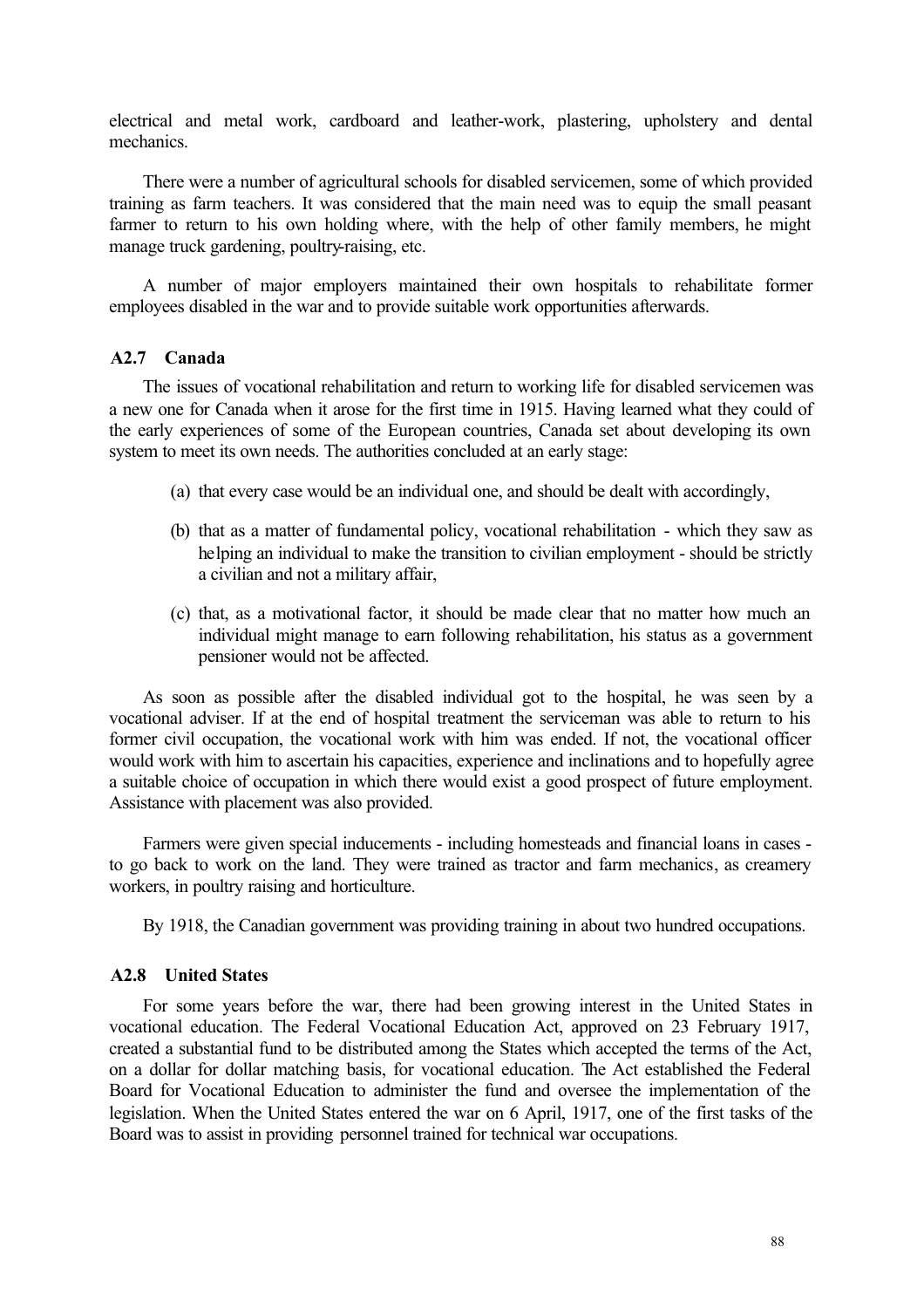When the need for vocational rehabilitation of disabled servicemen arose, the lessons from European and Canadian schemes were studied. There was general agreement that the work of training and returning individuals to civil life was a matter for civilians, not the military. The Smith-Sears Vocational Rehabilitation Bill became law on 27 June 1918.<sup>188</sup>

Harris claims that the motivation underlying the establishment of vocational rehabilitation was markedly different as between Europe and the United States:

'The work of vocationally rehabilitating the disabled in Europe had its origin in compassion and charity. Its rapid development came through the necessity of using all available manpower and the recognition of the possibility of substituting retrained but physically disabled men for those yet physically able, but detained behind the lines as workers in essential war industries. Its present status is due primarily to the insistent demands of war work, but partly in addition to the realization by European Governments that there will be a great shortage of trained men in all lines of industry after the war. That country possessing the greatest reserve of skilled workmen, even though in some respects physically disabled, will have a distinct advantage in recuperation over those less favourably situated. With the United States none of the foregoing considerations was the moving cause of the resolution to reeducate for civil life its disabled men, prevented by reason of their injuries from returning to their former means of gaining a livelihood. Indeed, these considerations played small part in the decision, and then only as incidentals of benefit and cause associated with a course already shaping itself upon broader and even higher grounds. That the programme had phases that might rebound to the national good was pleasant to contemplate, but the seeking of a direct national benefit, either as a present or as a *post-bellum* excuse or reason was never considered as a governing factor.

In brief, the position of the United States, as evidenced by its legislation on the subject of vocational rehabilitation for disabled soldiers and sailors, is that the Nation owes them neither charity nor alms; that their sacrifice and service deserve more than a gratuity; that the Nation is in fact indebted deeply to them, and under the highest moral obligation to discharge its debt fully and generously; and that complete restoration to pre-war civil status is a matter of simple justice to the men who have been disabled and handicapped by reason of their service in defending the commonwealth against its armed  $f_{\text{OES}}^{\text{1}}$ ,  $^{189}$ 

As further explanation of what he saw as the philosophy underlying the US approach, Harris was extremely critical of the 'obsolete pension system' and its 'pernicious effects upon the pensioners and the public, and upon legislation and politics', arguing that 'restoration and restitution, including such compensation as might be necessary to accomplish these objects and the establishment of equality of opportunity<sup>190</sup> was the course to be followed.<sup>191</sup>

As in Canada, the U.S provided vocational advisers to assist the individuals in career decisionmaking, 'the primary endeavour (being) to fit the individual man for the job for which his

<sup>&</sup>lt;sup>188</sup> It is interesting to note that the original measure included provision for the vocational rehabilitation of persons disabled at work, as well as those disabled in war. The former was dropped, however, as the President and Cabinet had undertaken to bring no legislation before Congress at that time which did not relate to war measures.

 $189$  pp. 173-4

<sup>&</sup>lt;sup>190</sup> emphasis added

<sup>191</sup> idem: p. 174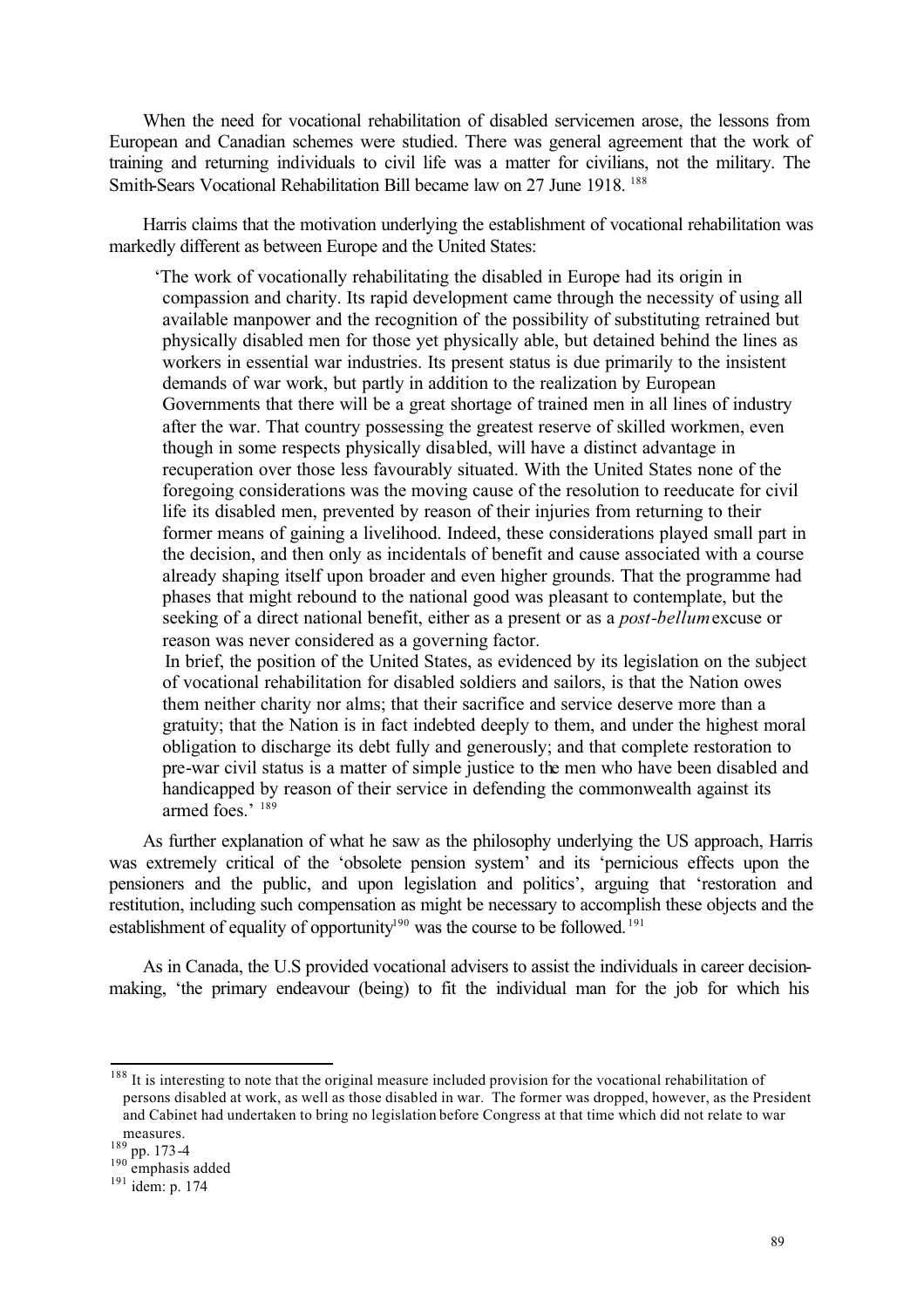inclination and capacity seem to indicate the strongest probability of success, scientifically adjusted to the likelihood of there being a demand for his services in the line of work selected.'192

It was recognized that prejudice against hiring persons with disabilities existed among many employers. Special programmes to help reduce or eliminate it were launched as part of the placement and follow-up effort. Trade unions supported the policy of vocational rehabilitation in the US, as they did in Europe.

Harris records that '…where special appliances, safeguards or equipment are required as means of overcoming special handicaps, these must be provided under fair agreements with employers, and some supervision after placement will be necessary to insure the proper carrying out of such agreements.'193

As the war ended, legislation to extend the provisions of the vocational rehabilitation system to persons acquiring a disability in the workplace was being introduced.

#### **A2.9 Women with Disabilities**

The legislation and systems described above were designed with disabled servicemen in mind. Little attention, if any, appears to have been given to the vocational rehabilitation needs of women who acquired disabilities during World War One, presumably because relatively few servicewomen served in the front line. That work opportunities for women with disabilities was an issue of concern, at least in the United States, might however be gleaned from research reports such as that published in  $1921$ ,<sup>194</sup> which examined vocational guidance and placement approaches for a thousand women in Boston, many of whom had disabilities of varying kinds.

#### **A2.10 Period of Stagnation**

The issue of vocational rehabilitation and work opportunities for persons with disability largely faded from political agendas during the economic depression of the 1930s, emerging again during the Second World War, with quota systems forming a large part of the response in many cases.

<sup>192</sup> idem: p. 217

<sup>&</sup>lt;sup>193</sup> idem: p. 241. An early example of reasonable accommodation.

<sup>&</sup>lt;sup>194</sup> Eaves, Lucile, Gainful Employment for Handicapped Women, Boston Council of Social Agencies, 1921